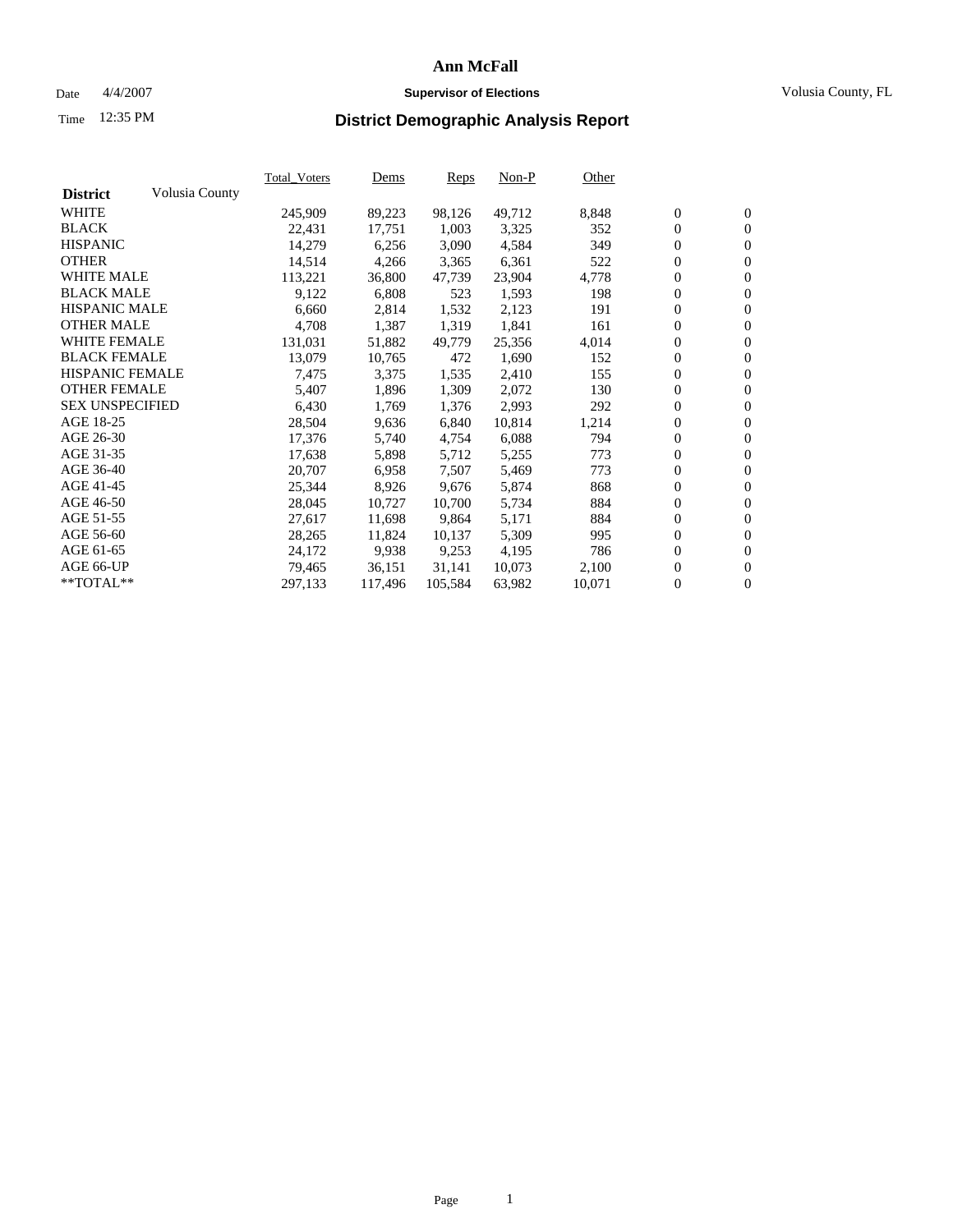#### Date  $4/4/2007$  **Supervisor of Elections Supervisor of Elections** Volusia County, FL

|                        |                           | <b>Total Voters</b> | Dems   | <b>Reps</b> | Non-P  | Other |                  |                  |  |
|------------------------|---------------------------|---------------------|--------|-------------|--------|-------|------------------|------------------|--|
| <b>District</b>        | County Council District 1 |                     |        |             |        |       |                  |                  |  |
| <b>WHITE</b>           |                           | 46,119              | 16,986 | 19,149      | 8,168  | 1,816 | $\boldsymbol{0}$ | $\mathbf{0}$     |  |
| <b>BLACK</b>           |                           | 3,588               | 2,912  | 159         | 458    | 59    | $\overline{0}$   | $\mathbf{0}$     |  |
| <b>HISPANIC</b>        |                           | 1,927               | 746    | 429         | 685    | 67    | $\boldsymbol{0}$ | $\mathbf{0}$     |  |
| <b>OTHER</b>           |                           | 2,459               | 704    | 641         | 1,029  | 85    | $\boldsymbol{0}$ | $\mathbf{0}$     |  |
| <b>WHITE MALE</b>      |                           | 21,009              | 6,922  | 9,227       | 3,894  | 966   | 0                | $\mathbf{0}$     |  |
| <b>BLACK MALE</b>      |                           | 1,396               | 1,082  | 70          | 207    | 37    | $\boldsymbol{0}$ | $\boldsymbol{0}$ |  |
| <b>HISPANIC MALE</b>   |                           | 876                 | 338    | 210         | 296    | 32    | $\overline{0}$   | $\mathbf{0}$     |  |
| <b>OTHER MALE</b>      |                           | 775                 | 213    | 251         | 281    | 30    | $\boldsymbol{0}$ | $\mathbf{0}$     |  |
| <b>WHITE FEMALE</b>    |                           | 24,847              | 9,979  | 9,833       | 4,191  | 844   | $\mathbf{0}$     | $\mathbf{0}$     |  |
| <b>BLACK FEMALE</b>    |                           | 2,157               | 1,805  | 86          | 244    | 22    | $\boldsymbol{0}$ | $\mathbf{0}$     |  |
| <b>HISPANIC FEMALE</b> |                           | 1,033               | 402    | 216         | 382    | 33    | $\boldsymbol{0}$ | $\boldsymbol{0}$ |  |
| <b>OTHER FEMALE</b>    |                           | 930                 | 327    | 244         | 336    | 23    | 0                | $\mathbf{0}$     |  |
| <b>SEX UNSPECIFIED</b> |                           | 1,070               | 280    | 241         | 509    | 40    | $\boldsymbol{0}$ | $\mathbf{0}$     |  |
| AGE 18-25              |                           | 4,930               | 1,449  | 1,390       | 1,859  | 232   | $\boldsymbol{0}$ | $\mathbf{0}$     |  |
| AGE 26-30              |                           | 3,223               | 1,004  | 1,033       | 995    | 191   | $\overline{0}$   | $\mathbf{0}$     |  |
| AGE 31-35              |                           | 3,382               | 1,114  | 1,219       | 890    | 159   | $\boldsymbol{0}$ | $\mathbf{0}$     |  |
| AGE 36-40              |                           | 3,950               | 1,292  | 1,523       | 977    | 158   | $\boldsymbol{0}$ | $\boldsymbol{0}$ |  |
| AGE 41-45              |                           | 4,831               | 1,619  | 2,000       | 1,014  | 198   | $\boldsymbol{0}$ | $\mathbf{0}$     |  |
| AGE 46-50              |                           | 5,202               | 2,003  | 2,079       | 952    | 168   | $\boldsymbol{0}$ | $\mathbf{0}$     |  |
| AGE 51-55              |                           | 5,099               | 2,152  | 1,942       | 810    | 195   | $\boldsymbol{0}$ | $\boldsymbol{0}$ |  |
| AGE 56-60              |                           | 5,150               | 2,243  | 1,945       | 769    | 193   | $\overline{0}$   | $\mathbf{0}$     |  |
| AGE 61-65              |                           | 4,401               | 1,926  | 1,718       | 609    | 148   | $\mathbf{0}$     | $\mathbf{0}$     |  |
| AGE 66-UP              |                           | 13,925              | 6,546  | 5,529       | 1,465  | 385   | $\boldsymbol{0}$ | $\boldsymbol{0}$ |  |
| **TOTAL**              |                           | 54,093              | 21,348 | 20,378      | 10,340 | 2,027 | $\boldsymbol{0}$ | $\overline{0}$   |  |
|                        |                           |                     |        |             |        |       |                  |                  |  |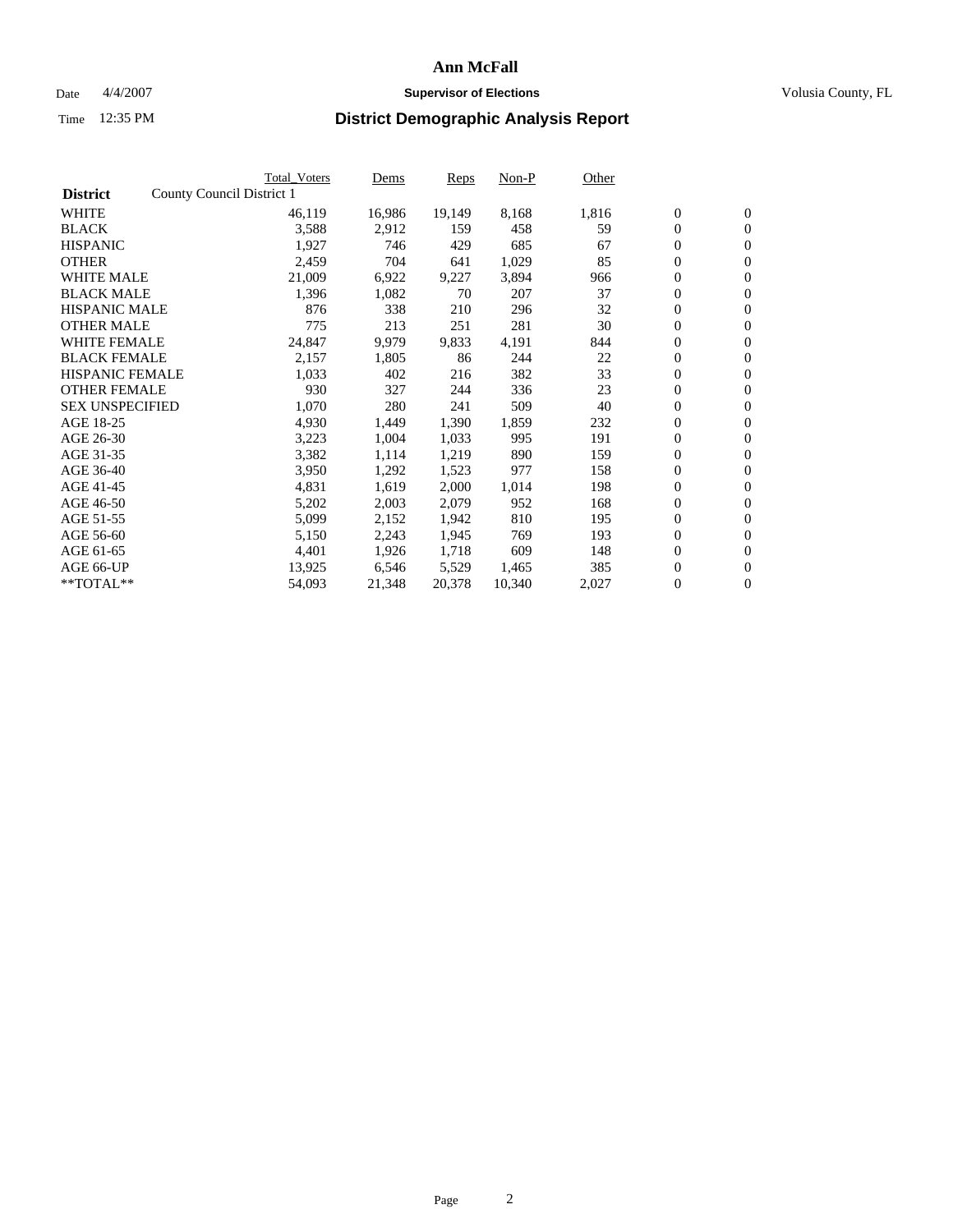### Date  $4/4/2007$  **Supervisor of Elections Supervisor of Elections** Volusia County, FL

|                        | Total Voters              | Dems   | <b>Reps</b> | Non-P  | Other |                  |                  |  |
|------------------------|---------------------------|--------|-------------|--------|-------|------------------|------------------|--|
| <b>District</b>        | County Council District 2 |        |             |        |       |                  |                  |  |
| <b>WHITE</b>           | 40,453                    | 15,576 | 14,683      | 8,726  | 1,468 | $\boldsymbol{0}$ | $\mathbf{0}$     |  |
| <b>BLACK</b>           | 8,926                     | 7,169  | 302         | 1,346  | 109   | $\boldsymbol{0}$ | $\mathbf{0}$     |  |
| <b>HISPANIC</b>        | 934                       | 367    | 203         | 337    | 27    | $\overline{0}$   | $\mathbf{0}$     |  |
| <b>OTHER</b>           | 3,088                     | 1,078  | 563         | 1,362  | 85    | $\overline{0}$   | $\overline{0}$   |  |
| <b>WHITE MALE</b>      | 18,829                    | 6,487  | 7,260       | 4,240  | 842   | $\overline{0}$   | $\mathbf{0}$     |  |
| <b>BLACK MALE</b>      | 3,534                     | 2,706  | 159         | 612    | 57    | $\boldsymbol{0}$ | $\boldsymbol{0}$ |  |
| <b>HISPANIC MALE</b>   | 447                       | 181    | 90          | 163    | 13    | 0                | $\mathbf{0}$     |  |
| <b>OTHER MALE</b>      | 1,009                     | 358    | 224         | 399    | 28    | $\boldsymbol{0}$ | $\boldsymbol{0}$ |  |
| <b>WHITE FEMALE</b>    | 21,322                    | 8,988  | 7,319       | 4,408  | 607   | $\overline{0}$   | $\mathbf{0}$     |  |
| <b>BLACK FEMALE</b>    | 5,290                     | 4,387  | 140         | 712    | 51    | $\boldsymbol{0}$ | $\mathbf{0}$     |  |
| <b>HISPANIC FEMALE</b> | 479                       | 184    | 110         | 171    | 14    | $\overline{0}$   | $\mathbf{0}$     |  |
| <b>OTHER FEMALE</b>    | 1,098                     | 449    | 197         | 433    | 19    | $\mathbf{0}$     | $\mathbf{0}$     |  |
| <b>SEX UNSPECIFIED</b> | 1,393                     | 450    | 252         | 633    | 58    | $\boldsymbol{0}$ | $\boldsymbol{0}$ |  |
| AGE 18-25              | 6,310                     | 2,877  | 998         | 2,239  | 196   | $\boldsymbol{0}$ | $\mathbf{0}$     |  |
| AGE 26-30              | 3,227                     | 1,272  | 681         | 1,153  | 121   | $\boldsymbol{0}$ | $\mathbf{0}$     |  |
| AGE 31-35              | 2,918                     | 1,138  | 809         | 865    | 106   | 0                | $\mathbf{0}$     |  |
| AGE 36-40              | 3,251                     | 1,334  | 914         | 882    | 121   | $\boldsymbol{0}$ | $\mathbf{0}$     |  |
| AGE 41-45              | 4,005                     | 1,698  | 1,242       | 925    | 140   | $\mathbf{0}$     | $\mathbf{0}$     |  |
| AGE 46-50              | 4,562                     | 2,032  | 1,435       | 955    | 140   | $\overline{0}$   | $\mathbf{0}$     |  |
| AGE 51-55              | 4,520                     | 2,140  | 1,371       | 881    | 128   | $\mathbf{0}$     | $\mathbf{0}$     |  |
| AGE 56-60              | 4,938                     | 2,218  | 1,503       | 1,036  | 181   | $\boldsymbol{0}$ | $\mathbf{0}$     |  |
| AGE 61-65              | 4,252                     | 1,840  | 1,443       | 810    | 159   | 0                | $\boldsymbol{0}$ |  |
| AGE 66-UP              | 15,418                    | 7,641  | 5,355       | 2,025  | 397   | 0                | $\mathbf{0}$     |  |
| $*$ TOTAL $**$         | 53,401                    | 24,190 | 15,751      | 11,771 | 1,689 | 0                | $\boldsymbol{0}$ |  |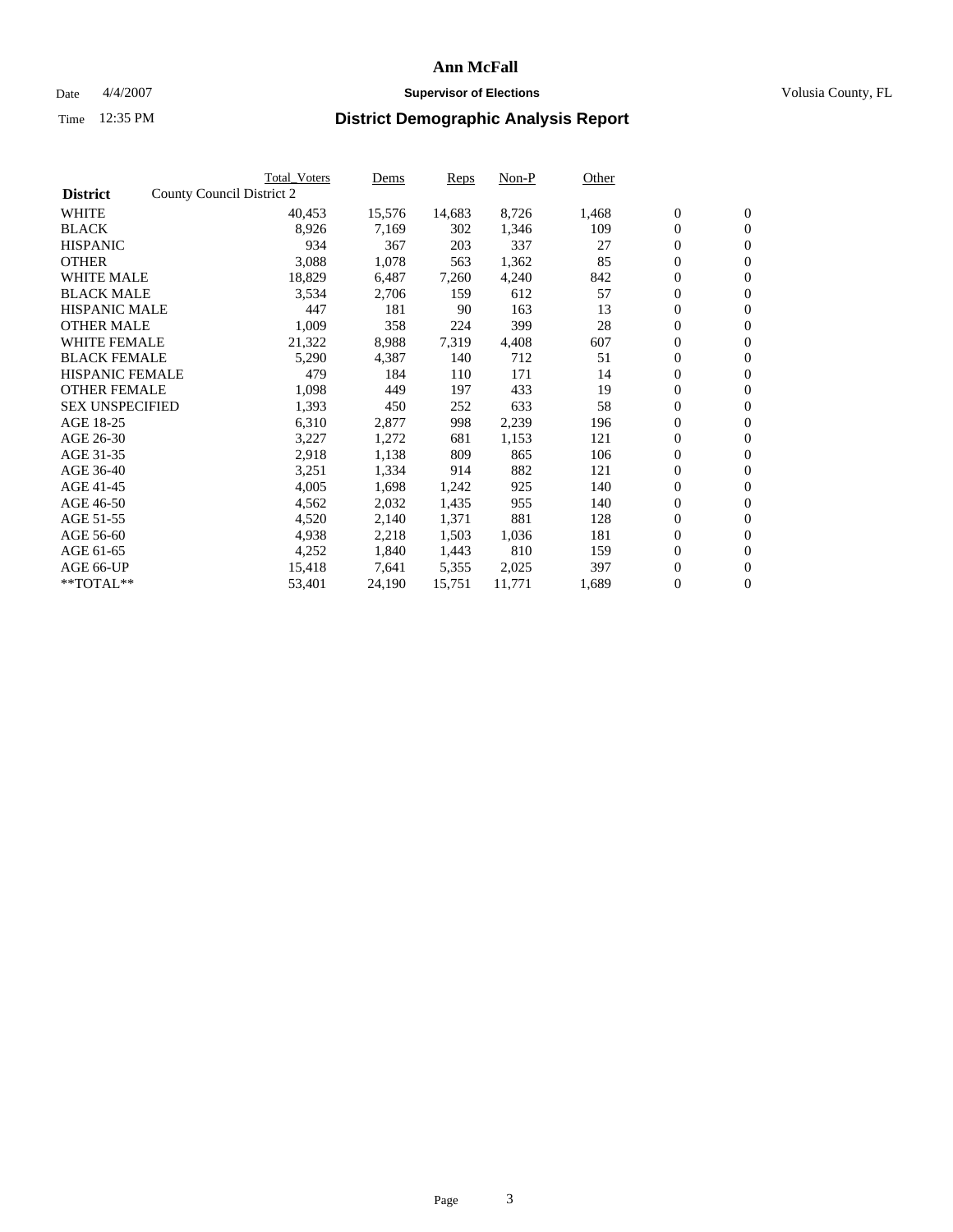#### Date  $4/4/2007$  **Supervisor of Elections Supervisor of Elections** Volusia County, FL

|                        |                           | Total_Voters | Dems   | <b>Reps</b> | Non-P  | Other |                  |                  |  |
|------------------------|---------------------------|--------------|--------|-------------|--------|-------|------------------|------------------|--|
| <b>District</b>        | County Council District 3 |              |        |             |        |       |                  |                  |  |
| <b>WHITE</b>           |                           | 61,751       | 22,481 | 24,106      | 13,338 | 1,826 | $\boldsymbol{0}$ | $\mathbf{0}$     |  |
| <b>BLACK</b>           |                           | 1,663        | 1,334  | 81          | 227    | 21    | $\overline{0}$   | $\mathbf{0}$     |  |
| <b>HISPANIC</b>        |                           | 698          | 241    | 181         | 259    | 17    | $\boldsymbol{0}$ | $\mathbf{0}$     |  |
| <b>OTHER</b>           |                           | 2,380        | 621    | 564         | 1,095  | 100   | $\boldsymbol{0}$ | $\mathbf{0}$     |  |
| <b>WHITE MALE</b>      |                           | 28,444       | 9,323  | 11,732      | 6,426  | 963   | 0                | $\mathbf{0}$     |  |
| <b>BLACK MALE</b>      |                           | 747          | 561    | 44          | 127    | 15    | $\boldsymbol{0}$ | $\boldsymbol{0}$ |  |
| <b>HISPANIC MALE</b>   |                           | 309          | 92     | 80          | 126    | 11    | $\overline{0}$   | $\mathbf{0}$     |  |
| <b>OTHER MALE</b>      |                           | 761          | 206    | 218         | 309    | 28    | $\overline{0}$   | $\mathbf{0}$     |  |
| <b>WHITE FEMALE</b>    |                           | 32,849       | 13,004 | 12,215      | 6,776  | 854   | $\overline{0}$   | $\mathbf{0}$     |  |
| <b>BLACK FEMALE</b>    |                           | 897          | 758    | 35          | 99     | 5     | $\boldsymbol{0}$ | $\mathbf{0}$     |  |
| <b>HISPANIC FEMALE</b> |                           | 380          | 146    | 99          | 129    | 6     | $\boldsymbol{0}$ | $\boldsymbol{0}$ |  |
| <b>OTHER FEMALE</b>    |                           | 898          | 278    | 240         | 354    | 26    | 0                | $\mathbf{0}$     |  |
| <b>SEX UNSPECIFIED</b> |                           | 1,207        | 309    | 269         | 573    | 56    | $\boldsymbol{0}$ | $\mathbf{0}$     |  |
| AGE 18-25              |                           | 5,186        | 1,559  | 1,328       | 2,081  | 218   | $\boldsymbol{0}$ | $\mathbf{0}$     |  |
| AGE 26-30              |                           | 3,277        | 982    | 890         | 1,269  | 136   | $\overline{0}$   | $\mathbf{0}$     |  |
| AGE 31-35              |                           | 3,361        | 999    | 1,063       | 1,145  | 154   | $\boldsymbol{0}$ | $\mathbf{0}$     |  |
| AGE 36-40              |                           | 4,217        | 1,285  | 1,590       | 1,213  | 129   | $\boldsymbol{0}$ | $\mathbf{0}$     |  |
| AGE 41-45              |                           | 5,371        | 1,753  | 2,138       | 1,353  | 127   | $\boldsymbol{0}$ | $\mathbf{0}$     |  |
| AGE 46-50              |                           | 6,174        | 2,201  | 2,437       | 1,363  | 173   | 0                | $\mathbf{0}$     |  |
| AGE 51-55              |                           | 6,525        | 2,663  | 2,405       | 1,293  | 164   | $\boldsymbol{0}$ | $\boldsymbol{0}$ |  |
| AGE 56-60              |                           | 6,693        | 2,646  | 2,491       | 1,335  | 221   | $\overline{0}$   | $\mathbf{0}$     |  |
| AGE 61-65              |                           | 5,986        | 2,293  | 2,377       | 1,145  | 171   | $\mathbf{0}$     | $\mathbf{0}$     |  |
| AGE 66-UP              |                           | 19,702       | 8,296  | 8,213       | 2,722  | 471   | $\boldsymbol{0}$ | $\boldsymbol{0}$ |  |
| **TOTAL**              |                           | 66,492       | 24,677 | 24,932      | 14,919 | 1,964 | 0                | $\overline{0}$   |  |
|                        |                           |              |        |             |        |       |                  |                  |  |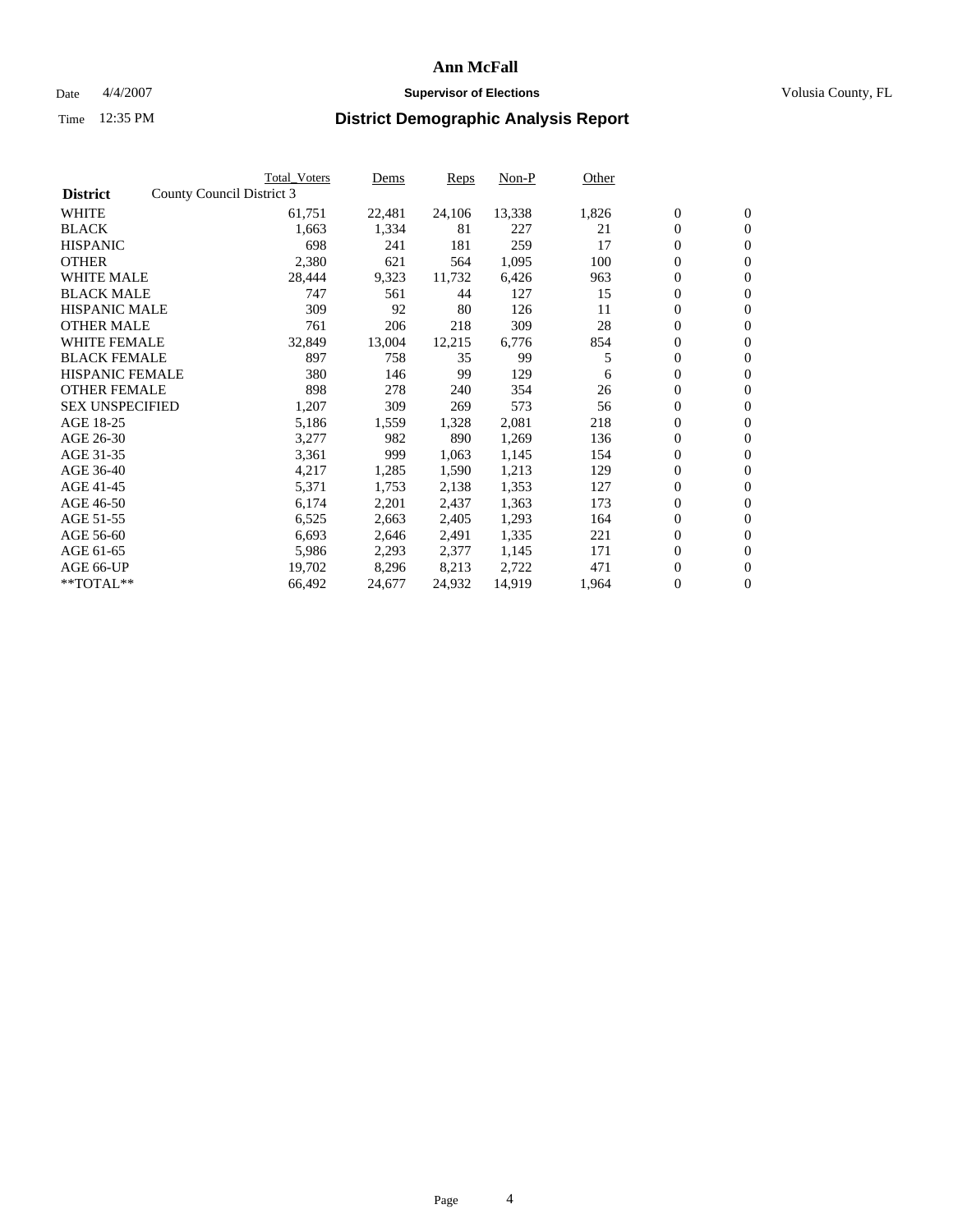#### Date  $4/4/2007$  **Supervisor of Elections Supervisor of Elections** Volusia County, FL

|                        | <b>Total_Voters</b>       | Dems   | <b>Reps</b> | Non-P  | Other |                  |                  |  |
|------------------------|---------------------------|--------|-------------|--------|-------|------------------|------------------|--|
| <b>District</b>        | County Council District 4 |        |             |        |       |                  |                  |  |
| <b>WHITE</b>           | 51,854                    | 19,075 | 20,999      | 10,073 | 1,707 | $\boldsymbol{0}$ | $\mathbf{0}$     |  |
| <b>BLACK</b>           | 4,269                     | 3,397  | 191         | 618    | 63    | $\boldsymbol{0}$ | $\overline{0}$   |  |
| <b>HISPANIC</b>        | 864                       | 339    | 245         | 260    | 20    | 0                | $\overline{0}$   |  |
| <b>OTHER</b>           | 3,258                     | 960    | 843         | 1,324  | 131   | 0                | $\mathbf{0}$     |  |
| <b>WHITE MALE</b>      | 23,667                    | 7,762  | 10,117      | 4,883  | 905   | 0                | $\mathbf{0}$     |  |
| <b>BLACK MALE</b>      | 1,680                     | 1,245  | 102         | 292    | 41    | $\boldsymbol{0}$ | $\boldsymbol{0}$ |  |
| <b>HISPANIC MALE</b>   | 382                       | 128    | 122         | 119    | 13    | 0                | $\mathbf{0}$     |  |
| <b>OTHER MALE</b>      | 1,066                     | 289    | 334         | 402    | 41    | $\boldsymbol{0}$ | $\mathbf{0}$     |  |
| <b>WHITE FEMALE</b>    | 27,855                    | 11,206 | 10,754      | 5,106  | 789   | $\overline{0}$   | $\overline{0}$   |  |
| <b>BLACK FEMALE</b>    | 2,559                     | 2,127  | 89          | 321    | 22    | 0                | $\mathbf{0}$     |  |
| <b>HISPANIC FEMALE</b> | 468                       | 202    | 118         | 141    | 7     | 0                | $\boldsymbol{0}$ |  |
| <b>OTHER FEMALE</b>    | 1,198                     | 426    | 331         | 413    | 28    | 0                | $\overline{0}$   |  |
| <b>SEX UNSPECIFIED</b> | 1,370                     | 386    | 311         | 598    | 75    | 0                | $\mathbf{0}$     |  |
| AGE 18-25              | 5,657                     | 1,874  | 1,547       | 2,010  | 226   | 0                | $\mathbf{0}$     |  |
| AGE 26-30              | 3,102                     | 1,064  | 852         | 1,051  | 135   | $\overline{0}$   | $\mathbf{0}$     |  |
| AGE 31-35              | 3,075                     | 1,074  | 1,014       | 872    | 115   | $\boldsymbol{0}$ | $\overline{0}$   |  |
| AGE 36-40              | 3,787                     | 1,307  | 1,420       | 931    | 129   | 0                | $\mathbf{0}$     |  |
| AGE 41-45              | 4,660                     | 1,651  | 1,825       | 1,027  | 157   | 0                | $\mathbf{0}$     |  |
| AGE 46-50              | 5,406                     | 2,082  | 2,092       | 1,080  | 152   | 0                | $\mathbf{0}$     |  |
| AGE 51-55              | 5,552                     | 2,371  | 2,000       | 1,006  | 175   | $\boldsymbol{0}$ | $\boldsymbol{0}$ |  |
| AGE 56-60              | 5,861                     | 2,460  | 2,107       | 1,107  | 187   | $\overline{0}$   | $\mathbf{0}$     |  |
| AGE 61-65              | 5,250                     | 2,093  | 2,072       | 919    | 166   | $\overline{0}$   | $\mathbf{0}$     |  |
| AGE 66-UP              | 17,895                    | 7,795  | 7,349       | 2,272  | 479   | 0                | $\boldsymbol{0}$ |  |
| **TOTAL**              | 60,245                    | 23,771 | 22,278      | 12,275 | 1,921 | 0                | $\overline{0}$   |  |
|                        |                           |        |             |        |       |                  |                  |  |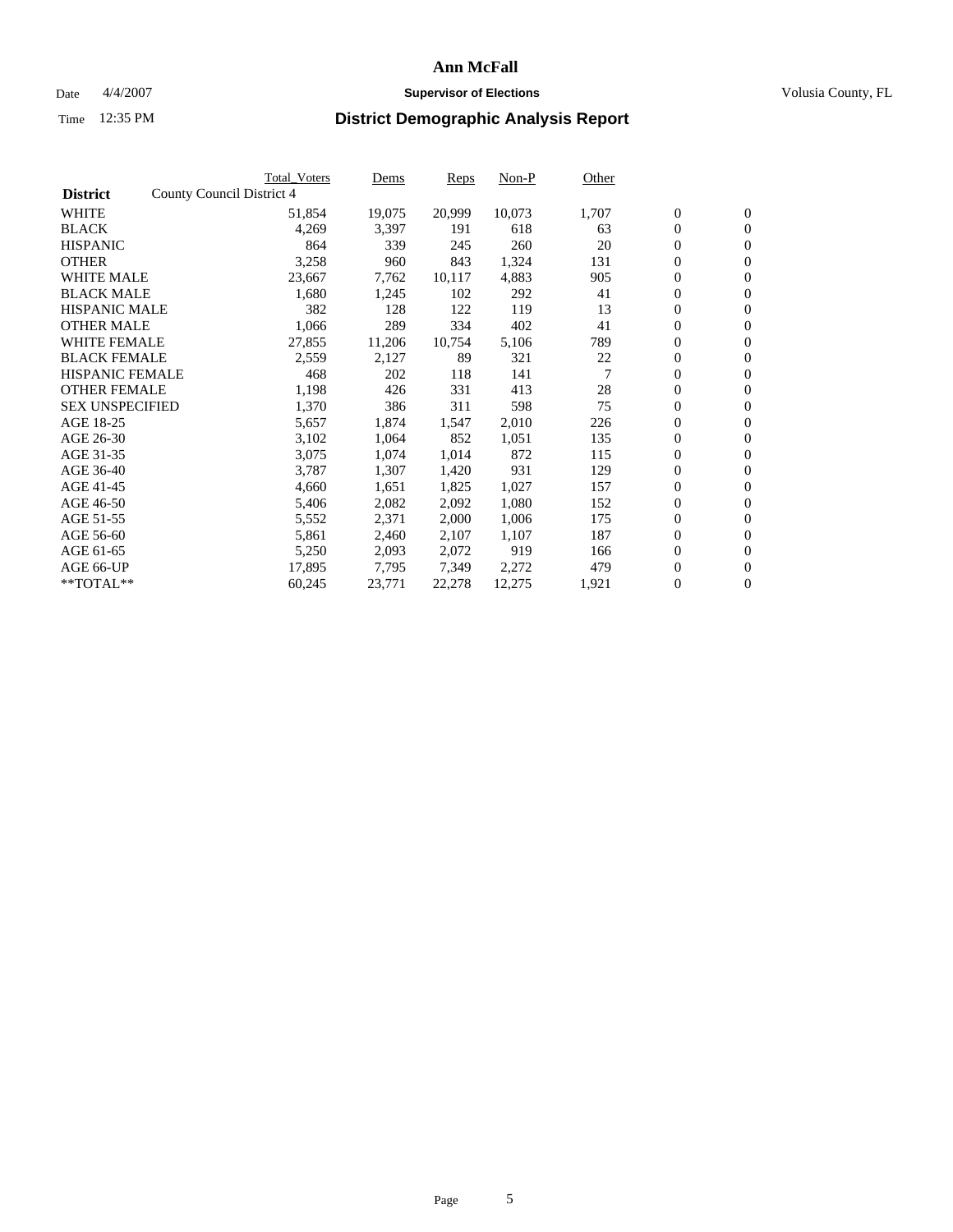#### Date  $4/4/2007$  **Supervisor of Elections Supervisor of Elections** Volusia County, FL

|                        |                           | <b>Total Voters</b> | Dems   | <b>Reps</b> | Non-P  | Other |                  |                  |
|------------------------|---------------------------|---------------------|--------|-------------|--------|-------|------------------|------------------|
| <b>District</b>        | County Council District 5 |                     |        |             |        |       |                  |                  |
| <b>WHITE</b>           |                           | 45,732              | 15,105 | 19,189      | 9,407  | 2,031 | $\overline{0}$   | $\mathbf{0}$     |
| <b>BLACK</b>           |                           | 3,985               | 2,939  | 270         | 676    | 100   | $\overline{0}$   | $\mathbf{0}$     |
| <b>HISPANIC</b>        |                           | 9,856               | 4,563  | 2,032       | 3,043  | 218   | $\boldsymbol{0}$ | $\mathbf{0}$     |
| <b>OTHER</b>           |                           | 3,329               | 903    | 754         | 1,551  | 121   | $\boldsymbol{0}$ | $\mathbf{0}$     |
| <b>WHITE MALE</b>      |                           | 21,272              | 6,306  | 9,403       | 4,461  | 1,102 | 0                | $\mathbf{0}$     |
| <b>BLACK MALE</b>      |                           | 1,765               | 1,214  | 148         | 355    | 48    | $\boldsymbol{0}$ | $\boldsymbol{0}$ |
| <b>HISPANIC MALE</b>   |                           | 4,646               | 2,075  | 1,030       | 1,419  | 122   | $\overline{0}$   | $\mathbf{0}$     |
| <b>OTHER MALE</b>      |                           | 1,097               | 321    | 292         | 450    | 34    | $\overline{0}$   | $\mathbf{0}$     |
| <b>WHITE FEMALE</b>    |                           | 24,158              | 8,705  | 9,658       | 4,875  | 920   | $\mathbf{0}$     | $\mathbf{0}$     |
| <b>BLACK FEMALE</b>    |                           | 2,176               | 1,688  | 122         | 314    | 52    | $\boldsymbol{0}$ | $\mathbf{0}$     |
| <b>HISPANIC FEMALE</b> |                           | 5,115               | 2,441  | 992         | 1,587  | 95    | $\boldsymbol{0}$ | $\boldsymbol{0}$ |
| <b>OTHER FEMALE</b>    |                           | 1,283               | 416    | 297         | 536    | 34    | 0                | $\mathbf{0}$     |
| <b>SEX UNSPECIFIED</b> |                           | 1,390               | 344    | 303         | 680    | 63    | $\boldsymbol{0}$ | $\mathbf{0}$     |
| AGE 18-25              |                           | 6,421               | 1,877  | 1,577       | 2,625  | 342   | $\boldsymbol{0}$ | $\mathbf{0}$     |
| AGE 26-30              |                           | 4,547               | 1,418  | 1,298       | 1,620  | 211   | $\overline{0}$   | $\mathbf{0}$     |
| AGE 31-35              |                           | 4,902               | 1,573  | 1,607       | 1,483  | 239   | $\overline{0}$   | $\mathbf{0}$     |
| AGE 36-40              |                           | 5,502               | 1,740  | 2,060       | 1,466  | 236   | $\boldsymbol{0}$ | $\boldsymbol{0}$ |
| AGE 41-45              |                           | 6,477               | 2,205  | 2,471       | 1,555  | 246   | $\boldsymbol{0}$ | $\mathbf{0}$     |
| AGE 46-50              |                           | 6,701               | 2,409  | 2,657       | 1,384  | 251   | $\boldsymbol{0}$ | $\mathbf{0}$     |
| AGE 51-55              |                           | 5,921               | 2,372  | 2,146       | 1,181  | 222   | $\boldsymbol{0}$ | $\boldsymbol{0}$ |
| AGE 56-60              |                           | 5,623               | 2,257  | 2,091       | 1,062  | 213   | $\overline{0}$   | $\mathbf{0}$     |
| AGE 61-65              |                           | 4,283               | 1,786  | 1,643       | 712    | 142   | $\mathbf{0}$     | $\mathbf{0}$     |
| AGE 66-UP              |                           | 12,525              | 5,873  | 4,695       | 1,589  | 368   | $\boldsymbol{0}$ | $\boldsymbol{0}$ |
| **TOTAL**              |                           | 62,902              | 23,510 | 22,245      | 14,677 | 2,470 | $\boldsymbol{0}$ | $\overline{0}$   |
|                        |                           |                     |        |             |        |       |                  |                  |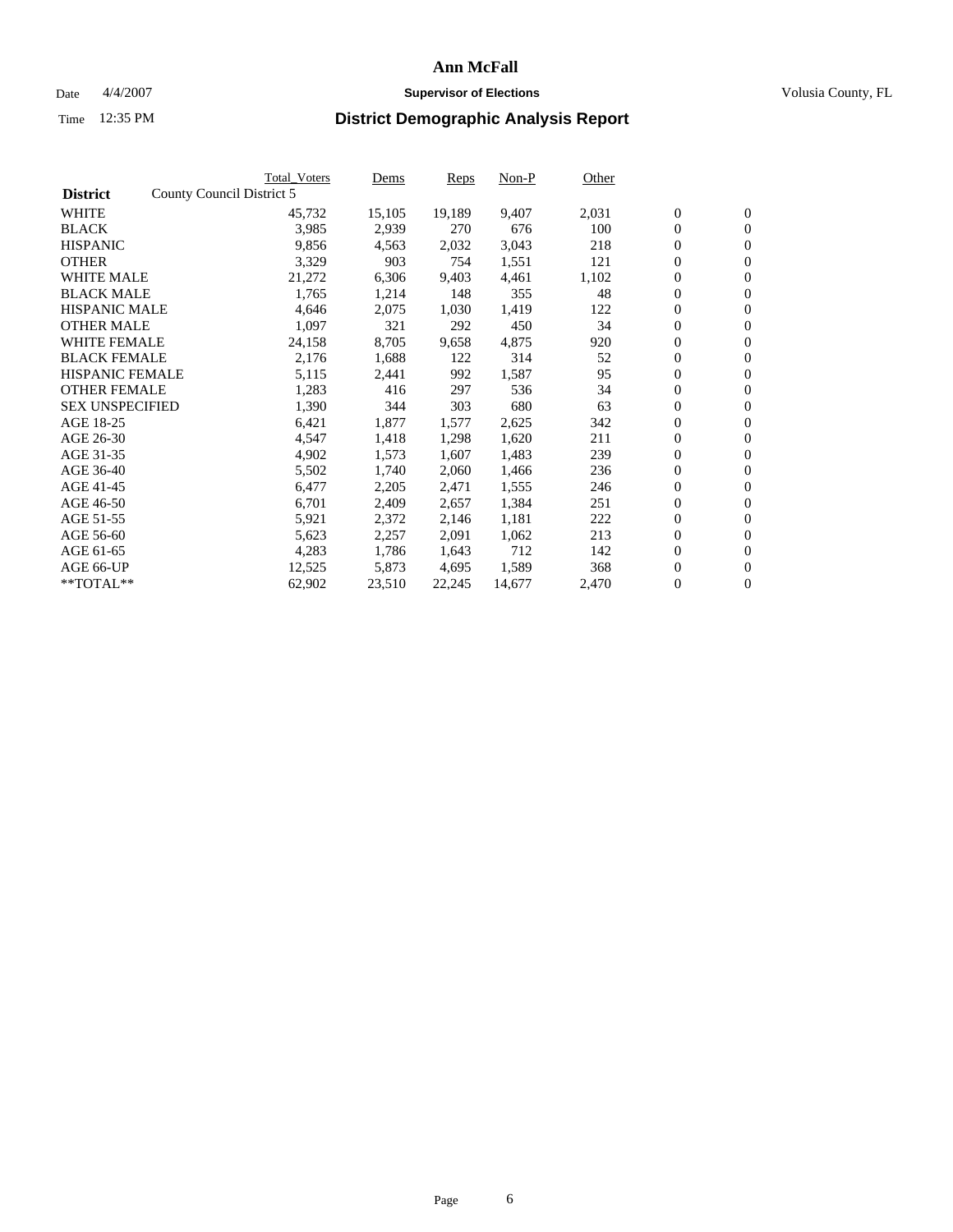### Date  $4/4/2007$  **Supervisor of Elections Supervisor of Elections** Volusia County, FL

|                        |                                     | <b>Total_Voters</b> | Dems | Reps | Non-P    | Other    |                |              |
|------------------------|-------------------------------------|---------------------|------|------|----------|----------|----------------|--------------|
| <b>District</b>        | <b>Indigo Community Development</b> |                     |      |      |          |          |                |              |
| <b>WHITE</b>           |                                     | 423                 | 109  | 202  | 93       | 19       | $\overline{0}$ | $\mathbf{0}$ |
| <b>BLACK</b>           |                                     | 37                  | 23   | 4    | 10       | $\Omega$ | 0              | 0            |
| <b>HISPANIC</b>        |                                     | 20                  | 10   | 5    | 5        | $\Omega$ | 0              | 0            |
| <b>OTHER</b>           |                                     | 47                  | 12   | 22   | 11       | 2        |                |              |
| <b>WHITE MALE</b>      |                                     | 194                 | 39   | 100  | 44       | 11       |                |              |
| <b>BLACK MALE</b>      |                                     | 18                  | 10   | 3    | 5        | $\Omega$ | 0              |              |
| HISPANIC MALE          |                                     | 4                   | 2    | 0    | 2        |          |                |              |
| <b>OTHER MALE</b>      |                                     | 18                  | 3    | 9    | 6        |          | 0              |              |
| WHITE FEMALE           |                                     | 226                 | 70   | 100  | 49       |          |                | 0            |
| <b>BLACK FEMALE</b>    |                                     | 19                  | 13   |      | 5        |          | 0              | 0            |
| <b>HISPANIC FEMALE</b> |                                     | 16                  | 8    |      |          |          |                | 0            |
| <b>OTHER FEMALE</b>    |                                     | 21                  | 6    | 9    |          |          |                |              |
| <b>SEX UNSPECIFIED</b> |                                     | 11                  | 3    | 6    | $\theta$ |          |                |              |
| AGE 18-25              |                                     | 31                  | 3    | 15   | 12       |          | $_{0}$         |              |
| AGE 26-30              |                                     | 38                  | 12   | 10   | 14       |          | 0              |              |
| AGE 31-35              |                                     | 57                  | 12   | 27   | 16       | 2        | 0              |              |
| AGE 36-40              |                                     | 53                  | 16   | 21   | 13       | 3        | 0              | 0            |
| AGE 41-45              |                                     | 33                  | 13   | 11   | 8        |          |                | 0            |
| AGE 46-50              |                                     | 41                  | 12   | 25   | 3        |          | 0              | 0            |
| AGE 51-55              |                                     | 38                  | 17   | 17   | 2        |          |                |              |
| AGE 56-60              |                                     | 75                  | 21   | 29   | 22       | 3        | 0              |              |
| AGE 61-65              |                                     | 57                  | 15   | 28   | 11       |          |                |              |
| AGE 66-UP              |                                     | 104                 | 33   | 50   | 18       |          |                |              |
| **TOTAL**              |                                     | 527                 | 154  | 233  | 119      | 21       | 0              | 0            |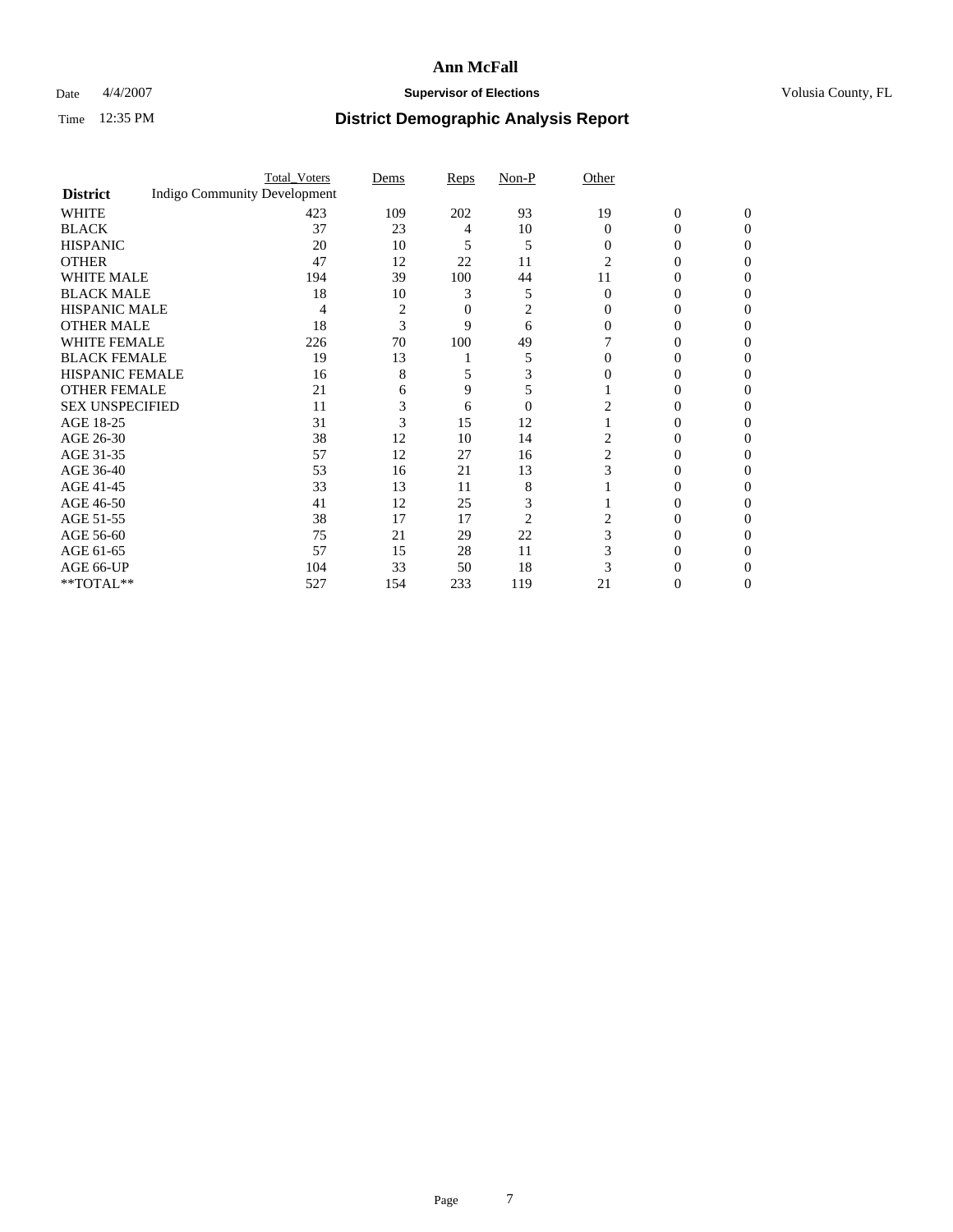### Date  $4/4/2007$  **Supervisor of Elections Supervisor of Elections** Volusia County, FL

|                        |                          | <b>Total Voters</b> | Dems  | Reps  | Non-P | Other |                  |                  |  |
|------------------------|--------------------------|---------------------|-------|-------|-------|-------|------------------|------------------|--|
| <b>District</b>        | Congressional District 3 |                     |       |       |       |       |                  |                  |  |
| <b>WHITE</b>           |                          | 4,933               | 1,783 | 2,127 | 836   | 187   | $\boldsymbol{0}$ | $\boldsymbol{0}$ |  |
| <b>BLACK</b>           |                          | 2,099               | 1,761 | 70    | 237   | 31    | $\mathbf{0}$     | $\mathbf{0}$     |  |
| <b>HISPANIC</b>        |                          | 296                 | 97    | 60    | 124   | 15    | $\mathbf{0}$     | $\mathbf{0}$     |  |
| <b>OTHER</b>           |                          | 394                 | 134   | 92    | 153   | 15    | 0                | $\mathbf{0}$     |  |
| <b>WHITE MALE</b>      |                          | 2,329               | 761   | 1,056 | 406   | 106   | 0                | $\mathbf{0}$     |  |
| <b>BLACK MALE</b>      |                          | 785                 | 649   | 25    | 94    | 17    | 0                | $\boldsymbol{0}$ |  |
| <b>HISPANIC MALE</b>   |                          | 132                 | 45    | 26    | 56    | 5     | 0                | $\mathbf{0}$     |  |
| <b>OTHER MALE</b>      |                          | 129                 | 45    | 41    | 36    |       | 0                | $\mathbf{0}$     |  |
| <b>WHITE FEMALE</b>    |                          | 2,566               | 1,013 | 1,053 | 419   | 81    | 0                | $\mathbf{0}$     |  |
| <b>BLACK FEMALE</b>    |                          | 1,291               | 1,096 | 43    | 138   | 14    | $\mathbf{0}$     | $\mathbf{0}$     |  |
| <b>HISPANIC FEMALE</b> |                          | 160                 | 52    | 34    | 65    | 9     | 0                | $\mathbf{0}$     |  |
| <b>OTHER FEMALE</b>    |                          | 138                 | 56    | 31    | 47    | 4     | 0                | $\mathbf{0}$     |  |
| <b>SEX UNSPECIFIED</b> |                          | 192                 | 58    | 40    | 89    | 5     | $\boldsymbol{0}$ | $\boldsymbol{0}$ |  |
| AGE 18-25              |                          | 784                 | 313   | 146   | 288   | 37    | 0                | $\mathbf{0}$     |  |
| AGE 26-30              |                          | 486                 | 212   | 105   | 144   | 25    | 0                | $\mathbf{0}$     |  |
| AGE 31-35              |                          | 541                 | 256   | 142   | 125   | 18    | 0                | $\mathbf{0}$     |  |
| AGE 36-40              |                          | 573                 | 250   | 172   | 135   | 16    | $\boldsymbol{0}$ | $\mathbf{0}$     |  |
| AGE 41-45              |                          | 650                 | 318   | 198   | 118   | 16    | 0                | $\mathbf{0}$     |  |
| AGE 46-50              |                          | 750                 | 375   | 241   | 116   | 18    | $\mathbf{0}$     | $\mathbf{0}$     |  |
| AGE 51-55              |                          | 693                 | 361   | 206   | 101   | 25    | $\overline{0}$   | $\mathbf{0}$     |  |
| AGE 56-60              |                          | 743                 | 361   | 271   | 88    | 23    | 0                | $\mathbf{0}$     |  |
| AGE 61-65              |                          | 672                 | 364   | 206   | 78    | 24    | 0                | 0                |  |
| AGE 66-UP              |                          | 1,830               | 965   | 662   | 157   | 46    | 0                | 0                |  |
| **TOTAL**              |                          | 7,722               | 3,775 | 2,349 | 1,350 | 248   | $\boldsymbol{0}$ | $\boldsymbol{0}$ |  |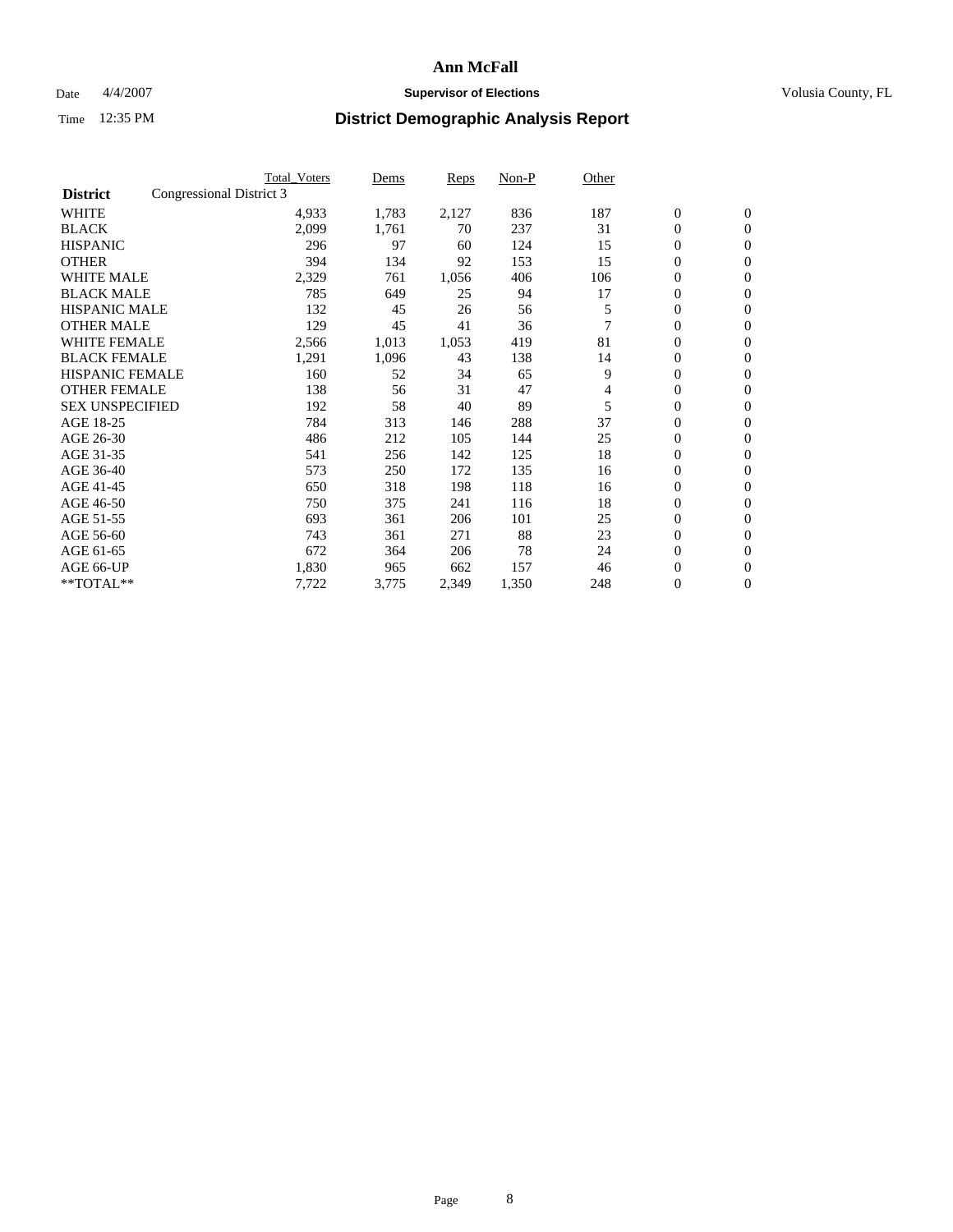#### Date  $4/4/2007$  **Supervisor of Elections Supervisor of Elections** Volusia County, FL

|                        |                          | Total_Voters | Dems   | <b>Reps</b> | Non-P  | Other |                  |                  |  |
|------------------------|--------------------------|--------------|--------|-------------|--------|-------|------------------|------------------|--|
| <b>District</b>        | Congressional District 7 |              |        |             |        |       |                  |                  |  |
| <b>WHITE</b>           |                          | 135,261      | 49,642 | 54,116      | 26,280 | 5,223 | $\overline{0}$   | $\mathbf{0}$     |  |
| <b>BLACK</b>           |                          | 16,409       | 12,979 | 710         | 2,466  | 254   | $\overline{0}$   | $\mathbf{0}$     |  |
| <b>HISPANIC</b>        |                          | 9,667        | 4,330  | 2,076       | 3,037  | 224   | $\boldsymbol{0}$ | $\mathbf{0}$     |  |
| <b>OTHER</b>           |                          | 9,121        | 2,797  | 2,054       | 3,966  | 304   | $\boldsymbol{0}$ | $\mathbf{0}$     |  |
| <b>WHITE MALE</b>      |                          | 62,089       | 20,368 | 26,272      | 12,637 | 2,812 | 0                | $\mathbf{0}$     |  |
| <b>BLACK MALE</b>      |                          | 6,595        | 4,915  | 376         | 1,154  | 150   | $\boldsymbol{0}$ | $\boldsymbol{0}$ |  |
| <b>HISPANIC MALE</b>   |                          | 4,553        | 1,955  | 1,053       | 1,427  | 118   | $\overline{0}$   | $\mathbf{0}$     |  |
| <b>OTHER MALE</b>      |                          | 2,892        | 889    | 799         | 1,112  | 92    | $\overline{0}$   | $\mathbf{0}$     |  |
| <b>WHITE FEMALE</b>    |                          | 72,336       | 28,992 | 27,539      | 13,424 | 2,381 | $\mathbf{0}$     | $\mathbf{0}$     |  |
| <b>BLACK FEMALE</b>    |                          | 9,654        | 7,938  | 331         | 1,282  | 103   | $\boldsymbol{0}$ | $\mathbf{0}$     |  |
| <b>HISPANIC FEMALE</b> |                          | 5,022        | 2,326  | 1,010       | 1,581  | 105   | $\boldsymbol{0}$ | $\boldsymbol{0}$ |  |
| <b>OTHER FEMALE</b>    |                          | 3,382        | 1,241  | 802         | 1,266  | 73    | 0                | $\mathbf{0}$     |  |
| <b>SEX UNSPECIFIED</b> |                          | 3,935        | 1,124  | 774         | 1,866  | 171   | $\boldsymbol{0}$ | $\mathbf{0}$     |  |
| AGE 18-25              |                          | 17,735       | 6,339  | 4,072       | 6,573  | 751   | $\boldsymbol{0}$ | $\mathbf{0}$     |  |
| AGE 26-30              |                          | 10,355       | 3,567  | 2,792       | 3,500  | 496   | $\overline{0}$   | $\mathbf{0}$     |  |
| AGE 31-35              |                          | 10,410       | 3,608  | 3,336       | 3,009  | 457   | $\overline{0}$   | $\mathbf{0}$     |  |
| AGE 36-40              |                          | 12,240       | 4,221  | 4,419       | 3,112  | 488   | $\boldsymbol{0}$ | $\boldsymbol{0}$ |  |
| AGE 41-45              |                          | 14,765       | 5,293  | 5,579       | 3,340  | 553   | $\boldsymbol{0}$ | $\mathbf{0}$     |  |
| AGE 46-50              |                          | 16,247       | 6,461  | 6,040       | 3,200  | 546   | 0                | $\mathbf{0}$     |  |
| AGE 51-55              |                          | 15,824       | 6,865  | 5,535       | 2,869  | 555   | $\boldsymbol{0}$ | $\boldsymbol{0}$ |  |
| AGE 56-60              |                          | 15,900       | 6,890  | 5,638       | 2,813  | 559   | $\overline{0}$   | $\mathbf{0}$     |  |
| AGE 61-65              |                          | 13,197       | 5,643  | 4,969       | 2,154  | 431   | $\mathbf{0}$     | $\boldsymbol{0}$ |  |
| AGE 66-UP              |                          | 43,785       | 20,861 | 16,576      | 5,179  | 1,169 | $\boldsymbol{0}$ | $\boldsymbol{0}$ |  |
| **TOTAL**              |                          | 170,458      | 69,748 | 58,956      | 35,749 | 6,005 | $\boldsymbol{0}$ | $\overline{0}$   |  |
|                        |                          |              |        |             |        |       |                  |                  |  |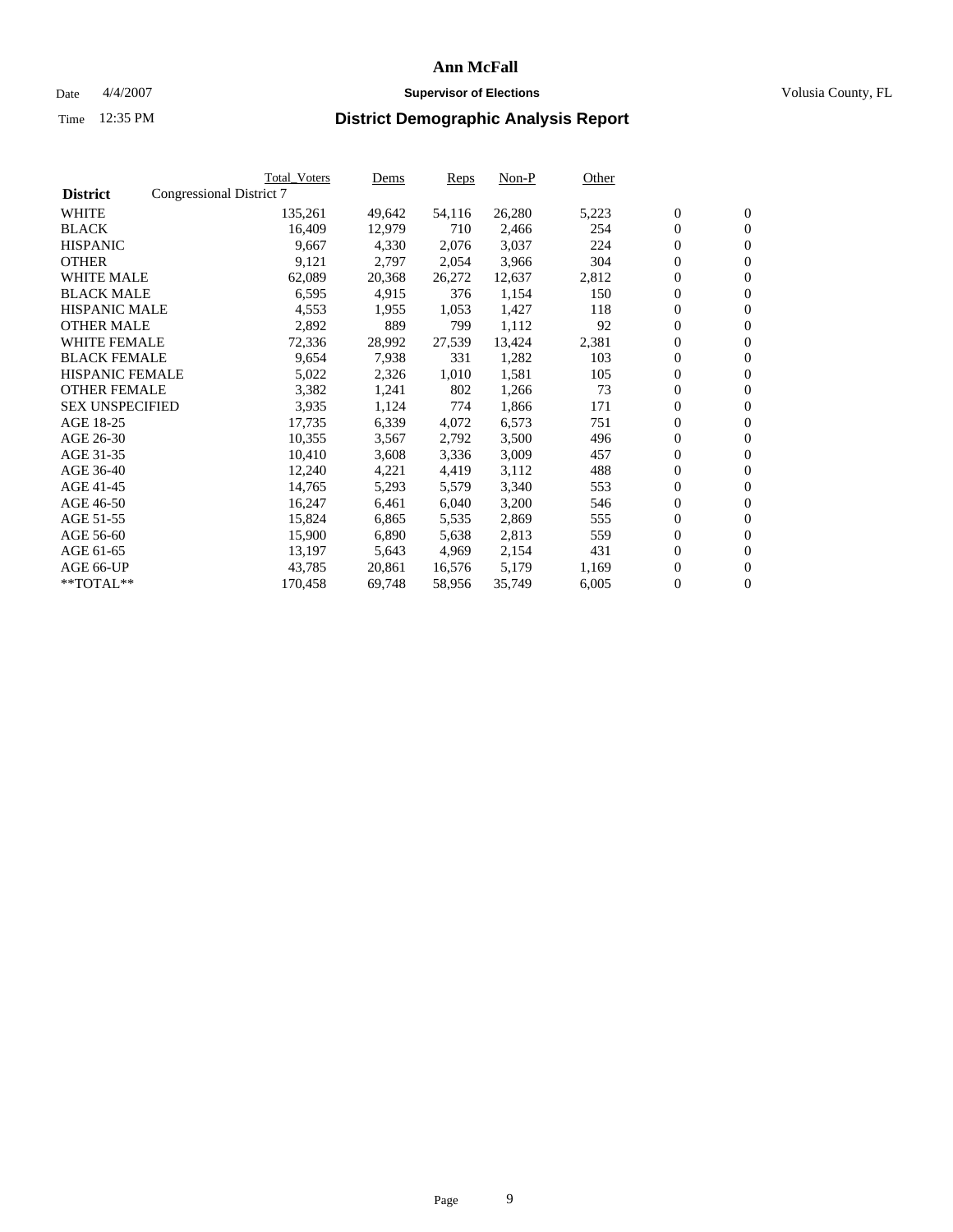### Date  $4/4/2007$  **Supervisor of Elections Supervisor of Elections** Volusia County, FL

|                        |                           | Total_Voters | Dems   | Reps   | Non-P  | Other |                  |                  |  |
|------------------------|---------------------------|--------------|--------|--------|--------|-------|------------------|------------------|--|
| <b>District</b>        | Congressional District 24 |              |        |        |        |       |                  |                  |  |
| <b>WHITE</b>           |                           | 105,715      | 37,798 | 41,883 | 22,596 | 3,438 | $\boldsymbol{0}$ | $\mathbf{0}$     |  |
| <b>BLACK</b>           |                           | 3,923        | 3,011  | 223    | 622    | 67    | $\overline{0}$   | $\mathbf{0}$     |  |
| <b>HISPANIC</b>        |                           | 4,316        | 1,829  | 954    | 1,423  | 110   | $\overline{0}$   | $\mathbf{0}$     |  |
| <b>OTHER</b>           |                           | 4,999        | 1,335  | 1,219  | 2,242  | 203   | $\overline{0}$   | $\overline{0}$   |  |
| <b>WHITE MALE</b>      |                           | 48,803       | 15,671 | 20,411 | 10,861 | 1,860 | $\overline{0}$   | $\mathbf{0}$     |  |
| <b>BLACK MALE</b>      |                           | 1,742        | 1,244  | 122    | 345    | 31    | $\boldsymbol{0}$ | $\boldsymbol{0}$ |  |
| <b>HISPANIC MALE</b>   |                           | 1,975        | 814    | 453    | 640    | 68    | 0                | $\mathbf{0}$     |  |
| <b>OTHER MALE</b>      |                           | 1,687        | 453    | 479    | 693    | 62    | $\boldsymbol{0}$ | $\boldsymbol{0}$ |  |
| <b>WHITE FEMALE</b>    |                           | 56,129       | 21,877 | 21,187 | 11,513 | 1,552 | 0                | $\mathbf{0}$     |  |
| <b>BLACK FEMALE</b>    |                           | 2,134        | 1,731  | 98     | 270    | 35    | $\overline{0}$   | $\mathbf{0}$     |  |
| <b>HISPANIC FEMALE</b> |                           | 2,293        | 997    | 491    | 764    | 41    | $\overline{0}$   | $\mathbf{0}$     |  |
| <b>OTHER FEMALE</b>    |                           | 1,887        | 599    | 476    | 759    | 53    | $\mathbf{0}$     | $\mathbf{0}$     |  |
| <b>SEX UNSPECIFIED</b> |                           | 2,303        | 587    | 562    | 1,038  | 116   | $\boldsymbol{0}$ | $\boldsymbol{0}$ |  |
| AGE 18-25              |                           | 9,985        | 2,984  | 2,622  | 3,953  | 426   | $\boldsymbol{0}$ | $\mathbf{0}$     |  |
| AGE 26-30              |                           | 6,535        | 1,961  | 1,857  | 2,444  | 273   | $\boldsymbol{0}$ | $\mathbf{0}$     |  |
| AGE 31-35              |                           | 6,687        | 2,034  | 2,234  | 2,121  | 298   | 0                | $\mathbf{0}$     |  |
| AGE 36-40              |                           | 7,894        | 2,487  | 2,916  | 2,222  | 269   | $\boldsymbol{0}$ | $\mathbf{0}$     |  |
| AGE 41-45              |                           | 9,929        | 3,315  | 3,899  | 2,416  | 299   | 0                | $\mathbf{0}$     |  |
| AGE 46-50              |                           | 11,048       | 3,891  | 4,419  | 2,418  | 320   | $\overline{0}$   | $\mathbf{0}$     |  |
| AGE 51-55              |                           | 11,100       | 4,472  | 4,123  | 2,201  | 304   | 0                | $\mathbf{0}$     |  |
| AGE 56-60              |                           | 11,622       | 4,573  | 4,228  | 2,408  | 413   | $\boldsymbol{0}$ | $\mathbf{0}$     |  |
| AGE 61-65              |                           | 10,303       | 3,931  | 4,078  | 1,963  | 331   | $\boldsymbol{0}$ | $\boldsymbol{0}$ |  |
| AGE 66-UP              |                           | 33,850       | 14,325 | 13,903 | 4,737  | 885   | 0                | $\bf{0}$         |  |
| $*$ TOTAL $**$         |                           | 118,953      | 43,973 | 44,279 | 26,883 | 3,818 | 0                | $\boldsymbol{0}$ |  |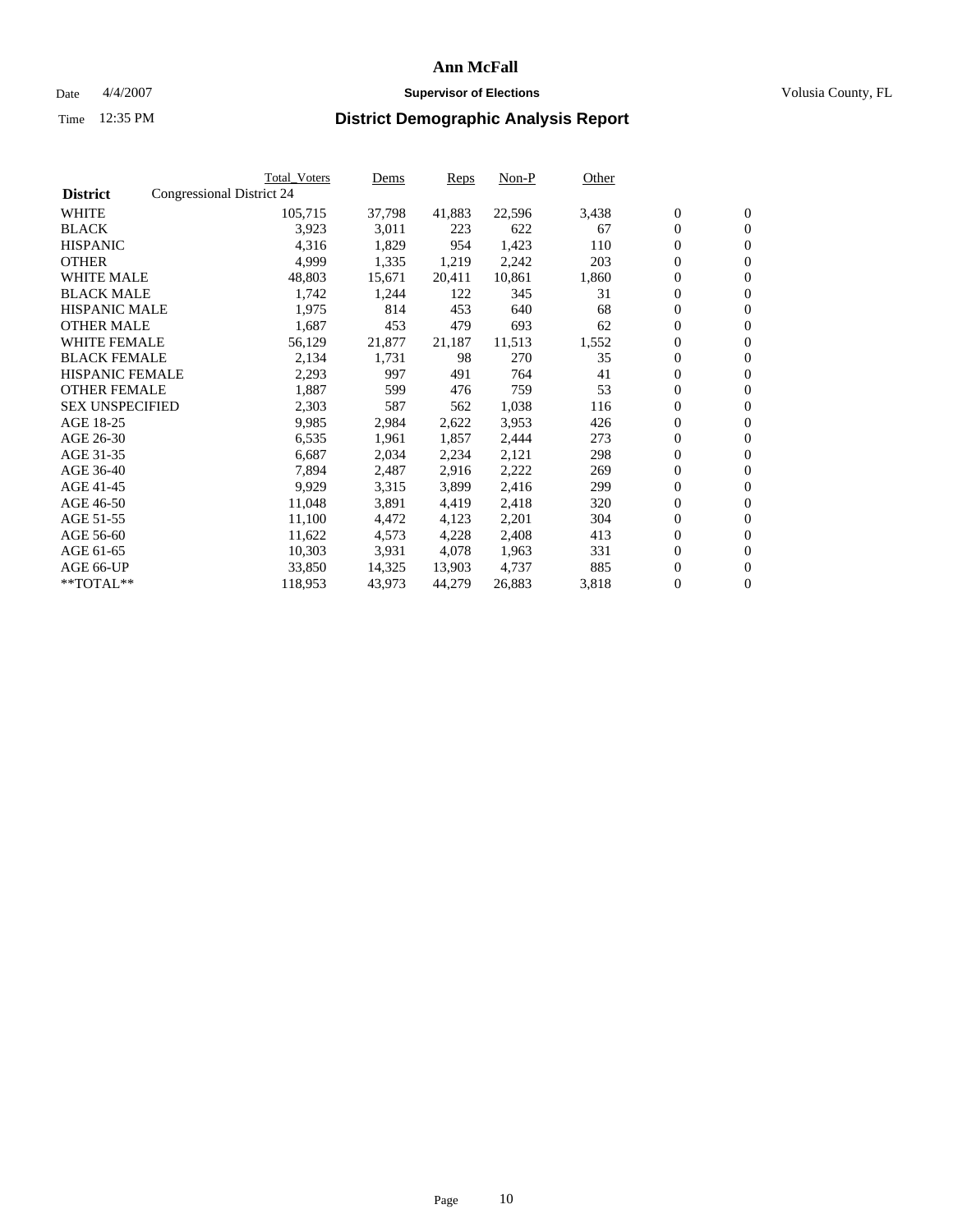#### Date  $4/4/2007$  **Supervisor of Elections Supervisor of Elections** Volusia County, FL

|                        |               | <b>Total Voters</b> | Dems   | Reps  | Non-P | Other |                  |                  |  |
|------------------------|---------------|---------------------|--------|-------|-------|-------|------------------|------------------|--|
| <b>District</b>        | Daytona Beach |                     |        |       |       |       |                  |                  |  |
| <b>WHITE</b>           |               | 20,648              | 8,037  | 7,279 | 4,539 | 793   | $\boldsymbol{0}$ | $\mathbf{0}$     |  |
| <b>BLACK</b>           |               | 10,791              | 8,745  | 345   | 1,570 | 131   | $\mathbf{0}$     | $\mathbf{0}$     |  |
| <b>HISPANIC</b>        |               | 682                 | 264    | 146   | 256   | 16    | $\boldsymbol{0}$ | $\mathbf{0}$     |  |
| <b>OTHER</b>           |               | 2,594               | 922    | 428   | 1,177 | 67    | 0                | $\mathbf{0}$     |  |
| <b>WHITE MALE</b>      |               | 9,936               | 3,422  | 3,755 | 2,287 | 472   | 0                | $\overline{0}$   |  |
| <b>BLACK MALE</b>      |               | 4,238               | 3,272  | 181   | 708   | 77    | $\boldsymbol{0}$ | $\boldsymbol{0}$ |  |
| <b>HISPANIC MALE</b>   |               | 334                 | 127    | 69    | 129   | 9     | 0                | $\mathbf{0}$     |  |
| <b>OTHER MALE</b>      |               | 736                 | 271    | 145   | 300   | 20    | $\mathbf{0}$     | $\mathbf{0}$     |  |
| <b>WHITE FEMALE</b>    |               | 10,570              | 4,564  | 3,480 | 2,213 | 313   | 0                | $\mathbf{0}$     |  |
| <b>BLACK FEMALE</b>    |               | 6,438               | 5,385  | 162   | 838   | 53    | $\boldsymbol{0}$ | $\mathbf{0}$     |  |
| <b>HISPANIC FEMALE</b> |               | 342                 | 133    | 76    | 126   | 7     | $\boldsymbol{0}$ | $\boldsymbol{0}$ |  |
| <b>OTHER FEMALE</b>    |               | 854                 | 366    | 144   | 327   | 17    | 0                | $\overline{0}$   |  |
| <b>SEX UNSPECIFIED</b> |               | 1,267               | 428    | 186   | 614   | 39    | $\boldsymbol{0}$ | $\mathbf{0}$     |  |
| AGE 18-25              |               | 5,866               | 2,790  | 847   | 2,064 | 165   | 0                | $\mathbf{0}$     |  |
| AGE 26-30              |               | 2,504               | 1,146  | 415   | 862   | 81    | $\mathbf{0}$     | $\mathbf{0}$     |  |
| AGE 31-35              |               | 2,137               | 1,004  | 459   | 603   | 71    | 0                | $\mathbf{0}$     |  |
| AGE 36-40              |               | 2,163               | 1,054  | 471   | 565   | 73    | $\boldsymbol{0}$ | $\mathbf{0}$     |  |
| AGE 41-45              |               | 2,466               | 1,273  | 582   | 531   | 80    | $\boldsymbol{0}$ | $\mathbf{0}$     |  |
| AGE 46-50              |               | 2,905               | 1,525  | 727   | 569   | 84    | $\boldsymbol{0}$ | $\overline{0}$   |  |
| AGE 51-55              |               | 2,846               | 1,566  | 696   | 501   | 83    | $\boldsymbol{0}$ | $\boldsymbol{0}$ |  |
| AGE 56-60              |               | 2,894               | 1,540  | 717   | 552   | 85    | $\mathbf{0}$     | $\mathbf{0}$     |  |
| AGE 61-65              |               | 2,371               | 1,228  | 657   | 408   | 78    | $\mathbf{0}$     | $\mathbf{0}$     |  |
| AGE 66-UP              |               | 8,563               | 4,842  | 2,627 | 887   | 207   | $\boldsymbol{0}$ | $\boldsymbol{0}$ |  |
| **TOTAL**              |               | 34,715              | 17,968 | 8,198 | 7,542 | 1,007 | 0                | $\overline{0}$   |  |
|                        |               |                     |        |       |       |       |                  |                  |  |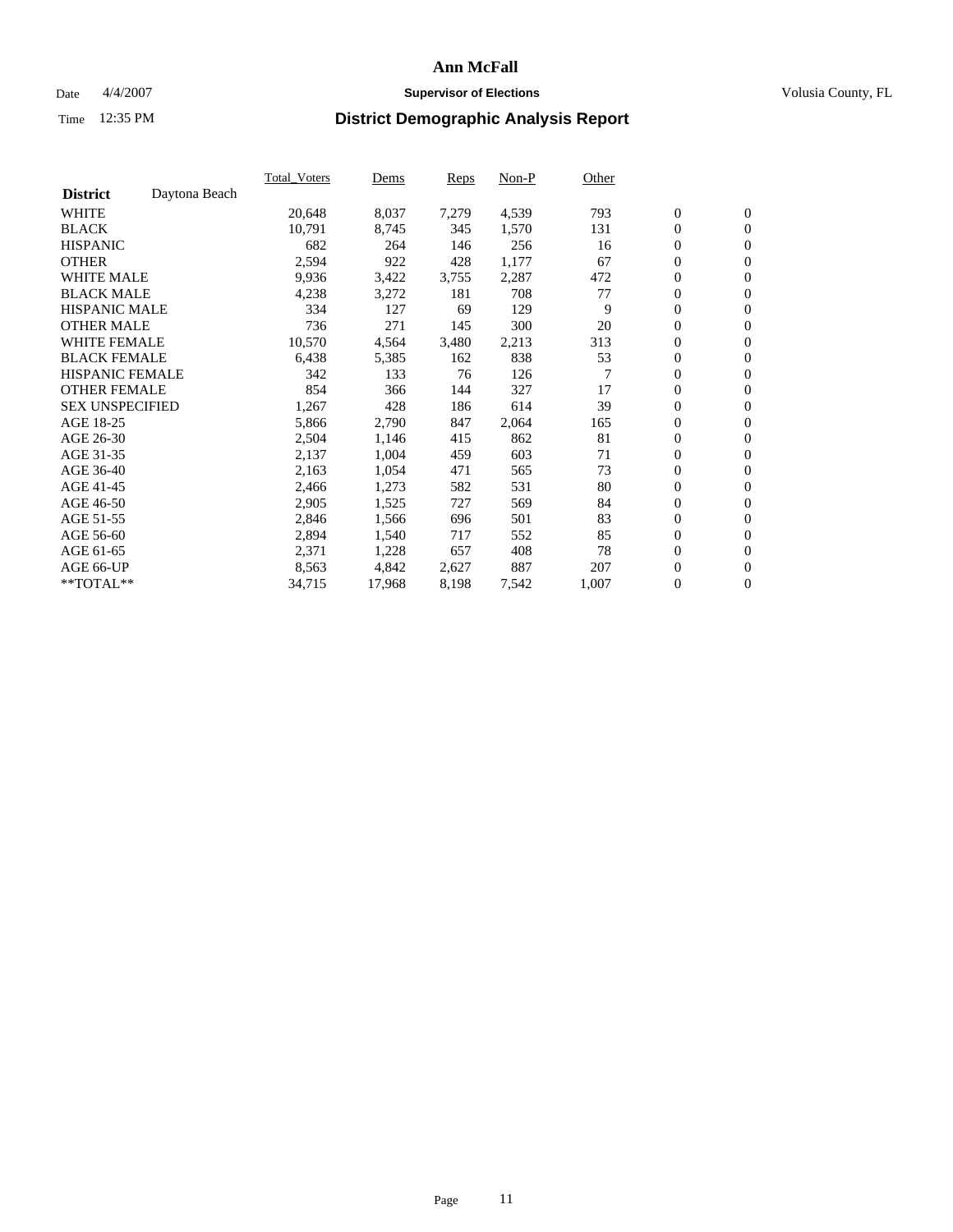### Date  $4/4/2007$  **Supervisor of Elections Supervisor of Elections** Volusia County, FL

|                        |                      | <b>Total_Voters</b> | Dems | <b>Reps</b> | Non-P | Other    |                  |              |  |
|------------------------|----------------------|---------------------|------|-------------|-------|----------|------------------|--------------|--|
| <b>District</b>        | Daytona Beach Shores |                     |      |             |       |          |                  |              |  |
| <b>WHITE</b>           |                      | 2,995               | 905  | 1,387       | 598   | 105      | $\boldsymbol{0}$ | $\mathbf{0}$ |  |
| <b>BLACK</b>           |                      | 26                  | 11   | 10          | 5     | $\bf{0}$ | 0                | $\mathbf{0}$ |  |
| <b>HISPANIC</b>        |                      | 32                  | 11   | 12          | 7     | 2        | 0                | $\Omega$     |  |
| <b>OTHER</b>           |                      | 146                 | 45   | 44          | 50    |          | 0                | $\Omega$     |  |
| <b>WHITE MALE</b>      |                      | 1,385               | 378  | 647         | 306   | 54       | 0                | 0            |  |
| <b>BLACK MALE</b>      |                      | 15                  | 5    | 6           |       | $\Omega$ | 0                | 0            |  |
| <b>HISPANIC MALE</b>   |                      | 15                  | 4    | 6           |       |          | 0                | 0            |  |
| <b>OTHER MALE</b>      |                      | 55                  | 21   | 16          | 15    | 3        | 0                | 0            |  |
| WHITE FEMALE           |                      | 1,580               | 515  | 728         | 287   | 50       | 0                | 0            |  |
| <b>BLACK FEMALE</b>    |                      | 11                  | 6    | 4           |       | $\Omega$ | 0                | 0            |  |
| <b>HISPANIC FEMALE</b> |                      | 16                  |      | 5           | 3     |          | 0                | 0            |  |
| <b>OTHER FEMALE</b>    |                      | 67                  | 19   | 21          | 23    |          | 0                | $\Omega$     |  |
| <b>SEX UNSPECIFIED</b> |                      | 55                  | 17   | 20          | 17    |          | 0                | $\Omega$     |  |
| AGE 18-25              |                      | 85                  | 21   | 30          | 28    | 6        | 0                | $_{0}$       |  |
| AGE 26-30              |                      | 54                  | 17   | 14          | 22    |          | 0                | 0            |  |
| AGE 31-35              |                      | 55                  | 17   | 20          | 13    |          | 0                | 0            |  |
| AGE 36-40              |                      | 75                  | 21   | 25          | 27    |          | 0                | 0            |  |
| AGE 41-45              |                      | 104                 | 34   | 35          | 32    | 3        | 0                | 0            |  |
| AGE 46-50              |                      | 158                 | 38   | 73          | 46    |          | 0                | $\Omega$     |  |
| AGE 51-55              |                      | 200                 | 44   | 99          | 42    | 15       | 0                | $\Omega$     |  |
| AGE 56-60              |                      | 339                 | 96   | 144         | 83    | 16       | 0                | $\Omega$     |  |
| AGE 61-65              |                      | 354                 | 103  | 161         | 71    | 19       | 0                | 0            |  |
| AGE 66-UP              |                      | 1,775               | 581  | 852         | 296   | 46       | 0                |              |  |
| **TOTAL**              |                      | 3,199               | 972  | 1,453       | 660   | 114      | 0                | 0            |  |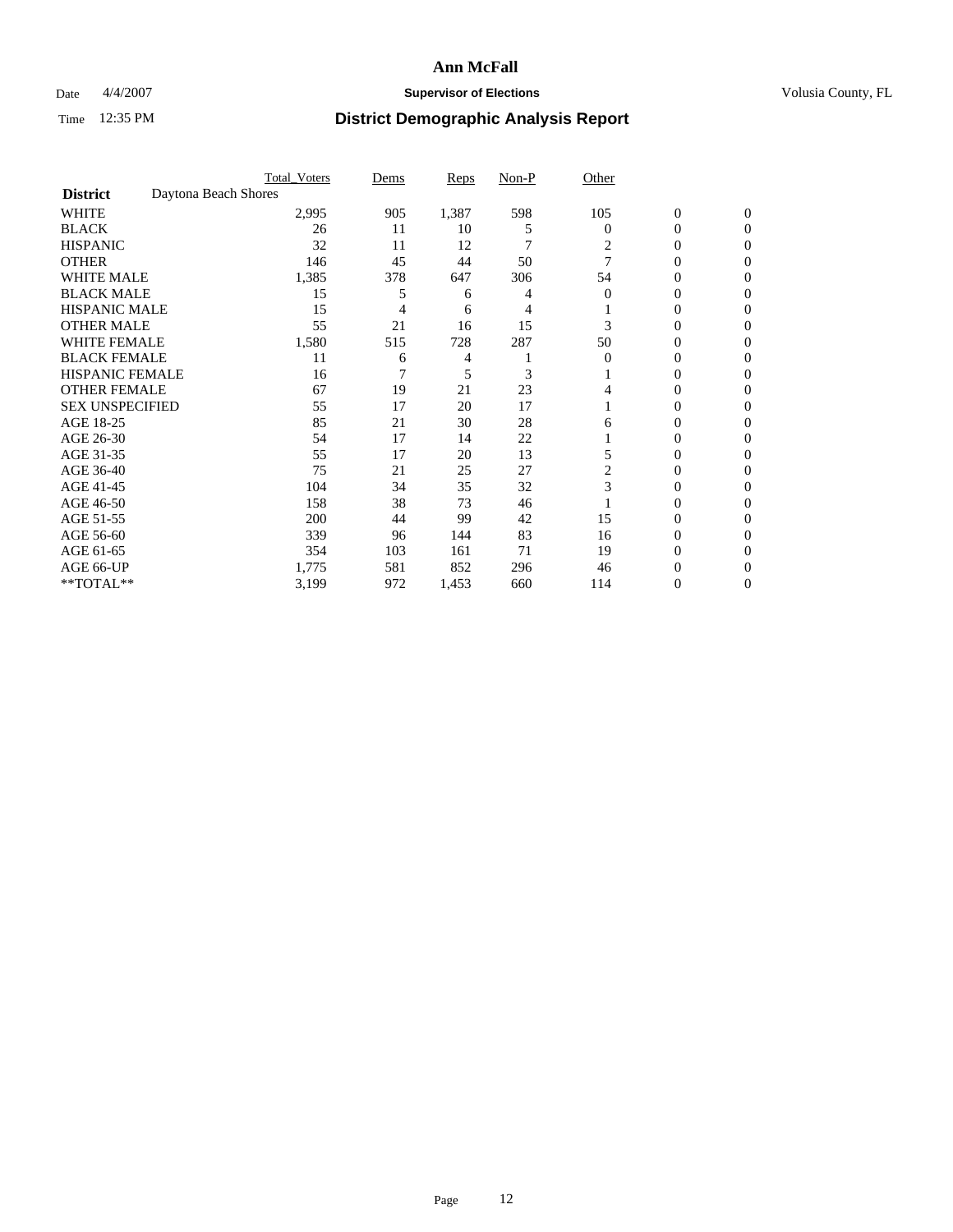### Date  $4/4/2007$  **Supervisor of Elections Supervisor of Elections** Volusia County, FL

|                        |        | Total Voters | Dems  | <b>Reps</b> | Non-P | Other |                  |                  |  |
|------------------------|--------|--------------|-------|-------------|-------|-------|------------------|------------------|--|
| <b>District</b>        | DeBary |              |       |             |       |       |                  |                  |  |
| <b>WHITE</b>           |        | 10,888       | 3,267 | 5,142       | 2,012 | 467   | $\boldsymbol{0}$ | $\mathbf{0}$     |  |
| <b>BLACK</b>           |        | 318          | 224   | 28          | 53    | 13    | $\overline{0}$   | $\mathbf{0}$     |  |
| <b>HISPANIC</b>        |        | 543          | 209   | 167         | 154   | 13    | $\overline{0}$   | $\mathbf{0}$     |  |
| <b>OTHER</b>           |        | 558          | 131   | 174         | 233   | 20    | $\overline{0}$   | $\mathbf{0}$     |  |
| <b>WHITE MALE</b>      |        | 5,064        | 1,303 | 2,533       | 977   | 251   | $\overline{0}$   | $\mathbf{0}$     |  |
| <b>BLACK MALE</b>      |        | 148          | 96    | 12          | 34    | 6     | $\boldsymbol{0}$ | $\boldsymbol{0}$ |  |
| <b>HISPANIC MALE</b>   |        | 264          | 92    | 85          | 80    |       | 0                | $\mathbf{0}$     |  |
| <b>OTHER MALE</b>      |        | 193          | 46    | 64          | 77    | 6     | $\boldsymbol{0}$ | $\mathbf{0}$     |  |
| <b>WHITE FEMALE</b>    |        | 5,748        | 1,944 | 2,569       | 1,022 | 213   | $\overline{0}$   | $\mathbf{0}$     |  |
| <b>BLACK FEMALE</b>    |        | 165          | 123   | 16          | 19    |       | $\overline{0}$   | $\mathbf{0}$     |  |
| <b>HISPANIC FEMALE</b> |        | 274          | 115   | 82          | 71    | 6     | $\overline{0}$   | $\mathbf{0}$     |  |
| <b>OTHER FEMALE</b>    |        | 220          | 62    | 69          | 81    | 8     | $\overline{0}$   | $\mathbf{0}$     |  |
| <b>SEX UNSPECIFIED</b> |        | 231          | 50    | 81          | 91    | 9     | $\boldsymbol{0}$ | $\mathbf{0}$     |  |
| AGE 18-25              |        | 822          | 192   | 282         | 312   | 36    | 0                | $\mathbf{0}$     |  |
| AGE 26-30              |        | 570          | 142   | 208         | 195   | 25    | $\boldsymbol{0}$ | $\mathbf{0}$     |  |
| AGE 31-35              |        | 705          | 176   | 283         | 207   | 39    | 0                | $\mathbf{0}$     |  |
| AGE 36-40              |        | 970          | 230   | 454         | 240   | 46    | $\boldsymbol{0}$ | $\mathbf{0}$     |  |
| AGE 41-45              |        | 1,108        | 296   | 542         | 229   | 41    | $\mathbf{0}$     | $\mathbf{0}$     |  |
| AGE 46-50              |        | 1,196        | 350   | 575         | 225   | 46    | $\overline{0}$   | $\mathbf{0}$     |  |
| AGE 51-55              |        | 1,258        | 438   | 545         | 225   | 50    | $\mathbf{0}$     | $\mathbf{0}$     |  |
| AGE 56-60              |        | 1,312        | 424   | 620         | 214   | 54    | $\boldsymbol{0}$ | $\mathbf{0}$     |  |
| AGE 61-65              |        | 1,085        | 333   | 541         | 164   | 47    | $\boldsymbol{0}$ | $\mathbf{0}$     |  |
| AGE 66-UP              |        | 3,281        | 1,250 | 1,461       | 441   | 129   | 0                | $\bf{0}$         |  |
| $*$ TOTAL $**$         |        | 12,307       | 3,831 | 5,511       | 2,452 | 513   | 0                | $\boldsymbol{0}$ |  |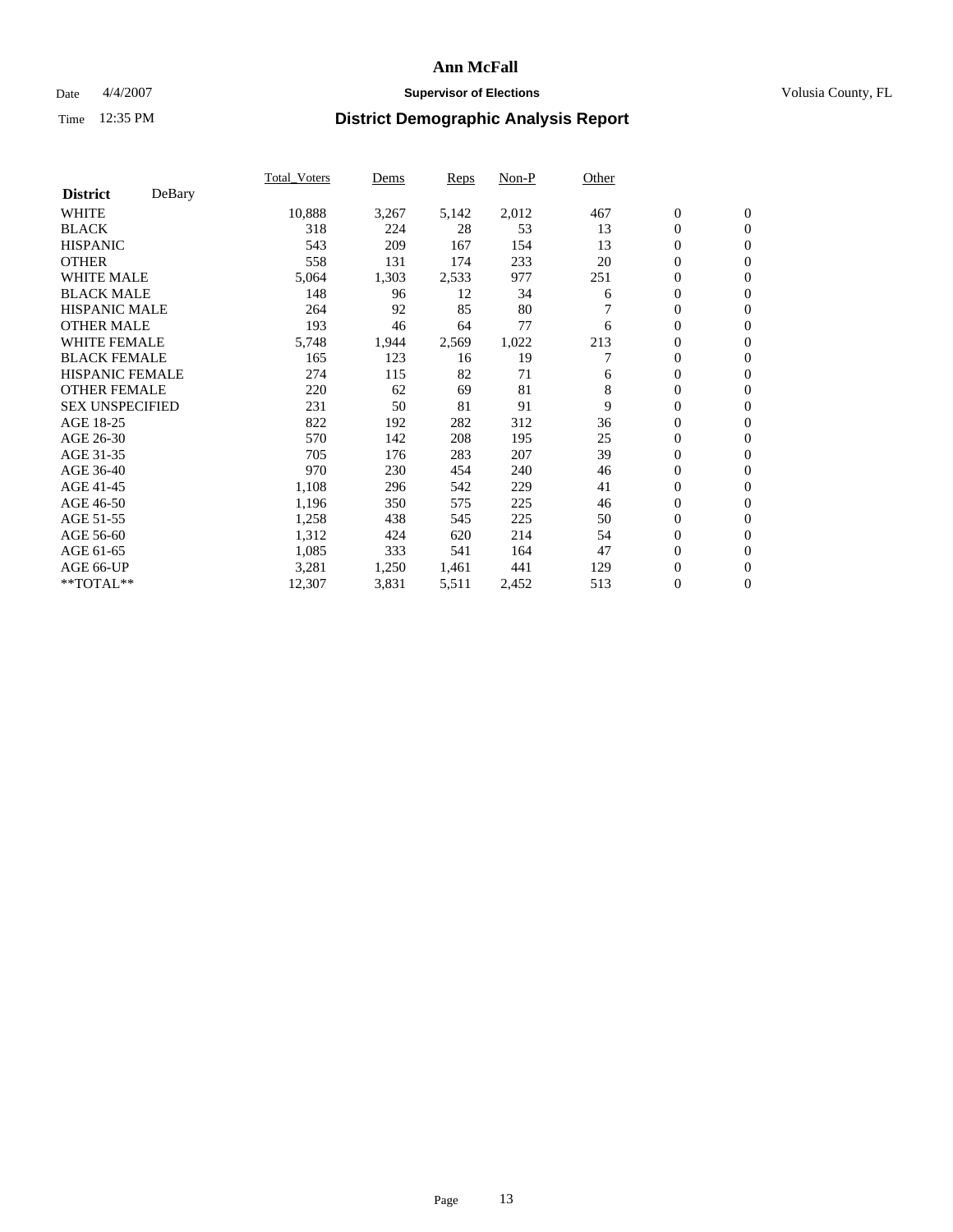### Date  $4/4/2007$  **Supervisor of Elections Supervisor of Elections** Volusia County, FL

|                        |        | Total_Voters | Dems  | <b>Reps</b> | Non-P | Other |                  |                  |  |
|------------------------|--------|--------------|-------|-------------|-------|-------|------------------|------------------|--|
| <b>District</b>        | DeLand |              |       |             |       |       |                  |                  |  |
| <b>WHITE</b>           |        | 10,181       | 3,732 | 4,310       | 1,681 | 458   | $\overline{0}$   | $\mathbf{0}$     |  |
| <b>BLACK</b>           |        | 1,963        | 1,601 | 79          | 247   | 36    | $\overline{0}$   | $\mathbf{0}$     |  |
| <b>HISPANIC</b>        |        | 495          | 197   | 99          | 179   | 20    | $\boldsymbol{0}$ | $\mathbf{0}$     |  |
| <b>OTHER</b>           |        | 680          | 217   | 167         | 272   | 24    | $\boldsymbol{0}$ | $\mathbf{0}$     |  |
| <b>WHITE MALE</b>      |        | 4,412        | 1,412 | 1,956       | 814   | 230   | 0                | $\mathbf{0}$     |  |
| <b>BLACK MALE</b>      |        | 722          | 565   | 34          | 100   | 23    | $\boldsymbol{0}$ | $\boldsymbol{0}$ |  |
| <b>HISPANIC MALE</b>   |        | 206          | 78    | 41          | 80    |       | $\overline{0}$   | $\mathbf{0}$     |  |
| <b>OTHER MALE</b>      |        | 192          | 61    | 66          | 59    | 6     | $\overline{0}$   | $\mathbf{0}$     |  |
| <b>WHITE FEMALE</b>    |        | 5,716        | 2,303 | 2,337       | 852   | 224   | $\mathbf{0}$     | $\mathbf{0}$     |  |
| <b>BLACK FEMALE</b>    |        | 1,223        | 1,022 | 44          | 144   | 13    | $\overline{0}$   | $\mathbf{0}$     |  |
| <b>HISPANIC FEMALE</b> |        | 284          | 118   | 57          | 97    | 12    | $\boldsymbol{0}$ | $\boldsymbol{0}$ |  |
| <b>OTHER FEMALE</b>    |        | 240          | 93    | 56          | 82    | 9     | 0                | $\mathbf{0}$     |  |
| <b>SEX UNSPECIFIED</b> |        | 324          | 95    | 64          | 151   | 14    | $\boldsymbol{0}$ | $\mathbf{0}$     |  |
| AGE 18-25              |        | 1,287        | 482   | 308         | 443   | 54    | $\boldsymbol{0}$ | $\mathbf{0}$     |  |
| AGE 26-30              |        | 849          | 309   | 243         | 244   | 53    | $\overline{0}$   | $\mathbf{0}$     |  |
| AGE 31-35              |        | 947          | 366   | 309         | 229   | 43    | $\boldsymbol{0}$ | $\mathbf{0}$     |  |
| AGE 36-40              |        | 998          | 377   | 365         | 218   | 38    | $\boldsymbol{0}$ | $\mathbf{0}$     |  |
| AGE 41-45              |        | 1,057        | 431   | 374         | 197   | 55    | $\boldsymbol{0}$ | $\mathbf{0}$     |  |
| AGE 46-50              |        | 1,026        | 463   | 357         | 174   | 32    | 0                | $\mathbf{0}$     |  |
| AGE 51-55              |        | 1,033        | 492   | 346         | 160   | 35    | $\boldsymbol{0}$ | $\boldsymbol{0}$ |  |
| AGE 56-60              |        | 1,132        | 532   | 399         | 154   | 47    | $\overline{0}$   | $\mathbf{0}$     |  |
| AGE 61-65              |        | 942          | 433   | 333         | 134   | 42    | $\mathbf{0}$     | $\mathbf{0}$     |  |
| AGE 66-UP              |        | 4,048        | 1,862 | 1,621       | 426   | 139   | $\boldsymbol{0}$ | $\boldsymbol{0}$ |  |
| **TOTAL**              |        | 13,319       | 5,747 | 4,655       | 2,379 | 538   | 0                | $\overline{0}$   |  |
|                        |        |              |       |             |       |       |                  |                  |  |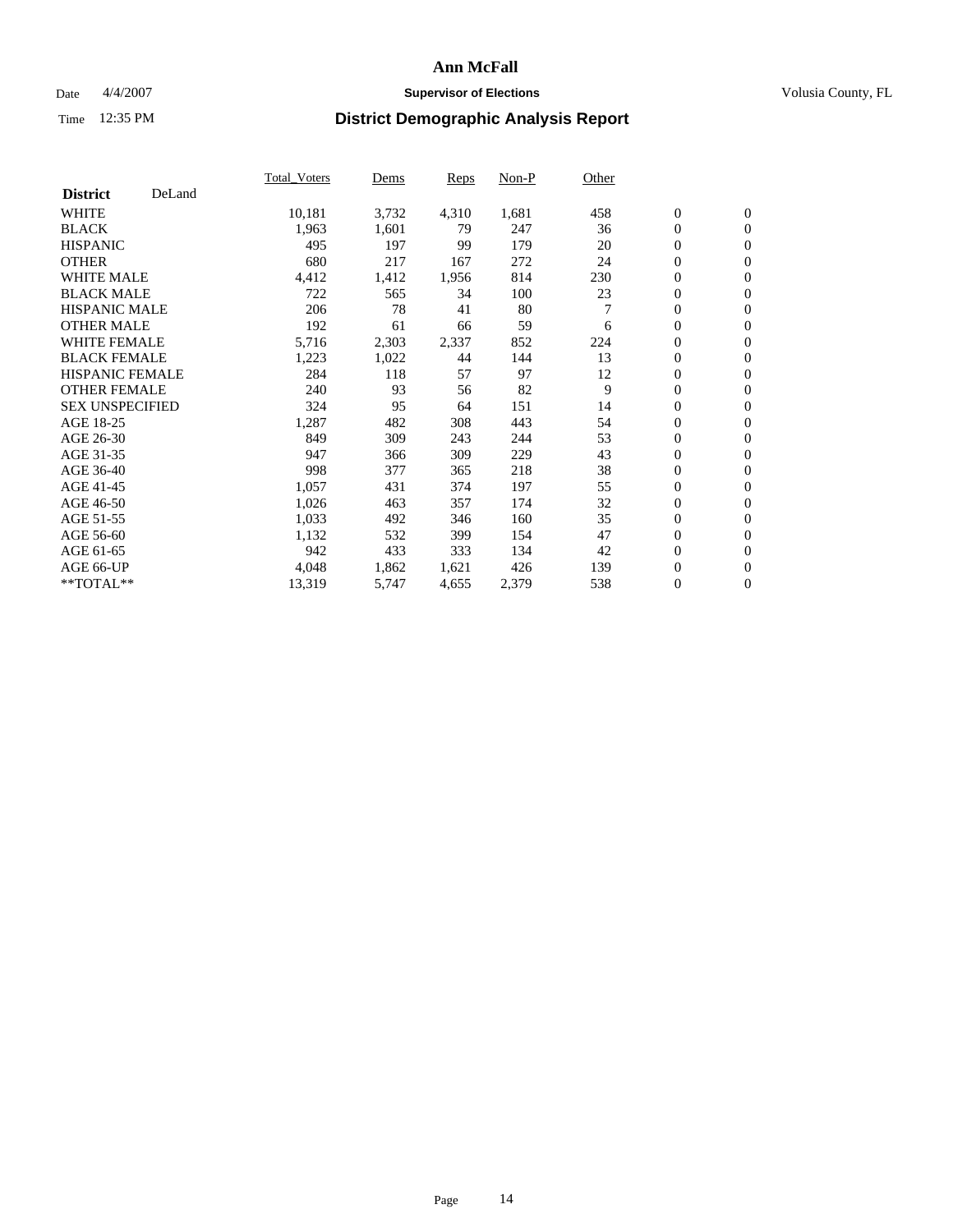#### Date  $4/4/2007$  **Supervisor of Elections Supervisor of Elections** Volusia County, FL

|                        |         | Total_Voters | Dems   | <b>Reps</b> | Non-P  | Other |                  |                  |  |
|------------------------|---------|--------------|--------|-------------|--------|-------|------------------|------------------|--|
| <b>District</b>        | Deltona |              |        |             |        |       |                  |                  |  |
| <b>WHITE</b>           |         | 31,971       | 10,974 | 12,692      | 6,853  | 1,452 | $\overline{0}$   | $\mathbf{0}$     |  |
| <b>BLACK</b>           |         | 3,540        | 2,623  | 234         | 600    | 83    | $\overline{0}$   | $\mathbf{0}$     |  |
| <b>HISPANIC</b>        |         | 9,112        | 4,279  | 1,808       | 2,823  | 202   | $\boldsymbol{0}$ | $\mathbf{0}$     |  |
| <b>OTHER</b>           |         | 2,604        | 723    | 527         | 1,261  | 93    | $\boldsymbol{0}$ | $\mathbf{0}$     |  |
| <b>WHITE MALE</b>      |         | 14,807       | 4,628  | 6,178       | 3,213  | 788   | 0                | $\mathbf{0}$     |  |
| <b>BLACK MALE</b>      |         | 1,557        | 1,080  | 130         | 307    | 40    | $\boldsymbol{0}$ | $\boldsymbol{0}$ |  |
| <b>HISPANIC MALE</b>   |         | 4,284        | 1,946  | 915         | 1,310  | 113   | $\overline{0}$   | $\mathbf{0}$     |  |
| <b>OTHER MALE</b>      |         | 851          | 260    | 209         | 357    | 25    | $\overline{0}$   | $\mathbf{0}$     |  |
| WHITE FEMALE           |         | 16,967       | 6,283  | 6,436       | 3,590  | 658   | $\mathbf{0}$     | $\mathbf{0}$     |  |
| <b>BLACK FEMALE</b>    |         | 1,944        | 1,511  | 104         | 286    | 43    | $\boldsymbol{0}$ | $\mathbf{0}$     |  |
| <b>HISPANIC FEMALE</b> |         | 4,739        | 2,289  | 883         | 1,479  | 88    | $\boldsymbol{0}$ | $\boldsymbol{0}$ |  |
| <b>OTHER FEMALE</b>    |         | 996          | 334    | 207         | 429    | 26    | 0                | $\mathbf{0}$     |  |
| <b>SEX UNSPECIFIED</b> |         | 1,082        | 268    | 199         | 566    | 49    | $\boldsymbol{0}$ | $\mathbf{0}$     |  |
| AGE 18-25              |         | 5,278        | 1,610  | 1,177       | 2,197  | 294   | $\boldsymbol{0}$ | $\mathbf{0}$     |  |
| AGE 26-30              |         | 3,806        | 1,228  | 1,032       | 1,372  | 174   | $\overline{0}$   | $\mathbf{0}$     |  |
| AGE 31-35              |         | 3,983        | 1,335  | 1,240       | 1,218  | 190   | $\overline{0}$   | $\mathbf{0}$     |  |
| AGE 36-40              |         | 4,257        | 1,445  | 1,480       | 1,152  | 180   | $\boldsymbol{0}$ | $\boldsymbol{0}$ |  |
| AGE 41-45              |         | 5,018        | 1,824  | 1,756       | 1,252  | 186   | $\boldsymbol{0}$ | $\mathbf{0}$     |  |
| AGE 46-50              |         | 5,123        | 1,955  | 1,890       | 1,085  | 193   | 0                | $\mathbf{0}$     |  |
| AGE 51-55              |         | 4,311        | 1,823  | 1,442       | 889    | 157   | $\boldsymbol{0}$ | $\boldsymbol{0}$ |  |
| AGE 56-60              |         | 3,953        | 1,710  | 1,311       | 787    | 145   | $\overline{0}$   | $\mathbf{0}$     |  |
| AGE 61-65              |         | 2,911        | 1,335  | 987         | 501    | 88    | $\mathbf{0}$     | $\boldsymbol{0}$ |  |
| AGE 66-UP              |         | 8,587        | 4,334  | 2,946       | 1,084  | 223   | $\boldsymbol{0}$ | $\boldsymbol{0}$ |  |
| **TOTAL**              |         | 47,227       | 18,599 | 15,261      | 11,537 | 1,830 | $\boldsymbol{0}$ | $\overline{0}$   |  |
|                        |         |              |        |             |        |       |                  |                  |  |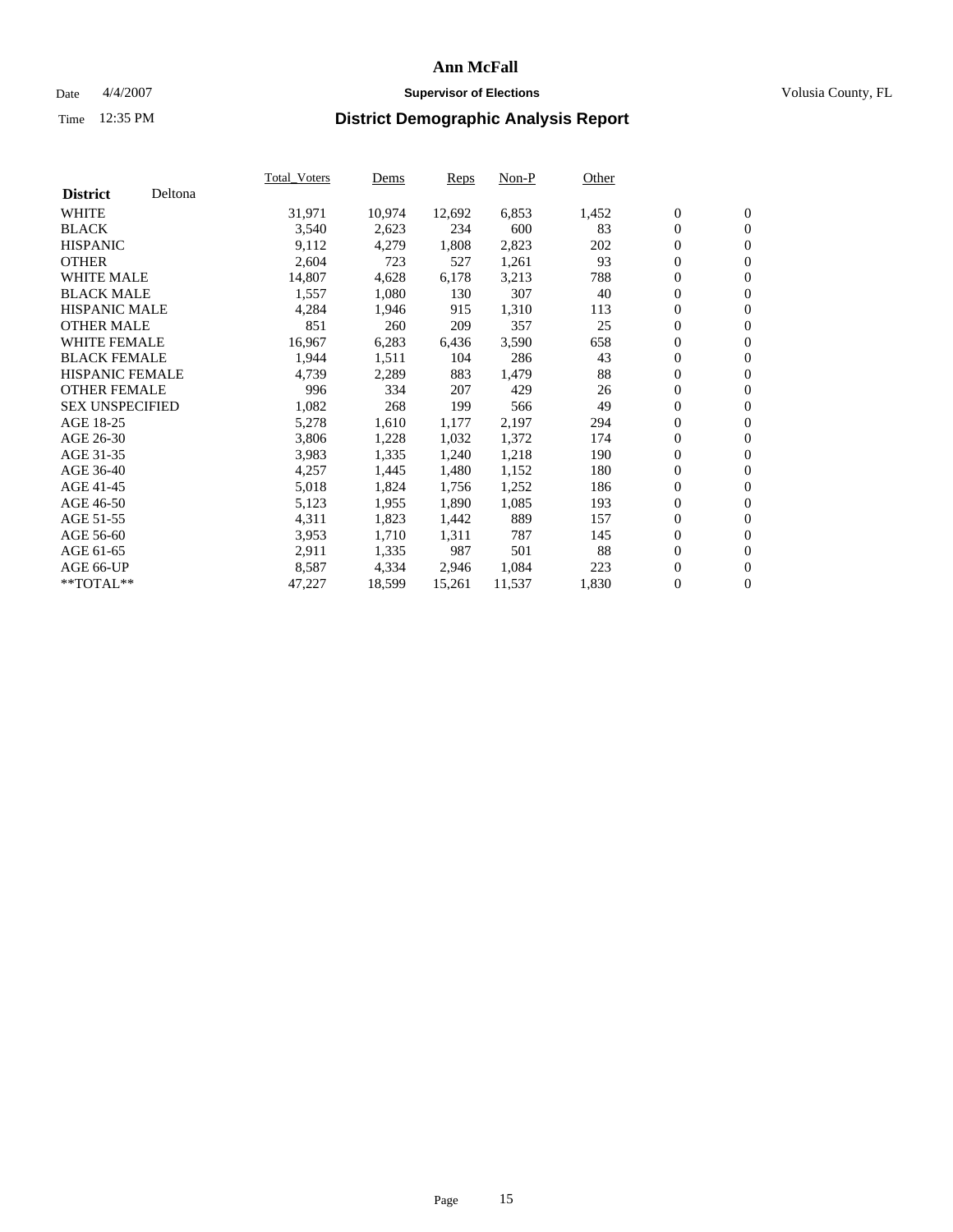### Date  $4/4/2007$  **Supervisor of Elections Supervisor of Elections** Volusia County, FL

|                        |           | Total Voters | Dems  | <b>Reps</b> | Non-P | Other |                  |                  |  |
|------------------------|-----------|--------------|-------|-------------|-------|-------|------------------|------------------|--|
| <b>District</b>        | Edgewater |              |       |             |       |       |                  |                  |  |
| <b>WHITE</b>           |           | 12,829       | 4,974 | 4,360       | 3,132 | 363   | $\boldsymbol{0}$ | $\mathbf{0}$     |  |
| <b>BLACK</b>           |           | 218          | 157   | 12          | 43    | 6     | $\overline{0}$   | $\mathbf{0}$     |  |
| <b>HISPANIC</b>        |           | 133          | 50    | 26          | 54    | 3     | $\overline{0}$   | $\mathbf{0}$     |  |
| <b>OTHER</b>           |           | 417          | 111   | 75          | 220   | 11    | 0                | $\mathbf{0}$     |  |
| <b>WHITE MALE</b>      |           | 5,812        | 2,045 | 2,112       | 1,470 | 185   | 0                | $\mathbf{0}$     |  |
| <b>BLACK MALE</b>      |           | 107          | 74    | 5           | 24    | 4     | $\boldsymbol{0}$ | $\boldsymbol{0}$ |  |
| <b>HISPANIC MALE</b>   |           | 57           | 18    | 11          | 25    | 3     | 0                | $\Omega$         |  |
| <b>OTHER MALE</b>      |           | 129          | 45    | 33          | 47    | 4     | 0                | $\mathbf{0}$     |  |
| <b>WHITE FEMALE</b>    |           | 6,925        | 2,895 | 2,217       | 1,635 | 178   | 0                | $\Omega$         |  |
| <b>BLACK FEMALE</b>    |           | 107          | 80    |             | 19    |       | $\overline{0}$   | $\mathbf{0}$     |  |
| <b>HISPANIC FEMALE</b> |           | 73           | 31    | 15          | 27    | 0     | 0                | $\mathbf{0}$     |  |
| <b>OTHER FEMALE</b>    |           | 151          | 42    | 31          | 74    | 4     | 0                | $\mathbf{0}$     |  |
| <b>SEX UNSPECIFIED</b> |           | 236          | 62    | 42          | 128   | 4     | $\boldsymbol{0}$ | $\mathbf{0}$     |  |
| AGE 18-25              |           | 1,235        | 362   | 260         | 565   | 48    | 0                | $\mathbf{0}$     |  |
| AGE 26-30              |           | 798          | 220   | 211         | 343   | 24    | 0                | $\mathbf{0}$     |  |
| AGE 31-35              |           | 889          | 265   | 242         | 341   | 41    | 0                | $\mathbf{0}$     |  |
| AGE 36-40              |           | 951          | 317   | 328         | 285   | 21    | $\boldsymbol{0}$ | $\mathbf{0}$     |  |
| AGE 41-45              |           | 1,169        | 420   | 403         | 316   | 30    | $\mathbf{0}$     | $\mathbf{0}$     |  |
| AGE 46-50              |           | 1,297        | 473   | 457         | 335   | 32    | $\overline{0}$   | $\mathbf{0}$     |  |
| AGE 51-55              |           | 1,304        | 548   | 429         | 298   | 29    | 0                | $\mathbf{0}$     |  |
| AGE 56-60              |           | 1,257        | 537   | 411         | 266   | 43    | $\boldsymbol{0}$ | $\mathbf{0}$     |  |
| AGE 61-65              |           | 1,091        | 440   | 405         | 215   | 31    | 0                | $\mathbf{0}$     |  |
| AGE 66-UP              |           | 3,606        | 1,710 | 1,327       | 485   | 84    | 0                | 0                |  |
| $*$ TOTAL $**$         |           | 13,597       | 5,292 | 4,473       | 3,449 | 383   | 0                | $\boldsymbol{0}$ |  |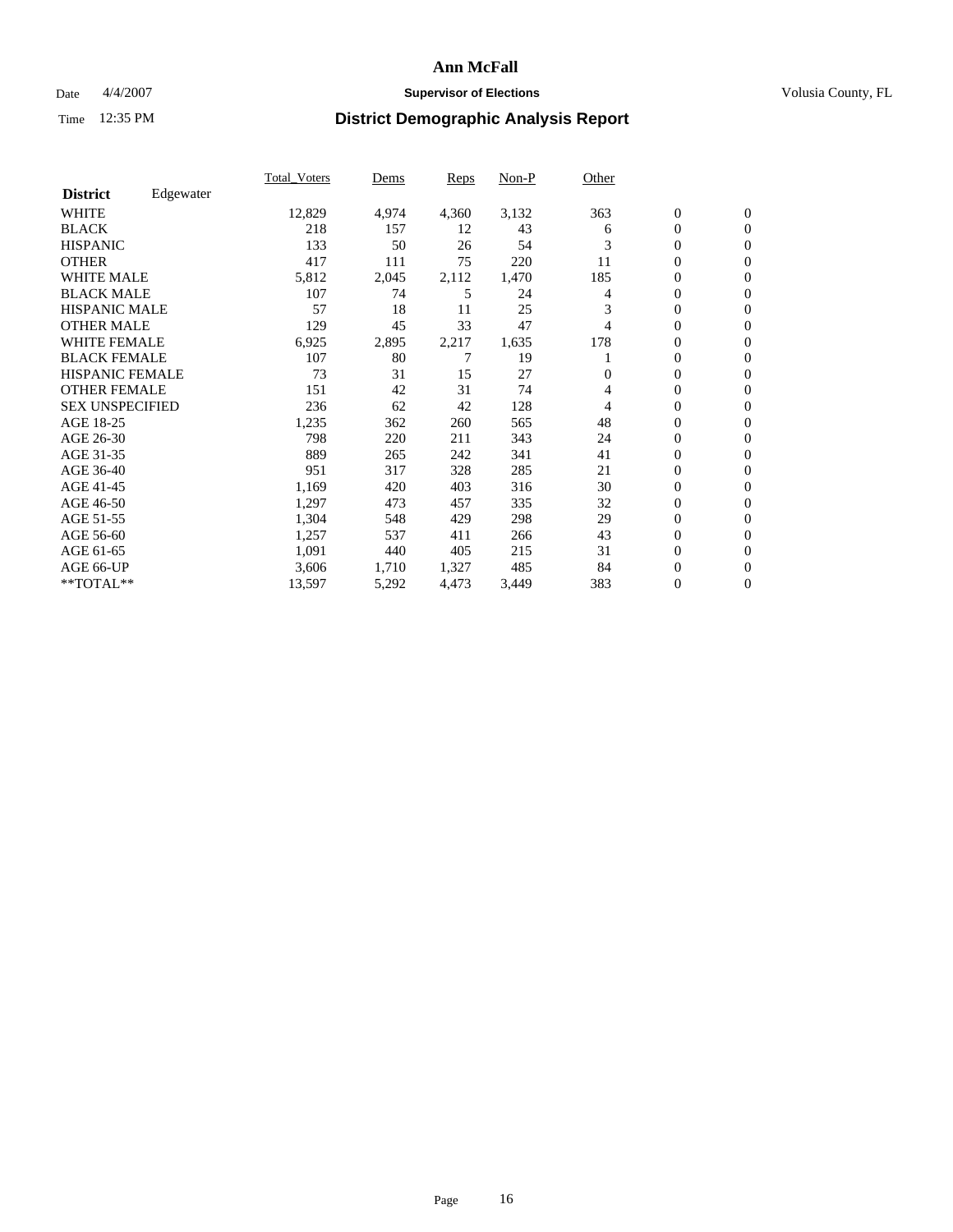### Date  $4/4/2007$  **Supervisor of Elections Supervisor of Elections** Volusia County, FL

|                        |            | Total Voters | Dems  | <b>Reps</b> | Non-P | Other |                  |                  |  |
|------------------------|------------|--------------|-------|-------------|-------|-------|------------------|------------------|--|
| <b>District</b>        | Holly Hill |              |       |             |       |       |                  |                  |  |
| <b>WHITE</b>           |            | 5,595        | 2,444 | 1,697       | 1,240 | 214   | $\boldsymbol{0}$ | $\mathbf{0}$     |  |
| <b>BLACK</b>           |            | 579          | 447   | 25          | 96    | 11    | $\overline{0}$   | $\mathbf{0}$     |  |
| <b>HISPANIC</b>        |            | 88           | 40    | 18          | 26    | 4     | $\overline{0}$   | $\mathbf{0}$     |  |
| <b>OTHER</b>           |            | 321          | 100   | 62          | 146   | 13    | $\overline{0}$   | $\mathbf{0}$     |  |
| <b>WHITE MALE</b>      |            | 2,476        | 977   | 812         | 581   | 106   | $\overline{0}$   | $\mathbf{0}$     |  |
| <b>BLACK MALE</b>      |            | 221          | 163   | 14          | 39    | 5     | $\boldsymbol{0}$ | $\boldsymbol{0}$ |  |
| <b>HISPANIC MALE</b>   |            | 39           | 17    | 11          | 10    |       | 0                | $\mathbf{0}$     |  |
| <b>OTHER MALE</b>      |            | 95           | 27    | 24          | 39    | 5     | $\boldsymbol{0}$ | $\mathbf{0}$     |  |
| <b>WHITE FEMALE</b>    |            | 3,084        | 1,449 | 878         | 653   | 104   | 0                | $\Omega$         |  |
| <b>BLACK FEMALE</b>    |            | 355          | 282   | 11          | 56    | 6     | $\boldsymbol{0}$ | $\mathbf{0}$     |  |
| <b>HISPANIC FEMALE</b> |            | 49           | 23    | 7           | 16    | 3     | $\overline{0}$   | $\mathbf{0}$     |  |
| <b>OTHER FEMALE</b>    |            | 118          | 39    | 27          | 49    | 3     | $\overline{0}$   | $\mathbf{0}$     |  |
| <b>SEX UNSPECIFIED</b> |            | 146          | 54    | 18          | 65    | 9     | $\boldsymbol{0}$ | $\mathbf{0}$     |  |
| AGE 18-25              |            | 677          | 243   | 150         | 253   | 31    | 0                | $\mathbf{0}$     |  |
| AGE 26-30              |            | 444          | 174   | 87          | 160   | 23    | $\boldsymbol{0}$ | $\mathbf{0}$     |  |
| AGE 31-35              |            | 419          | 178   | 97          | 135   | 9     | 0                | $\mathbf{0}$     |  |
| AGE 36-40              |            | 485          | 192   | 124         | 148   | 21    | $\boldsymbol{0}$ | $\mathbf{0}$     |  |
| AGE 41-45              |            | 602          | 233   | 184         | 153   | 32    | $\mathbf{0}$     | $\mathbf{0}$     |  |
| AGE 46-50              |            | 653          | 291   | 176         | 158   | 28    | $\overline{0}$   | $\mathbf{0}$     |  |
| AGE 51-55              |            | 608          | 302   | 154         | 126   | 26    | $\overline{0}$   | $\mathbf{0}$     |  |
| AGE 56-60              |            | 575          | 274   | 157         | 122   | 22    | $\boldsymbol{0}$ | $\mathbf{0}$     |  |
| AGE 61-65              |            | 406          | 211   | 114         | 69    | 12    | $\boldsymbol{0}$ | $\mathbf{0}$     |  |
| AGE 66-UP              |            | 1,714        | 933   | 559         | 184   | 38    | 0                | 0                |  |
| $*$ TOTAL $**$         |            | 6,583        | 3,031 | 1,802       | 1,508 | 242   | 0                | $\boldsymbol{0}$ |  |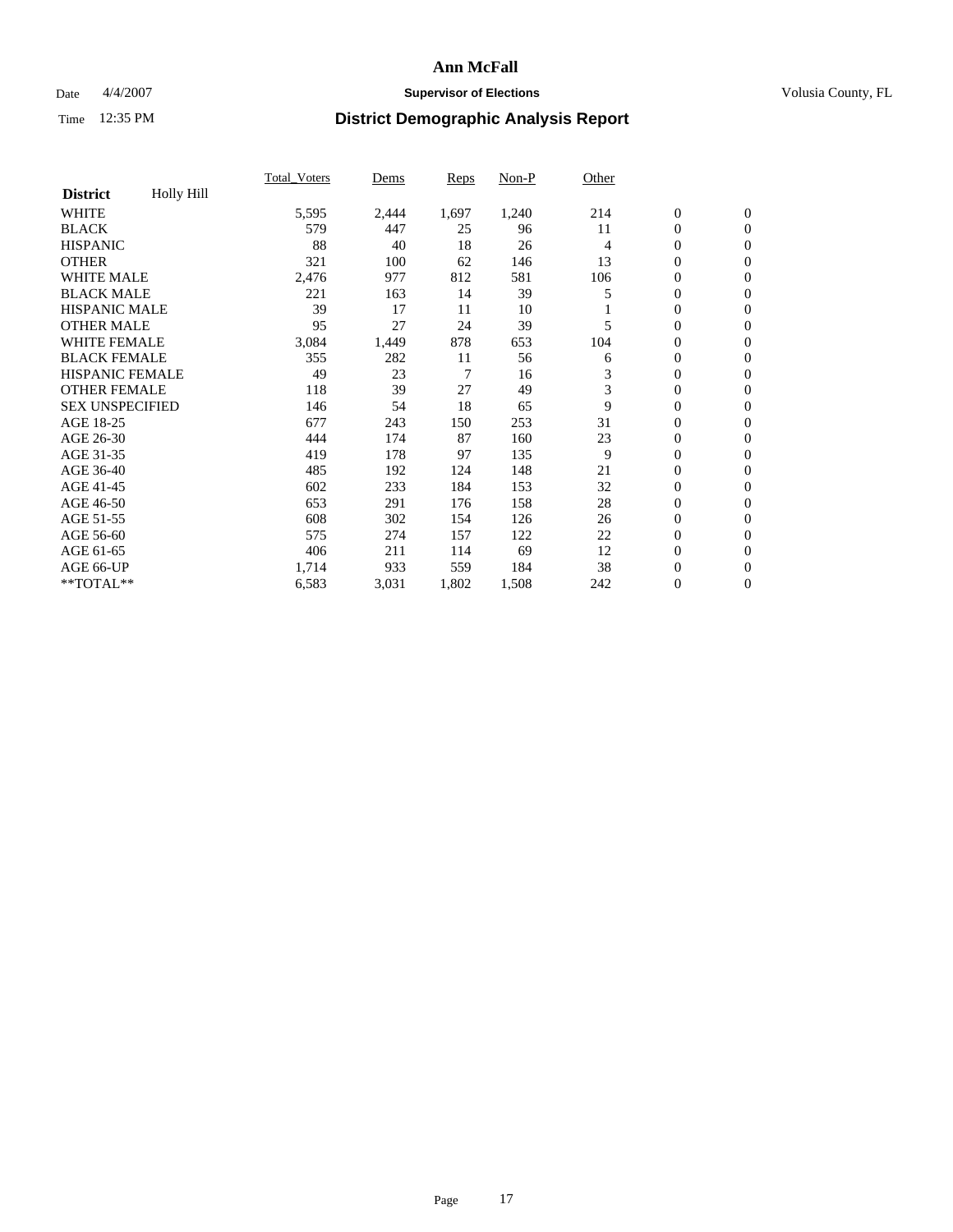### Date  $4/4/2007$  **Supervisor of Elections Supervisor of Elections** Volusia County, FL

|                        |            | <b>Total Voters</b> | Dems | Reps | Non-P | Other          |                  |              |  |
|------------------------|------------|---------------------|------|------|-------|----------------|------------------|--------------|--|
| <b>District</b>        | Lake Helen |                     |      |      |       |                |                  |              |  |
| <b>WHITE</b>           |            | 1,458               | 591  | 534  | 276   | 57             | $\boldsymbol{0}$ | $\mathbf{0}$ |  |
| <b>BLACK</b>           |            | 191                 | 163  | 11   | 17    | $\theta$       | 0                | $\mathbf{0}$ |  |
| <b>HISPANIC</b>        |            | 24                  | 7    | 4    | 8     | 5              | 0                | $\Omega$     |  |
| <b>OTHER</b>           |            | 63                  | 16   | 17   | 28    | $\overline{2}$ | $\overline{0}$   | $\theta$     |  |
| <b>WHITE MALE</b>      |            | 653                 | 237  | 259  | 126   | 31             | 0                | $\theta$     |  |
| <b>BLACK MALE</b>      |            | 77                  | 65   | 3    | 9     | $\theta$       | 0                | 0            |  |
| <b>HISPANIC MALE</b>   |            | 10                  | 3    | 4    | 2     |                | 0                | 0            |  |
| <b>OTHER MALE</b>      |            | 13                  | 4    | 3    | 5     |                | 0                | 0            |  |
| <b>WHITE FEMALE</b>    |            | 793                 | 351  | 271  | 145   | 26             | 0                | 0            |  |
| <b>BLACK FEMALE</b>    |            | 113                 | 98   |      | 8     | $\Omega$       | 0                | 0            |  |
| <b>HISPANIC FEMALE</b> |            | 14                  | 4    | 0    | 6     | 4              | 0                | $\Omega$     |  |
| <b>OTHER FEMALE</b>    |            | 23                  | 8    | 5    | 10    | $\Omega$       | 0                | $\theta$     |  |
| <b>SEX UNSPECIFIED</b> |            | 40                  | 7    | 14   | 18    |                | 0                | $\theta$     |  |
| AGE 18-25              |            | 149                 | 41   | 37   | 66    | 5              | 0                | $_{0}$       |  |
| AGE 26-30              |            | 100                 | 46   | 19   | 26    | 9              | 0                | 0            |  |
| AGE 31-35              |            | 94                  | 33   | 24   | 28    | 9              | 0                | 0            |  |
| AGE 36-40              |            | 114                 | 42   | 30   | 32    | 10             | 0                | 0            |  |
| AGE 41-45              |            | 159                 | 63   | 65   | 27    | 4              | 0                | 0            |  |
| AGE 46-50              |            | 185                 | 84   | 65   | 34    | $\overline{c}$ | 0                | $\Omega$     |  |
| AGE 51-55              |            | 180                 | 79   | 61   | 34    | 6              | 0                | $\Omega$     |  |
| AGE 56-60              |            | 170                 | 84   | 59   | 26    |                | 0                | $\theta$     |  |
| AGE 61-65              |            | 159                 | 92   | 40   | 21    | 6              | 0                | 0            |  |
| AGE 66-UP              |            | 426                 | 213  | 166  | 35    | 12             | 0                |              |  |
| **TOTAL**              |            | 1,736               | 777  | 566  | 329   | 64             | 0                | 0            |  |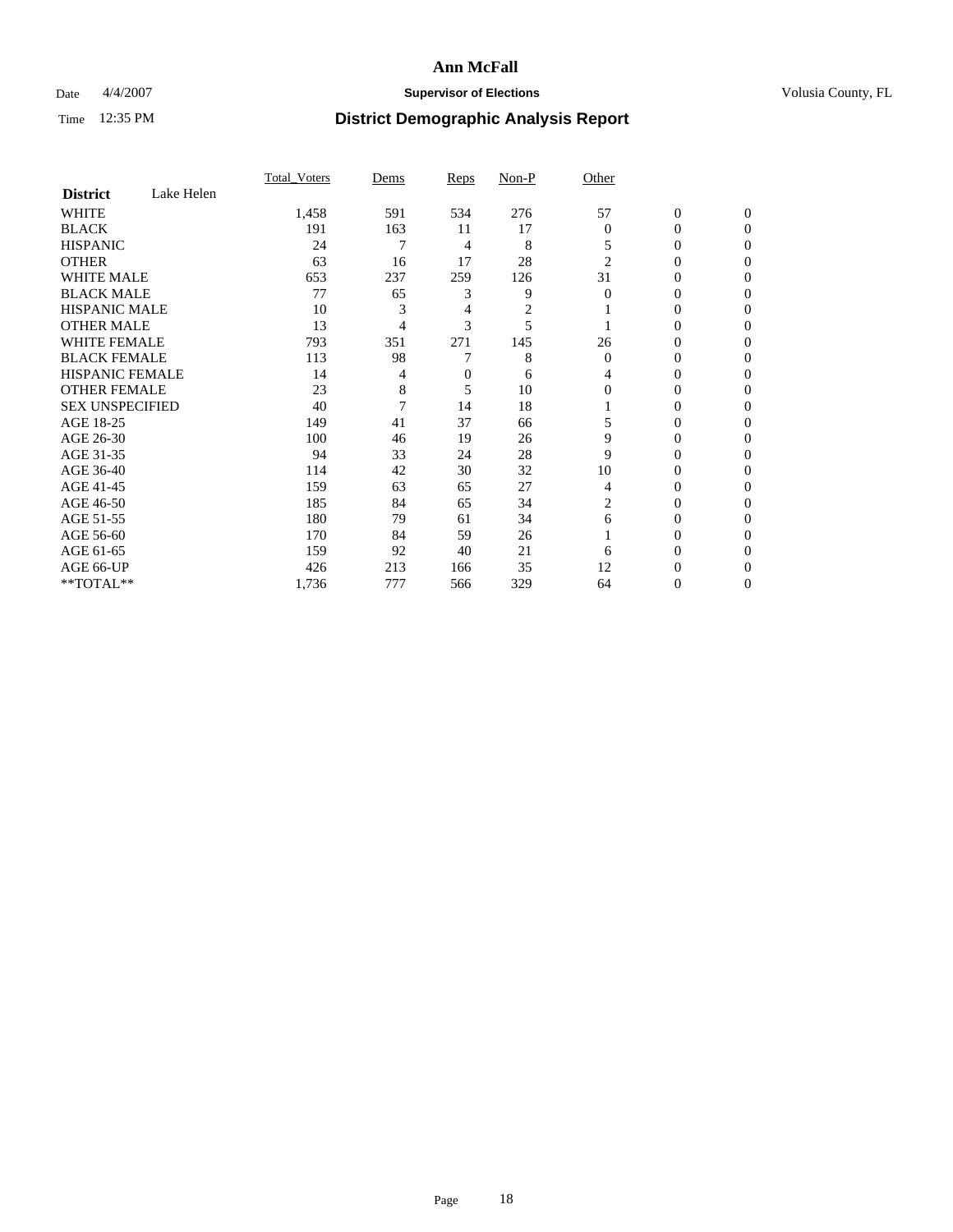### Date  $4/4/2007$  **Supervisor of Elections Supervisor of Elections** Volusia County, FL

|                                     | <b>Total Voters</b> | Dems  | Reps  | Non-P | Other    |                  |                  |  |
|-------------------------------------|---------------------|-------|-------|-------|----------|------------------|------------------|--|
| <b>District</b><br>New Smyrna Beach |                     |       |       |       |          |                  |                  |  |
| <b>WHITE</b>                        | 14,253              | 5,080 | 5,936 | 2,846 | 391      | $\boldsymbol{0}$ | $\mathbf{0}$     |  |
| <b>BLACK</b>                        | 657                 | 541   | 20    | 90    | 6        | $\mathbf{0}$     | $\mathbf{0}$     |  |
| <b>HISPANIC</b>                     | 103                 | 29    | 24    | 49    |          | $\mathbf{0}$     | $\mathbf{0}$     |  |
| <b>OTHER</b>                        | 454                 | 107   | 108   | 216   | 23       | 0                | $\overline{0}$   |  |
| <b>WHITE MALE</b>                   | 6,497               | 2,054 | 2,815 | 1,413 | 215      | 0                | $\mathbf{0}$     |  |
| <b>BLACK MALE</b>                   | 264                 | 193   | 11    | 55    | 5        | 0                | 0                |  |
| <b>HISPANIC MALE</b>                | 48                  | 11    | 9     | 28    | $\Omega$ | 0                | $\overline{0}$   |  |
| <b>OTHER MALE</b>                   | 133                 | 34    | 39    | 57    | 3        | 0                | $\mathbf{0}$     |  |
| <b>WHITE FEMALE</b>                 | 7,648               | 2,985 | 3,084 | 1,404 | 175      | 0                | $\overline{0}$   |  |
| <b>BLACK FEMALE</b>                 | 386                 | 341   | 9     | 35    |          | $\mathbf{0}$     | $\mathbf{0}$     |  |
| <b>HISPANIC FEMALE</b>              | 55                  | 18    | 15    | 21    |          | 0                | $\mathbf{0}$     |  |
| <b>OTHER FEMALE</b>                 | 176                 | 49    | 50    | 71    | 6        | 0                | $\overline{0}$   |  |
| <b>SEX UNSPECIFIED</b>              | 260                 | 72    | 56    | 117   | 15       | $\boldsymbol{0}$ | $\overline{0}$   |  |
| AGE 18-25                           | 984                 | 310   | 231   | 407   | 36       | 0                | $\overline{0}$   |  |
| AGE 26-30                           | 685                 | 236   | 166   | 256   | 27       | 0                | $\mathbf{0}$     |  |
| AGE 31-35                           | 641                 | 211   | 188   | 219   | 23       | 0                | $\overline{0}$   |  |
| AGE 36-40                           | 750                 | 249   | 263   | 209   | 29       | $\mathbf{0}$     | $\mathbf{0}$     |  |
| AGE 41-45                           | 983                 | 344   | 390   | 225   | 24       | 0                | $\overline{0}$   |  |
| AGE 46-50                           | 1,289               | 487   | 490   | 271   | 41       | $\mathbf{0}$     | $\mathbf{0}$     |  |
| AGE 51-55                           | 1,408               | 590   | 504   | 280   | 34       | $\overline{0}$   | $\mathbf{0}$     |  |
| AGE 56-60                           | 1,543               | 574   | 616   | 318   | 35       | $\boldsymbol{0}$ | $\overline{0}$   |  |
| AGE 61-65                           | 1,492               | 557   | 611   | 297   | 27       | 0                | $\overline{0}$   |  |
| AGE 66-UP                           | 5,692               | 2,199 | 2,629 | 719   | 145      | 0                | 0                |  |
| **TOTAL**                           | 15,467              | 5,757 | 6,088 | 3,201 | 421      | 0                | $\boldsymbol{0}$ |  |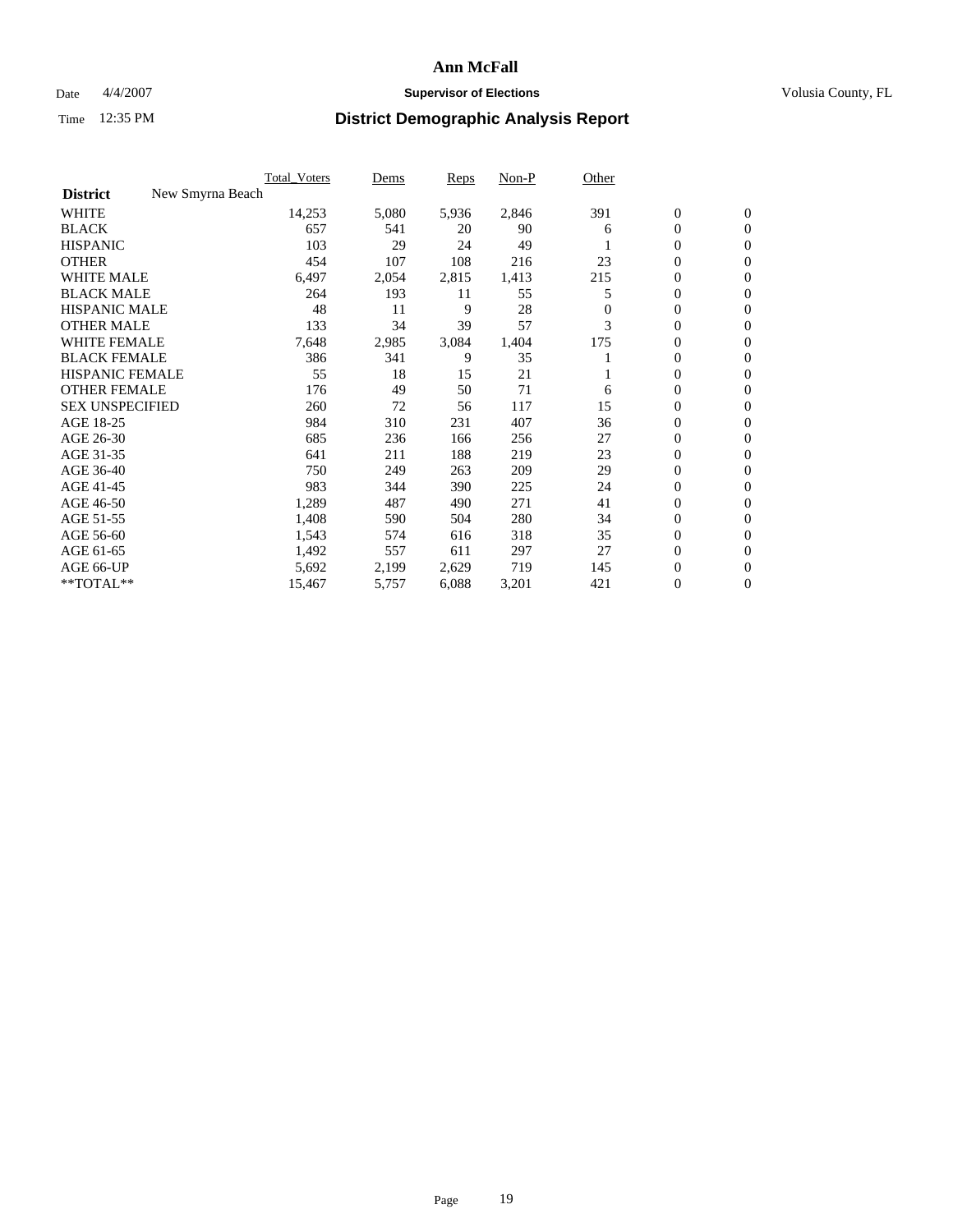### Date  $4/4/2007$  **Supervisor of Elections Supervisor of Elections** Volusia County, FL

|                        |          | Total Voters | Dems | Reps | Non-P    | Other    |                |              |  |
|------------------------|----------|--------------|------|------|----------|----------|----------------|--------------|--|
| <b>District</b>        | Oak Hill |              |      |      |          |          |                |              |  |
| <b>WHITE</b>           |          | 1,010        | 401  | 356  | 231      | 22       | $\overline{0}$ | $\mathbf{0}$ |  |
| <b>BLACK</b>           |          | 161          | 141  |      | 12       |          | 0              | $\Omega$     |  |
| <b>HISPANIC</b>        |          |              | 4    | 2    |          | 0        | 0              | $\Omega$     |  |
| <b>OTHER</b>           |          | 31           | 10   | 5    | 15       |          |                | 0            |  |
| <b>WHITE MALE</b>      |          | 482          | 176  | 178  | 115      | 13       | 0              |              |  |
| <b>BLACK MALE</b>      |          | 76           | 64   |      | 6        |          | 0              | $\theta$     |  |
| <b>HISPANIC MALE</b>   |          | 4            | 2    |      |          |          | 0              |              |  |
| <b>OTHER MALE</b>      |          | 14           | 3    | 3    | 8        | 0        | 0              | 0            |  |
| <b>WHITE FEMALE</b>    |          | 519          | 224  | 172  | 114      | 9        | 0              | 0            |  |
| <b>BLACK FEMALE</b>    |          | 84           | 77   |      | 6        | $\Omega$ | 0              | 0            |  |
| HISPANIC FEMALE        |          | 3            | 2    |      | $\Omega$ |          |                | 0            |  |
| <b>OTHER FEMALE</b>    |          | 14           |      |      | 6        |          | 0              | 0            |  |
| <b>SEX UNSPECIFIED</b> |          | 13           |      | 8    | 3        |          | 0              | 0            |  |
| AGE 18-25              |          | 80           | 30   | 23   | 25       | 2        | 0              |              |  |
| AGE 26-30              |          | 69           | 28   | 20   | 15       | 6        | 0              | $\theta$     |  |
| AGE 31-35              |          | 60           | 25   | 17   | 18       | 0        | 0              |              |  |
| AGE 36-40              |          | 75           | 40   | 20   | 13       |          | 0              | 0            |  |
| AGE 41-45              |          | 92           | 34   | 33   | 25       | $\Omega$ | $_{0}$         | 0            |  |
| AGE 46-50              |          | 130          | 69   | 34   | 27       | 0        | 0              | 0            |  |
| AGE 51-55              |          | 115          | 53   | 34   | 23       |          | 0              | 0            |  |
| AGE 56-60              |          | 131          | 65   | 27   | 35       |          | 0              | 0            |  |
| AGE 61-65              |          | 121          | 56   | 36   | 27       | 2        | 0              |              |  |
| AGE 66-UP              |          | 336          | 156  | 126  | 51       |          |                |              |  |
| **TOTAL**              |          | 1,209        | 556  | 370  | 259      | 24       | 0              | 0            |  |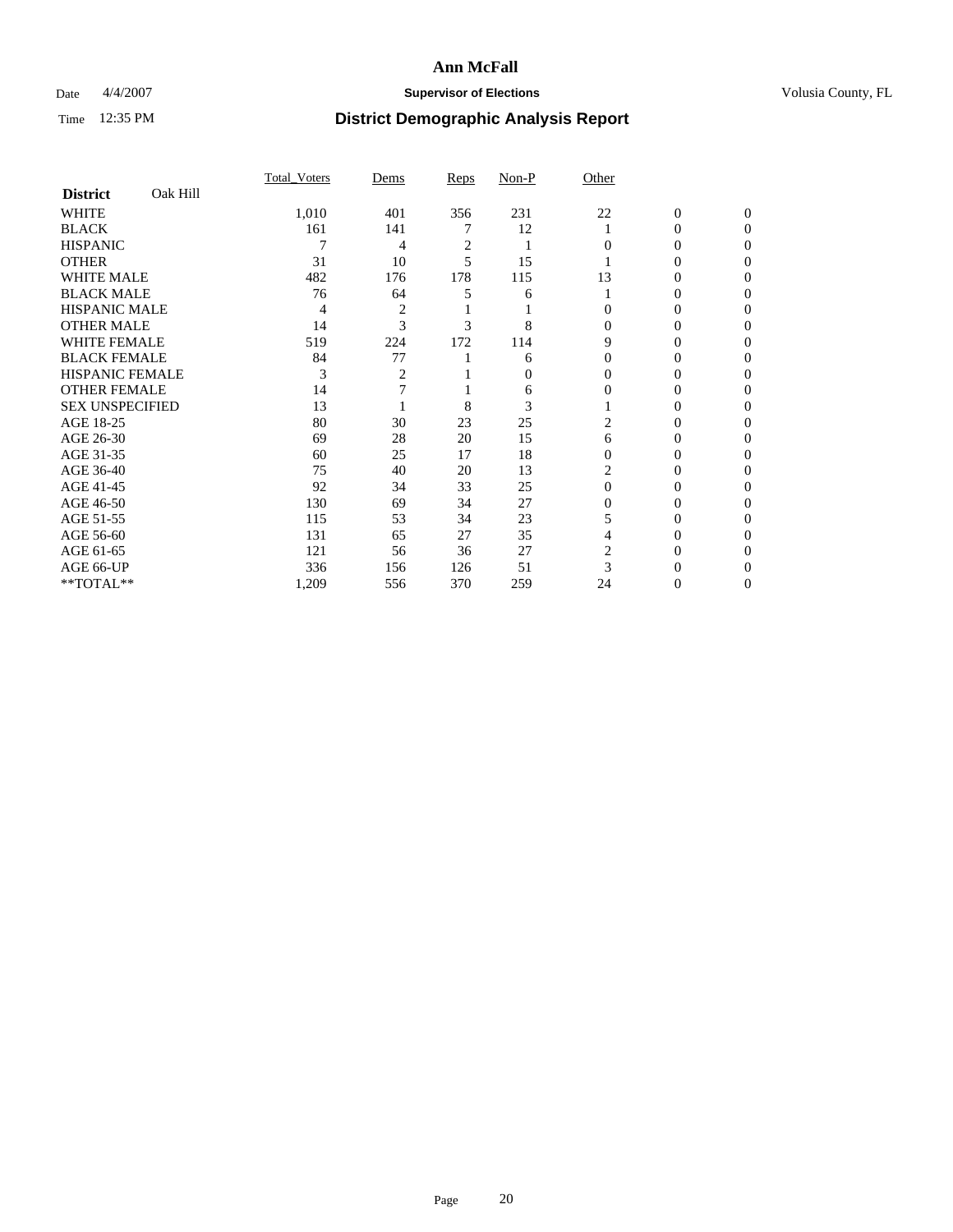### Date  $4/4/2007$  **Supervisor of Elections Supervisor of Elections** Volusia County, FL

|                        |             | <b>Total Voters</b> | Dems  | Reps  | Non-P | Other          |                  |                  |  |
|------------------------|-------------|---------------------|-------|-------|-------|----------------|------------------|------------------|--|
| <b>District</b>        | Orange City |                     |       |       |       |                |                  |                  |  |
| <b>WHITE</b>           |             | 4,453               | 1,597 | 1,879 | 797   | 180            | $\boldsymbol{0}$ | $\mathbf{0}$     |  |
| <b>BLACK</b>           |             | 186                 | 137   | 12    | 34    | 3              | 0                | $\mathbf{0}$     |  |
| <b>HISPANIC</b>        |             | 326                 | 145   | 62    | 110   | 9              | 0                | $\overline{0}$   |  |
| <b>OTHER</b>           |             | 234                 | 70    | 57    | 97    | 10             | 0                | $\mathbf{0}$     |  |
| <b>WHITE MALE</b>      |             | 1,890               | 612   | 824   | 368   | 86             | 0                | $\overline{0}$   |  |
| <b>BLACK MALE</b>      |             | 70                  | 45    | 4     | 18    | 3              | 0                | $\mathbf{0}$     |  |
| <b>HISPANIC MALE</b>   |             | 133                 | 64    | 29    | 36    | 4              | 0                | $\mathbf{0}$     |  |
| <b>OTHER MALE</b>      |             | 73                  | 21    | 25    | 25    | 2              | $\mathbf{0}$     | $\mathbf{0}$     |  |
| <b>WHITE FEMALE</b>    |             | 2,530               | 976   | 1,045 | 417   | 92             | 0                | $\mathbf{0}$     |  |
| <b>BLACK FEMALE</b>    |             | 113                 | 90    | 8     | 15    | $\overline{0}$ | $\boldsymbol{0}$ | $\overline{0}$   |  |
| <b>HISPANIC FEMALE</b> |             | 193                 | 81    | 33    | 74    | 5              | $\boldsymbol{0}$ | $\mathbf{0}$     |  |
| <b>OTHER FEMALE</b>    |             | 89                  | 33    | 21    | 32    | 3              | 0                | $\mathbf{0}$     |  |
| <b>SEX UNSPECIFIED</b> |             | 108                 | 27    | 21    | 53    |                | 0                | $\mathbf{0}$     |  |
| AGE 18-25              |             | 360                 | 101   | 109   | 135   | 15             | 0                | $\Omega$         |  |
| AGE 26-30              |             | 277                 | 77    | 93    | 91    | 16             | $\mathbf{0}$     | $\mathbf{0}$     |  |
| AGE 31-35              |             | 254                 | 82    | 95    | 68    | 9              | 0                | $\mathbf{0}$     |  |
| AGE 36-40              |             | 291                 | 105   | 86    | 90    | 10             | 0                | $\mathbf{0}$     |  |
| AGE 41-45              |             | 334                 | 111   | 120   | 86    | 17             | 0                | $\mathbf{0}$     |  |
| AGE 46-50              |             | 381                 | 142   | 147   | 74    | 18             | 0                | $\Omega$         |  |
| AGE 51-55              |             | 409                 | 172   | 136   | 86    | 15             | $\boldsymbol{0}$ | $\boldsymbol{0}$ |  |
| AGE 56-60              |             | 398                 | 149   | 159   | 69    | 21             | 0                | $\mathbf{0}$     |  |
| AGE 61-65              |             | 381                 | 156   | 150   | 59    | 16             | $\mathbf{0}$     | $\mathbf{0}$     |  |
| AGE 66-UP              |             | 2,114               | 854   | 915   | 280   | 65             | $\boldsymbol{0}$ | $\boldsymbol{0}$ |  |
| **TOTAL**              |             | 5,199               | 1,949 | 2,010 | 1,038 | 202            | 0                | $\boldsymbol{0}$ |  |
|                        |             |                     |       |       |       |                |                  |                  |  |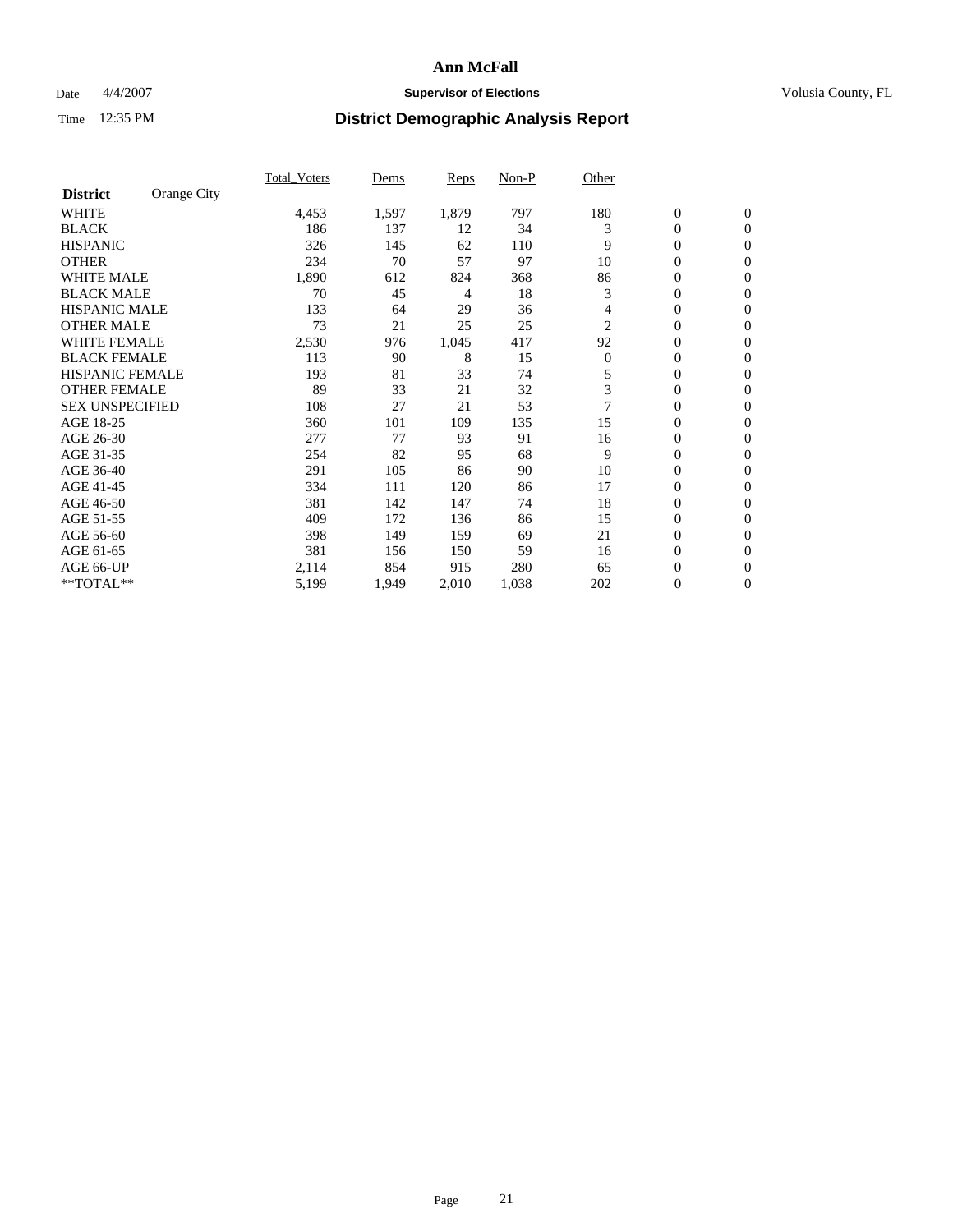### Date  $4/4/2007$  **Supervisor of Elections Supervisor of Elections** Volusia County, FL

|                        |              | Total Voters | Dems  | <b>Reps</b> | Non-P | Other |                  |                  |  |
|------------------------|--------------|--------------|-------|-------------|-------|-------|------------------|------------------|--|
| <b>District</b>        | Ormond Beach |              |       |             |       |       |                  |                  |  |
| <b>WHITE</b>           |              | 24,473       | 8,829 | 10,543      | 4,332 | 769   | $\overline{0}$   | $\mathbf{0}$     |  |
| <b>BLACK</b>           |              | 610          | 456   | 52          | 90    | 12    | $\overline{0}$   | $\mathbf{0}$     |  |
| <b>HISPANIC</b>        |              | 327          | 128   | 99          | 93    |       | $\boldsymbol{0}$ | $\mathbf{0}$     |  |
| <b>OTHER</b>           |              | 1,275        | 387   | 366         | 468   | 54    | 0                | $\mathbf{0}$     |  |
| <b>WHITE MALE</b>      |              | 11,092       | 3,609 | 4,979       | 2,106 | 398   | 0                | $\mathbf{0}$     |  |
| <b>BLACK MALE</b>      |              | 270          | 186   | 26          | 49    | 9     | $\boldsymbol{0}$ | $\boldsymbol{0}$ |  |
| <b>HISPANIC MALE</b>   |              | 134          | 39    | 50          | 40    |       | $\overline{0}$   | $\mathbf{0}$     |  |
| <b>OTHER MALE</b>      |              | 469          | 126   | 153         | 173   | 17    | $\overline{0}$   | $\mathbf{0}$     |  |
| <b>WHITE FEMALE</b>    |              | 13,248       | 5,181 | 5,517       | 2,186 | 364   | 0                | $\mathbf{0}$     |  |
| <b>BLACK FEMALE</b>    |              | 338          | 268   | 26          | 41    | 3     | $\overline{0}$   | $\mathbf{0}$     |  |
| <b>HISPANIC FEMALE</b> |              | 183          | 83    | 45          | 53    | 2     | 0                | $\mathbf{0}$     |  |
| <b>OTHER FEMALE</b>    |              | 520          | 187   | 161         | 164   | 8     | 0                | $\mathbf{0}$     |  |
| <b>SEX UNSPECIFIED</b> |              | 431          | 121   | 103         | 171   | 36    | $\overline{0}$   | $\mathbf{0}$     |  |
| AGE 18-25              |              | 2,052        | 626   | 677         | 654   | 95    | $\overline{0}$   | $\mathbf{0}$     |  |
| AGE 26-30              |              | 1,097        | 316   | 381         | 352   | 48    | $\overline{0}$   | $\mathbf{0}$     |  |
| AGE 31-35              |              | 1,204        | 349   | 473         | 326   | 56    | $\overline{0}$   | $\mathbf{0}$     |  |
| AGE 36-40              |              | 1,717        | 476   | 809         | 375   | 57    | $\boldsymbol{0}$ | $\mathbf{0}$     |  |
| AGE 41-45              |              | 2,197        | 672   | 995         | 469   | 61    | $\boldsymbol{0}$ | $\mathbf{0}$     |  |
| AGE 46-50              |              | 2,449        | 858   | 1,075       | 458   | 58    | 0                | $\mathbf{0}$     |  |
| AGE 51-55              |              | 2,596        | 1,017 | 1,058       | 445   | 76    | $\boldsymbol{0}$ | $\boldsymbol{0}$ |  |
| AGE 56-60              |              | 2,663        | 1,074 | 1,046       | 469   | 74    | $\overline{0}$   | $\mathbf{0}$     |  |
| AGE 61-65              |              | 2,327        | 892   | 976         | 390   | 69    | $\mathbf{0}$     | $\mathbf{0}$     |  |
| AGE 66-UP              |              | 8,383        | 3,520 | 3,570       | 1,045 | 248   | $\boldsymbol{0}$ | $\boldsymbol{0}$ |  |
| **TOTAL**              |              | 26,685       | 9,800 | 11,060      | 4,983 | 842   | 0                | $\overline{0}$   |  |
|                        |              |              |       |             |       |       |                  |                  |  |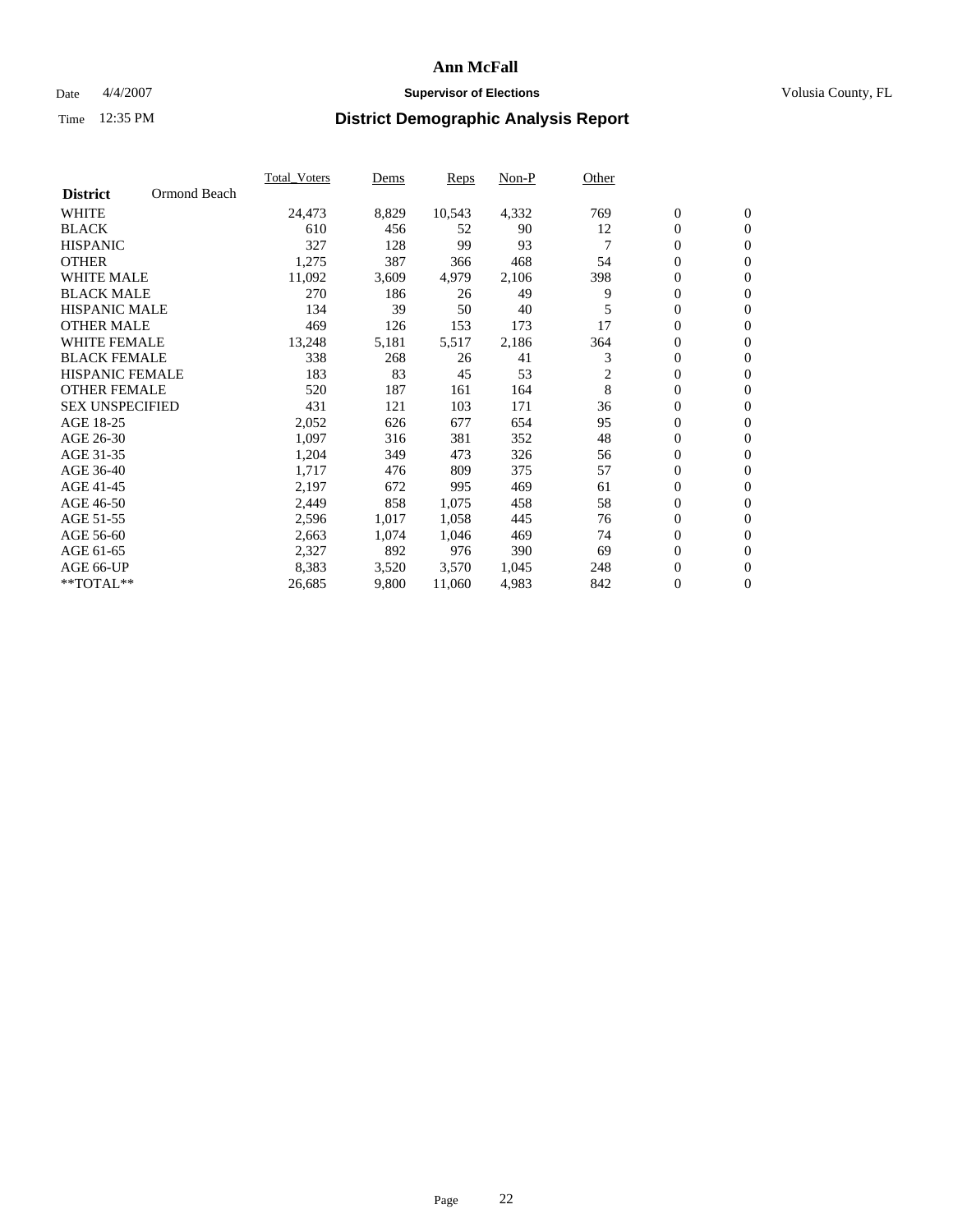### Date  $4/4/2007$  **Supervisor of Elections Supervisor of Elections** Volusia County, FL

|                        |         | <b>Total Voters</b> | Dems           | Reps           | Non-P | Other          |                  |              |  |
|------------------------|---------|---------------------|----------------|----------------|-------|----------------|------------------|--------------|--|
| <b>District</b>        | Pierson |                     |                |                |       |                |                  |              |  |
| <b>WHITE</b>           |         | 511                 | 221            | 195            | 81    | 14             | $\boldsymbol{0}$ | $\mathbf{0}$ |  |
| <b>BLACK</b>           |         | 59                  | 48             | 4              | 6     |                | 0                | $\Omega$     |  |
| <b>HISPANIC</b>        |         | 54                  | 18             | 9              | 25    | 2              | 0                | $\theta$     |  |
| <b>OTHER</b>           |         | 31                  | 6              | 2              | 22    |                | 0                | 0            |  |
| <b>WHITE MALE</b>      |         | 249                 | 97             | 107            | 36    | 9              | 0                |              |  |
| <b>BLACK MALE</b>      |         | 21                  | 17             | 2              | 2     | $\Omega$       | 0                |              |  |
| <b>HISPANIC MALE</b>   |         | 31                  | 12             | 5              | 13    |                | 0                |              |  |
| <b>OTHER MALE</b>      |         | 12                  | $\overline{2}$ | 2              | 8     | 0              | 0                |              |  |
| <b>WHITE FEMALE</b>    |         | 261                 | 124            | 88             | 44    |                | 0                |              |  |
| <b>BLACK FEMALE</b>    |         | 38                  | 31             | 2              | 4     |                | 0                | 0            |  |
| <b>HISPANIC FEMALE</b> |         | 22                  | 6              | 4              | 11    |                | 0                | 0            |  |
| <b>OTHER FEMALE</b>    |         | $\overline{7}$      |                | 0              | 3     |                | 0                | 0            |  |
| <b>SEX UNSPECIFIED</b> |         | 14                  |                | $\overline{0}$ | 13    | $\Omega$       | 0                |              |  |
| AGE 18-25              |         | 101                 | 24             | 27             | 47    | 3              | 0                |              |  |
| AGE 26-30              |         | 40                  | 8              | 13             | 17    | 2              | 0                |              |  |
| AGE 31-35              |         | 49                  | 18             | 21             | 9     |                | 0                |              |  |
| AGE 36-40              |         | 48                  | 21             | 11             | 16    | $\Omega$       | 0                | 0            |  |
| AGE 41-45              |         | 57                  | 27             | 20             | 8     | 2              | 0                |              |  |
| AGE 46-50              |         | 68                  | 36             | 22             | 8     | $\overline{2}$ | 0                | 0            |  |
| AGE 51-55              |         | 73                  | 32             | 28             | 12    |                | 0                | 0            |  |
| AGE 56-60              |         | 47                  | 30             | 15             |       |                | 0                |              |  |
| AGE 61-65              |         | 40                  | 21             | 13             | 5     |                | 0                |              |  |
| AGE 66-UP              |         | 132                 | 76             | 40             | 11    |                |                  |              |  |
| **TOTAL**              |         | 655                 | 293            | 210            | 134   | 18             | 0                | 0            |  |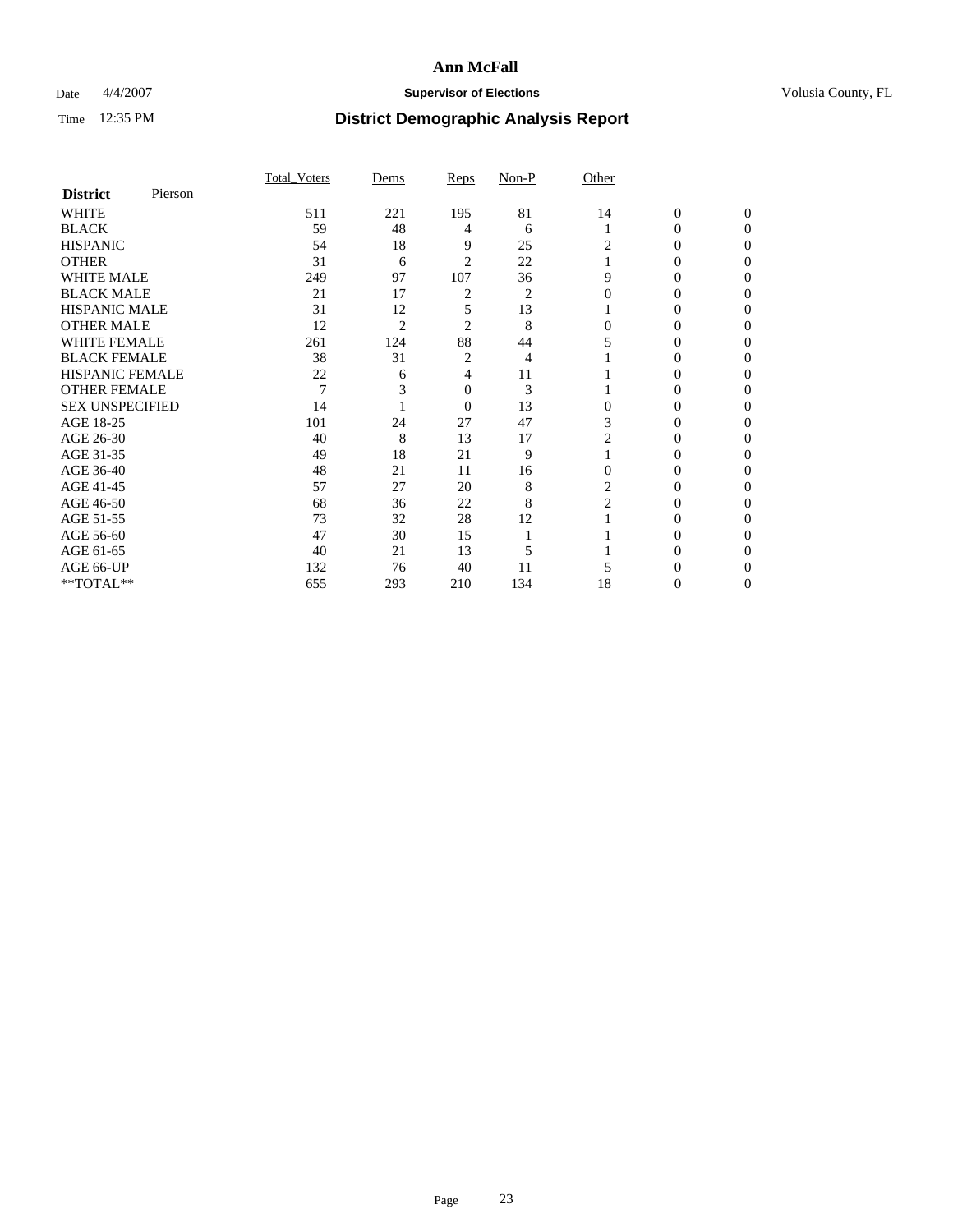### Date  $4/4/2007$  **Supervisor of Elections Supervisor of Elections** Volusia County, FL

|                        |             | Total Voters | Dems           | Reps  | Non-P | Other    |                  |                |
|------------------------|-------------|--------------|----------------|-------|-------|----------|------------------|----------------|
| <b>District</b>        | Ponce Inlet |              |                |       |       |          |                  |                |
| <b>WHITE</b>           |             | 2,388        | 641            | 1,202 | 479   | 66       | $\boldsymbol{0}$ | $\mathbf{0}$   |
| <b>BLACK</b>           |             |              | 4              |       | 2     | $\Omega$ | $\theta$         | $\Omega$       |
| <b>HISPANIC</b>        |             | 22           | 5              | 11    | 5     |          | 0                | $\Omega$       |
| <b>OTHER</b>           |             | 107          | 28             | 37    | 37    | 5        | $\theta$         | $\theta$       |
| WHITE MALE             |             | 1,125        | 274            | 582   | 235   | 34       | 0                | $\theta$       |
| <b>BLACK MALE</b>      |             | 4            |                |       | 2     | $\Omega$ | 0                | 0              |
| <b>HISPANIC MALE</b>   |             |              | $\overline{c}$ | 3     |       |          | 0                | 0              |
| <b>OTHER MALE</b>      |             | 43           | 9              | 16    | 15    | 3        | 0                | 0              |
| <b>WHITE FEMALE</b>    |             | 1,240        | 363            | 610   | 236   | 31       | 0                | $\Omega$       |
| <b>BLACK FEMALE</b>    |             | 3            | 3              | 0     | 0     | $\Omega$ | 0                | $\theta$       |
| <b>HISPANIC FEMALE</b> |             | 15           | 3              | 8     | 4     | 0        | 0                | 0              |
| <b>OTHER FEMALE</b>    |             | 34           | 14             | 12    | 8     | 0        | 0                | 0              |
| <b>SEX UNSPECIFIED</b> |             | 53           | 9              | 19    | 22    | 3        | 0                | 0              |
| AGE 18-25              |             | 112          | 31             | 35    | 42    | 4        | 0                | $\overline{0}$ |
| AGE 26-30              |             | 65           | 17             | 19    | 27    | 2        | 0                | $\Omega$       |
| AGE 31-35              |             | 62           | 13             | 29    | 19    |          | $\overline{0}$   | $\theta$       |
| AGE 36-40              |             | 83           | 19             | 45    | 16    | 3        | 0                | $\theta$       |
| AGE 41-45              |             | 127          | 34             | 66    | 25    | 2        | 0                | 0              |
| AGE 46-50              |             | 212          | 47             | 117   | 44    | 4        | 0                | 0              |
| AGE 51-55              |             | 261          | 76             | 110   | 64    | 11       | 0                | $\Omega$       |
| AGE 56-60              |             | 361          | 98             | 172   | 73    | 18       | 0                | $\overline{0}$ |
| AGE 61-65              |             | 369          | 98             | 193   | 67    | 11       | 0                | $\theta$       |
| AGE 66-UP              |             | 872          | 245            | 465   | 146   | 16       | 0                |                |
| **TOTAL**              |             | 2,524        | 678            | 1,251 | 523   | 72       | 0                | $\overline{0}$ |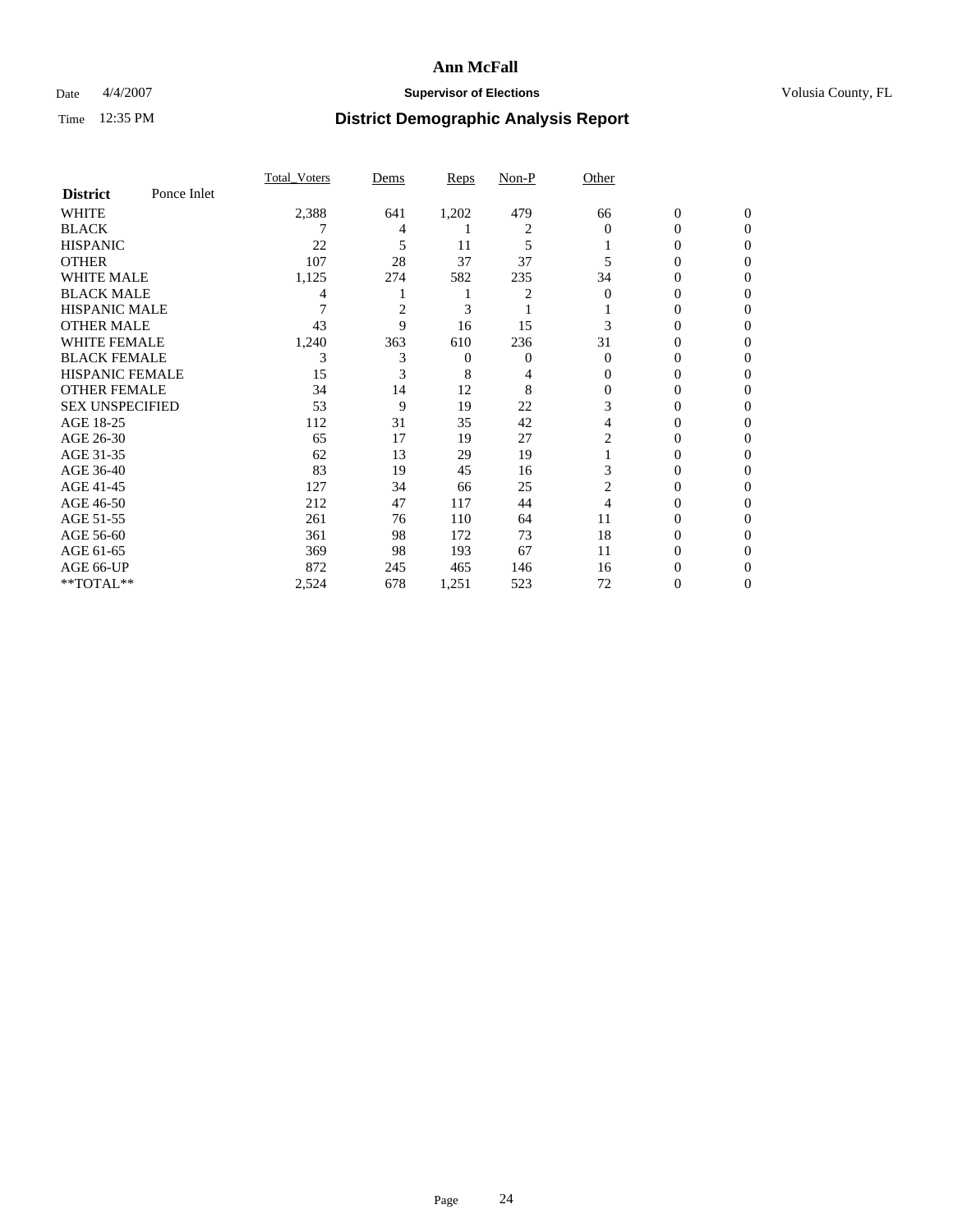#### Date  $4/4/2007$  **Supervisor of Elections Supervisor of Elections** Volusia County, FL

|                        |             | Total Voters | Dems   | <b>Reps</b> | Non-P | Other |                  |                  |  |
|------------------------|-------------|--------------|--------|-------------|-------|-------|------------------|------------------|--|
| <b>District</b>        | Port Orange |              |        |             |       |       |                  |                  |  |
| <b>WHITE</b>           |             | 32,002       | 11,518 | 12,422      | 6,973 | 1,089 | $\overline{0}$   | $\mathbf{0}$     |  |
| <b>BLACK</b>           |             | 644          | 490    | 46          | 93    | 15    | $\overline{0}$   | $\mathbf{0}$     |  |
| <b>HISPANIC</b>        |             | 601          | 221    | 148         | 218   | 14    | $\boldsymbol{0}$ | $\mathbf{0}$     |  |
| <b>OTHER</b>           |             | 1,600        | 456    | 399         | 678   | 67    | $\boldsymbol{0}$ | $\mathbf{0}$     |  |
| <b>WHITE MALE</b>      |             | 14,577       | 4,693  | 6,029       | 3,279 | 576   | 0                | $\mathbf{0}$     |  |
| <b>BLACK MALE</b>      |             | 292          | 213    | 27          | 46    | 6     | $\boldsymbol{0}$ | $\boldsymbol{0}$ |  |
| <b>HISPANIC MALE</b>   |             | 260          | 96     | 65          | 94    | 5     | $\overline{0}$   | $\mathbf{0}$     |  |
| <b>OTHER MALE</b>      |             | 547          | 155    | 151         | 221   | 20    | $\overline{0}$   | $\mathbf{0}$     |  |
| <b>WHITE FEMALE</b>    |             | 17,174       | 6,752  | 6,301       | 3,622 | 499   | $\overline{0}$   | $\mathbf{0}$     |  |
| <b>BLACK FEMALE</b>    |             | 346          | 274    | 18          | 45    | 9     | $\overline{0}$   | $\mathbf{0}$     |  |
| <b>HISPANIC FEMALE</b> |             | 335          | 125    | 80          | 121   | 9     | $\boldsymbol{0}$ | $\boldsymbol{0}$ |  |
| <b>OTHER FEMALE</b>    |             | 606          | 204    | 150         | 237   | 15    | 0                | $\mathbf{0}$     |  |
| <b>SEX UNSPECIFIED</b> |             | 710          | 173    | 194         | 297   | 46    | $\boldsymbol{0}$ | $\mathbf{0}$     |  |
| AGE 18-25              |             | 3,038        | 952    | 839         | 1,120 | 127   | $\boldsymbol{0}$ | $\mathbf{0}$     |  |
| AGE 26-30              |             | 1,984        | 582    | 604         | 705   | 93    | $\overline{0}$   | $\mathbf{0}$     |  |
| AGE 31-35              |             | 1,947        | 542    | 712         | 609   | 84    | $\overline{0}$   | $\mathbf{0}$     |  |
| AGE 36-40              |             | 2,437        | 733    | 941         | 687   | 76    | $\boldsymbol{0}$ | $\mathbf{0}$     |  |
| AGE 41-45              |             | 3,003        | 921    | 1,244       | 745   | 93    | $\boldsymbol{0}$ | $\mathbf{0}$     |  |
| AGE 46-50              |             | 3,210        | 1,118  | 1,302       | 689   | 101   | 0                | $\mathbf{0}$     |  |
| AGE 51-55              |             | 3,249        | 1,292  | 1,260       | 611   | 86    | $\boldsymbol{0}$ | $\boldsymbol{0}$ |  |
| AGE 56-60              |             | 3,404        | 1,354  | 1,228       | 691   | 131   | $\overline{0}$   | $\mathbf{0}$     |  |
| AGE 61-65              |             | 2,956        | 1,121  | 1,122       | 598   | 115   | $\mathbf{0}$     | $\mathbf{0}$     |  |
| AGE 66-UP              |             | 9,619        | 4,070  | 3,763       | 1,507 | 279   | $\boldsymbol{0}$ | $\boldsymbol{0}$ |  |
| **TOTAL**              |             | 34,847       | 12,685 | 13,015      | 7,962 | 1,185 | $\boldsymbol{0}$ | $\overline{0}$   |  |
|                        |             |              |        |             |       |       |                  |                  |  |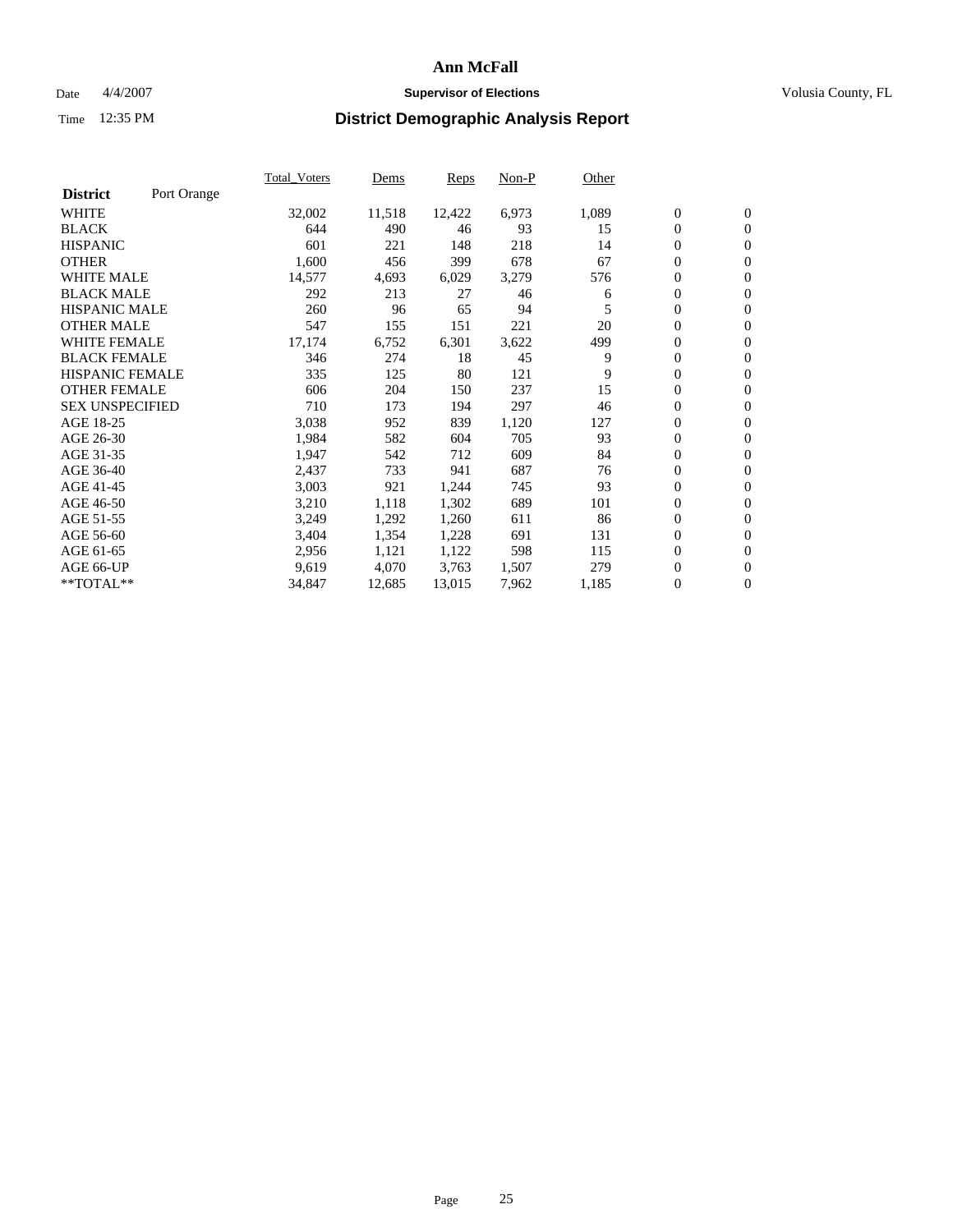### Date  $4/4/2007$  **Supervisor of Elections Supervisor of Elections** Volusia County, FL

|                        |               | <b>Total Voters</b> | Dems  | Reps  | Non-P | Other |                  |                  |  |
|------------------------|---------------|---------------------|-------|-------|-------|-------|------------------|------------------|--|
| <b>District</b>        | South Daytona |                     |       |       |       |       |                  |                  |  |
| <b>WHITE</b>           |               | 6,598               | 2,791 | 2,248 | 1,349 | 210   | $\boldsymbol{0}$ | $\boldsymbol{0}$ |  |
| <b>BLACK</b>           |               | 389                 | 302   | 13    | 71    | 3     | $\mathbf{0}$     | $\mathbf{0}$     |  |
| <b>HISPANIC</b>        |               | 149                 | 72    | 26    | 47    | 4     | 0                | $\mathbf{0}$     |  |
| <b>OTHER</b>           |               | 381                 | 135   | 76    | 162   | 8     | 0                | $\overline{0}$   |  |
| <b>WHITE MALE</b>      |               | 3,012               | 1,134 | 1,116 | 634   | 128   | 0                | $\mathbf{0}$     |  |
| <b>BLACK MALE</b>      |               | 143                 | 98    | 7     | 37    |       | 0                | 0                |  |
| <b>HISPANIC MALE</b>   |               | 75                  | 35    | 12    | 25    | 3     | 0                | $\mathbf{0}$     |  |
| <b>OTHER MALE</b>      |               | 132                 | 46    | 33    | 51    | 2     | 0                | $\mathbf{0}$     |  |
| <b>WHITE FEMALE</b>    |               | 3,551               | 1,641 | 1,121 | 709   | 80    | 0                | $\mathbf{0}$     |  |
| <b>BLACK FEMALE</b>    |               | 241                 | 200   | 5     | 34    | 2     | $\mathbf{0}$     | $\mathbf{0}$     |  |
| <b>HISPANIC FEMALE</b> |               | 72                  | 36    | 13    | 22    |       | 0                | $\mathbf{0}$     |  |
| <b>OTHER FEMALE</b>    |               | 138                 | 60    | 25    | 52    |       | 0                | $\mathbf{0}$     |  |
| <b>SEX UNSPECIFIED</b> |               | 153                 | 50    | 31    | 65    | 7     | $\boldsymbol{0}$ | $\mathbf{0}$     |  |
| AGE 18-25              |               | 759                 | 289   | 172   | 269   | 29    | 0                | $\mathbf{0}$     |  |
| AGE 26-30              |               | 509                 | 164   | 120   | 199   | 26    | 0                | $\mathbf{0}$     |  |
| AGE 31-35              |               | 479                 | 161   | 161   | 138   | 19    | 0                | $\mathbf{0}$     |  |
| AGE 36-40              |               | 599                 | 233   | 191   | 154   | 21    | $\boldsymbol{0}$ | $\mathbf{0}$     |  |
| AGE 41-45              |               | 748                 | 283   | 263   | 176   | 26    | 0                | $\mathbf{0}$     |  |
| AGE 46-50              |               | 689                 | 296   | 240   | 137   | 16    | $\mathbf{0}$     | $\mathbf{0}$     |  |
| AGE 51-55              |               | 673                 | 327   | 205   | 128   | 13    | $\overline{0}$   | $\mathbf{0}$     |  |
| AGE 56-60              |               | 673                 | 289   | 218   | 137   | 29    | $\boldsymbol{0}$ | $\mathbf{0}$     |  |
| AGE 61-65              |               | 561                 | 251   | 198   | 94    | 18    | 0                | $\mathbf{0}$     |  |
| AGE 66-UP              |               | 1,827               | 1,007 | 595   | 197   | 28    | 0                | 0                |  |
| **TOTAL**              |               | 7,517               | 3,300 | 2,363 | 1,629 | 225   | $\boldsymbol{0}$ | $\boldsymbol{0}$ |  |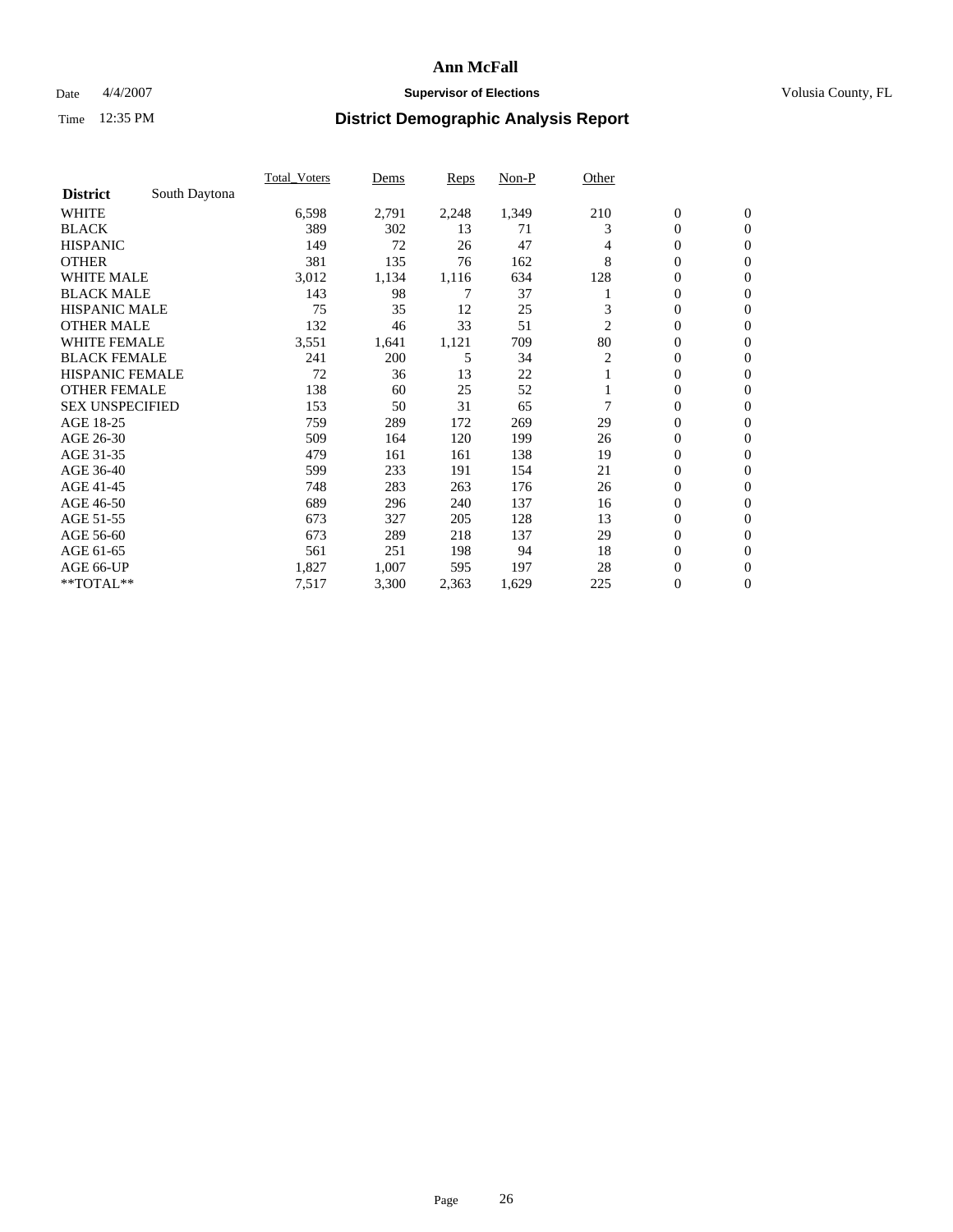### Date  $4/4/2007$  **Supervisor of Elections Supervisor of Elections** Volusia County, FL

|                                     |               | <b>Total Voters</b> | Dems     | Reps     | $Non-P$ | Other |   |          |  |
|-------------------------------------|---------------|---------------------|----------|----------|---------|-------|---|----------|--|
| <b>District</b>                     | Flagler Beach |                     |          |          |         |       |   |          |  |
| <b>WHITE</b>                        |               | 60                  | 24       | 19       | 15      | 2     | 0 | $\Omega$ |  |
| <b>BLACK</b>                        |               | 0                   | $\Omega$ | 0        | 0       | 0     |   |          |  |
| <b>HISPANIC</b>                     |               |                     |          |          |         |       |   |          |  |
| <b>OTHER</b>                        |               |                     |          | 2        |         |       |   |          |  |
| <b>WHITE MALE</b>                   |               | 26                  | 11       | 9        | 6       |       |   |          |  |
| <b>BLACK MALE</b>                   |               |                     | 0        |          |         |       |   |          |  |
| HISPANIC MALE                       |               |                     |          |          |         |       |   |          |  |
| <b>OTHER MALE</b>                   |               |                     |          |          |         |       |   |          |  |
| <b>WHITE FEMALE</b>                 |               | 34                  | 13       | 10       |         |       |   |          |  |
| <b>BLACK FEMALE</b>                 |               |                     | 0        | $\theta$ |         |       |   |          |  |
| HISPANIC FEMALE                     |               |                     |          |          |         |       |   |          |  |
| <b>OTHER FEMALE</b>                 |               |                     |          |          |         |       |   |          |  |
| <b>SEX UNSPECIFIED</b>              |               |                     |          |          |         |       |   |          |  |
| AGE 18-25                           |               |                     |          |          |         |       |   |          |  |
| AGE 26-30                           |               |                     |          |          |         |       |   |          |  |
| AGE 31-35                           |               |                     |          |          |         |       |   |          |  |
| AGE 36-40                           |               |                     |          | 0        |         |       |   |          |  |
| AGE 41-45                           |               |                     |          |          |         |       |   |          |  |
| AGE 46-50                           |               |                     |          |          |         |       |   |          |  |
| AGE 51-55                           |               |                     |          |          |         |       |   |          |  |
| AGE 56-60                           |               |                     |          |          |         |       |   |          |  |
| AGE 61-65                           |               |                     |          | 2        |         |       |   |          |  |
| AGE 66-UP                           |               | 41                  | 15       | 18       | 6       |       |   |          |  |
| $\rm ^{\ast \ast}TOTAL^{\ast \ast}$ |               | 64                  | 25       | 21       | 16      | 2     | 0 |          |  |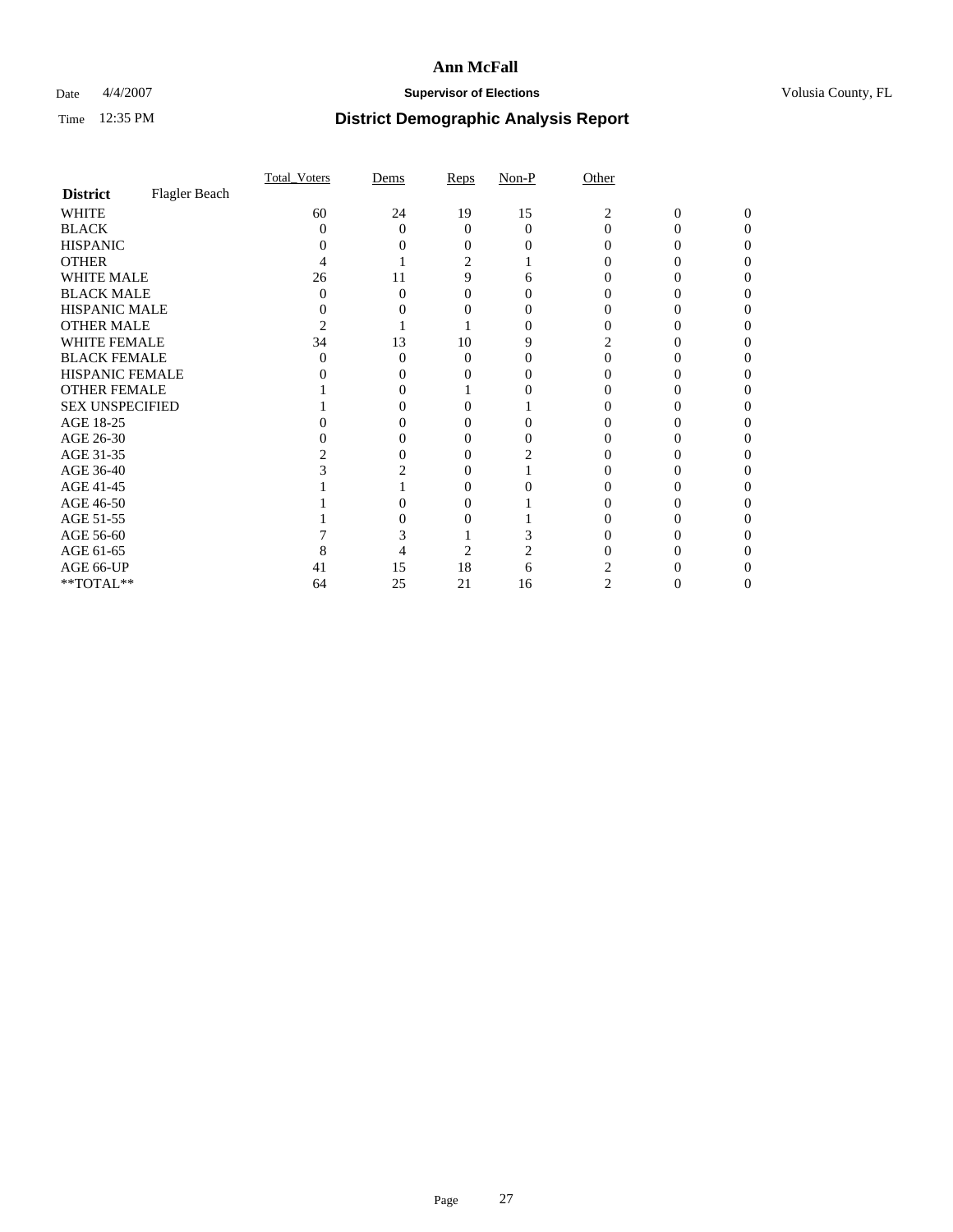#### Date  $4/4/2007$  **Supervisor of Elections Supervisor of Elections** Volusia County, FL

|                        |                           | Total Voters | Dems   | <b>Reps</b> | Non-P  | Other |                  |                  |  |
|------------------------|---------------------------|--------------|--------|-------------|--------|-------|------------------|------------------|--|
| <b>District</b>        | <b>Hospital Authority</b> |              |        |             |        |       |                  |                  |  |
| <b>WHITE</b>           |                           | 91,074       | 31,693 | 38,149      | 17,407 | 3,825 | $\overline{0}$   | $\mathbf{0}$     |  |
| <b>BLACK</b>           |                           | 7,574        | 5,846  | 430         | 1,140  | 158   | $\overline{0}$   | $\mathbf{0}$     |  |
| <b>HISPANIC</b>        |                           | 11,772       | 5,306  | 2,459       | 3,721  | 286   | $\boldsymbol{0}$ | $\mathbf{0}$     |  |
| <b>OTHER</b>           |                           | 5,764        | 1,593  | 1,389       | 2,580  | 202   | $\boldsymbol{0}$ | $\mathbf{0}$     |  |
| <b>WHITE MALE</b>      |                           | 41,917       | 13,061 | 18,537      | 8,258  | 2,061 | 0                | $\mathbf{0}$     |  |
| <b>BLACK MALE</b>      |                           | 3,163        | 2,294  | 219         | 566    | 84    | $\boldsymbol{0}$ | $\boldsymbol{0}$ |  |
| <b>HISPANIC MALE</b>   |                           | 5,518        | 2,410  | 1,240       | 1,713  | 155   | $\overline{0}$   | $\mathbf{0}$     |  |
| <b>OTHER MALE</b>      |                           | 1,865        | 527    | 545         | 733    | 60    | $\overline{0}$   | $\mathbf{0}$     |  |
| <b>WHITE FEMALE</b>    |                           | 48,598       | 18,456 | 19,395      | 8,998  | 1,749 | $\mathbf{0}$     | $\mathbf{0}$     |  |
| <b>BLACK FEMALE</b>    |                           | 4,333        | 3,491  | 208         | 560    | 74    | $\boldsymbol{0}$ | $\mathbf{0}$     |  |
| <b>HISPANIC FEMALE</b> |                           | 6,140        | 2,842  | 1,206       | 1,964  | 128   | $\boldsymbol{0}$ | $\boldsymbol{0}$ |  |
| <b>OTHER FEMALE</b>    |                           | 2,213        | 740    | 543         | 873    | 57    | $\overline{0}$   | $\mathbf{0}$     |  |
| <b>SEX UNSPECIFIED</b> |                           | 2,437        | 617    | 534         | 1,183  | 103   | $\boldsymbol{0}$ | $\mathbf{0}$     |  |
| AGE 18-25              |                           | 11,257       | 3,294  | 2,950       | 4,445  | 568   | $\boldsymbol{0}$ | $\mathbf{0}$     |  |
| AGE 26-30              |                           | 7,713        | 2,409  | 2,315       | 2,588  | 401   | $\overline{0}$   | $\mathbf{0}$     |  |
| AGE 31-35              |                           | 8,242        | 2,675  | 2,815       | 2,355  | 397   | $\overline{0}$   | $\mathbf{0}$     |  |
| AGE 36-40              |                           | 9,394        | 3,003  | 3,586       | 2,417  | 388   | $\boldsymbol{0}$ | $\boldsymbol{0}$ |  |
| AGE 41-45              |                           | 11,270       | 3,809  | 4,459       | 2,562  | 440   | $\boldsymbol{0}$ | $\mathbf{0}$     |  |
| AGE 46-50              |                           | 11,844       | 4,355  | 4,730       | 2,336  | 423   | $\boldsymbol{0}$ | $\mathbf{0}$     |  |
| AGE 51-55              |                           | 10,880       | 4,452  | 4,028       | 1,987  | 413   | $\boldsymbol{0}$ | $\boldsymbol{0}$ |  |
| AGE 56-60              |                           | 10,671       | 4,436  | 4,013       | 1,817  | 405   | $\overline{0}$   | $\mathbf{0}$     |  |
| AGE 61-65              |                           | 8,612        | 3,681  | 3,343       | 1,301  | 287   | $\mathbf{0}$     | $\boldsymbol{0}$ |  |
| AGE 66-UP              |                           | 26,301       | 12,324 | 10,188      | 3,040  | 749   | $\boldsymbol{0}$ | $\boldsymbol{0}$ |  |
| **TOTAL**              |                           | 116,184      | 44,438 | 42,427      | 24,848 | 4,471 | 0                | $\overline{0}$   |  |
|                        |                           |              |        |             |        |       |                  |                  |  |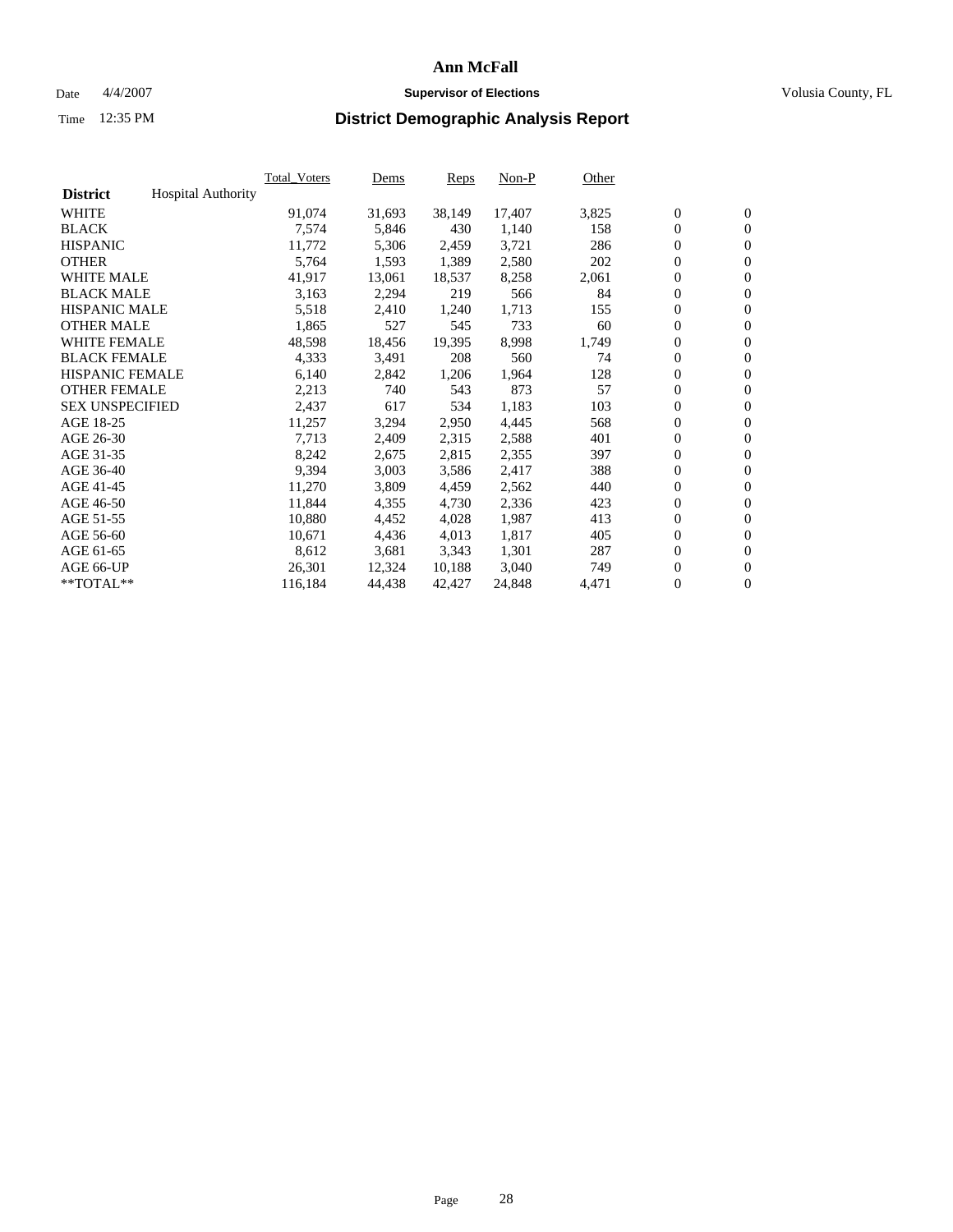### Date  $4/4/2007$  **Supervisor of Elections Supervisor of Elections** Volusia County, FL

|                        | <b>Total Voters</b>   | Dems  | Reps | Non-P          | Other          |                  |                  |  |
|------------------------|-----------------------|-------|------|----------------|----------------|------------------|------------------|--|
| <b>District</b>        | Florida House Seat 21 |       |      |                |                |                  |                  |  |
| <b>WHITE</b>           | 2,037                 | 791   | 856  | 324            | 66             | $\boldsymbol{0}$ | $\mathbf{0}$     |  |
| <b>BLACK</b>           | 176                   | 151   | 10   | 14             |                | 0                | $\mathbf{0}$     |  |
| <b>HISPANIC</b>        | 135                   | 45    | 34   | 53             | 3              | 0                | $\mathbf{0}$     |  |
| <b>OTHER</b>           | 111                   | 33    | 27   | 48             | 3              | 0                | $\overline{0}$   |  |
| <b>WHITE MALE</b>      | 981                   | 341   | 444  | 165            | 31             | 0                | $\mathbf{0}$     |  |
| <b>BLACK MALE</b>      | 71                    | 59    | 5    | 7              | $\overline{0}$ | 0                | $\mathbf{0}$     |  |
| <b>HISPANIC MALE</b>   | 72                    | 26    | 18   | 26             | 2              | 0                | $\Omega$         |  |
| <b>OTHER MALE</b>      | 37                    | 11    | 12   | 14             | $\Omega$       | 0                | 0                |  |
| <b>WHITE FEMALE</b>    | 1,047                 | 445   | 410  | 157            | 35             | 0                | $\Omega$         |  |
| <b>BLACK FEMALE</b>    | 105                   | 92    | 5    | $\overline{7}$ |                | 0                | $\mathbf{0}$     |  |
| <b>HISPANIC FEMALE</b> | 60                    | 18    | 16   | 25             |                | 0                | $\Omega$         |  |
| <b>OTHER FEMALE</b>    | 44                    | 17    | 10   | 15             | 2              | 0                | $\boldsymbol{0}$ |  |
| <b>SEX UNSPECIFIED</b> | 42                    | 11    | 7    | 23             |                | 0                | $\mathbf{0}$     |  |
| AGE 18-25              | 258                   | 64    | 93   | 96             | 5              | 0                | 0                |  |
| AGE 26-30              | 153                   | 36    | 61   | 50             | 6              | 0                | $\Omega$         |  |
| AGE 31-35              | 138                   | 39    | 64   | 31             | 4              | 0                | 0                |  |
| AGE 36-40              | 161                   | 50    | 60   | 46             | 5              | 0                | $\mathbf{0}$     |  |
| AGE 41-45              | 216                   | 84    | 88   | 36             | 8              | 0                | $\Omega$         |  |
| AGE 46-50              | 238                   | 99    | 99   | 34             | 6              | 0                | $\mathbf{0}$     |  |
| AGE 51-55              | 239                   | 99    | 90   | 39             | 11             | 0                | $\Omega$         |  |
| AGE 56-60              | 242                   | 105   | 100  | 31             | 6              | 0                | $\theta$         |  |
| AGE 61-65              | 250                   | 125   | 89   | 30             | 6              | 0                | $\Omega$         |  |
| AGE 66-UP              | 564                   | 319   | 183  | 46             | 16             | 0                | 0                |  |
| **TOTAL**              | 2,459                 | 1,020 | 927  | 439            | 73             | 0                | 0                |  |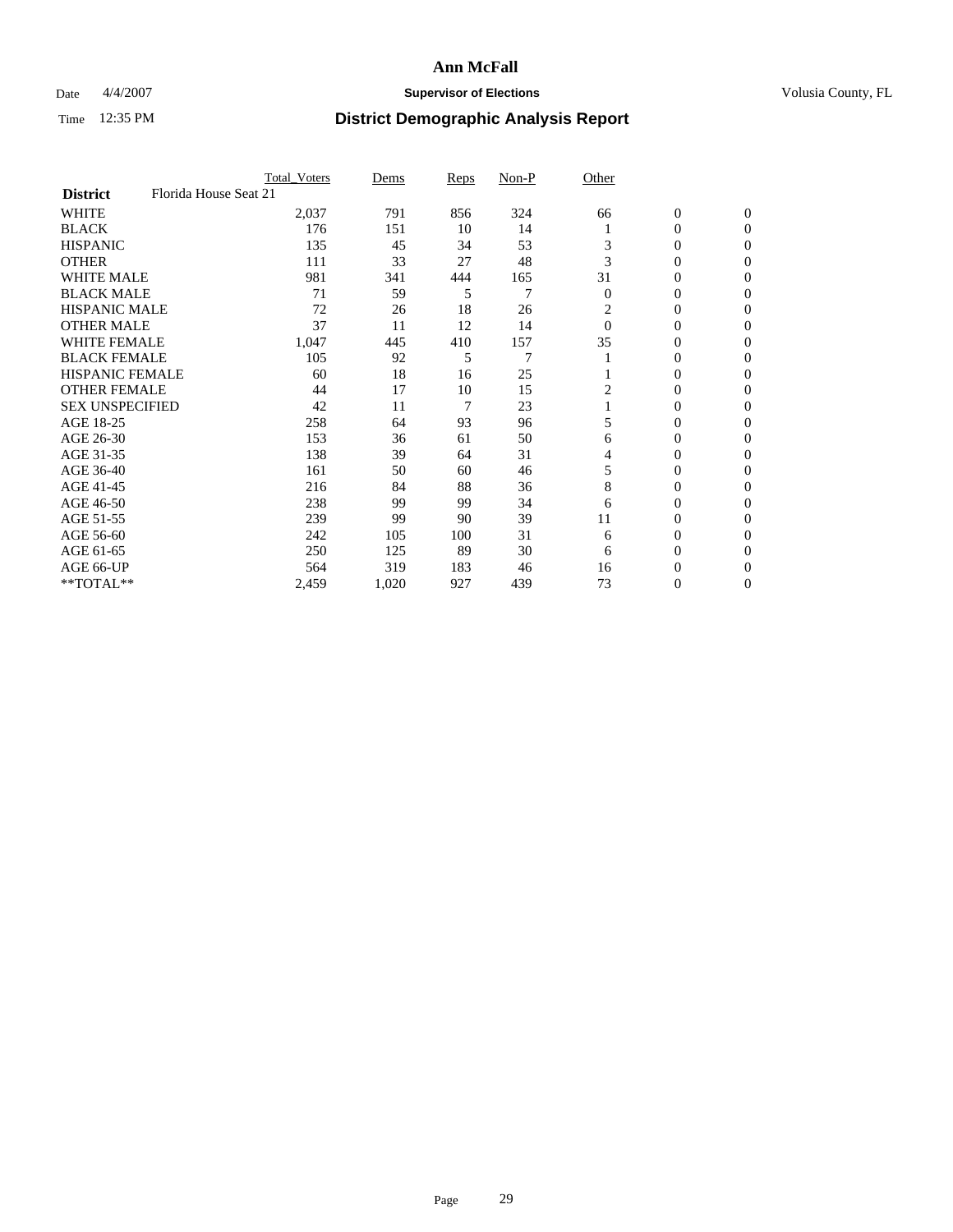#### Date  $4/4/2007$  **Supervisor of Elections Supervisor of Elections** Volusia County, FL

|                                          | <b>Total Voters</b> | Dems  | Reps  | Non-P | Other |                  |                  |  |
|------------------------------------------|---------------------|-------|-------|-------|-------|------------------|------------------|--|
| Florida House Seat 25<br><b>District</b> |                     |       |       |       |       |                  |                  |  |
| <b>WHITE</b>                             | 14,974              | 5,200 | 5,991 | 3,108 | 675   | $\boldsymbol{0}$ | $\mathbf{0}$     |  |
| <b>BLACK</b>                             | 968                 | 704   | 67    | 168   | 29    | $\mathbf{0}$     | $\mathbf{0}$     |  |
| <b>HISPANIC</b>                          | 3,095               | 1,462 | 646   | 922   | 65    | 0                | $\mathbf{0}$     |  |
| <b>OTHER</b>                             | 1,032               | 298   | 239   | 462   | 33    | 0                | $\mathbf{0}$     |  |
| <b>WHITE MALE</b>                        | 6,878               | 2,122 | 2,870 | 1,516 | 370   | 0                | $\overline{0}$   |  |
| <b>BLACK MALE</b>                        | 432                 | 301   | 38    | 77    | 16    | 0                | $\boldsymbol{0}$ |  |
| <b>HISPANIC MALE</b>                     | 1,470               | 665   | 331   | 440   | 34    | 0                | $\mathbf{0}$     |  |
| <b>OTHER MALE</b>                        | 342                 | 115   | 91    | 127   | 9     | $\mathbf{0}$     | $\mathbf{0}$     |  |
| <b>WHITE FEMALE</b>                      | 7,989               | 3,040 | 3,077 | 1,573 | 299   | 0                | $\mathbf{0}$     |  |
| <b>BLACK FEMALE</b>                      | 526                 | 394   | 29    | 90    | 13    | $\boldsymbol{0}$ | $\mathbf{0}$     |  |
| <b>HISPANIC FEMALE</b>                   | 1,599               | 781   | 312   | 475   | 31    | $\boldsymbol{0}$ | $\boldsymbol{0}$ |  |
| <b>OTHER FEMALE</b>                      | 407                 | 128   | 98    | 173   | 8     | 0                | $\overline{0}$   |  |
| <b>SEX UNSPECIFIED</b>                   | 426                 | 118   | 97    | 189   | 22    | 0                | $\mathbf{0}$     |  |
| AGE 18-25                                | 1,882               | 536   | 465   | 794   | 87    | 0                | $\mathbf{0}$     |  |
| AGE 26-30                                | 1,446               | 446   | 398   | 522   | 80    | $\mathbf{0}$     | $\mathbf{0}$     |  |
| AGE 31-35                                | 1,599               | 492   | 530   | 495   | 82    | 0                | $\mathbf{0}$     |  |
| AGE 36-40                                | 1,747               | 542   | 670   | 457   | 78    | 0                | $\overline{0}$   |  |
| AGE 41-45                                | 1,946               | 667   | 727   | 477   | 75    | 0                | $\mathbf{0}$     |  |
| AGE 46-50                                | 1,987               | 708   | 778   | 414   | 87    | 0                | $\overline{0}$   |  |
| AGE 51-55                                | 1,866               | 784   | 636   | 386   | 60    | $\boldsymbol{0}$ | $\boldsymbol{0}$ |  |
| AGE 56-60                                | 1,845               | 769   | 665   | 340   | 71    | 0                | $\mathbf{0}$     |  |
| AGE 61-65                                | 1,401               | 607   | 504   | 234   | 56    | $\mathbf{0}$     | $\mathbf{0}$     |  |
| AGE 66-UP                                | 4,350               | 2,113 | 1,570 | 541   | 126   | 0                | $\boldsymbol{0}$ |  |
| **TOTAL**                                | 20,069              | 7,664 | 6,943 | 4,660 | 802   | 0                | $\overline{0}$   |  |
|                                          |                     |       |       |       |       |                  |                  |  |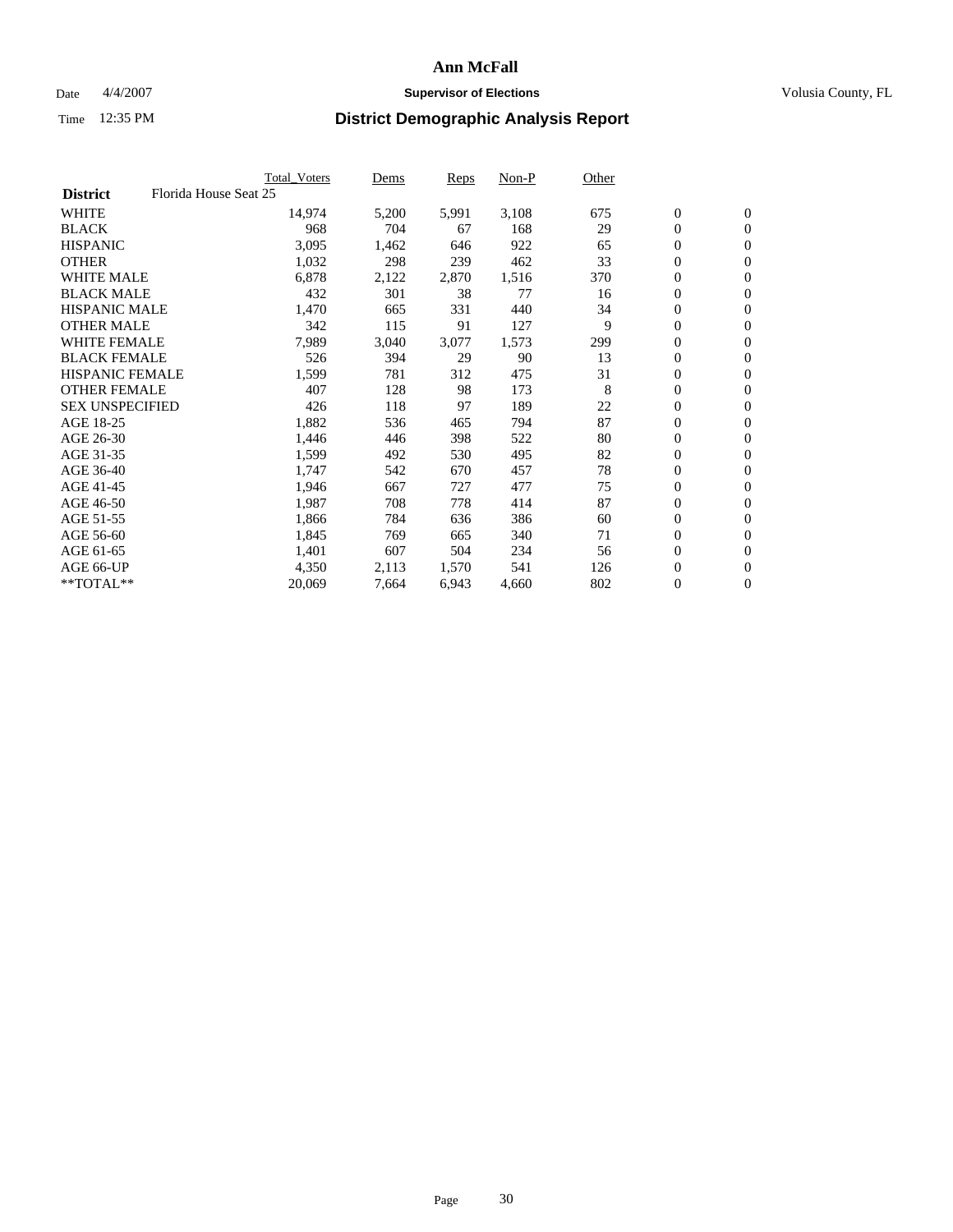#### Date  $4/4/2007$  **Supervisor of Elections Supervisor of Elections** Volusia County, FL

|                        | Total_Voters          | Dems   | <b>Reps</b> | Non-P  | Other |                  |                  |  |
|------------------------|-----------------------|--------|-------------|--------|-------|------------------|------------------|--|
| <b>District</b>        | Florida House Seat 26 |        |             |        |       |                  |                  |  |
| <b>WHITE</b>           | 83,989                | 29,559 | 36,121      | 15,170 | 3,139 | $\overline{0}$   | $\mathbf{0}$     |  |
| <b>BLACK</b>           | 2,924                 | 2,167  | 215         | 475    | 67    | $\overline{0}$   | $\mathbf{0}$     |  |
| <b>HISPANIC</b>        | 4,992                 | 2,195  | 1,138       | 1,540  | 119   | $\boldsymbol{0}$ | $\mathbf{0}$     |  |
| <b>OTHER</b>           | 4,449                 | 1,204  | 1,240       | 1,829  | 176   | $\boldsymbol{0}$ | $\mathbf{0}$     |  |
| <b>WHITE MALE</b>      | 38,421                | 12,123 | 17,415      | 7,220  | 1,663 | 0                | $\mathbf{0}$     |  |
| <b>BLACK MALE</b>      | 1,260                 | 854    | 111         | 255    | 40    | $\boldsymbol{0}$ | $\boldsymbol{0}$ |  |
| <b>HISPANIC MALE</b>   | 2,334                 | 983    | 583         | 705    | 63    | $\overline{0}$   | $\mathbf{0}$     |  |
| <b>OTHER MALE</b>      | 1,561                 | 402    | 516         | 584    | 59    | $\overline{0}$   | $\mathbf{0}$     |  |
| <b>WHITE FEMALE</b>    | 45,061                | 17,283 | 18,499      | 7,814  | 1,465 | $\mathbf{0}$     | $\mathbf{0}$     |  |
| <b>BLACK FEMALE</b>    | 1,636                 | 1,289  | 103         | 217    | 27    | $\overline{0}$   | $\mathbf{0}$     |  |
| <b>HISPANIC FEMALE</b> | 2,611                 | 1,190  | 547         | 820    | 54    | $\boldsymbol{0}$ | $\boldsymbol{0}$ |  |
| <b>OTHER FEMALE</b>    | 1,699                 | 576    | 479         | 600    | 44    | 0                | $\mathbf{0}$     |  |
| <b>SEX UNSPECIFIED</b> | 1,771                 | 425    | 461         | 799    | 86    | $\boldsymbol{0}$ | $\mathbf{0}$     |  |
| AGE 18-25              | 7,959                 | 2,272  | 2,396       | 2,893  | 398   | $\boldsymbol{0}$ | $\mathbf{0}$     |  |
| AGE 26-30              | 5,011                 | 1,475  | 1,679       | 1,599  | 258   | $\overline{0}$   | $\mathbf{0}$     |  |
| AGE 31-35              | 5,308                 | 1,598  | 2,006       | 1,455  | 249   | $\overline{0}$   | $\mathbf{0}$     |  |
| AGE 36-40              | 6,754                 | 2,014  | 2,828       | 1,652  | 260   | $\boldsymbol{0}$ | $\boldsymbol{0}$ |  |
| AGE 41-45              | 8,307                 | 2,571  | 3,583       | 1,846  | 307   | $\boldsymbol{0}$ | $\mathbf{0}$     |  |
| AGE 46-50              | 9,250                 | 3,182  | 3,993       | 1,763  | 312   | 0                | $\mathbf{0}$     |  |
| AGE 51-55              | 9,260                 | 3,591  | 3,708       | 1,607  | 354   | $\boldsymbol{0}$ | $\boldsymbol{0}$ |  |
| AGE 56-60              | 9,672                 | 3,820  | 3,867       | 1,635  | 350   | $\overline{0}$   | $\mathbf{0}$     |  |
| AGE 61-65              | 8,398                 | 3,221  | 3,551       | 1,354  | 272   | $\mathbf{0}$     | $\mathbf{0}$     |  |
| AGE 66-UP              | 26,435                | 11,381 | 11,103      | 3,210  | 741   | $\boldsymbol{0}$ | $\boldsymbol{0}$ |  |
| **TOTAL**              | 96,354                | 35,125 | 38,714      | 19,014 | 3,501 | 0                | $\overline{0}$   |  |
|                        |                       |        |             |        |       |                  |                  |  |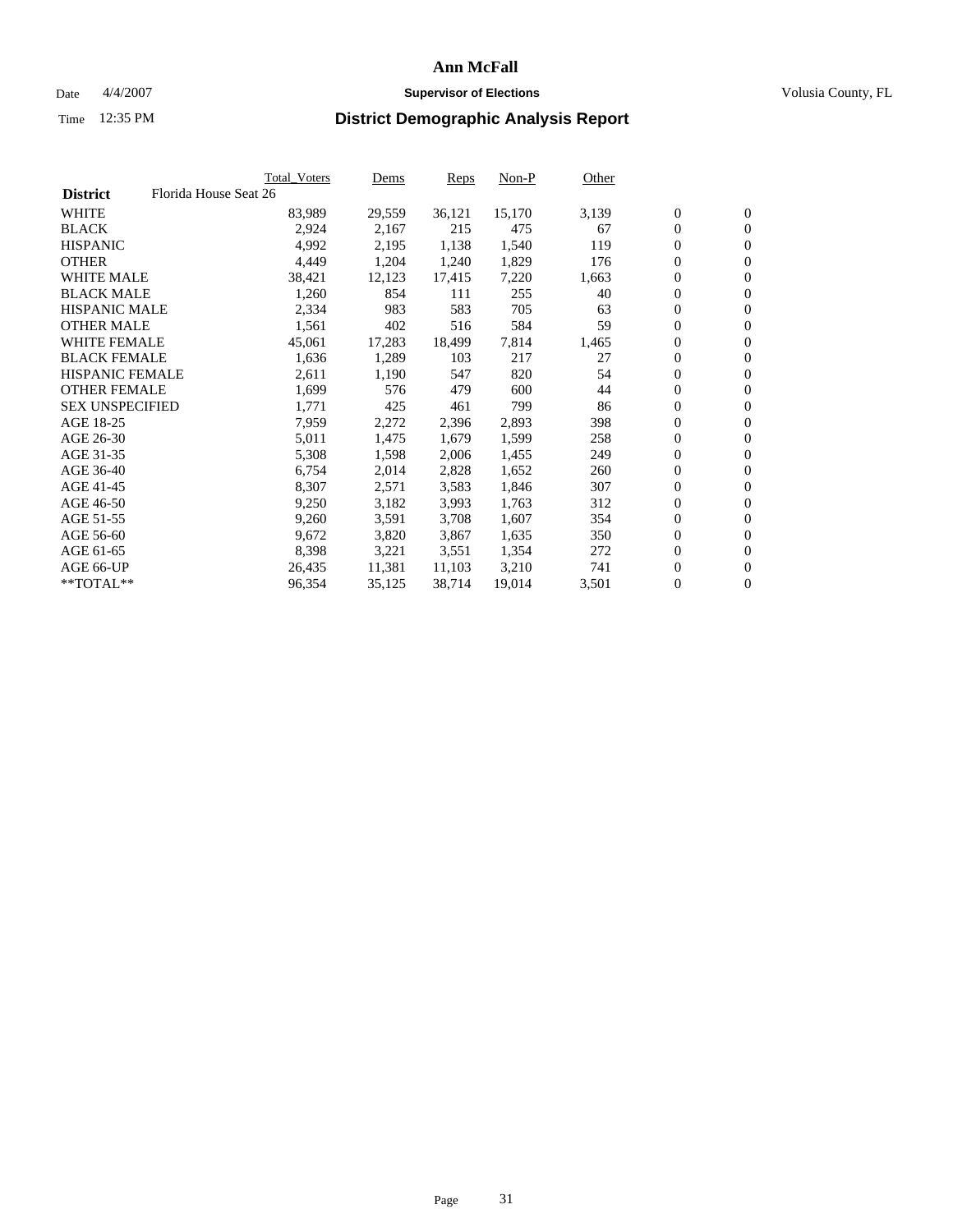#### Date  $4/4/2007$  **Supervisor of Elections Supervisor of Elections** Volusia County, FL

|                        | Total_Voters          | Dems   | <b>Reps</b> | Non-P  | Other |                  |                  |  |
|------------------------|-----------------------|--------|-------------|--------|-------|------------------|------------------|--|
| <b>District</b>        | Florida House Seat 27 |        |             |        |       |                  |                  |  |
| <b>WHITE</b>           | 51,633                | 21,113 | 17,379      | 11,208 | 1,933 | $\overline{0}$   | $\mathbf{0}$     |  |
| <b>BLACK</b>           | 14,612                | 11,847 | 498         | 2,081  | 186   | $\overline{0}$   | $\mathbf{0}$     |  |
| <b>HISPANIC</b>        | 1,411                 | 579    | 272         | 517    | 43    | $\boldsymbol{0}$ | $\mathbf{0}$     |  |
| <b>OTHER</b>           | 4,443                 | 1,579  | 775         | 1,964  | 125   | $\boldsymbol{0}$ | $\mathbf{0}$     |  |
| <b>WHITE MALE</b>      | 23,645                | 8,601  | 8,561       | 5,405  | 1,078 | 0                | $\mathbf{0}$     |  |
| <b>BLACK MALE</b>      | 5,688                 | 4,401  | 254         | 926    | 107   | $\boldsymbol{0}$ | $\boldsymbol{0}$ |  |
| <b>HISPANIC MALE</b>   | 653                   | 262    | 126         | 244    | 21    | $\overline{0}$   | $\mathbf{0}$     |  |
| <b>OTHER MALE</b>      | 1,281                 | 468    | 287         | 492    | 34    | $\overline{0}$   | $\mathbf{0}$     |  |
| <b>WHITE FEMALE</b>    | 27,639                | 12,380 | 8,714       | 5,712  | 833   | $\mathbf{0}$     | $\mathbf{0}$     |  |
| <b>BLACK FEMALE</b>    | 8,771                 | 7,331  | 239         | 1,123  | 78    | $\boldsymbol{0}$ | $\mathbf{0}$     |  |
| HISPANIC FEMALE        | 742                   | 310    | 145         | 266    | 21    | $\boldsymbol{0}$ | $\boldsymbol{0}$ |  |
| <b>OTHER FEMALE</b>    | 1,559                 | 655    | 285         | 590    | 29    | 0                | $\mathbf{0}$     |  |
| <b>SEX UNSPECIFIED</b> | 2,121                 | 710    | 313         | 1,012  | 86    | $\boldsymbol{0}$ | $\mathbf{0}$     |  |
| AGE 18-25              | 9,324                 | 4,104  | 1,510       | 3,386  | 324   | 0                | $\mathbf{0}$     |  |
| AGE 26-30              | 4,909                 | 2,043  | 932         | 1,735  | 199   | $\overline{0}$   | $\mathbf{0}$     |  |
| AGE 31-35              | 4,534                 | 1,948  | 1,083       | 1,334  | 169   | $\overline{0}$   | $\mathbf{0}$     |  |
| AGE 36-40              | 4,878                 | 2,127  | 1,260       | 1,318  | 173   | $\boldsymbol{0}$ | $\mathbf{0}$     |  |
| AGE 41-45              | 5,800                 | 2,610  | 1,656       | 1,318  | 216   | $\boldsymbol{0}$ | $\mathbf{0}$     |  |
| AGE 46-50              | 6,479                 | 3,173  | 1,763       | 1,335  | 208   | 0                | $\mathbf{0}$     |  |
| AGE 51-55              | 6,164                 | 3,207  | 1,665       | 1,113  | 179   | $\boldsymbol{0}$ | $\boldsymbol{0}$ |  |
| AGE 56-60              | 6,120                 | 3,079  | 1,663       | 1,177  | 201   | $\overline{0}$   | $\mathbf{0}$     |  |
| AGE 61-65              | 5,087                 | 2,571  | 1,488       | 856    | 172   | $\mathbf{0}$     | $\mathbf{0}$     |  |
| AGE 66-UP              | 18,804                | 10,256 | 5,904       | 2,198  | 446   | $\boldsymbol{0}$ | $\boldsymbol{0}$ |  |
| **TOTAL**              | 72,099                | 35,118 | 18,924      | 15,770 | 2,287 | 0                | $\overline{0}$   |  |
|                        |                       |        |             |        |       |                  |                  |  |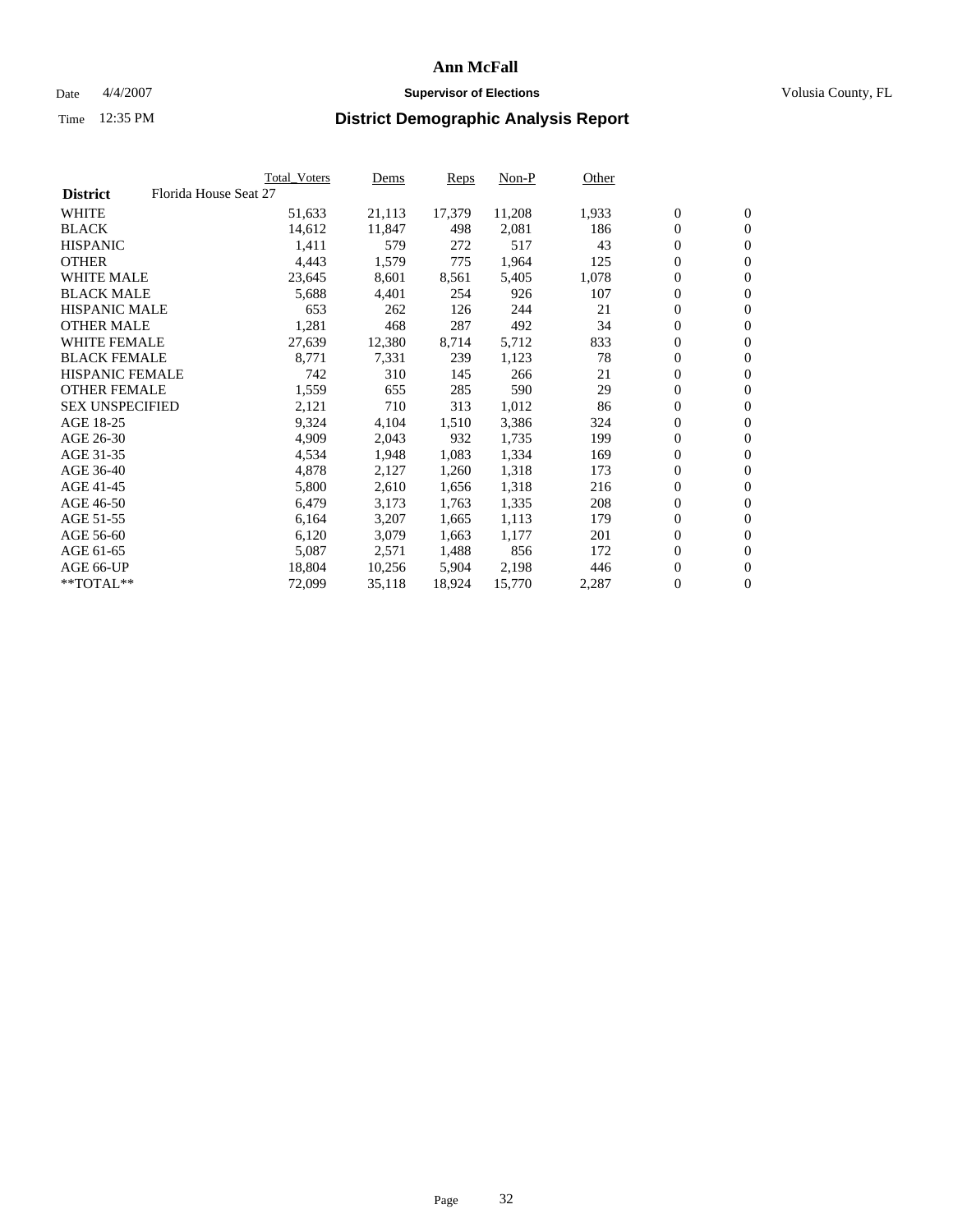#### Date  $4/4/2007$  **Supervisor of Elections Supervisor of Elections** Volusia County, FL

|                        | Total_Voters          | Dems   | <b>Reps</b> | Non-P  | Other |                  |                  |  |
|------------------------|-----------------------|--------|-------------|--------|-------|------------------|------------------|--|
| <b>District</b>        | Florida House Seat 28 |        |             |        |       |                  |                  |  |
| <b>WHITE</b>           | 88,498                | 31,088 | 35,660      | 18,914 | 2,836 | $\overline{0}$   | $\mathbf{0}$     |  |
| <b>BLACK</b>           | 3,317                 | 2,562  | 187         | 510    | 58    | $\overline{0}$   | $\mathbf{0}$     |  |
| <b>HISPANIC</b>        | 3,796                 | 1,612  | 829         | 1,255  | 100   | $\boldsymbol{0}$ | $\mathbf{0}$     |  |
| <b>OTHER</b>           | 4,135                 | 1,056  | 1,003       | 1,912  | 164   | 0                | $\mathbf{0}$     |  |
| <b>WHITE MALE</b>      | 41,018                | 13,003 | 17,365      | 9,114  | 1,536 | 0                | $\mathbf{0}$     |  |
| <b>BLACK MALE</b>      | 1,490                 | 1,066  | 104         | 289    | 31    | $\boldsymbol{0}$ | $\boldsymbol{0}$ |  |
| <b>HISPANIC MALE</b>   | 1,732                 | 713    | 387         | 571    | 61    | $\overline{0}$   | $\mathbf{0}$     |  |
| <b>OTHER MALE</b>      | 1,372                 | 358    | 386         | 574    | 54    | $\overline{0}$   | $\mathbf{0}$     |  |
| <b>WHITE FEMALE</b>    | 46,830                | 17,879 | 18,060      | 9,607  | 1,284 | 0                | $\mathbf{0}$     |  |
| <b>BLACK FEMALE</b>    | 1,794                 | 1,471  | 81          | 216    | 26    | $\boldsymbol{0}$ | $\mathbf{0}$     |  |
| HISPANIC FEMALE        | 2,025                 | 882    | 432         | 672    | 39    | $\boldsymbol{0}$ | $\boldsymbol{0}$ |  |
| <b>OTHER FEMALE</b>    | 1,569                 | 484    | 403         | 640    | 42    | 0                | $\mathbf{0}$     |  |
| <b>SEX UNSPECIFIED</b> | 1,916                 | 462    | 461         | 908    | 85    | $\boldsymbol{0}$ | $\mathbf{0}$     |  |
| AGE 18-25              | 8,350                 | 2,446  | 2,202       | 3,348  | 354   | 0                | $\mathbf{0}$     |  |
| AGE 26-30              | 5,401                 | 1,603  | 1,548       | 2,027  | 223   | $\overline{0}$   | $\mathbf{0}$     |  |
| AGE 31-35              | 5,550                 | 1,671  | 1,863       | 1,777  | 239   | $\overline{0}$   | $\mathbf{0}$     |  |
| AGE 36-40              | 6,657                 | 2,063  | 2,497       | 1,860  | 237   | $\boldsymbol{0}$ | $\mathbf{0}$     |  |
| AGE 41-45              | 8,355                 | 2,770  | 3,334       | 2,022  | 229   | $\boldsymbol{0}$ | $\mathbf{0}$     |  |
| AGE 46-50              | 9,360                 | 3,318  | 3,732       | 2,062  | 248   | 0                | $\mathbf{0}$     |  |
| AGE 51-55              | 9,458                 | 3,786  | 3,511       | 1,898  | 263   | $\boldsymbol{0}$ | $\boldsymbol{0}$ |  |
| AGE 56-60              | 9,780                 | 3,817  | 3,599       | 2,015  | 349   | $\overline{0}$   | $\mathbf{0}$     |  |
| AGE 61-65              | 8,571                 | 3,206  | 3,448       | 1,647  | 270   | $\mathbf{0}$     | $\mathbf{0}$     |  |
| AGE 66-UP              | 28,264                | 11,638 | 11,945      | 3,935  | 746   | $\boldsymbol{0}$ | $\boldsymbol{0}$ |  |
| **TOTAL**              | 99,746                | 36,318 | 37,679      | 22,591 | 3,158 | 0                | $\overline{0}$   |  |
|                        |                       |        |             |        |       |                  |                  |  |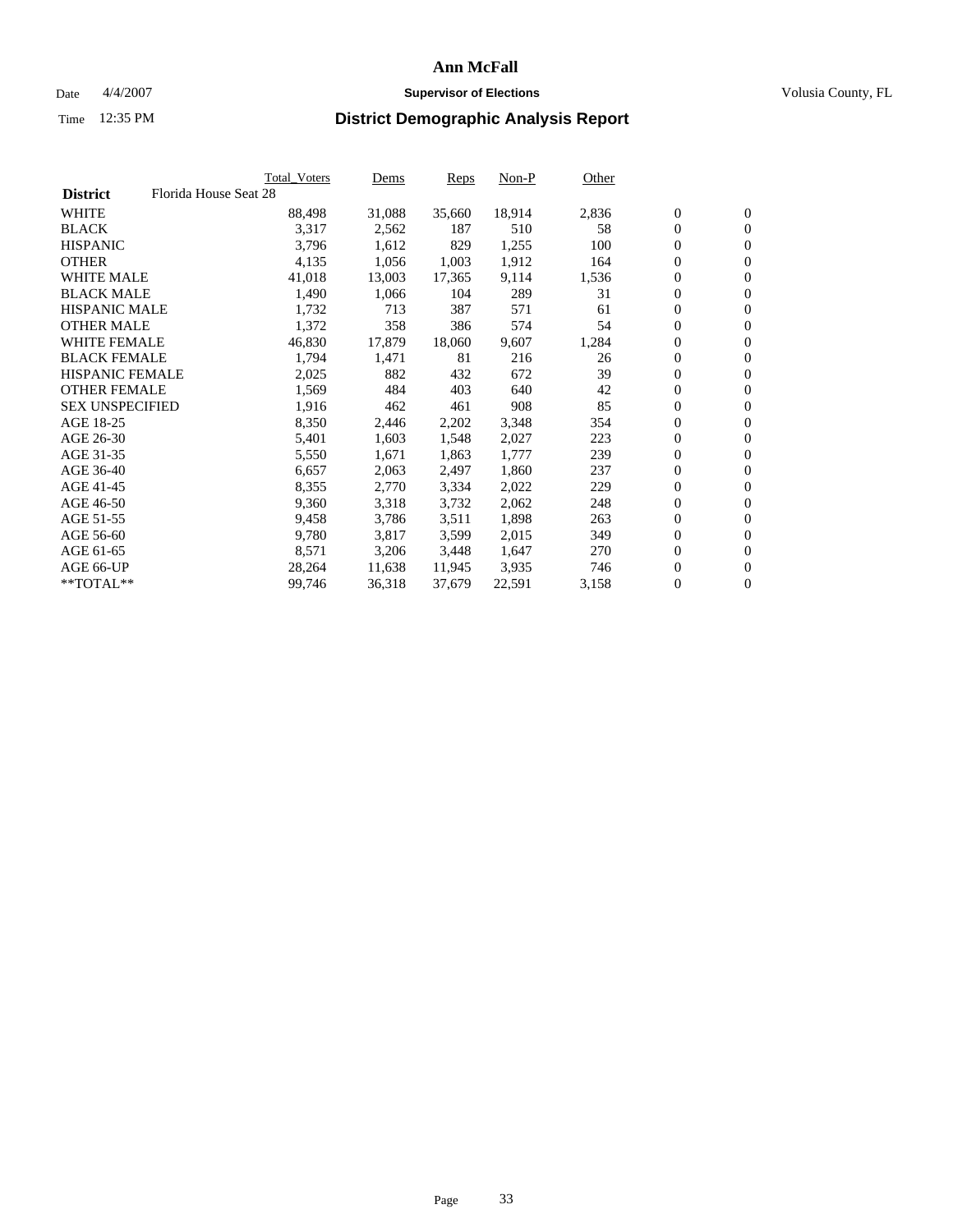### Date  $4/4/2007$  **Supervisor of Elections Supervisor of Elections** Volusia County, FL

|                                          | <b>Total Voters</b> | Dems  | Reps  | Non-P | Other |                  |                  |  |
|------------------------------------------|---------------------|-------|-------|-------|-------|------------------|------------------|--|
| Florida House Seat 33<br><b>District</b> |                     |       |       |       |       |                  |                  |  |
| <b>WHITE</b>                             | 4,778               | 1,472 | 2,119 | 988   | 199   | $\boldsymbol{0}$ | $\mathbf{0}$     |  |
| <b>BLACK</b>                             | 434                 | 320   | 26    | 77    | 11    | $\mathbf{0}$     | $\mathbf{0}$     |  |
| <b>HISPANIC</b>                          | 850                 | 363   | 171   | 297   | 19    | 0                | $\mathbf{0}$     |  |
| <b>OTHER</b>                             | 344                 | 96    | 81    | 146   | 21    | 0                | $\mathbf{0}$     |  |
| <b>WHITE MALE</b>                        | 2,278               | 610   | 1,084 | 484   | 100   | 0                | $\mathbf{0}$     |  |
| <b>BLACK MALE</b>                        | 181                 | 127   | 11    | 39    | 4     | 0                | $\boldsymbol{0}$ |  |
| <b>HISPANIC MALE</b>                     | 399                 | 165   | 87    | 137   | 10    | 0                | $\mathbf{0}$     |  |
| <b>OTHER MALE</b>                        | 115                 | 33    | 27    | 50    | 5     | $\mathbf{0}$     | $\mathbf{0}$     |  |
| <b>WHITE FEMALE</b>                      | 2,465               | 855   | 1,019 | 493   | 98    | 0                | $\mathbf{0}$     |  |
| <b>BLACK FEMALE</b>                      | 247                 | 188   | 15    | 37    | 7     | $\boldsymbol{0}$ | $\mathbf{0}$     |  |
| <b>HISPANIC FEMALE</b>                   | 438                 | 194   | 83    | 152   | 9     | 0                | $\boldsymbol{0}$ |  |
| <b>OTHER FEMALE</b>                      | 129                 | 36    | 34    | 54    | 5     | 0                | $\mathbf{0}$     |  |
| <b>SEX UNSPECIFIED</b>                   | 154                 | 43    | 37    | 62    | 12    | 0                | $\mathbf{0}$     |  |
| AGE 18-25                                | 731                 | 214   | 174   | 297   | 46    | 0                | $\mathbf{0}$     |  |
| AGE 26-30                                | 456                 | 137   | 136   | 155   | 28    | $\mathbf{0}$     | $\mathbf{0}$     |  |
| AGE 31-35                                | 509                 | 150   | 166   | 163   | 30    | 0                | $\mathbf{0}$     |  |
| AGE 36-40                                | 510                 | 162   | 192   | 136   | 20    | 0                | $\mathbf{0}$     |  |
| AGE 41-45                                | 720                 | 224   | 288   | 175   | 33    | 0                | $\mathbf{0}$     |  |
| AGE 46-50                                | 731                 | 247   | 335   | 126   | 23    | 0                | $\mathbf{0}$     |  |
| AGE 51-55                                | 630                 | 231   | 254   | 128   | 17    | $\boldsymbol{0}$ | $\boldsymbol{0}$ |  |
| AGE 56-60                                | 606                 | 234   | 243   | 111   | 18    | $\mathbf{0}$     | $\mathbf{0}$     |  |
| AGE 61-65                                | 465                 | 208   | 173   | 74    | 10    | $\mathbf{0}$     | $\mathbf{0}$     |  |
| AGE 66-UP                                | 1,048               | 444   | 436   | 143   | 25    | $\boldsymbol{0}$ | $\boldsymbol{0}$ |  |
| $*$ TOTAL $**$                           | 6,406               | 2,251 | 2,397 | 1,508 | 250   | 0                | $\overline{0}$   |  |
|                                          |                     |       |       |       |       |                  |                  |  |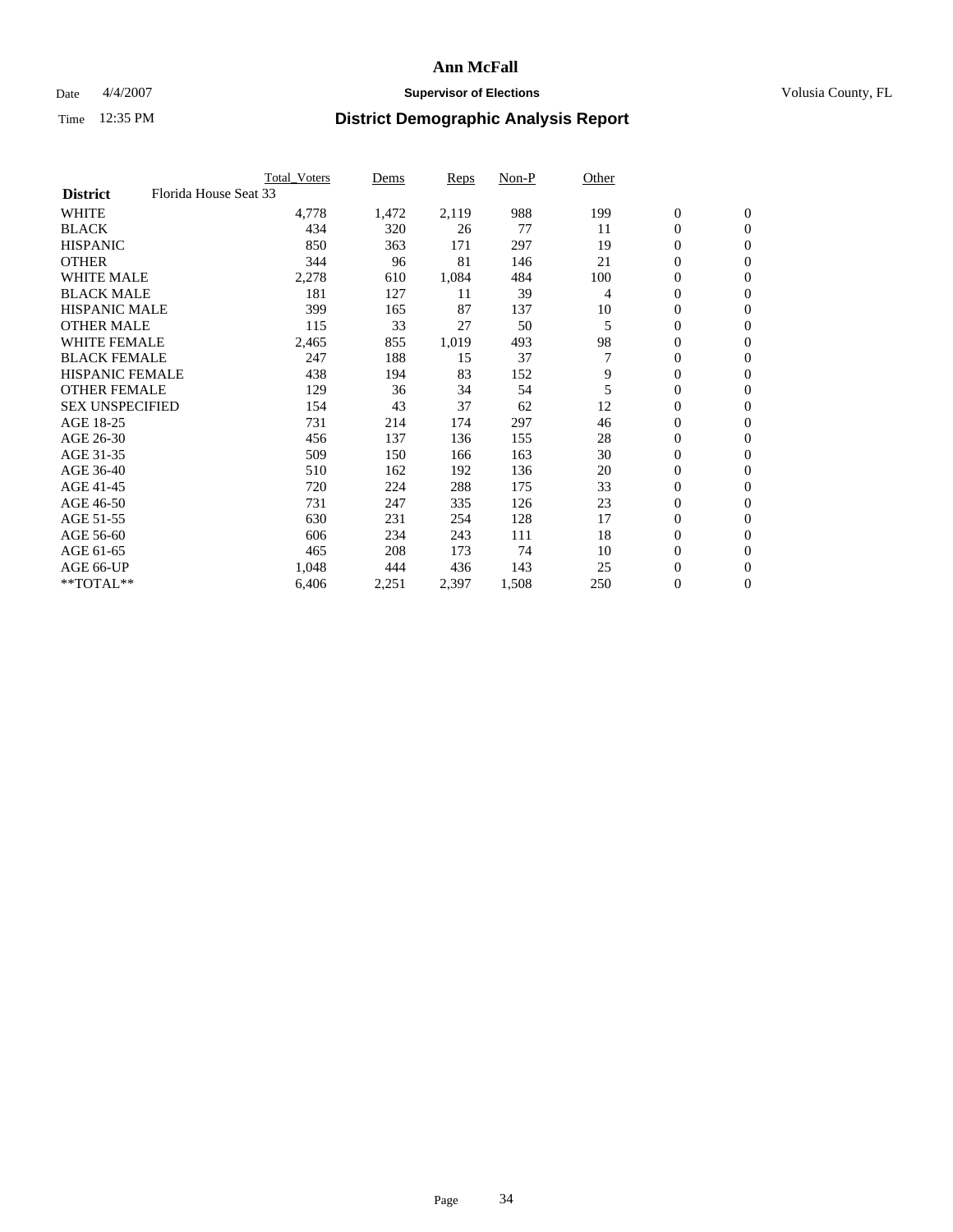#### Date  $4/4/2007$  **Supervisor of Elections Supervisor of Elections** Volusia County, FL

|                        |                         | Total_Voters | Dems   | <b>Reps</b> | Non-P  | Other |                  |                  |  |
|------------------------|-------------------------|--------------|--------|-------------|--------|-------|------------------|------------------|--|
| <b>District</b>        | School Board District 1 |              |        |             |        |       |                  |                  |  |
| <b>WHITE</b>           |                         | 46,119       | 16,986 | 19,149      | 8,168  | 1,816 | $\overline{0}$   | $\mathbf{0}$     |  |
| <b>BLACK</b>           |                         | 3,588        | 2,912  | 159         | 458    | 59    | $\overline{0}$   | $\mathbf{0}$     |  |
| <b>HISPANIC</b>        |                         | 1,927        | 746    | 429         | 685    | 67    | $\boldsymbol{0}$ | $\mathbf{0}$     |  |
| <b>OTHER</b>           |                         | 2,459        | 704    | 641         | 1,029  | 85    | $\boldsymbol{0}$ | $\mathbf{0}$     |  |
| <b>WHITE MALE</b>      |                         | 21,009       | 6,922  | 9,227       | 3,894  | 966   | 0                | $\mathbf{0}$     |  |
| <b>BLACK MALE</b>      |                         | 1,396        | 1,082  | 70          | 207    | 37    | $\boldsymbol{0}$ | $\boldsymbol{0}$ |  |
| <b>HISPANIC MALE</b>   |                         | 876          | 338    | 210         | 296    | 32    | $\overline{0}$   | $\mathbf{0}$     |  |
| <b>OTHER MALE</b>      |                         | 775          | 213    | 251         | 281    | 30    | $\overline{0}$   | $\mathbf{0}$     |  |
| <b>WHITE FEMALE</b>    |                         | 24,847       | 9,979  | 9,833       | 4,191  | 844   | $\mathbf{0}$     | $\mathbf{0}$     |  |
| <b>BLACK FEMALE</b>    |                         | 2,157        | 1,805  | 86          | 244    | 22    | $\boldsymbol{0}$ | $\mathbf{0}$     |  |
| <b>HISPANIC FEMALE</b> |                         | 1,033        | 402    | 216         | 382    | 33    | $\boldsymbol{0}$ | $\boldsymbol{0}$ |  |
| <b>OTHER FEMALE</b>    |                         | 930          | 327    | 244         | 336    | 23    | 0                | $\mathbf{0}$     |  |
| <b>SEX UNSPECIFIED</b> |                         | 1,070        | 280    | 241         | 509    | 40    | $\boldsymbol{0}$ | $\mathbf{0}$     |  |
| AGE 18-25              |                         | 4,930        | 1,449  | 1,390       | 1,859  | 232   | $\boldsymbol{0}$ | $\mathbf{0}$     |  |
| AGE 26-30              |                         | 3,223        | 1,004  | 1,033       | 995    | 191   | $\overline{0}$   | $\mathbf{0}$     |  |
| AGE 31-35              |                         | 3,382        | 1,114  | 1,219       | 890    | 159   | $\overline{0}$   | $\mathbf{0}$     |  |
| AGE 36-40              |                         | 3,950        | 1,292  | 1,523       | 977    | 158   | $\boldsymbol{0}$ | $\mathbf{0}$     |  |
| AGE 41-45              |                         | 4,831        | 1,619  | 2,000       | 1,014  | 198   | $\boldsymbol{0}$ | $\mathbf{0}$     |  |
| AGE 46-50              |                         | 5,202        | 2,003  | 2,079       | 952    | 168   | 0                | $\mathbf{0}$     |  |
| AGE 51-55              |                         | 5,099        | 2,152  | 1,942       | 810    | 195   | $\boldsymbol{0}$ | $\boldsymbol{0}$ |  |
| AGE 56-60              |                         | 5,150        | 2,243  | 1,945       | 769    | 193   | $\overline{0}$   | $\mathbf{0}$     |  |
| AGE 61-65              |                         | 4,401        | 1,926  | 1,718       | 609    | 148   | $\mathbf{0}$     | $\mathbf{0}$     |  |
| AGE 66-UP              |                         | 13,925       | 6,546  | 5,529       | 1,465  | 385   | $\boldsymbol{0}$ | $\boldsymbol{0}$ |  |
| **TOTAL**              |                         | 54,093       | 21,348 | 20,378      | 10,340 | 2,027 | 0                | $\overline{0}$   |  |
|                        |                         |              |        |             |        |       |                  |                  |  |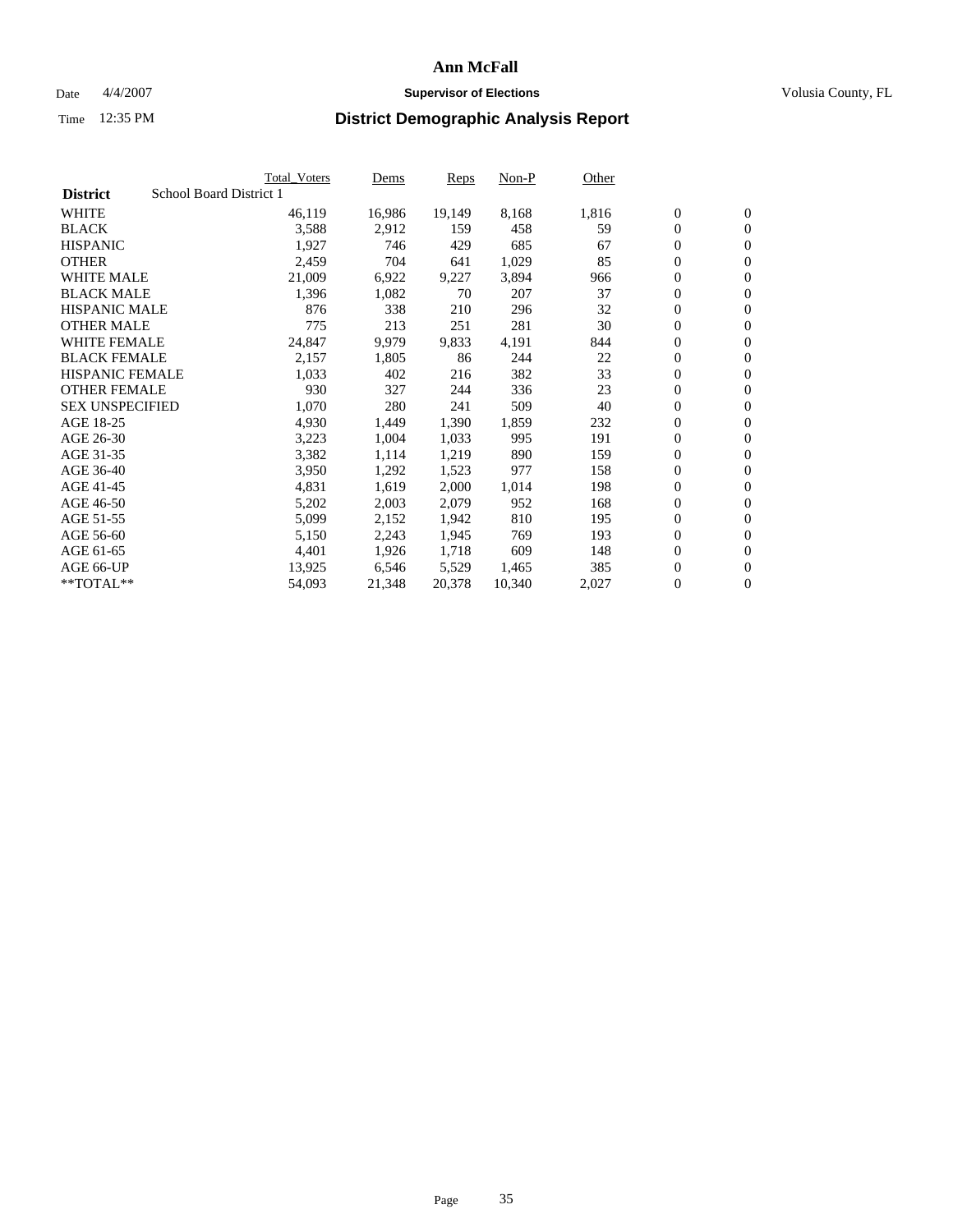### Date  $4/4/2007$  **Supervisor of Elections Supervisor of Elections** Volusia County, FL

|                        | <b>Total_Voters</b>     | Dems   | <b>Reps</b> | Non-P  | Other |                  |                  |  |
|------------------------|-------------------------|--------|-------------|--------|-------|------------------|------------------|--|
| <b>District</b>        | School Board District 2 |        |             |        |       |                  |                  |  |
| <b>WHITE</b>           | 40,453                  | 15,576 | 14,683      | 8,726  | 1,468 | $\boldsymbol{0}$ | $\mathbf{0}$     |  |
| <b>BLACK</b>           | 8,926                   | 7,169  | 302         | 1,346  | 109   | $\overline{0}$   | $\mathbf{0}$     |  |
| <b>HISPANIC</b>        | 934                     | 367    | 203         | 337    | 27    | $\overline{0}$   | $\mathbf{0}$     |  |
| <b>OTHER</b>           | 3,088                   | 1,078  | 563         | 1,362  | 85    | $\overline{0}$   | $\overline{0}$   |  |
| <b>WHITE MALE</b>      | 18,829                  | 6,487  | 7,260       | 4,240  | 842   | $\overline{0}$   | $\mathbf{0}$     |  |
| <b>BLACK MALE</b>      | 3,534                   | 2,706  | 159         | 612    | 57    | $\boldsymbol{0}$ | $\boldsymbol{0}$ |  |
| <b>HISPANIC MALE</b>   | 447                     | 181    | 90          | 163    | 13    | 0                | $\mathbf{0}$     |  |
| <b>OTHER MALE</b>      | 1,009                   | 358    | 224         | 399    | 28    | 0                | $\boldsymbol{0}$ |  |
| <b>WHITE FEMALE</b>    | 21,322                  | 8,988  | 7,319       | 4,408  | 607   | 0                | $\mathbf{0}$     |  |
| <b>BLACK FEMALE</b>    | 5,290                   | 4,387  | 140         | 712    | 51    | $\overline{0}$   | $\mathbf{0}$     |  |
| <b>HISPANIC FEMALE</b> | 479                     | 184    | 110         | 171    | 14    | 0                | $\mathbf{0}$     |  |
| <b>OTHER FEMALE</b>    | 1,098                   | 449    | 197         | 433    | 19    | $\overline{0}$   | $\mathbf{0}$     |  |
| <b>SEX UNSPECIFIED</b> | 1,393                   | 450    | 252         | 633    | 58    | $\boldsymbol{0}$ | $\boldsymbol{0}$ |  |
| AGE 18-25              | 6,310                   | 2,877  | 998         | 2,239  | 196   | 0                | $\mathbf{0}$     |  |
| AGE 26-30              | 3,227                   | 1,272  | 681         | 1,153  | 121   | 0                | $\mathbf{0}$     |  |
| AGE 31-35              | 2,918                   | 1,138  | 809         | 865    | 106   | 0                | $\mathbf{0}$     |  |
| AGE 36-40              | 3,251                   | 1,334  | 914         | 882    | 121   | $\boldsymbol{0}$ | $\mathbf{0}$     |  |
| AGE 41-45              | 4,005                   | 1,698  | 1,242       | 925    | 140   | 0                | $\mathbf{0}$     |  |
| AGE 46-50              | 4,562                   | 2,032  | 1,435       | 955    | 140   | $\overline{0}$   | $\mathbf{0}$     |  |
| AGE 51-55              | 4,520                   | 2,140  | 1,371       | 881    | 128   | 0                | $\mathbf{0}$     |  |
| AGE 56-60              | 4,938                   | 2,218  | 1,503       | 1,036  | 181   | $\overline{0}$   | $\mathbf{0}$     |  |
| AGE 61-65              | 4,252                   | 1,840  | 1,443       | 810    | 159   | 0                | $\boldsymbol{0}$ |  |
| AGE 66-UP              | 15,418                  | 7,641  | 5,355       | 2,025  | 397   | 0                | $\mathbf{0}$     |  |
| $*$ TOTAL $**$         | 53,401                  | 24,190 | 15,751      | 11,771 | 1,689 | 0                | $\boldsymbol{0}$ |  |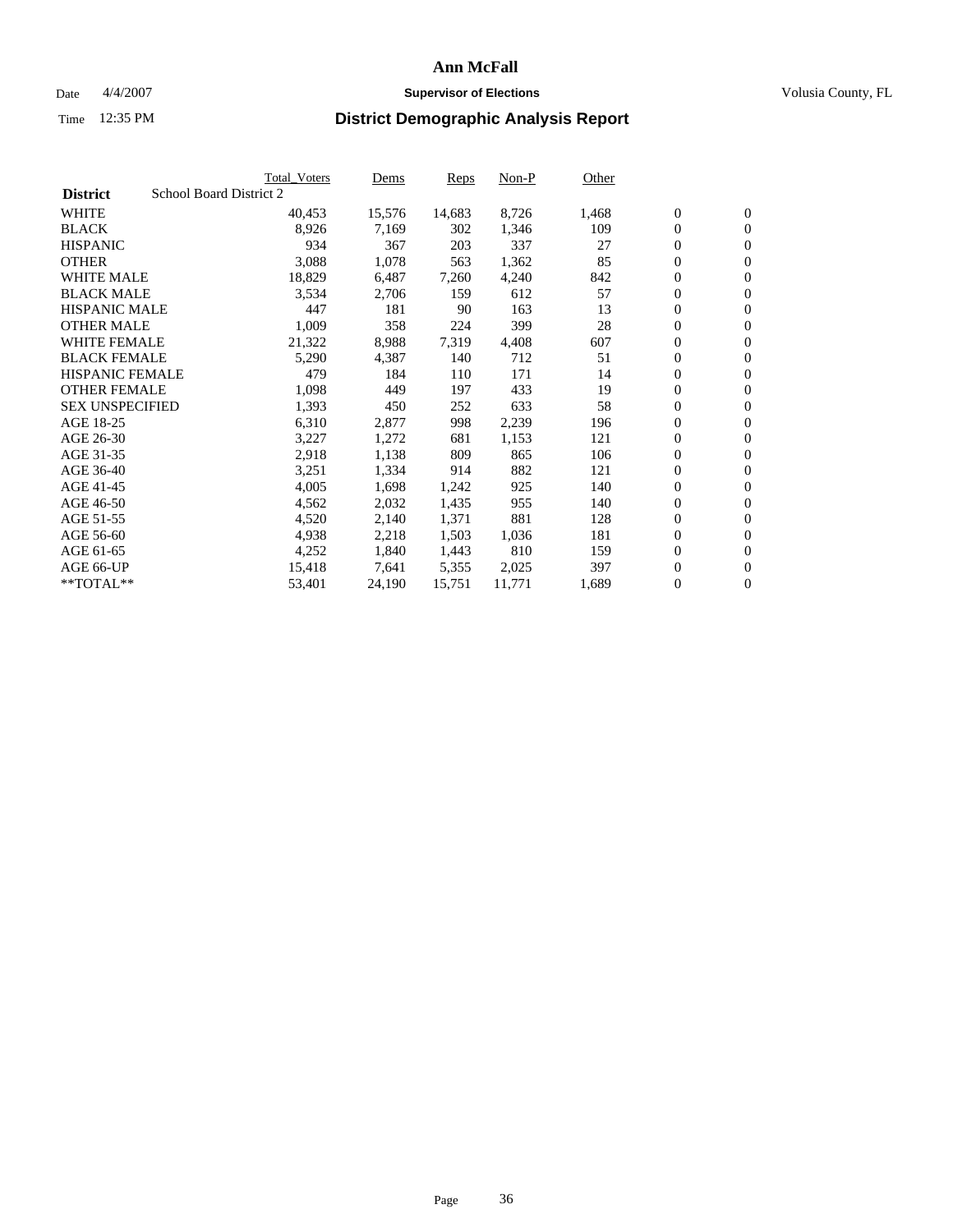### Date  $4/4/2007$  **Supervisor of Elections Supervisor of Elections** Volusia County, FL

|                        | <b>Total_Voters</b>     | Dems   | Reps   | Non-P  | Other |                  |                  |  |
|------------------------|-------------------------|--------|--------|--------|-------|------------------|------------------|--|
| <b>District</b>        | School Board District 3 |        |        |        |       |                  |                  |  |
| <b>WHITE</b>           | 61,751                  | 22,481 | 24,106 | 13,338 | 1,826 | $\boldsymbol{0}$ | $\mathbf{0}$     |  |
| <b>BLACK</b>           | 1,663                   | 1,334  | 81     | 227    | 21    | $\overline{0}$   | $\mathbf{0}$     |  |
| <b>HISPANIC</b>        | 698                     | 241    | 181    | 259    | 17    | $\overline{0}$   | $\mathbf{0}$     |  |
| <b>OTHER</b>           | 2,380                   | 621    | 564    | 1,095  | 100   | 0                | $\overline{0}$   |  |
| <b>WHITE MALE</b>      | 28,444                  | 9,323  | 11,732 | 6,426  | 963   | $\overline{0}$   | $\mathbf{0}$     |  |
| <b>BLACK MALE</b>      | 747                     | 561    | 44     | 127    | 15    | $\boldsymbol{0}$ | $\boldsymbol{0}$ |  |
| <b>HISPANIC MALE</b>   | 309                     | 92     | 80     | 126    | 11    | 0                | $\mathbf{0}$     |  |
| <b>OTHER MALE</b>      | 761                     | 206    | 218    | 309    | 28    | 0                | $\mathbf{0}$     |  |
| <b>WHITE FEMALE</b>    | 32,849                  | 13,004 | 12,215 | 6,776  | 854   | 0                | $\mathbf{0}$     |  |
| <b>BLACK FEMALE</b>    | 897                     | 758    | 35     | 99     | 5     | $\overline{0}$   | $\mathbf{0}$     |  |
| <b>HISPANIC FEMALE</b> | 380                     | 146    | 99     | 129    | 6     | 0                | $\mathbf{0}$     |  |
| <b>OTHER FEMALE</b>    | 898                     | 278    | 240    | 354    | 26    | 0                | $\overline{0}$   |  |
| <b>SEX UNSPECIFIED</b> | 1,207                   | 309    | 269    | 573    | 56    | $\boldsymbol{0}$ | $\boldsymbol{0}$ |  |
| AGE 18-25              | 5,186                   | 1,559  | 1,328  | 2,081  | 218   | 0                | $\mathbf{0}$     |  |
| AGE 26-30              | 3,277                   | 982    | 890    | 1,269  | 136   | 0                | $\mathbf{0}$     |  |
| AGE 31-35              | 3,361                   | 999    | 1,063  | 1,145  | 154   | 0                | $\mathbf{0}$     |  |
| AGE 36-40              | 4,217                   | 1,285  | 1,590  | 1,213  | 129   | $\overline{0}$   | $\mathbf{0}$     |  |
| AGE 41-45              | 5,371                   | 1,753  | 2,138  | 1,353  | 127   | 0                | $\mathbf{0}$     |  |
| AGE 46-50              | 6,174                   | 2,201  | 2,437  | 1,363  | 173   | $\overline{0}$   | $\mathbf{0}$     |  |
| AGE 51-55              | 6,525                   | 2,663  | 2,405  | 1,293  | 164   | 0                | $\mathbf{0}$     |  |
| AGE 56-60              | 6,693                   | 2,646  | 2,491  | 1,335  | 221   | 0                | $\overline{0}$   |  |
| AGE 61-65              | 5,986                   | 2,293  | 2,377  | 1,145  | 171   | 0                | $\boldsymbol{0}$ |  |
| AGE 66-UP              | 19,702                  | 8,296  | 8,213  | 2,722  | 471   | 0                | $\bf{0}$         |  |
| $*$ TOTAL $**$         | 66,492                  | 24,677 | 24,932 | 14,919 | 1,964 | 0                | $\boldsymbol{0}$ |  |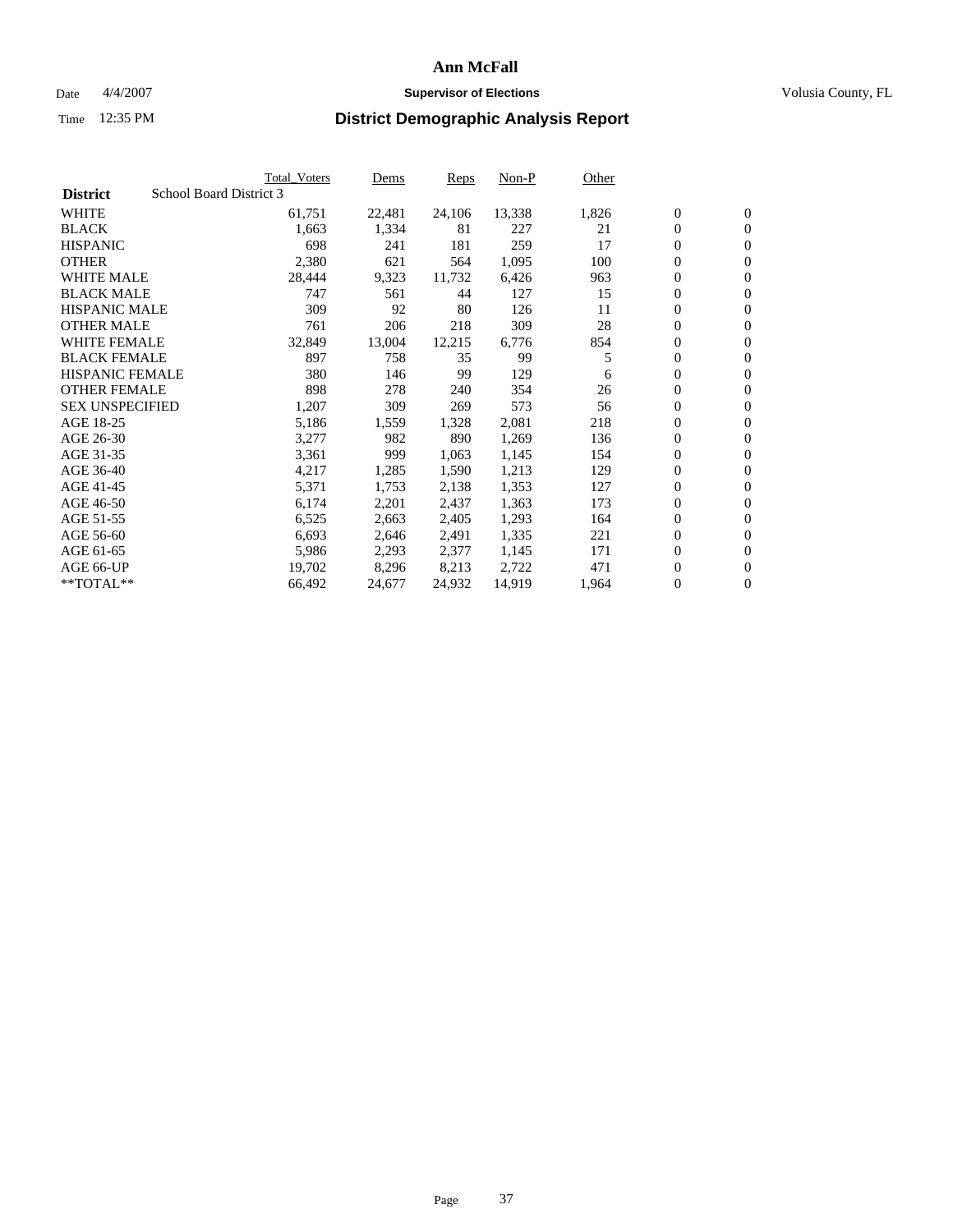#### Date  $4/4/2007$  **Supervisor of Elections Supervisor of Elections** Volusia County, FL

|                        | Total_Voters            | Dems   | <b>Reps</b> | Non-P  | Other |                  |                |  |
|------------------------|-------------------------|--------|-------------|--------|-------|------------------|----------------|--|
| <b>District</b>        | School Board District 4 |        |             |        |       |                  |                |  |
| <b>WHITE</b>           | 51,854                  | 19,075 | 20,999      | 10,073 | 1,707 | $\overline{0}$   | $\mathbf{0}$   |  |
| <b>BLACK</b>           | 4,269                   | 3,397  | 191         | 618    | 63    | $\overline{0}$   | $\mathbf{0}$   |  |
| <b>HISPANIC</b>        | 864                     | 339    | 245         | 260    | 20    | $\boldsymbol{0}$ | $\mathbf{0}$   |  |
| <b>OTHER</b>           | 3,258                   | 960    | 843         | 1,324  | 131   | 0                | $\mathbf{0}$   |  |
| <b>WHITE MALE</b>      | 23,667                  | 7,762  | 10,117      | 4,883  | 905   | 0                | $\mathbf{0}$   |  |
| <b>BLACK MALE</b>      | 1,680                   | 1,245  | 102         | 292    | 41    | $\boldsymbol{0}$ | $\mathbf{0}$   |  |
| <b>HISPANIC MALE</b>   | 382                     | 128    | 122         | 119    | 13    | $\overline{0}$   | $\mathbf{0}$   |  |
| <b>OTHER MALE</b>      | 1,066                   | 289    | 334         | 402    | 41    | $\overline{0}$   | $\mathbf{0}$   |  |
| <b>WHITE FEMALE</b>    | 27,855                  | 11,206 | 10,754      | 5,106  | 789   | $\overline{0}$   | $\mathbf{0}$   |  |
| <b>BLACK FEMALE</b>    | 2,559                   | 2,127  | 89          | 321    | 22    | $\boldsymbol{0}$ | $\mathbf{0}$   |  |
| <b>HISPANIC FEMALE</b> | 468                     | 202    | 118         | 141    | 7     | $\boldsymbol{0}$ | $\mathbf{0}$   |  |
| <b>OTHER FEMALE</b>    | 1,198                   | 426    | 331         | 413    | 28    | 0                | $\mathbf{0}$   |  |
| <b>SEX UNSPECIFIED</b> | 1,370                   | 386    | 311         | 598    | 75    | $\boldsymbol{0}$ | $\mathbf{0}$   |  |
| AGE 18-25              | 5,657                   | 1,874  | 1,547       | 2,010  | 226   | 0                | $\mathbf{0}$   |  |
| AGE 26-30              | 3,102                   | 1,064  | 852         | 1,051  | 135   | $\overline{0}$   | $\mathbf{0}$   |  |
| AGE 31-35              | 3,075                   | 1,074  | 1,014       | 872    | 115   | $\overline{0}$   | $\mathbf{0}$   |  |
| AGE 36-40              | 3,787                   | 1,307  | 1,420       | 931    | 129   | $\boldsymbol{0}$ | $\mathbf{0}$   |  |
| AGE 41-45              | 4,660                   | 1,651  | 1,825       | 1,027  | 157   | $\boldsymbol{0}$ | $\mathbf{0}$   |  |
| AGE 46-50              | 5,406                   | 2,082  | 2,092       | 1,080  | 152   | 0                | $\mathbf{0}$   |  |
| AGE 51-55              | 5,552                   | 2,371  | 2,000       | 1,006  | 175   | $\boldsymbol{0}$ | $\mathbf{0}$   |  |
| AGE 56-60              | 5,861                   | 2,460  | 2,107       | 1,107  | 187   | $\overline{0}$   | $\mathbf{0}$   |  |
| AGE 61-65              | 5,250                   | 2,093  | 2,072       | 919    | 166   | $\mathbf{0}$     | $\mathbf{0}$   |  |
| AGE 66-UP              | 17,895                  | 7,795  | 7,349       | 2,272  | 479   | $\boldsymbol{0}$ | $\mathbf{0}$   |  |
| **TOTAL**              | 60,245                  | 23,771 | 22,278      | 12,275 | 1,921 | 0                | $\overline{0}$ |  |
|                        |                         |        |             |        |       |                  |                |  |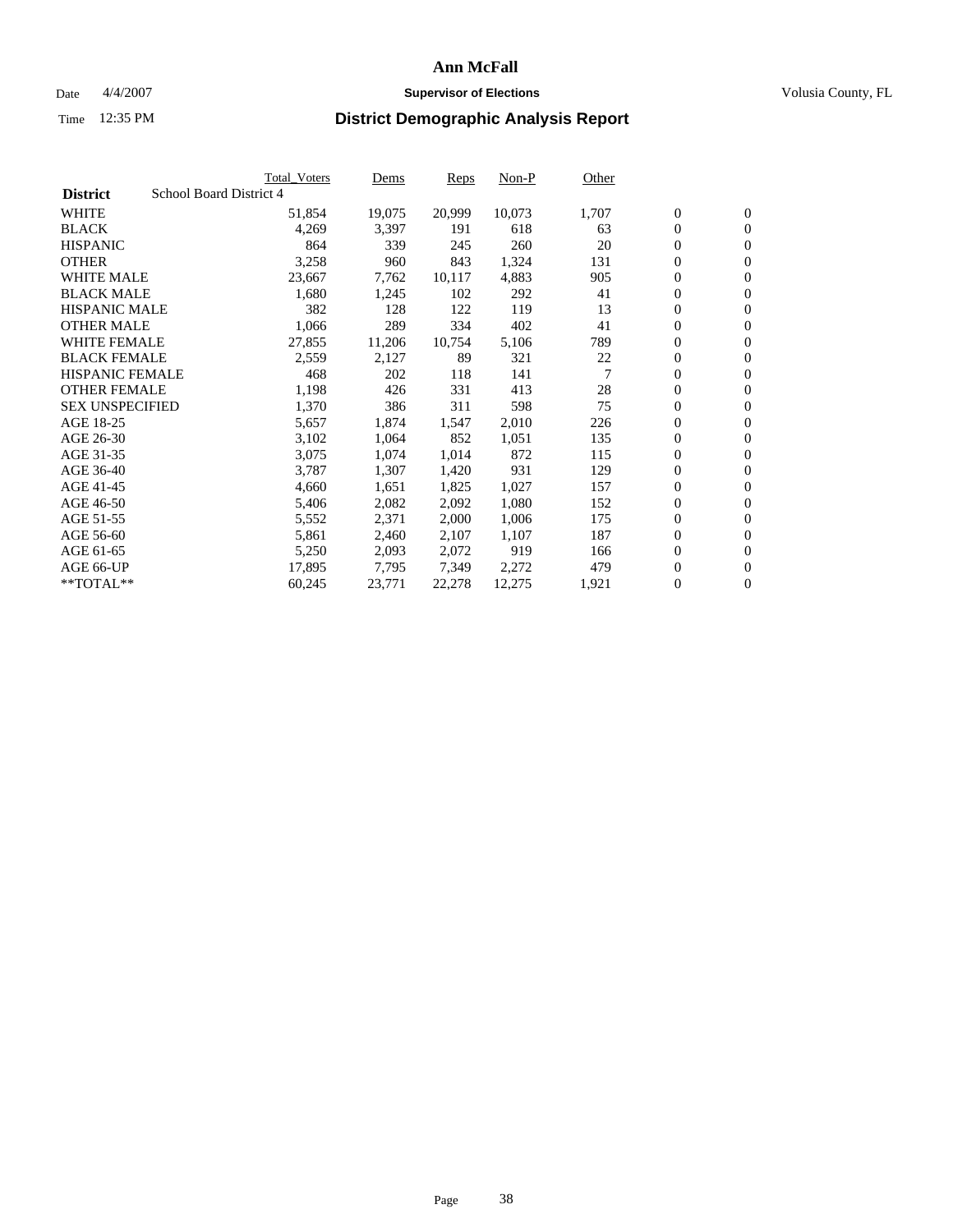#### Date  $4/4/2007$  **Supervisor of Elections Supervisor of Elections** Volusia County, FL

|                        | Total_Voters            | Dems   | <b>Reps</b> | Non-P  | Other |                  |                |  |
|------------------------|-------------------------|--------|-------------|--------|-------|------------------|----------------|--|
| <b>District</b>        | School Board District 5 |        |             |        |       |                  |                |  |
| <b>WHITE</b>           | 45,732                  | 15,105 | 19,189      | 9,407  | 2,031 | $\overline{0}$   | $\mathbf{0}$   |  |
| <b>BLACK</b>           | 3,985                   | 2,939  | 270         | 676    | 100   | $\overline{0}$   | $\mathbf{0}$   |  |
| <b>HISPANIC</b>        | 9,856                   | 4,563  | 2,032       | 3,043  | 218   | $\boldsymbol{0}$ | $\mathbf{0}$   |  |
| <b>OTHER</b>           | 3,329                   | 903    | 754         | 1,551  | 121   | $\boldsymbol{0}$ | $\mathbf{0}$   |  |
| <b>WHITE MALE</b>      | 21,272                  | 6,306  | 9,403       | 4,461  | 1,102 | 0                | $\mathbf{0}$   |  |
| <b>BLACK MALE</b>      | 1,765                   | 1,214  | 148         | 355    | 48    | $\boldsymbol{0}$ | $\mathbf{0}$   |  |
| <b>HISPANIC MALE</b>   | 4,646                   | 2,075  | 1,030       | 1,419  | 122   | $\overline{0}$   | $\mathbf{0}$   |  |
| <b>OTHER MALE</b>      | 1,097                   | 321    | 292         | 450    | 34    | $\overline{0}$   | $\mathbf{0}$   |  |
| <b>WHITE FEMALE</b>    | 24,158                  | 8,705  | 9,658       | 4,875  | 920   | $\overline{0}$   | $\mathbf{0}$   |  |
| <b>BLACK FEMALE</b>    | 2,176                   | 1,688  | 122         | 314    | 52    | $\overline{0}$   | $\mathbf{0}$   |  |
| HISPANIC FEMALE        | 5,115                   | 2,441  | 992         | 1,587  | 95    | $\boldsymbol{0}$ | $\mathbf{0}$   |  |
| <b>OTHER FEMALE</b>    | 1,283                   | 416    | 297         | 536    | 34    | 0                | $\mathbf{0}$   |  |
| <b>SEX UNSPECIFIED</b> | 1,390                   | 344    | 303         | 680    | 63    | $\boldsymbol{0}$ | $\mathbf{0}$   |  |
| AGE 18-25              | 6,421                   | 1,877  | 1,577       | 2,625  | 342   | $\boldsymbol{0}$ | $\mathbf{0}$   |  |
| AGE 26-30              | 4,547                   | 1,418  | 1,298       | 1,620  | 211   | $\overline{0}$   | $\mathbf{0}$   |  |
| AGE 31-35              | 4,902                   | 1,573  | 1,607       | 1,483  | 239   | $\overline{0}$   | $\mathbf{0}$   |  |
| AGE 36-40              | 5,502                   | 1,740  | 2,060       | 1,466  | 236   | $\boldsymbol{0}$ | $\mathbf{0}$   |  |
| AGE 41-45              | 6,477                   | 2,205  | 2,471       | 1,555  | 246   | $\boldsymbol{0}$ | $\mathbf{0}$   |  |
| AGE 46-50              | 6,701                   | 2,409  | 2,657       | 1,384  | 251   | 0                | $\mathbf{0}$   |  |
| AGE 51-55              | 5,921                   | 2,372  | 2,146       | 1,181  | 222   | $\boldsymbol{0}$ | $\mathbf{0}$   |  |
| AGE 56-60              | 5,623                   | 2,257  | 2,091       | 1,062  | 213   | $\overline{0}$   | $\mathbf{0}$   |  |
| AGE 61-65              | 4,283                   | 1,786  | 1,643       | 712    | 142   | $\mathbf{0}$     | $\mathbf{0}$   |  |
| AGE 66-UP              | 12,525                  | 5,873  | 4,695       | 1,589  | 368   | $\boldsymbol{0}$ | $\mathbf{0}$   |  |
| **TOTAL**              | 62,902                  | 23,510 | 22,245      | 14,677 | 2,470 | 0                | $\overline{0}$ |  |
|                        |                         |        |             |        |       |                  |                |  |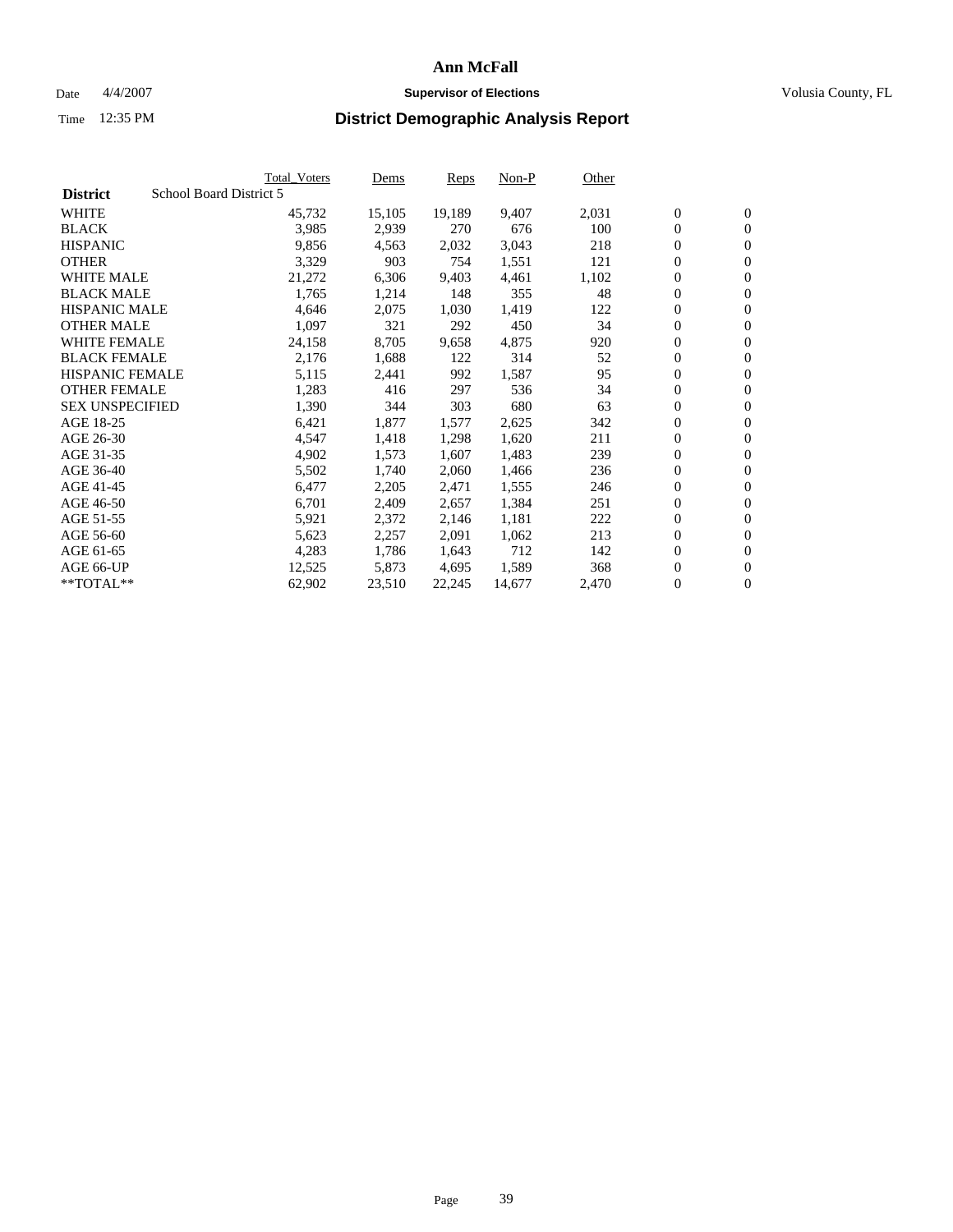#### Date  $4/4/2007$  **Supervisor of Elections Supervisor of Elections** Volusia County, FL

|                        |                       | <b>Total Voters</b> | Dems   | Reps  | Non-P | Other          |                  |                |  |
|------------------------|-----------------------|---------------------|--------|-------|-------|----------------|------------------|----------------|--|
| <b>District</b>        | Florida Senate Seat 1 |                     |        |       |       |                |                  |                |  |
| <b>WHITE</b>           |                       | 5,770               | 2,197  | 1,875 | 1,459 | 239            | $\mathbf{0}$     | $\mathbf{0}$   |  |
| <b>BLACK</b>           |                       | 9,717               | 7,939  | 307   | 1,364 | 107            | 0                | $\mathbf{0}$   |  |
| <b>HISPANIC</b>        |                       | 336                 | 139    | 61    | 131   | 5              | $\boldsymbol{0}$ | $\overline{0}$ |  |
| <b>OTHER</b>           |                       | 1,383               | 579    | 147   | 615   | 42             | 0                | $\mathbf{0}$   |  |
| <b>WHITE MALE</b>      |                       | 2,736               | 882    | 985   | 728   | 141            | 0                | $\mathbf{0}$   |  |
| <b>BLACK MALE</b>      |                       | 3,753               | 2,928  | 160   | 602   | 63             | 0                | $\mathbf{0}$   |  |
| <b>HISPANIC MALE</b>   |                       | 165                 | 60     | 30    | 73    | $\overline{c}$ | 0                | $\mathbf{0}$   |  |
| <b>OTHER MALE</b>      |                       | 366                 | 166    | 50    | 139   | 11             | $\mathbf{0}$     | $\mathbf{0}$   |  |
| <b>WHITE FEMALE</b>    |                       | 3,006               | 1,307  | 880   | 723   | 96             | 0                | $\mathbf{0}$   |  |
| <b>BLACK FEMALE</b>    |                       | 5,857               | 4,928  | 145   | 741   | 43             | $\boldsymbol{0}$ | $\mathbf{0}$   |  |
| <b>HISPANIC FEMALE</b> |                       | 169                 | 78     | 31    | 57    | 3              | 0                | $\mathbf{0}$   |  |
| <b>OTHER FEMALE</b>    |                       | 474                 | 232    | 58    | 176   | 8              | 0                | $\mathbf{0}$   |  |
| <b>SEX UNSPECIFIED</b> |                       | 680                 | 273    | 51    | 330   | 26             | 0                | $\mathbf{0}$   |  |
| AGE 18-25              |                       | 3,925               | 2,204  | 338   | 1,277 | 106            | 0                | $\mathbf{0}$   |  |
| AGE 26-30              |                       | 1,510               | 810    | 167   | 495   | 38             | $\mathbf{0}$     | $\mathbf{0}$   |  |
| AGE 31-35              |                       | 1,234               | 705    | 187   | 306   | 36             | 0                | $\mathbf{0}$   |  |
| AGE 36-40              |                       | 1,283               | 763    | 180   | 304   | 36             | 0                | $\mathbf{0}$   |  |
| AGE 41-45              |                       | 1,390               | 856    | 241   | 255   | 38             | 0                | $\mathbf{0}$   |  |
| AGE 46-50              |                       | 1,575               | 1,001  | 283   | 254   | 37             | 0                | $\mathbf{0}$   |  |
| AGE 51-55              |                       | 1,358               | 920    | 213   | 193   | 32             | $\boldsymbol{0}$ | $\mathbf{0}$   |  |
| AGE 56-60              |                       | 1,202               | 817    | 193   | 174   | 18             | 0                | $\mathbf{0}$   |  |
| AGE 61-65              |                       | 944                 | 654    | 161   | 114   | 15             | $\mathbf{0}$     | $\mathbf{0}$   |  |
| AGE 66-UP              |                       | 2,785               | 2,124  | 427   | 197   | 37             | $\boldsymbol{0}$ | $\mathbf{0}$   |  |
| **TOTAL**              |                       | 17,206              | 10,854 | 2,390 | 3,569 | 393            | 0                | $\mathbf{0}$   |  |
|                        |                       |                     |        |       |       |                |                  |                |  |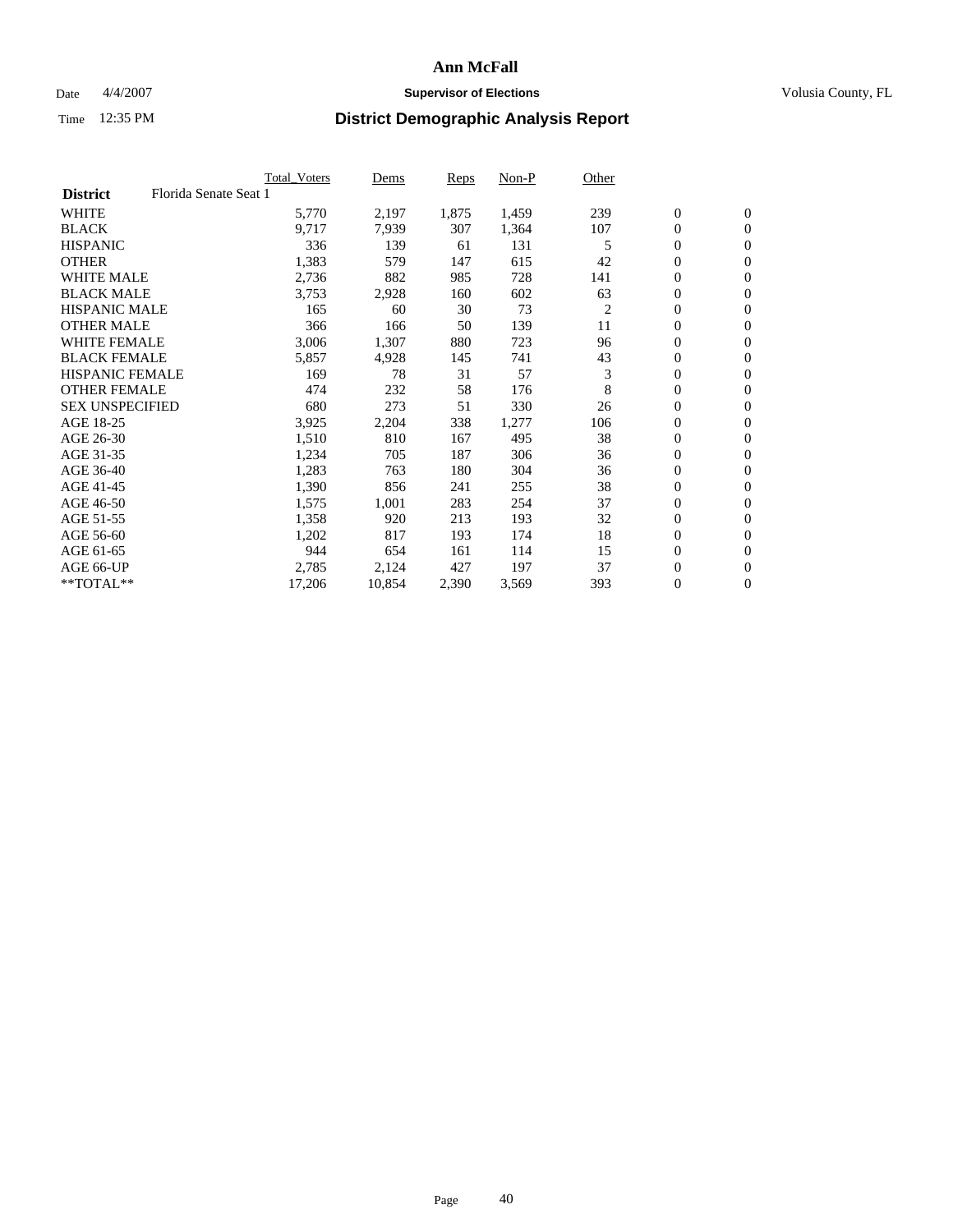#### Date  $4/4/2007$  **Supervisor of Elections Supervisor of Elections** Volusia County, FL

|                        |                       | Total_Voters | Dems   | <b>Reps</b> | Non-P  | Other |                  |                  |  |
|------------------------|-----------------------|--------------|--------|-------------|--------|-------|------------------|------------------|--|
| <b>District</b>        | Florida Senate Seat 7 |              |        |             |        |       |                  |                  |  |
| <b>WHITE</b>           |                       | 149,668      | 55,451 | 58,390      | 30,909 | 4,918 | $\boldsymbol{0}$ | $\mathbf{0}$     |  |
| <b>BLACK</b>           |                       | 5,827        | 4,500  | 306         | 928    | 93    | $\overline{0}$   | $\mathbf{0}$     |  |
| <b>HISPANIC</b>        |                       | 4,272        | 1,769  | 971         | 1,416  | 116   | $\boldsymbol{0}$ | $\mathbf{0}$     |  |
| <b>OTHER</b>           |                       | 7,391        | 2,080  | 1,826       | 3,203  | 282   | 0                | $\mathbf{0}$     |  |
| <b>WHITE MALE</b>      |                       | 69,106       | 23,012 | 28,486      | 14,937 | 2,671 | 0                | $\mathbf{0}$     |  |
| <b>BLACK MALE</b>      |                       | 2,508        | 1,804  | 169         | 486    | 49    | $\boldsymbol{0}$ | $\mathbf{0}$     |  |
| <b>HISPANIC MALE</b>   |                       | 1,969        | 798    | 466         | 632    | 73    | $\overline{0}$   | $\mathbf{0}$     |  |
| <b>OTHER MALE</b>      |                       | 2,520        | 689    | 730         | 1,006  | 95    | $\overline{0}$   | $\mathbf{0}$     |  |
| <b>WHITE FEMALE</b>    |                       | 79,496       | 32,081 | 29,527      | 15,674 | 2,214 | 0                | $\mathbf{0}$     |  |
| <b>BLACK FEMALE</b>    |                       | 3,265        | 2,653  | 134         | 435    | 43    | $\boldsymbol{0}$ | $\mathbf{0}$     |  |
| <b>HISPANIC FEMALE</b> |                       | 2,253        | 950    | 495         | 766    | 42    | $\boldsymbol{0}$ | $\mathbf{0}$     |  |
| <b>OTHER FEMALE</b>    |                       | 2,788        | 934    | 728         | 1,059  | 67    | 0                | $\mathbf{0}$     |  |
| <b>SEX UNSPECIFIED</b> |                       | 3,253        | 879    | 758         | 1,461  | 155   | $\boldsymbol{0}$ | $\mathbf{0}$     |  |
| AGE 18-25              |                       | 13,869       | 4,286  | 3,606       | 5,393  | 584   | 0                | $\mathbf{0}$     |  |
| AGE 26-30              |                       | 8,850        | 2,708  | 2,495       | 3,241  | 406   | $\overline{0}$   | $\mathbf{0}$     |  |
| AGE 31-35              |                       | 8,994        | 2,793  | 2,998       | 2,808  | 395   | $\overline{0}$   | $\mathbf{0}$     |  |
| AGE 36-40              |                       | 10,825       | 3,454  | 4,004       | 2,979  | 388   | $\boldsymbol{0}$ | $\mathbf{0}$     |  |
| AGE 41-45              |                       | 13,763       | 4,583  | 5,418       | 3,316  | 446   | $\boldsymbol{0}$ | $\mathbf{0}$     |  |
| AGE 46-50              |                       | 15,538       | 5,679  | 6,077       | 3,311  | 471   | 0                | $\mathbf{0}$     |  |
| AGE 51-55              |                       | 15,871       | 6,558  | 5,794       | 3,052  | 467   | $\boldsymbol{0}$ | $\mathbf{0}$     |  |
| AGE 56-60              |                       | 16,579       | 6,708  | 5,960       | 3,319  | 592   | $\overline{0}$   | $\mathbf{0}$     |  |
| AGE 61-65              |                       | 14,358       | 5,660  | 5,578       | 2,659  | 461   | $\mathbf{0}$     | $\boldsymbol{0}$ |  |
| AGE 66-UP              |                       | 48,511       | 21,371 | 19,563      | 6,378  | 1,199 | $\boldsymbol{0}$ | $\mathbf{0}$     |  |
| **TOTAL**              |                       | 167,158      | 63,800 | 61,493      | 36,456 | 5,409 | 0                | $\overline{0}$   |  |
|                        |                       |              |        |             |        |       |                  |                  |  |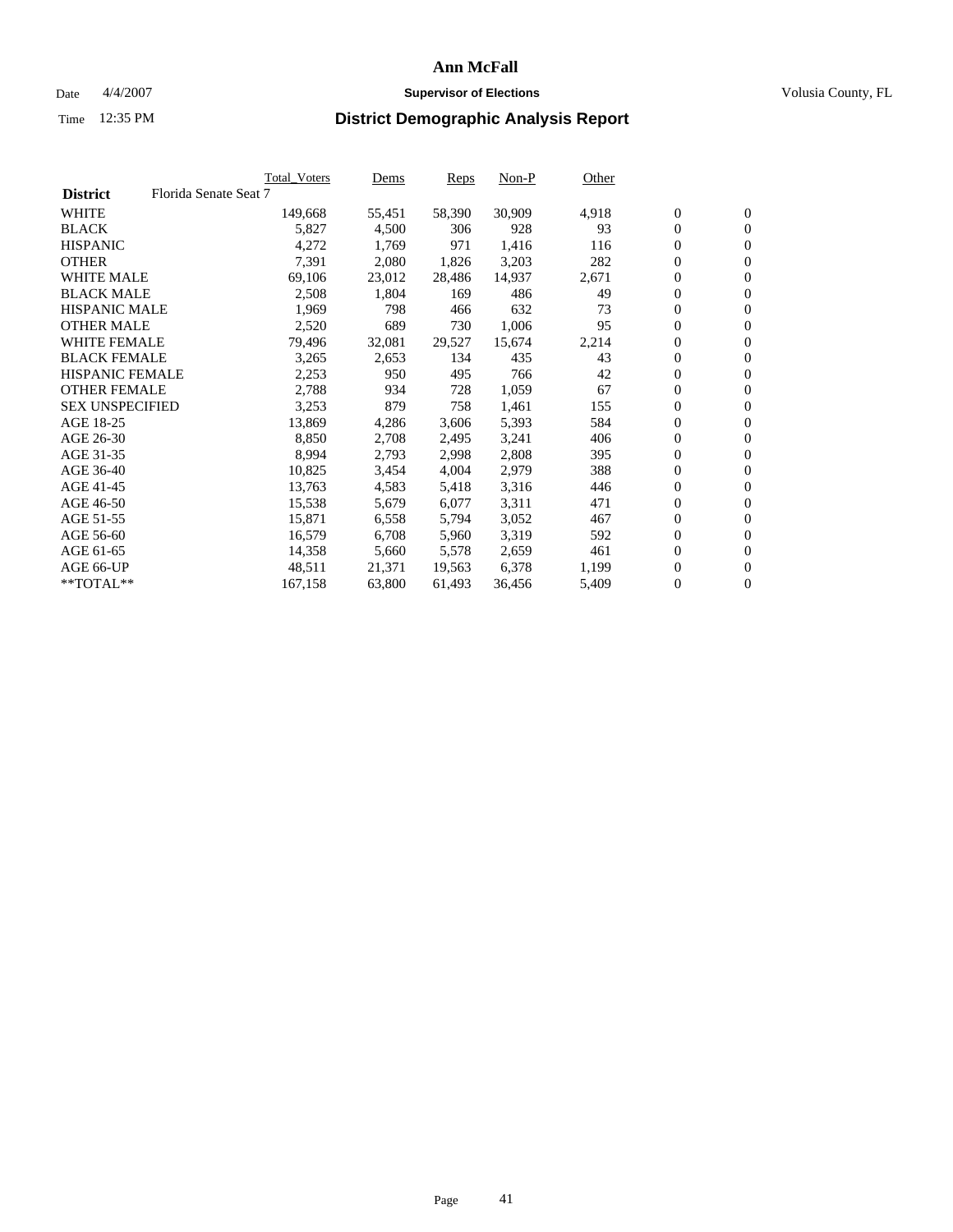### Date  $4/4/2007$  **Supervisor of Elections Supervisor of Elections** Volusia County, FL

|                        |                       | <b>Total Voters</b> | Dems  | Reps   | Non-P | Other |                  |                |  |
|------------------------|-----------------------|---------------------|-------|--------|-------|-------|------------------|----------------|--|
| <b>District</b>        | Florida Senate Seat 8 |                     |       |        |       |       |                  |                |  |
| <b>WHITE</b>           |                       | 22,409              | 7,685 | 9,646  | 4,333 | 745   | $\mathbf{0}$     | $\mathbf{0}$   |  |
| <b>BLACK</b>           |                       | 677                 | 502   | 41     | 118   | 16    | $\mathbf{0}$     | $\mathbf{0}$   |  |
| <b>HISPANIC</b>        |                       | 353                 | 119   | 113    | 111   | 10    | 0                | $\overline{0}$ |  |
| <b>OTHER</b>           |                       | 1,383               | 390   | 368    | 575   | 50    | 0                | $\mathbf{0}$   |  |
| <b>WHITE MALE</b>      |                       | 10,291              | 3,132 | 4,679  | 2,096 | 384   | 0                | $\mathbf{0}$   |  |
| <b>BLACK MALE</b>      |                       | 287                 | 200   | 17     | 61    | 9     | 0                | $\mathbf{0}$   |  |
| <b>HISPANIC MALE</b>   |                       | 177                 | 48    | 64     | 58    |       | 0                | $\mathbf{0}$   |  |
| <b>OTHER MALE</b>      |                       | 438                 | 123   | 137    | 166   | 12    | $\mathbf{0}$     | $\mathbf{0}$   |  |
| <b>WHITE FEMALE</b>    |                       | 11,953              | 4,504 | 4,901  | 2,194 | 354   | 0                | $\mathbf{0}$   |  |
| <b>BLACK FEMALE</b>    |                       | 385                 | 299   | 24     | 55    | 7     | $\mathbf{0}$     | $\mathbf{0}$   |  |
| <b>HISPANIC FEMALE</b> |                       | 172                 | 68    | 48     | 53    | 3     | $\boldsymbol{0}$ | $\mathbf{0}$   |  |
| <b>OTHER FEMALE</b>    |                       | 478                 | 168   | 129    | 170   | 11    | 0                | $\mathbf{0}$   |  |
| <b>SEX UNSPECIFIED</b> |                       | 641                 | 154   | 169    | 284   | 34    | 0                | $\mathbf{0}$   |  |
| AGE 18-25              |                       | 2,342               | 632   | 783    | 830   | 97    | 0                | $\mathbf{0}$   |  |
| AGE 26-30              |                       | 1,086               | 312   | 358    | 365   | 51    | $\mathbf{0}$     | $\mathbf{0}$   |  |
| AGE 31-35              |                       | 1,133               | 322   | 436    | 334   | 41    | 0                | $\mathbf{0}$   |  |
| AGE 36-40              |                       | 1,426               | 387   | 654    | 342   | 43    | 0                | $\mathbf{0}$   |  |
| AGE 41-45              |                       | 1,889               | 607   | 823    | 400   | 59    | 0                | $\mathbf{0}$   |  |
| AGE 46-50              |                       | 2,181               | 753   | 954    | 421   | 53    | 0                | $\mathbf{0}$   |  |
| AGE 51-55              |                       | 2,256               | 833   | 935    | 417   | 71    | $\boldsymbol{0}$ | $\mathbf{0}$   |  |
| AGE 56-60              |                       | 2,520               | 968   | 1,006  | 465   | 81    | 0                | $\mathbf{0}$   |  |
| AGE 61-65              |                       | 2,465               | 897   | 1,034  | 456   | 78    | $\mathbf{0}$     | $\mathbf{0}$   |  |
| AGE 66-UP              |                       | 7,524               | 2,985 | 3,185  | 1,107 | 247   | 0                | $\mathbf{0}$   |  |
| **TOTAL**              |                       | 24,822              | 8,696 | 10,168 | 5,137 | 821   | 0                | $\mathbf{0}$   |  |
|                        |                       |                     |       |        |       |       |                  |                |  |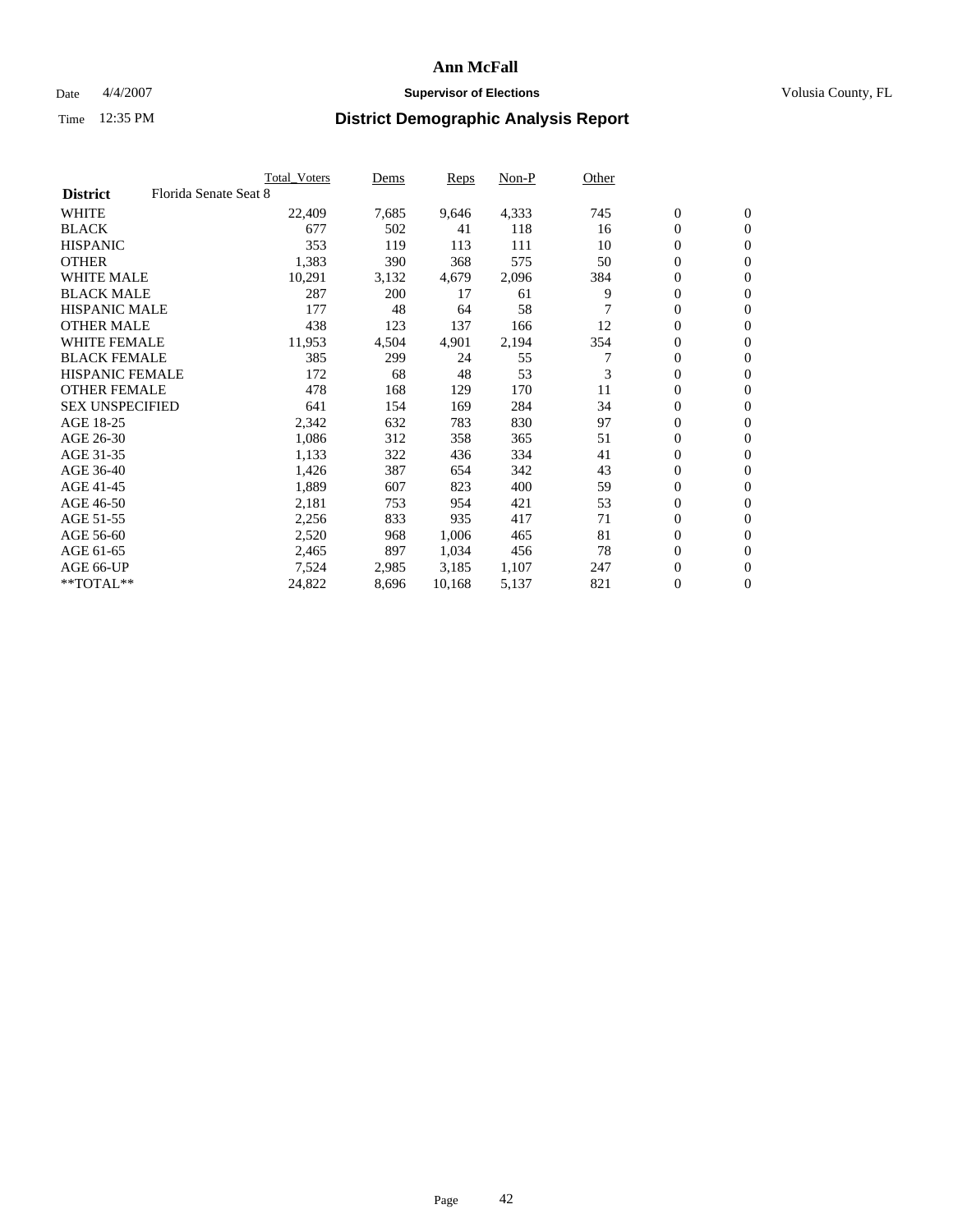#### Date  $4/4/2007$  **Supervisor of Elections Supervisor of Elections** Volusia County, FL

|                        |                        | Total_Voters | Dems   | <b>Reps</b> | Non-P  | Other |                  |                  |  |
|------------------------|------------------------|--------------|--------|-------------|--------|-------|------------------|------------------|--|
| <b>District</b>        | Florida Senate Seat 20 |              |        |             |        |       |                  |                  |  |
| <b>WHITE</b>           |                        | 68,062       | 23,890 | 28,215      | 13,011 | 2,946 | $\overline{0}$   | $\mathbf{0}$     |  |
| <b>BLACK</b>           |                        | 6,210        | 4,810  | 349         | 915    | 136   | $\overline{0}$   | $\mathbf{0}$     |  |
| <b>HISPANIC</b>        |                        | 9,318        | 4,229  | 1,945       | 2,926  | 218   | $\boldsymbol{0}$ | $\mathbf{0}$     |  |
| <b>OTHER</b>           |                        | 4,357        | 1,217  | 1,024       | 1,968  | 148   | $\boldsymbol{0}$ | $\mathbf{0}$     |  |
| <b>WHITE MALE</b>      |                        | 31,088       | 9,774  | 13,589      | 6,143  | 1,582 | 0                | $\mathbf{0}$     |  |
| <b>BLACK MALE</b>      |                        | 2,574        | 1,876  | 177         | 444    | 77    | $\boldsymbol{0}$ | $\mathbf{0}$     |  |
| <b>HISPANIC MALE</b>   |                        | 4,349        | 1,908  | 972         | 1,360  | 109   | $\overline{0}$   | $\mathbf{0}$     |  |
| <b>OTHER MALE</b>      |                        | 1,384        | 409    | 402         | 530    | 43    | $\overline{0}$   | $\mathbf{0}$     |  |
| <b>WHITE FEMALE</b>    |                        | 36,576       | 13,990 | 14,471      | 6,765  | 1,350 | $\mathbf{0}$     | $\mathbf{0}$     |  |
| <b>BLACK FEMALE</b>    |                        | 3,572        | 2,885  | 169         | 459    | 59    | $\boldsymbol{0}$ | $\mathbf{0}$     |  |
| <b>HISPANIC FEMALE</b> |                        | 4,881        | 2,279  | 961         | 1,534  | 107   | $\boldsymbol{0}$ | $\mathbf{0}$     |  |
| <b>OTHER FEMALE</b>    |                        | 1,667        | 562    | 394         | 667    | 44    | 0                | $\mathbf{0}$     |  |
| <b>SEX UNSPECIFIED</b> |                        | 1,856        | 463    | 398         | 918    | 77    | $\boldsymbol{0}$ | $\mathbf{0}$     |  |
| AGE 18-25              |                        | 8,368        | 2,514  | 2,113       | 3,314  | 427   | $\boldsymbol{0}$ | $\mathbf{0}$     |  |
| AGE 26-30              |                        | 5,930        | 1,910  | 1,734       | 1,987  | 299   | $\overline{0}$   | $\mathbf{0}$     |  |
| AGE 31-35              |                        | 6,277        | 2,078  | 2,091       | 1,807  | 301   | $\overline{0}$   | $\mathbf{0}$     |  |
| AGE 36-40              |                        | 7,173        | 2,354  | 2,669       | 1,844  | 306   | $\boldsymbol{0}$ | $\mathbf{0}$     |  |
| AGE 41-45              |                        | 8,302        | 2,880  | 3,194       | 1,903  | 325   | $\boldsymbol{0}$ | $\mathbf{0}$     |  |
| AGE 46-50              |                        | 8,751        | 3,294  | 3,386       | 1,748  | 323   | 0                | $\mathbf{0}$     |  |
| AGE 51-55              |                        | 8,132        | 3,387  | 2,922       | 1,509  | 314   | $\boldsymbol{0}$ | $\mathbf{0}$     |  |
| AGE 56-60              |                        | 7,964        | 3,331  | 2,978       | 1,351  | 304   | $\overline{0}$   | $\mathbf{0}$     |  |
| AGE 61-65              |                        | 6,405        | 2,727  | 2,480       | 966    | 232   | $\mathbf{0}$     | $\boldsymbol{0}$ |  |
| AGE 66-UP              |                        | 20,645       | 9,671  | 7,966       | 2,391  | 617   | $\boldsymbol{0}$ | $\mathbf{0}$     |  |
| **TOTAL**              |                        | 87,947       | 34,146 | 31,533      | 18,820 | 3,448 | 0                | $\overline{0}$   |  |
|                        |                        |              |        |             |        |       |                  |                  |  |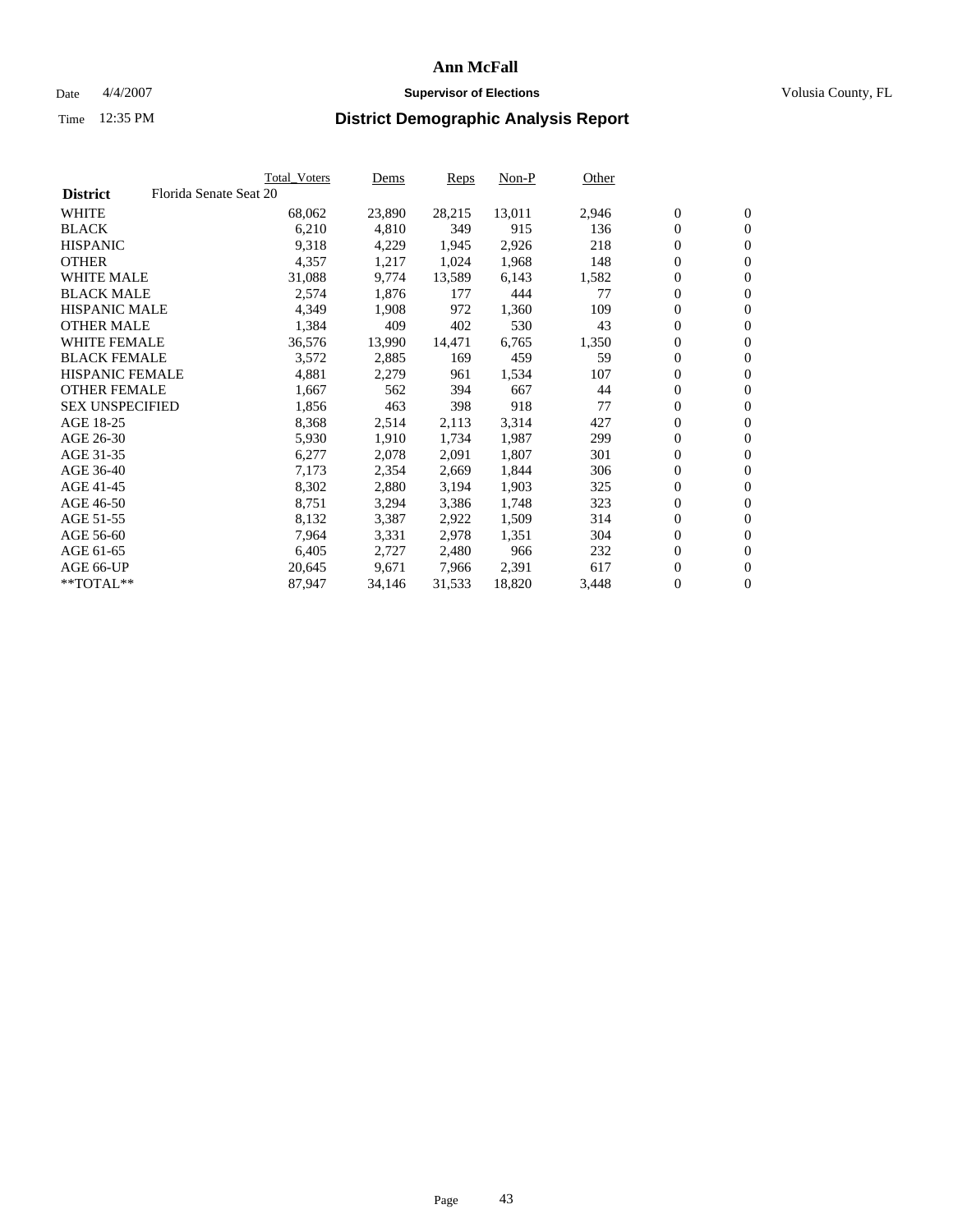### Date  $4/4/2007$  **Supervisor of Elections Supervisor of Elections** Volusia County, FL

|                                       | <b>Total Voters</b> | Dems  | <b>Reps</b> | Non-P | Other    |                  |                  |  |
|---------------------------------------|---------------------|-------|-------------|-------|----------|------------------|------------------|--|
| Daytona Bch Zone 1<br><b>District</b> |                     |       |             |       |          |                  |                  |  |
| <b>WHITE</b>                          | 4,587               | 1,856 | 1,539       | 1,013 | 179      | $\boldsymbol{0}$ | $\boldsymbol{0}$ |  |
| <b>BLACK</b>                          | 701                 | 541   | 20          | 126   | 14       | $\mathbf{0}$     | $\mathbf{0}$     |  |
| <b>HISPANIC</b>                       | 98                  | 41    | 20          | 37    | $\Omega$ | $\mathbf{0}$     | $\mathbf{0}$     |  |
| <b>OTHER</b>                          | 352                 | 112   | 75          | 150   | 15       | 0                | $\mathbf{0}$     |  |
| <b>WHITE MALE</b>                     | 2,157               | 761   | 788         | 503   | 105      | 0                | $\mathbf{0}$     |  |
| <b>BLACK MALE</b>                     | 296                 | 218   | 12          | 56    | 10       | 0                | $\mathbf{0}$     |  |
| <b>HISPANIC MALE</b>                  | 48                  | 16    | 14          | 18    | $\Omega$ | 0                | $\mathbf{0}$     |  |
| <b>OTHER MALE</b>                     | 129                 | 38    | 32          | 55    | 4        | 0                | $\mathbf{0}$     |  |
| <b>WHITE FEMALE</b>                   | 2,397               | 1,081 | 745         | 499   | 72       | 0                | $\mathbf{0}$     |  |
| <b>BLACK FEMALE</b>                   | 397                 | 317   | 8           | 68    | 4        | $\boldsymbol{0}$ | $\mathbf{0}$     |  |
| <b>HISPANIC FEMALE</b>                | 50                  | 25    | 6           | 19    | $\Omega$ | 0                | $\mathbf{0}$     |  |
| <b>OTHER FEMALE</b>                   | 123                 | 48    | 29          | 42    | 4        | 0                | $\mathbf{0}$     |  |
| <b>SEX UNSPECIFIED</b>                | 141                 | 46    | 20          | 66    | 9        | 0                | $\mathbf{0}$     |  |
| AGE 18-25                             | 607                 | 216   | 102         | 263   | 26       | 0                | $\mathbf{0}$     |  |
| AGE 26-30                             | 390                 | 153   | 81          | 138   | 18       | 0                | $\mathbf{0}$     |  |
| AGE 31-35                             | 317                 | 115   | 84          | 104   | 14       | 0                | $\mathbf{0}$     |  |
| AGE 36-40                             | 331                 | 119   | 104         | 91    | 17       | $\boldsymbol{0}$ | $\mathbf{0}$     |  |
| AGE 41-45                             | 447                 | 173   | 149         | 106   | 19       | 0                | $\mathbf{0}$     |  |
| AGE 46-50                             | 458                 | 208   | 133         | 96    | 21       | $\mathbf{0}$     | $\mathbf{0}$     |  |
| AGE 51-55                             | 541                 | 247   | 163         | 112   | 19       | 0                | $\mathbf{0}$     |  |
| AGE 56-60                             | 520                 | 230   | 146         | 128   | 16       | 0                | $\mathbf{0}$     |  |
| AGE 61-65                             | 419                 | 195   | 123         | 88    | 13       | 0                | $\mathbf{0}$     |  |
| AGE 66-UP                             | 1,708               | 894   | 569         | 200   | 45       | 0                | 0                |  |
| **TOTAL**                             | 5,738               | 2,550 | 1,654       | 1,326 | 208      | $\boldsymbol{0}$ | $\boldsymbol{0}$ |  |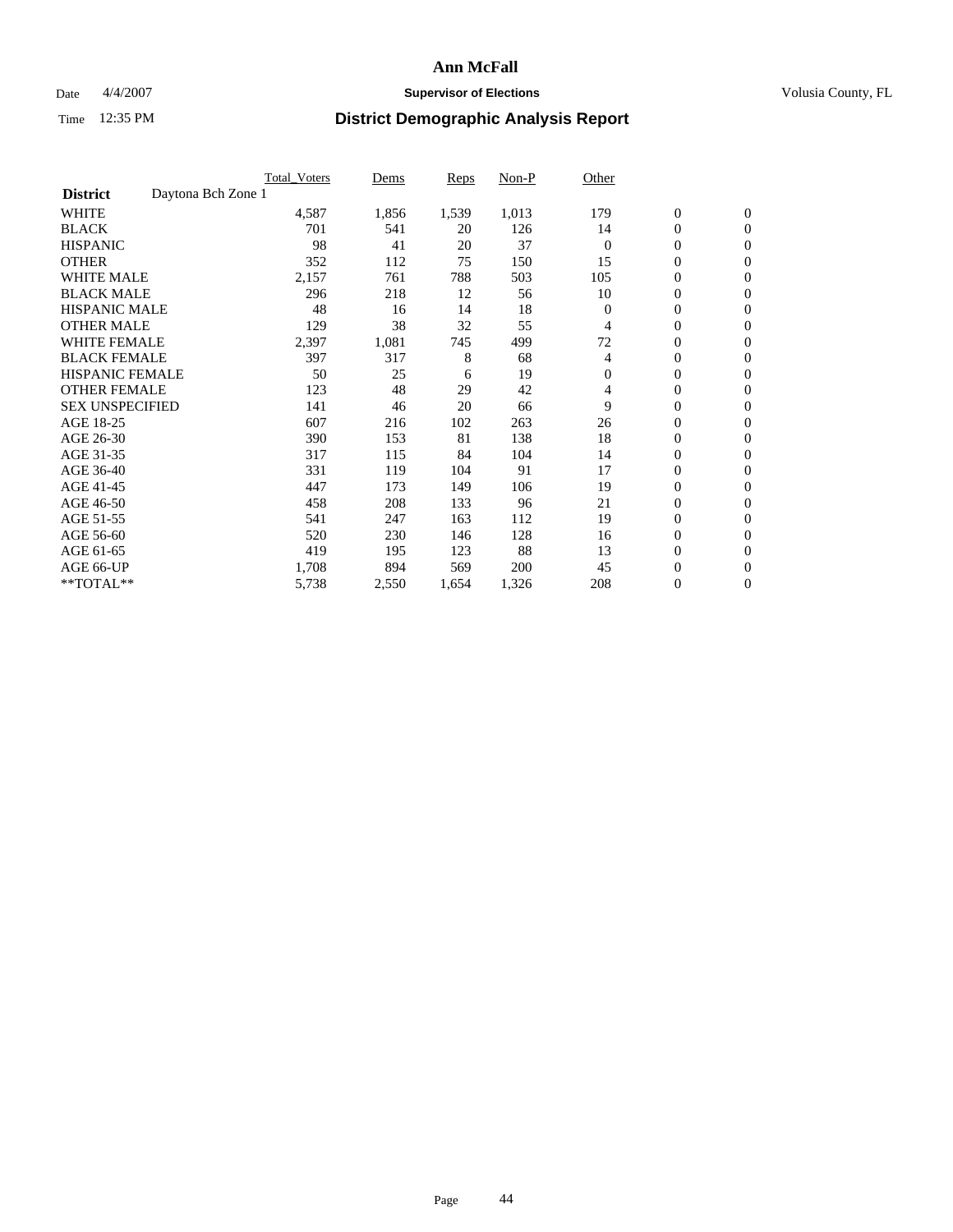### Date  $4/4/2007$  **Supervisor of Elections Supervisor of Elections** Volusia County, FL

|                                       | <b>Total Voters</b> | Dems  | <b>Reps</b> | Non-P | Other |                  |                  |  |
|---------------------------------------|---------------------|-------|-------------|-------|-------|------------------|------------------|--|
| Daytona Bch Zone 2<br><b>District</b> |                     |       |             |       |       |                  |                  |  |
| <b>WHITE</b>                          | 3,876               | 1,640 | 1,312       | 798   | 126   | $\boldsymbol{0}$ | $\boldsymbol{0}$ |  |
| <b>BLACK</b>                          | 1,176               | 954   | 49          | 159   | 14    | 0                | $\mathbf{0}$     |  |
| <b>HISPANIC</b>                       | 121                 | 43    | 31          | 41    | 6     | 0                | $\mathbf{0}$     |  |
| <b>OTHER</b>                          | 353                 | 123   | 57          | 165   | 8     | 0                | $\overline{0}$   |  |
| <b>WHITE MALE</b>                     | 1,865               | 719   | 683         | 396   | 67    | 0                | $\mathbf{0}$     |  |
| <b>BLACK MALE</b>                     | 468                 | 348   | 29          | 84    |       | 0                | $\mathbf{0}$     |  |
| <b>HISPANIC MALE</b>                  | 61                  | 24    | 14          | 20    | 3     | 0                | $\Omega$         |  |
| <b>OTHER MALE</b>                     | 110                 | 35    | 20          | 52    | 3     | 0                | $\mathbf{0}$     |  |
| <b>WHITE FEMALE</b>                   | 1,983               | 910   | 616         | 399   | 58    | 0                | $\Omega$         |  |
| <b>BLACK FEMALE</b>                   | 700                 | 601   | 20          | 73    | 6     | 0                | $\mathbf{0}$     |  |
| <b>HISPANIC FEMALE</b>                | 60                  | 19    | 17          | 21    | 3     | 0                | $\mathbf{0}$     |  |
| <b>OTHER FEMALE</b>                   | 141                 | 58    | 27          | 55    |       | 0                | $\mathbf{0}$     |  |
| <b>SEX UNSPECIFIED</b>                | 138                 | 46    | 23          | 63    | 6     | 0                | $\mathbf{0}$     |  |
| AGE 18-25                             | 537                 | 237   | 93          | 184   | 23    | 0                | $\mathbf{0}$     |  |
| AGE 26-30                             | 313                 | 139   | 49          | 117   | 8     | 0                | $\mathbf{0}$     |  |
| AGE 31-35                             | 341                 | 140   | 71          | 119   | 11    | 0                | $\mathbf{0}$     |  |
| AGE 36-40                             | 337                 | 131   | 91          | 104   | 11    | 0                | $\mathbf{0}$     |  |
| AGE 41-45                             | 443                 | 202   | 116         | 108   | 17    | 0                | $\mathbf{0}$     |  |
| AGE 46-50                             | 522                 | 252   | 148         | 107   | 15    | 0                | $\mathbf{0}$     |  |
| AGE 51-55                             | 501                 | 255   | 138         | 97    | 11    | 0                | $\mathbf{0}$     |  |
| AGE 56-60                             | 503                 | 264   | 131         | 91    | 17    | 0                | $\mathbf{0}$     |  |
| AGE 61-65                             | 418                 | 200   | 133         | 78    | 7     | 0                | $\mathbf{0}$     |  |
| AGE 66-UP                             | 1,611               | 940   | 479         | 158   | 34    | 0                | 0                |  |
| **TOTAL**                             | 5,526               | 2,760 | 1,449       | 1,163 | 154   | 0                | $\boldsymbol{0}$ |  |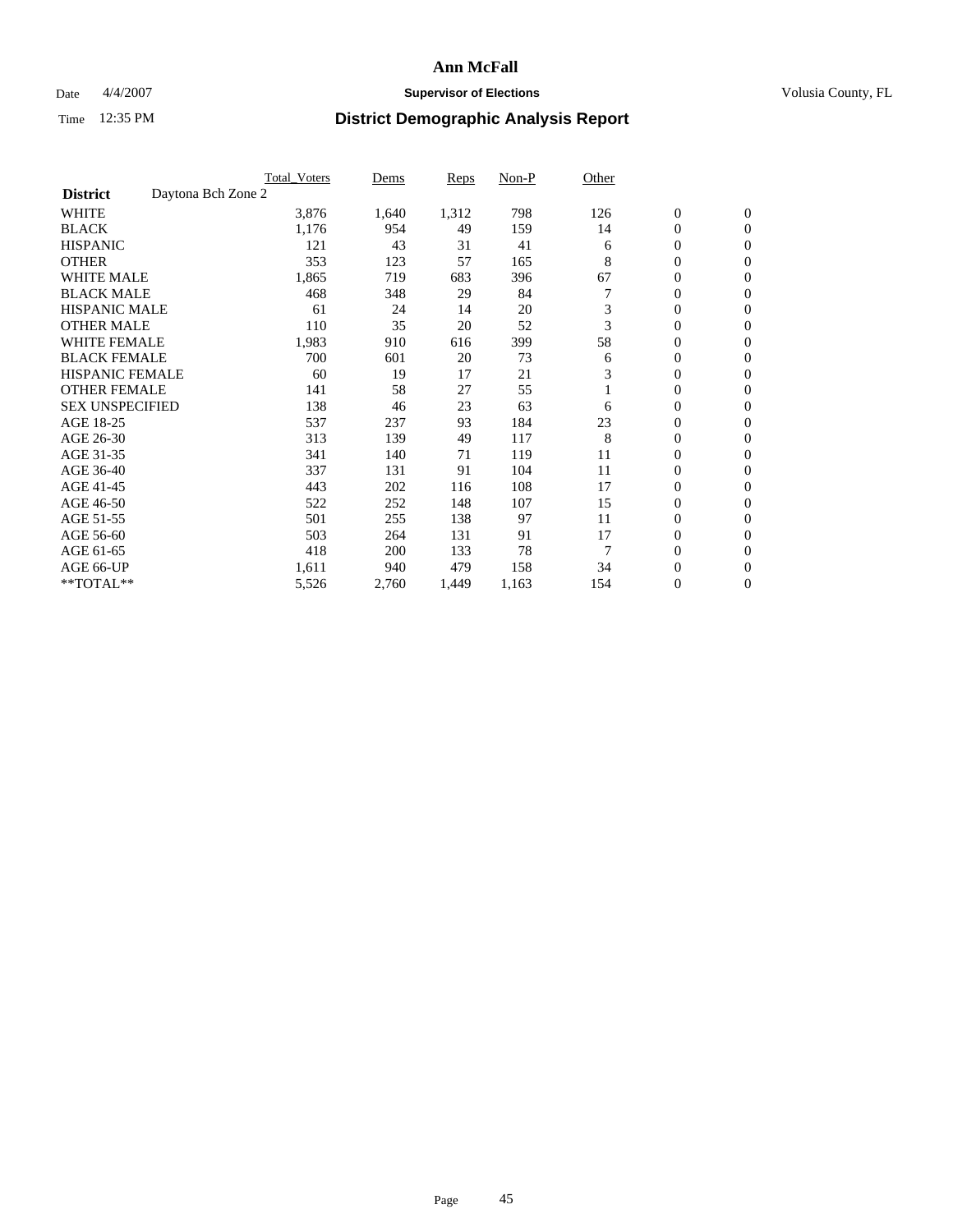### Date  $4/4/2007$  **Supervisor of Elections Supervisor of Elections** Volusia County, FL

|                                       | Total_Voters | Dems  | Reps  | Non-P | Other    |                  |                  |  |
|---------------------------------------|--------------|-------|-------|-------|----------|------------------|------------------|--|
| Daytona Bch Zone 3<br><b>District</b> |              |       |       |       |          |                  |                  |  |
| <b>WHITE</b>                          | 3,530        | 1,499 | 1,019 | 853   | 159      | $\boldsymbol{0}$ | $\mathbf{0}$     |  |
| <b>BLACK</b>                          | 1,425        | 1,087 | 38    | 285   | 15       | $\overline{0}$   | $\mathbf{0}$     |  |
| <b>HISPANIC</b>                       | 84           | 34    | 16    | 30    | 4        | $\mathbf{0}$     | $\mathbf{0}$     |  |
| <b>OTHER</b>                          | 455          | 171   | 51    | 224   | 9        | 0                | $\mathbf{0}$     |  |
| <b>WHITE MALE</b>                     | 1,795        | 692   | 553   | 447   | 103      | 0                | $\mathbf{0}$     |  |
| <b>BLACK MALE</b>                     | 391          | 290   | 13    | 80    | 8        | 0                | $\mathbf{0}$     |  |
| <b>HISPANIC MALE</b>                  | 40           | 20    | 4     | 13    | 3        | 0                | $\Omega$         |  |
| <b>OTHER MALE</b>                     | 103          | 45    | 19    | 39    | $\Omega$ | 0                | $\mathbf{0}$     |  |
| <b>WHITE FEMALE</b>                   | 1,703        | 795   | 459   | 395   | 54       | 0                | $\Omega$         |  |
| <b>BLACK FEMALE</b>                   | 1,014        | 784   | 25    | 198   |          | $\overline{0}$   | $\mathbf{0}$     |  |
| <b>HISPANIC FEMALE</b>                | 43           | 13    | 12    | 17    |          | 0                | $\mathbf{0}$     |  |
| <b>OTHER FEMALE</b>                   | 154          | 67    | 12    | 72    | 3        | 0                | $\mathbf{0}$     |  |
| <b>SEX UNSPECIFIED</b>                | 251          | 85    | 27    | 131   | 8        | $\boldsymbol{0}$ | $\mathbf{0}$     |  |
| AGE 18-25                             | 1,344        | 786   | 94    | 437   | 27       | 0                | $\mathbf{0}$     |  |
| AGE 26-30                             | 304          | 123   | 46    | 119   | 16       | 0                | $\mathbf{0}$     |  |
| AGE 31-35                             | 275          | 110   | 61    | 95    | 9        | 0                | $\mathbf{0}$     |  |
| AGE 36-40                             | 291          | 114   | 64    | 98    | 15       | $\overline{0}$   | $\mathbf{0}$     |  |
| AGE 41-45                             | 339          | 160   | 81    | 86    | 12       | $\mathbf{0}$     | $\mathbf{0}$     |  |
| AGE 46-50                             | 484          | 215   | 129   | 122   | 18       | $\overline{0}$   | $\mathbf{0}$     |  |
| AGE 51-55                             | 460          | 241   | 110   | 93    | 16       | 0                | $\mathbf{0}$     |  |
| AGE 56-60                             | 500          | 237   | 132   | 115   | 16       | $\boldsymbol{0}$ | $\mathbf{0}$     |  |
| AGE 61-65                             | 339          | 148   | 94    | 73    | 24       | 0                | $\mathbf{0}$     |  |
| AGE 66-UP                             | 1,158        | 657   | 313   | 154   | 34       | 0                | 0                |  |
| **TOTAL**                             | 5,494        | 2,791 | 1,124 | 1,392 | 187      | 0                | $\boldsymbol{0}$ |  |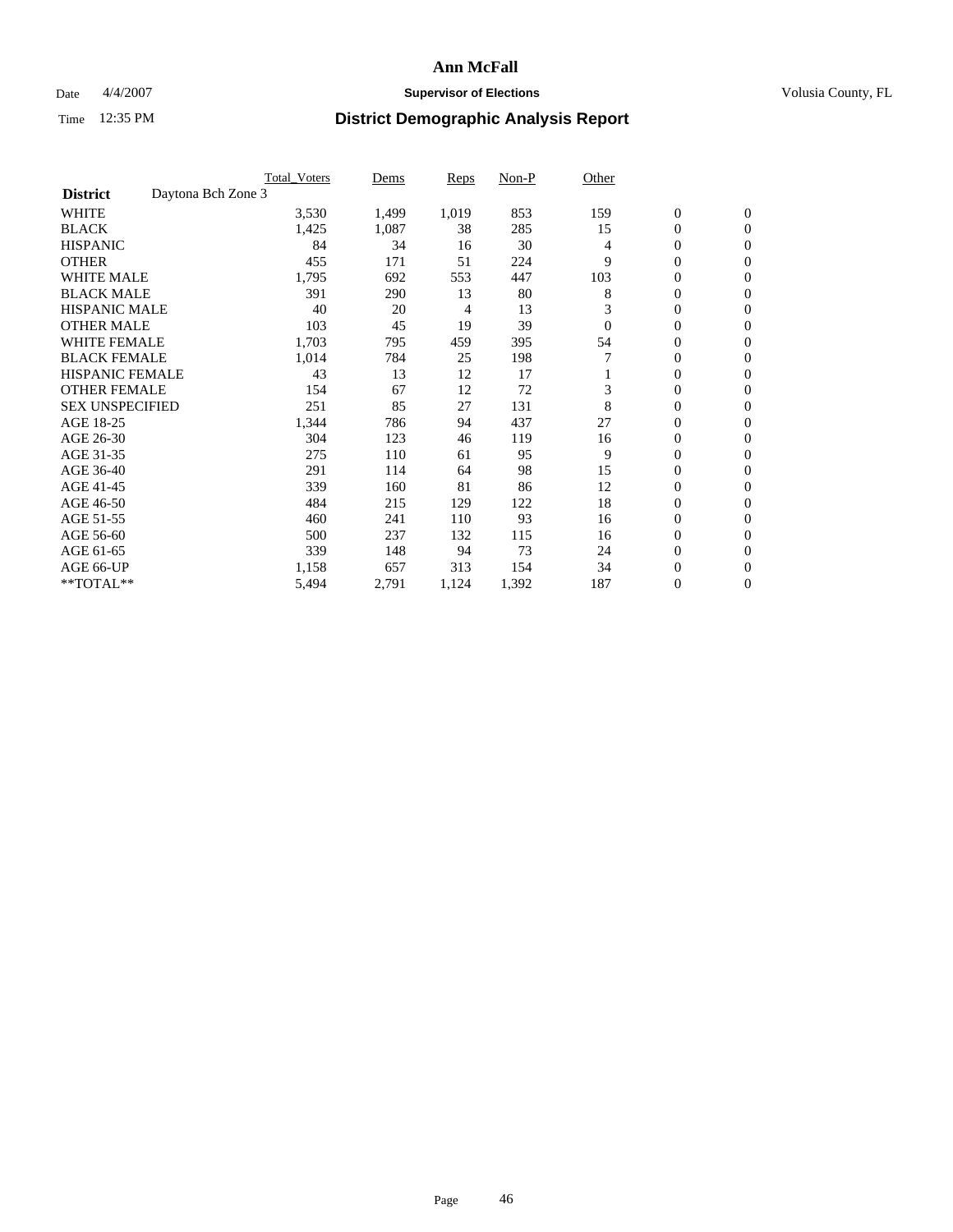### Date  $4/4/2007$  **Supervisor of Elections Supervisor of Elections** Volusia County, FL

|                                       | <b>Total Voters</b> | Dems  | <b>Reps</b> | Non-P | Other        |                  |                  |  |
|---------------------------------------|---------------------|-------|-------------|-------|--------------|------------------|------------------|--|
| Daytona Bch Zone 4<br><b>District</b> |                     |       |             |       |              |                  |                  |  |
| <b>WHITE</b>                          | 5,446               | 1,693 | 2,476       | 1,080 | 197          | $\boldsymbol{0}$ | $\mathbf{0}$     |  |
| <b>BLACK</b>                          | 435                 | 326   | 17          | 84    | 8            | 0                | $\mathbf{0}$     |  |
| <b>HISPANIC</b>                       | 141                 | 47    | 42          | 51    |              | 0                | $\mathbf{0}$     |  |
| <b>OTHER</b>                          | 553                 | 119   | 167         | 255   | 12           | 0                | $\mathbf{0}$     |  |
| <b>WHITE MALE</b>                     | 2,608               | 707   | 1,235       | 551   | 115          | 0                | $\mathbf{0}$     |  |
| <b>BLACK MALE</b>                     | 183                 | 125   | 11          | 44    | 3            | 0                | $\mathbf{0}$     |  |
| <b>HISPANIC MALE</b>                  | 63                  | 19    | 19          | 24    |              | 0                | $\mathbf{0}$     |  |
| <b>OTHER MALE</b>                     | 141                 | 26    | 50          | 62    | 3            | $\mathbf{0}$     | $\mathbf{0}$     |  |
| <b>WHITE FEMALE</b>                   | 2,801               | 976   | 1,225       | 520   | 80           | 0                | $\mathbf{0}$     |  |
| <b>BLACK FEMALE</b>                   | 250                 | 200   | 6           | 39    | 5            | $\mathbf{0}$     | $\mathbf{0}$     |  |
| <b>HISPANIC FEMALE</b>                | 75                  | 26    | 22          | 27    | $\mathbf{0}$ | 0                | $\mathbf{0}$     |  |
| <b>OTHER FEMALE</b>                   | 141                 | 39    | 44          | 53    | 5            | 0                | $\mathbf{0}$     |  |
| <b>SEX UNSPECIFIED</b>                | 313                 | 67    | 90          | 150   | 6            | 0                | 0                |  |
| AGE 18-25                             | 1,070               | 269   | 354         | 421   | 26           | 0                | $\Omega$         |  |
| AGE 26-30                             | 430                 | 124   | 140         | 153   | 13           | $\mathbf{0}$     | $\mathbf{0}$     |  |
| AGE 31-35                             | 355                 | 106   | 136         | 99    | 14           | 0                | $\mathbf{0}$     |  |
| AGE 36-40                             | 306                 | 97    | 119         | 82    | 8            | 0                | $\mathbf{0}$     |  |
| AGE 41-45                             | 331                 | 113   | 132         | 75    | 11           | 0                | $\mathbf{0}$     |  |
| AGE 46-50                             | 410                 | 139   | 182         | 80    | 9            | 0                | $\Omega$         |  |
| AGE 51-55                             | 423                 | 150   | 182         | 75    | 16           | $\boldsymbol{0}$ | $\mathbf{0}$     |  |
| AGE 56-60                             | 555                 | 198   | 211         | 119   | 27           | 0                | $\mathbf{0}$     |  |
| AGE 61-65                             | 556                 | 197   | 231         | 106   | 22           | $\overline{0}$   | $\mathbf{0}$     |  |
| AGE 66-UP                             | 2,139               | 792   | 1,015       | 260   | 72           | 0                | $\mathbf{0}$     |  |
| **TOTAL**                             | 6,575               | 2,185 | 2,702       | 1,470 | 218          | 0                | $\boldsymbol{0}$ |  |
|                                       |                     |       |             |       |              |                  |                  |  |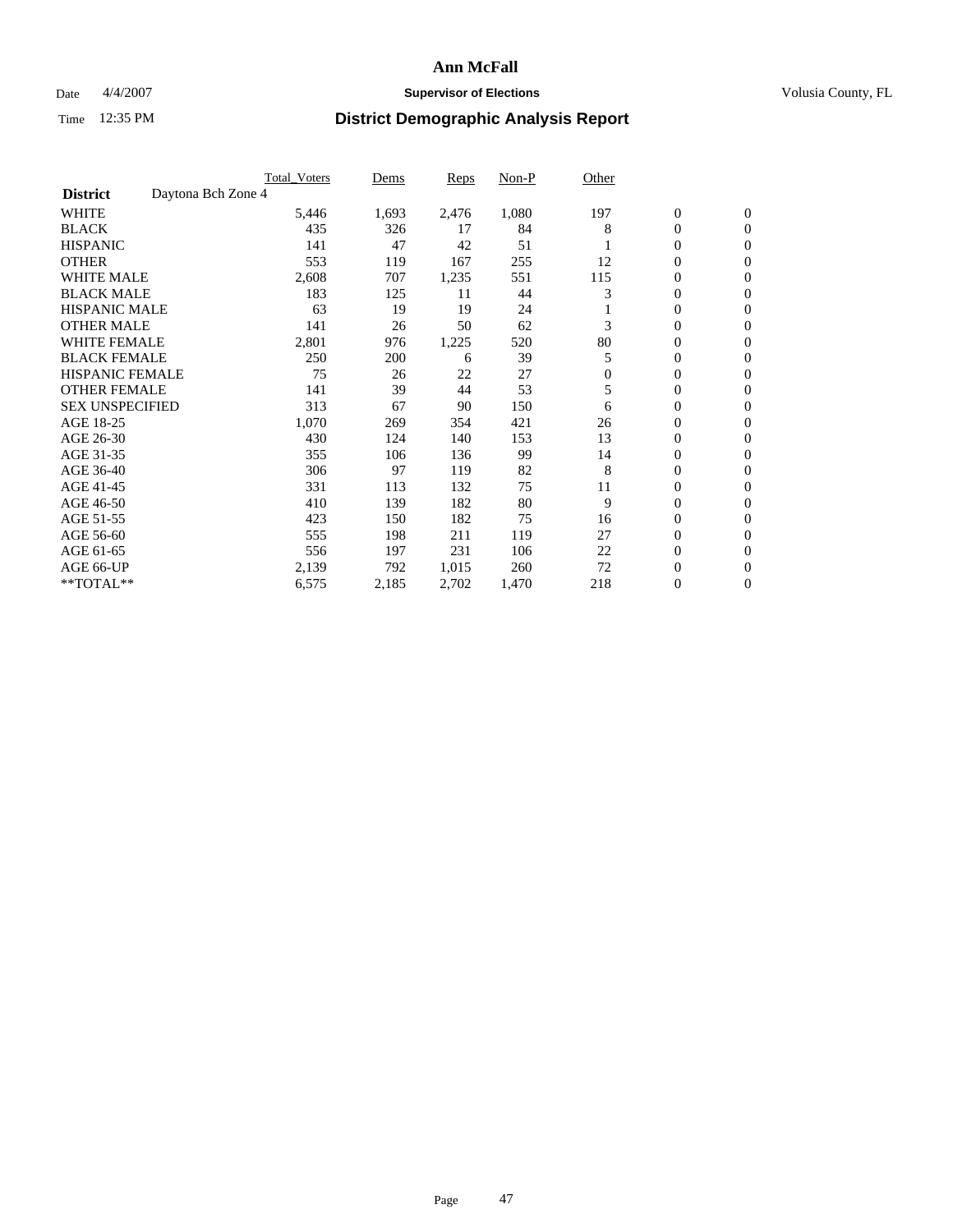### Date  $4/4/2007$  **Supervisor of Elections Supervisor of Elections** Volusia County, FL

|                                       | <b>Total Voters</b> | Dems  | Reps | Non-P | Other |                  |                  |  |
|---------------------------------------|---------------------|-------|------|-------|-------|------------------|------------------|--|
| Daytona Bch Zone 5<br><b>District</b> |                     |       |      |       |       |                  |                  |  |
| <b>WHITE</b>                          | 1,902               | 784   | 568  | 479   | 71    | $\boldsymbol{0}$ | $\boldsymbol{0}$ |  |
| <b>BLACK</b>                          | 3,253               | 2,702 | 102  | 409   | 40    | 0                | $\mathbf{0}$     |  |
| <b>HISPANIC</b>                       | 132                 | 57    | 21   | 51    | 3     | $\mathbf{0}$     | $\mathbf{0}$     |  |
| <b>OTHER</b>                          | 450                 | 209   | 50   | 171   | 20    | 0                | $\overline{0}$   |  |
| <b>WHITE MALE</b>                     | 890                 | 318   | 303  | 231   | 38    | 0                | $\mathbf{0}$     |  |
| <b>BLACK MALE</b>                     | 1,228               | 963   | 54   | 184   | 27    | 0                | 0                |  |
| <b>HISPANIC MALE</b>                  | 70                  | 31    | 10   | 28    |       | 0                | $\mathbf{0}$     |  |
| <b>OTHER MALE</b>                     | 116                 | 57    | 15   | 36    | 8     | 0                | $\mathbf{0}$     |  |
| <b>WHITE FEMALE</b>                   | 1,004               | 464   | 264  | 244   | 32    | 0                | $\mathbf{0}$     |  |
| <b>BLACK FEMALE</b>                   | 1,989               | 1,707 | 48   | 221   | 13    | $\mathbf{0}$     | $\mathbf{0}$     |  |
| <b>HISPANIC FEMALE</b>                | 61                  | 25    | 11   | 23    | 2     | 0                | $\mathbf{0}$     |  |
| <b>OTHER FEMALE</b>                   | 170                 | 89    | 21   | 57    | 3     | 0                | $\overline{0}$   |  |
| <b>SEX UNSPECIFIED</b>                | 209                 | 98    | 15   | 86    | 10    | 0                | $\overline{0}$   |  |
| AGE 18-25                             | 1,066               | 566   | 111  | 356   | 33    | 0                | $\overline{0}$   |  |
| AGE 26-30                             | 574                 | 320   | 61   | 176   | 17    | 0                | $\overline{0}$   |  |
| AGE 31-35                             | 449                 | 288   | 59   | 91    | 11    | 0                | $\overline{0}$   |  |
| AGE 36-40                             | 476                 | 312   | 52   | 100   | 12    | $\mathbf{0}$     | $\mathbf{0}$     |  |
| AGE 41-45                             | 491                 | 335   | 68   | 76    | 12    | 0                | $\overline{0}$   |  |
| AGE 46-50                             | 519                 | 346   | 76   | 89    | 8     | $\mathbf{0}$     | $\mathbf{0}$     |  |
| AGE 51-55                             | 463                 | 339   | 53   | 60    | 11    | 0                | $\mathbf{0}$     |  |
| AGE 56-60                             | 417                 | 309   | 54   | 48    | 6     | 0                | $\overline{0}$   |  |
| AGE 61-65                             | 328                 | 235   | 50   | 35    | 8     | 0                | $\overline{0}$   |  |
| AGE 66-UP                             | 954                 | 702   | 157  | 79    | 16    | 0                | 0                |  |
| **TOTAL**                             | 5,737               | 3,752 | 741  | 1,110 | 134   | 0                | $\boldsymbol{0}$ |  |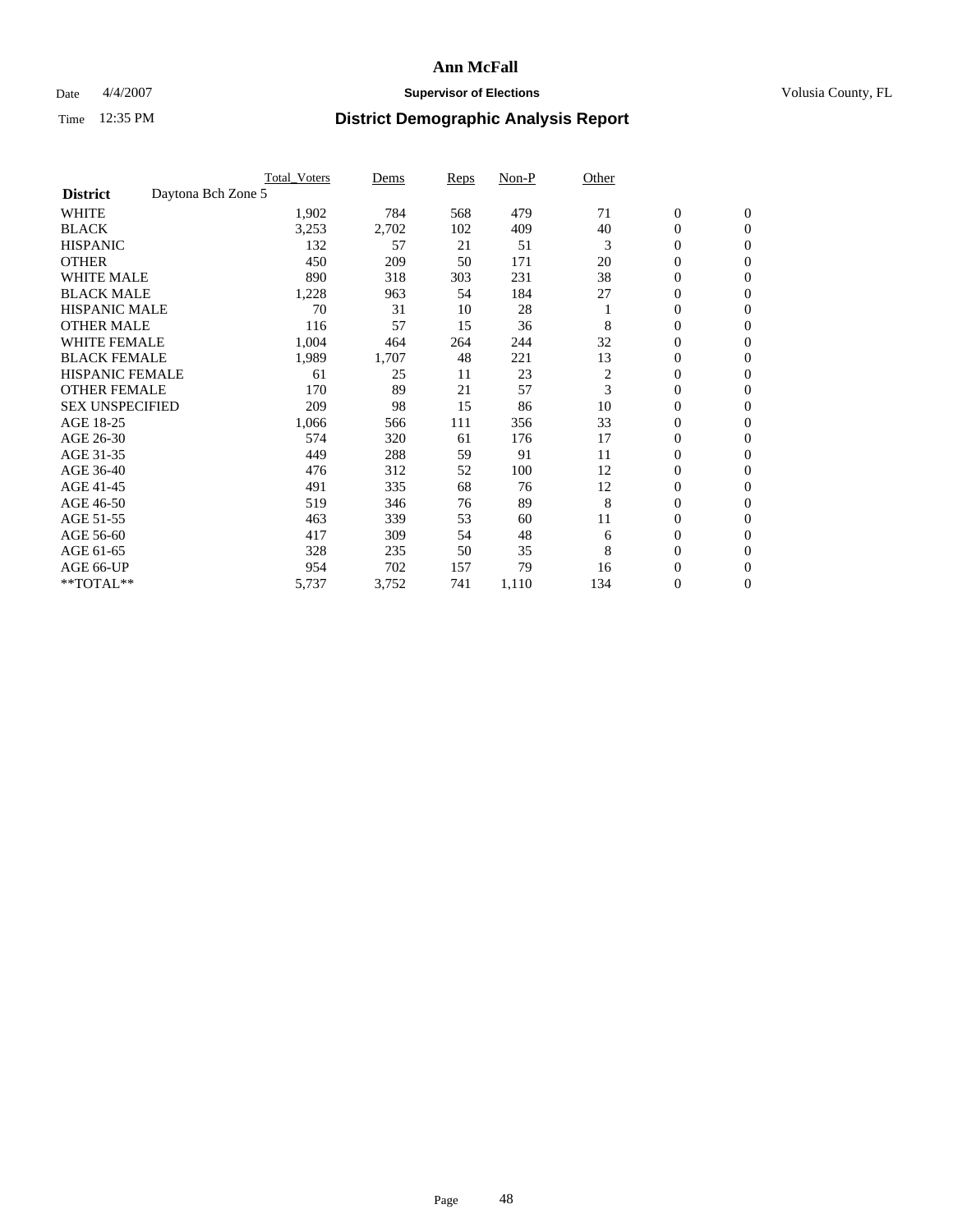### Date  $4/4/2007$  **Supervisor of Elections Supervisor of Elections** Volusia County, FL

|                                       | <b>Total Voters</b> | Dems  | <b>Reps</b> | Non-P | Other          |                  |                  |  |
|---------------------------------------|---------------------|-------|-------------|-------|----------------|------------------|------------------|--|
| Daytona Bch Zone 6<br><b>District</b> |                     |       |             |       |                |                  |                  |  |
| <b>WHITE</b>                          | 1,307               | 565   | 365         | 316   | 61             | $\boldsymbol{0}$ | $\mathbf{0}$     |  |
| <b>BLACK</b>                          | 3,801               | 3,135 | 119         | 507   | 40             | 0                | $\mathbf{0}$     |  |
| <b>HISPANIC</b>                       | 106                 | 42    | 16          | 46    | $\overline{c}$ | 0                | $\mathbf{0}$     |  |
| <b>OTHER</b>                          | 431                 | 188   | 28          | 212   | 3              | 0                | $\overline{0}$   |  |
| <b>WHITE MALE</b>                     | 621                 | 225   | 193         | 159   | 44             | 0                | $\overline{0}$   |  |
| <b>BLACK MALE</b>                     | 1,672               | 1,328 | 62          | 260   | 22             | 0                | $\overline{0}$   |  |
| <b>HISPANIC MALE</b>                  | 52                  | 17    | 8           | 26    |                | 0                | $\Omega$         |  |
| <b>OTHER MALE</b>                     | 137                 | 70    | 9           | 56    | 2              | 0                | $\overline{0}$   |  |
| <b>WHITE FEMALE</b>                   | 682                 | 338   | 171         | 156   | 17             | 0                | $\Omega$         |  |
| <b>BLACK FEMALE</b>                   | 2,088               | 1,776 | 55          | 239   | 18             | 0                | $\mathbf{0}$     |  |
| <b>HISPANIC FEMALE</b>                | 53                  | 25    | 8           | 19    |                | 0                | $\mathbf{0}$     |  |
| <b>OTHER FEMALE</b>                   | 125                 | 65    | 11          | 48    |                | 0                | $\overline{0}$   |  |
| <b>SEX UNSPECIFIED</b>                | 215                 | 86    | 11          | 118   | $\Omega$       | 0                | $\overline{0}$   |  |
| AGE 18-25                             | 1,242               | 716   | 93          | 403   | 30             | 0                | $\overline{0}$   |  |
| AGE 26-30                             | 493                 | 287   | 38          | 159   | 9              | 0                | $\overline{0}$   |  |
| AGE 31-35                             | 400                 | 245   | 48          | 95    | 12             | 0                | $\overline{0}$   |  |
| AGE 36-40                             | 422                 | 281   | 41          | 90    | 10             | 0                | $\overline{0}$   |  |
| AGE 41-45                             | 415                 | 290   | 36          | 80    | 9              | 0                | $\mathbf{0}$     |  |
| AGE 46-50                             | 512                 | 365   | 59          | 75    | 13             | 0                | $\mathbf{0}$     |  |
| AGE 51-55                             | 458                 | 334   | 50          | 64    | 10             | 0                | $\mathbf{0}$     |  |
| AGE 56-60                             | 399                 | 302   | 43          | 51    | 3              | 0                | $\mathbf{0}$     |  |
| AGE 61-65                             | 311                 | 253   | 26          | 28    | 4              | 0                | $\mathbf{0}$     |  |
| AGE 66-UP                             | 993                 | 857   | 94          | 36    | 6              | 0                | 0                |  |
| **TOTAL**                             | 5,645               | 3,930 | 528         | 1,081 | 106            | 0                | $\boldsymbol{0}$ |  |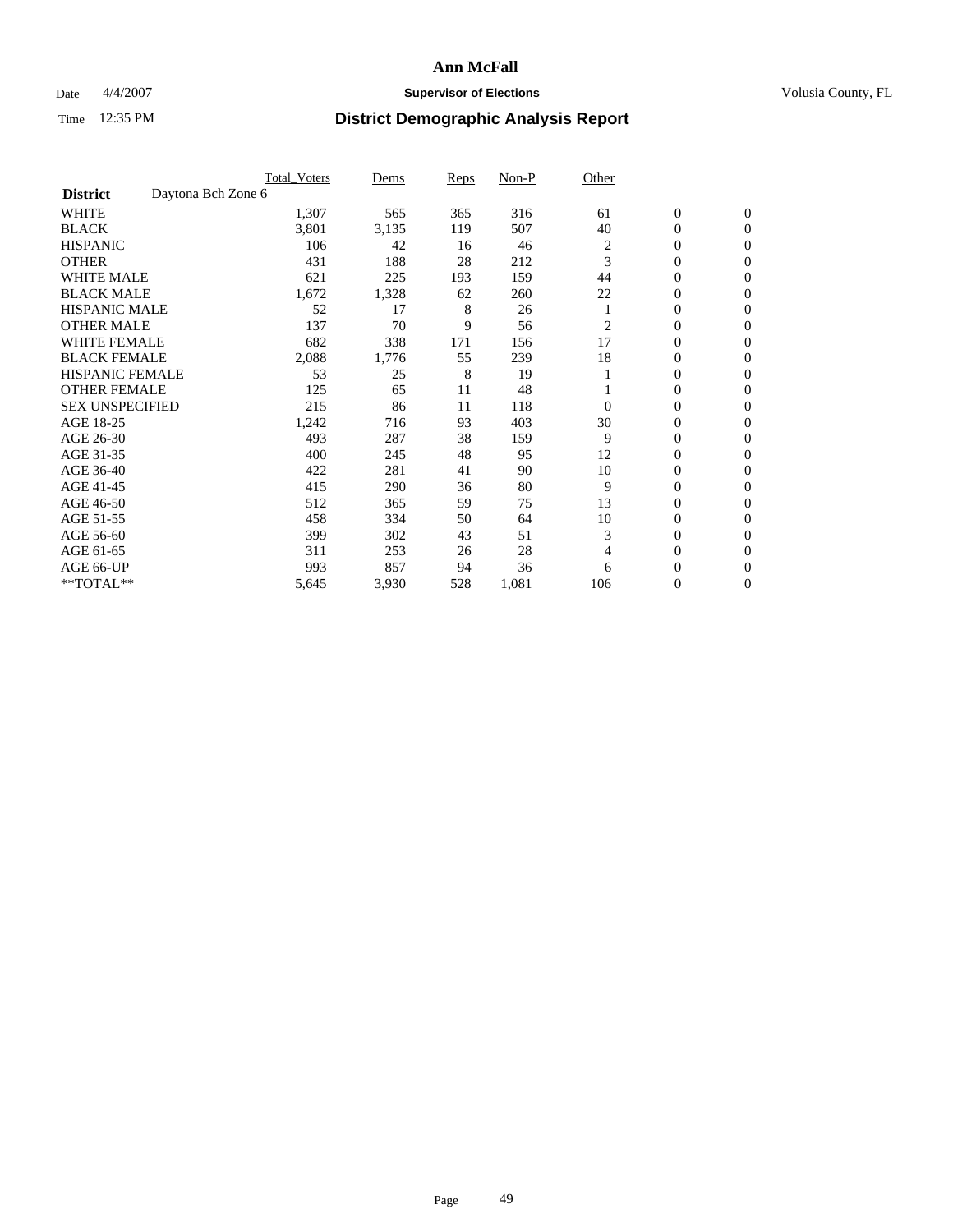### Date  $4/4/2007$  **Supervisor of Elections Supervisor of Elections** Volusia County, FL

|                        |                    | <b>Total_Voters</b> | Dems  | <b>Reps</b> | Non-P | Other          |                  |                  |  |
|------------------------|--------------------|---------------------|-------|-------------|-------|----------------|------------------|------------------|--|
| <b>District</b>        | Deltona District 1 |                     |       |             |       |                |                  |                  |  |
| <b>WHITE</b>           |                    | 4,823               | 1,709 | 1,769       | 1,129 | 216            | $\boldsymbol{0}$ | $\mathbf{0}$     |  |
| <b>BLACK</b>           |                    | 692                 | 508   | 44          | 124   | 16             | $\overline{0}$   | $\mathbf{0}$     |  |
| <b>HISPANIC</b>        |                    | 1,590               | 701   | 296         | 556   | 37             | $\boldsymbol{0}$ | $\mathbf{0}$     |  |
| <b>OTHER</b>           |                    | 452                 | 107   | 78          | 257   | 10             | $\boldsymbol{0}$ | $\mathbf{0}$     |  |
| <b>WHITE MALE</b>      |                    | 2,259               | 744   | 882         | 509   | 124            | 0                | $\mathbf{0}$     |  |
| <b>BLACK MALE</b>      |                    | 322                 | 221   | 27          | 66    | 8              | $\boldsymbol{0}$ | $\mathbf{0}$     |  |
| <b>HISPANIC MALE</b>   |                    | 735                 | 309   | 151         | 256   | 19             | $\overline{0}$   | $\mathbf{0}$     |  |
| <b>OTHER MALE</b>      |                    | 125                 | 30    | 26          | 65    | $\overline{4}$ | $\overline{0}$   | $\mathbf{0}$     |  |
| <b>WHITE FEMALE</b>    |                    | 2,535               | 955   | 880         | 608   | 92             | $\overline{0}$   | $\mathbf{0}$     |  |
| <b>BLACK FEMALE</b>    |                    | 366                 | 285   | 17          | 56    | 8              | $\overline{0}$   | $\mathbf{0}$     |  |
| <b>HISPANIC FEMALE</b> |                    | 837                 | 385   | 142         | 292   | 18             | $\boldsymbol{0}$ | $\mathbf{0}$     |  |
| <b>OTHER FEMALE</b>    |                    | 170                 | 49    | 37          | 80    | 4              | 0                | $\mathbf{0}$     |  |
| <b>SEX UNSPECIFIED</b> |                    | 208                 | 47    | 25          | 134   | 2              | $\boldsymbol{0}$ | $\mathbf{0}$     |  |
| AGE 18-25              |                    | 990                 | 295   | 212         | 436   | 47             | $\boldsymbol{0}$ | $\mathbf{0}$     |  |
| AGE 26-30              |                    | 731                 | 228   | 179         | 296   | 28             | $\overline{0}$   | $\mathbf{0}$     |  |
| AGE 31-35              |                    | 702                 | 246   | 196         | 233   | 27             | $\overline{0}$   | $\mathbf{0}$     |  |
| AGE 36-40              |                    | 772                 | 283   | 235         | 213   | 41             | $\boldsymbol{0}$ | $\mathbf{0}$     |  |
| AGE 41-45              |                    | 890                 | 323   | 301         | 237   | 29             | $\boldsymbol{0}$ | $\mathbf{0}$     |  |
| AGE 46-50              |                    | 913                 | 364   | 323         | 199   | 27             | 0                | $\mathbf{0}$     |  |
| AGE 51-55              |                    | 655                 | 296   | 184         | 144   | 31             | $\boldsymbol{0}$ | $\boldsymbol{0}$ |  |
| AGE 56-60              |                    | 569                 | 265   | 165         | 119   | 20             | $\overline{0}$   | $\mathbf{0}$     |  |
| AGE 61-65              |                    | 367                 | 174   | 118         | 69    | 6              | $\mathbf{0}$     | $\mathbf{0}$     |  |
| AGE 66-UP              |                    | 968                 | 551   | 274         | 120   | 23             | $\boldsymbol{0}$ | $\boldsymbol{0}$ |  |
| **TOTAL**              |                    | 7,557               | 3,025 | 2,187       | 2,066 | 279            | 0                | $\overline{0}$   |  |
|                        |                    |                     |       |             |       |                |                  |                  |  |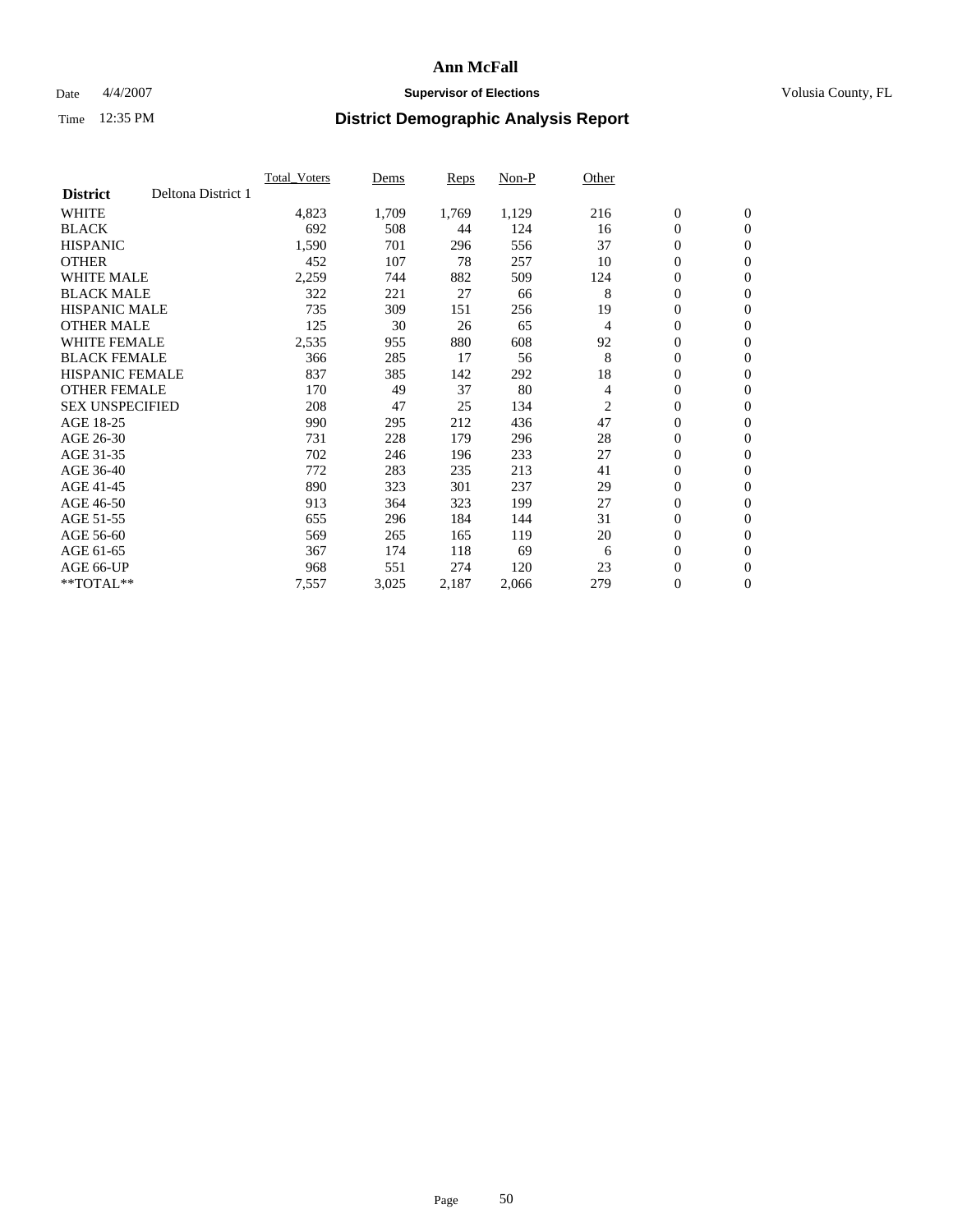### Date  $4/4/2007$  **Supervisor of Elections Supervisor of Elections** Volusia County, FL

|                        |                    | <b>Total Voters</b> | Dems  | Reps  | Non-P | Other |                  |                  |  |
|------------------------|--------------------|---------------------|-------|-------|-------|-------|------------------|------------------|--|
| <b>District</b>        | Deltona District 2 |                     |       |       |       |       |                  |                  |  |
| <b>WHITE</b>           |                    | 6,128               | 2,047 | 2,589 | 1,234 | 258   | $\boldsymbol{0}$ | $\boldsymbol{0}$ |  |
| <b>BLACK</b>           |                    | 559                 | 424   | 45    | 75    | 15    | $\mathbf{0}$     | $\mathbf{0}$     |  |
| <b>HISPANIC</b>        |                    | 1,506               | 720   | 321   | 432   | 33    | $\mathbf{0}$     | $\mathbf{0}$     |  |
| <b>OTHER</b>           |                    | 437                 | 126   | 96    | 197   | 18    | 0                | $\mathbf{0}$     |  |
| <b>WHITE MALE</b>      |                    | 2,815               | 880   | 1,224 | 578   | 133   | 0                | $\mathbf{0}$     |  |
| <b>BLACK MALE</b>      |                    | 244                 | 166   | 29    | 41    | 8     | 0                | $\boldsymbol{0}$ |  |
| <b>HISPANIC MALE</b>   |                    | 730                 | 339   | 157   | 214   | 20    | 0                | $\mathbf{0}$     |  |
| <b>OTHER MALE</b>      |                    | 159                 | 50    | 38    | 63    | 8     | 0                | $\boldsymbol{0}$ |  |
| <b>WHITE FEMALE</b>    |                    | 3,282               | 1,157 | 1,353 | 648   | 124   | 0                | $\mathbf{0}$     |  |
| <b>BLACK FEMALE</b>    |                    | 309                 | 253   | 16    | 33    |       | $\mathbf{0}$     | $\mathbf{0}$     |  |
| <b>HISPANIC FEMALE</b> |                    | 762                 | 373   | 164   | 212   | 13    | $\overline{0}$   | $\mathbf{0}$     |  |
| <b>OTHER FEMALE</b>    |                    | 169                 | 62    | 37    | 64    | 6     | $\mathbf{0}$     | $\mathbf{0}$     |  |
| <b>SEX UNSPECIFIED</b> |                    | 160                 | 37    | 33    | 85    | 5     | $\boldsymbol{0}$ | $\boldsymbol{0}$ |  |
| AGE 18-25              |                    | 834                 | 278   | 197   | 305   | 54    | 0                | $\mathbf{0}$     |  |
| AGE 26-30              |                    | 571                 | 195   | 163   | 194   | 19    | 0                | $\mathbf{0}$     |  |
| AGE 31-35              |                    | 622                 | 213   | 194   | 184   | 31    | 0                | $\mathbf{0}$     |  |
| AGE 36-40              |                    | 698                 | 221   | 257   | 190   | 30    | $\boldsymbol{0}$ | $\mathbf{0}$     |  |
| AGE 41-45              |                    | 885                 | 302   | 337   | 211   | 35    | 0                | $\mathbf{0}$     |  |
| AGE 46-50              |                    | 921                 | 345   | 344   | 196   | 36    | $\mathbf{0}$     | $\mathbf{0}$     |  |
| AGE 51-55              |                    | 848                 | 316   | 333   | 164   | 35    | $\overline{0}$   | $\mathbf{0}$     |  |
| AGE 56-60              |                    | 761                 | 324   | 267   | 141   | 29    | 0                | $\mathbf{0}$     |  |
| AGE 61-65              |                    | 574                 | 240   | 219   | 101   | 14    | 0                | $\boldsymbol{0}$ |  |
| AGE 66-UP              |                    | 1,916               | 883   | 740   | 252   | 41    | 0                | 0                |  |
| $*$ TOTAL $**$         |                    | 8,630               | 3,317 | 3,051 | 1,938 | 324   | $\boldsymbol{0}$ | $\boldsymbol{0}$ |  |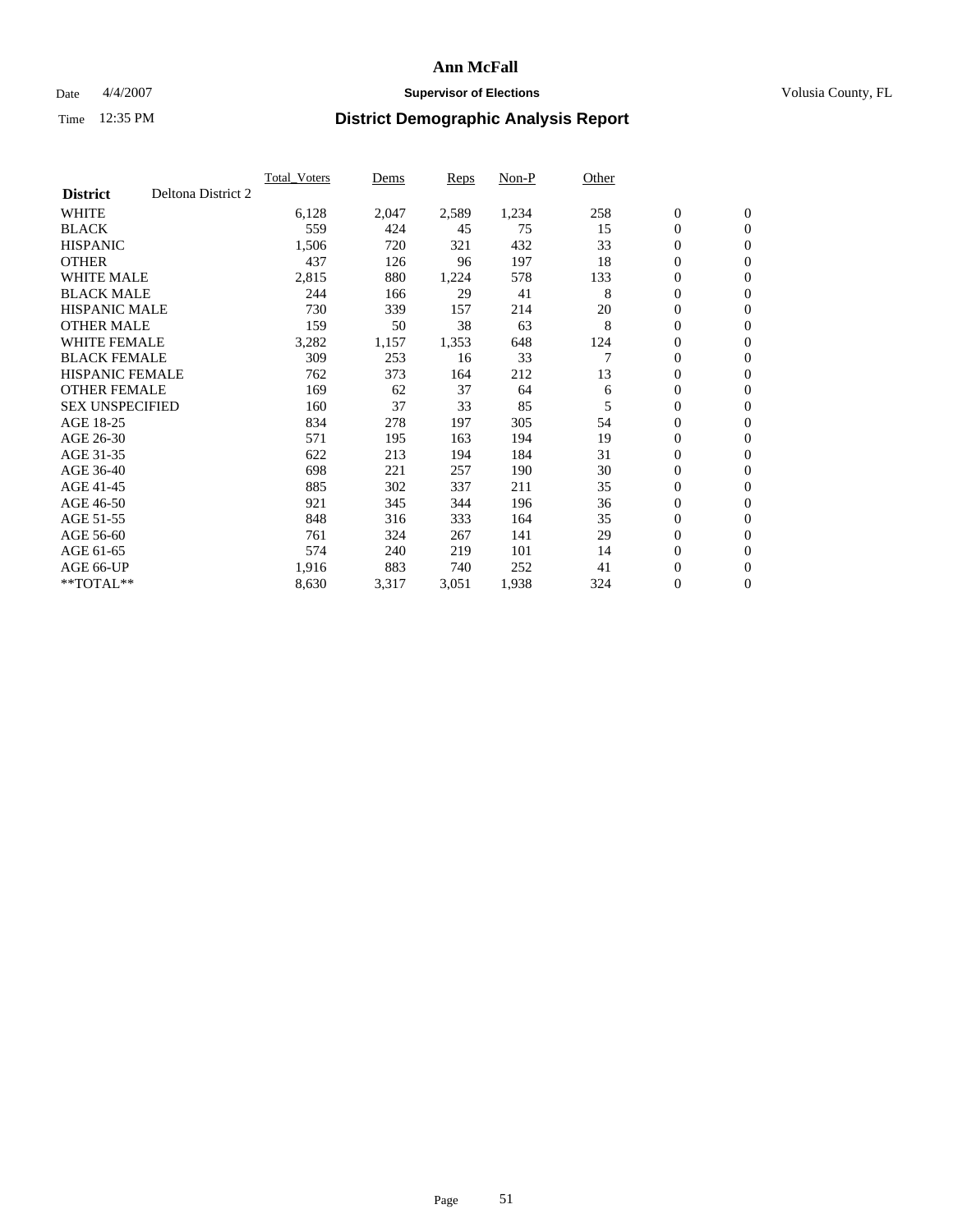### Date  $4/4/2007$  **Supervisor of Elections Supervisor of Elections** Volusia County, FL

|                        |                    | <b>Total Voters</b> | Dems  | Reps  | Non-P | Other          |                  |                  |  |
|------------------------|--------------------|---------------------|-------|-------|-------|----------------|------------------|------------------|--|
| <b>District</b>        | Deltona District 3 |                     |       |       |       |                |                  |                  |  |
| <b>WHITE</b>           |                    | 5,095               | 1,800 | 1,955 | 1,116 | 224            | $\boldsymbol{0}$ | $\mathbf{0}$     |  |
| <b>BLACK</b>           |                    | 423                 | 320   | 24    | 66    | 13             | $\mathbf{0}$     | $\mathbf{0}$     |  |
| <b>HISPANIC</b>        |                    | 1,483               | 711   | 305   | 440   | 27             | 0                | $\mathbf{0}$     |  |
| <b>OTHER</b>           |                    | 401                 | 119   | 84    | 185   | 13             | 0                | $\mathbf{0}$     |  |
| <b>WHITE MALE</b>      |                    | 2,270               | 732   | 901   | 519   | 118            | 0                | $\mathbf{0}$     |  |
| <b>BLACK MALE</b>      |                    | 179                 | 132   | 11    | 28    | 8              | 0                | $\boldsymbol{0}$ |  |
| <b>HISPANIC MALE</b>   |                    | 711                 | 329   | 161   | 206   | 15             | 0                | $\mathbf{0}$     |  |
| <b>OTHER MALE</b>      |                    | 146                 | 56    | 36    | 51    | 3              | $\mathbf{0}$     | $\mathbf{0}$     |  |
| <b>WHITE FEMALE</b>    |                    | 2,798               | 1,058 | 1,044 | 592   | 104            | 0                | $\mathbf{0}$     |  |
| <b>BLACK FEMALE</b>    |                    | 242                 | 186   | 13    | 38    | 5              | $\boldsymbol{0}$ | $\mathbf{0}$     |  |
| <b>HISPANIC FEMALE</b> |                    | 758                 | 373   | 141   | 232   | 12             | $\boldsymbol{0}$ | $\boldsymbol{0}$ |  |
| <b>OTHER FEMALE</b>    |                    | 151                 | 44    | 36    | 69    | $\overline{c}$ | 0                | $\mathbf{0}$     |  |
| <b>SEX UNSPECIFIED</b> |                    | 147                 | 40    | 25    | 72    | 10             | 0                | $\mathbf{0}$     |  |
| AGE 18-25              |                    | 745                 | 238   | 159   | 321   | 27             | 0                | $\mathbf{0}$     |  |
| AGE 26-30              |                    | 587                 | 182   | 150   | 222   | 33             | $\mathbf{0}$     | $\mathbf{0}$     |  |
| AGE 31-35              |                    | 631                 | 215   | 195   | 186   | 35             | 0                | $\mathbf{0}$     |  |
| AGE 36-40              |                    | 623                 | 219   | 233   | 146   | 25             | 0                | $\mathbf{0}$     |  |
| AGE 41-45              |                    | 729                 | 259   | 251   | 196   | 23             | 0                | $\mathbf{0}$     |  |
| AGE 46-50              |                    | 691                 | 260   | 242   | 159   | 30             | 0                | $\mathbf{0}$     |  |
| AGE 51-55              |                    | 619                 | 268   | 195   | 134   | 22             | $\boldsymbol{0}$ | $\boldsymbol{0}$ |  |
| AGE 56-60              |                    | 638                 | 263   | 214   | 136   | 25             | 0                | $\mathbf{0}$     |  |
| AGE 61-65              |                    | 468                 | 230   | 134   | 87    | 17             | $\mathbf{0}$     | $\mathbf{0}$     |  |
| AGE 66-UP              |                    | 1,671               | 816   | 595   | 220   | 40             | $\boldsymbol{0}$ | $\boldsymbol{0}$ |  |
| $*$ TOTAL $**$         |                    | 7,402               | 2,950 | 2,368 | 1,807 | 277            | 0                | $\overline{0}$   |  |
|                        |                    |                     |       |       |       |                |                  |                  |  |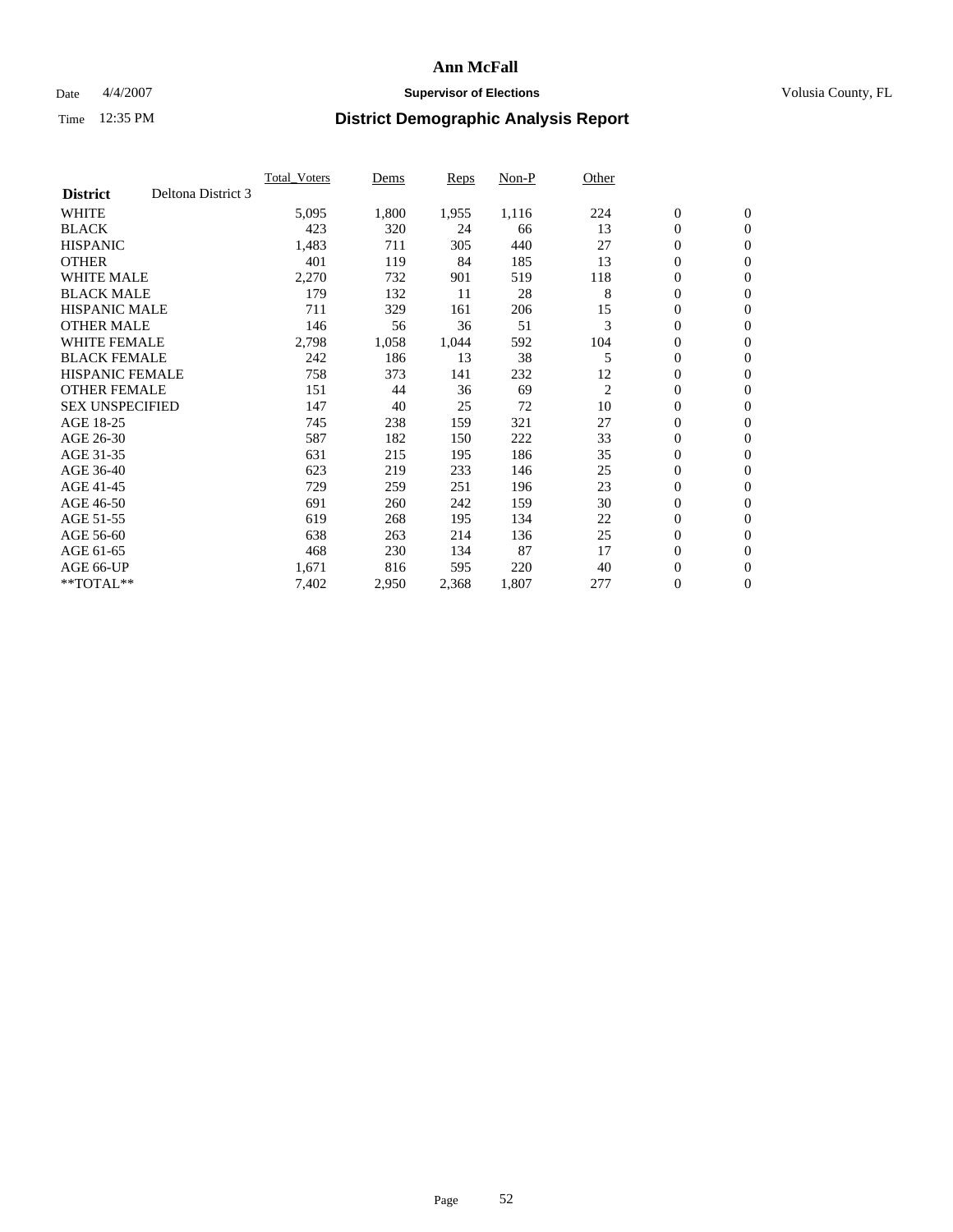### Date  $4/4/2007$  **Supervisor of Elections Supervisor of Elections** Volusia County, FL

|                        |                    | <b>Total Voters</b> | Dems  | Reps  | Non-P | Other |                  |                  |  |
|------------------------|--------------------|---------------------|-------|-------|-------|-------|------------------|------------------|--|
| <b>District</b>        | Deltona District 4 |                     |       |       |       |       |                  |                  |  |
| <b>WHITE</b>           |                    | 4,744               | 1,755 | 1,787 | 965   | 237   | $\boldsymbol{0}$ | $\boldsymbol{0}$ |  |
| <b>BLACK</b>           |                    | 477                 | 354   | 27    | 85    | 11    | $\mathbf{0}$     | $\mathbf{0}$     |  |
| <b>HISPANIC</b>        |                    | 1,552               | 777   | 292   | 449   | 34    | $\mathbf{0}$     | $\mathbf{0}$     |  |
| <b>OTHER</b>           |                    | 396                 | 133   | 73    | 179   | 11    | 0                | $\mathbf{0}$     |  |
| <b>WHITE MALE</b>      |                    | 2,161               | 702   | 862   | 467   | 130   | 0                | $\mathbf{0}$     |  |
| <b>BLACK MALE</b>      |                    | 218                 | 155   | 16    | 41    | 6     | 0                | $\boldsymbol{0}$ |  |
| <b>HISPANIC MALE</b>   |                    | 713                 | 343   | 145   | 208   | 17    | 0                | $\mathbf{0}$     |  |
| <b>OTHER MALE</b>      |                    | 112                 | 42    | 26    | 42    | 2     | 0                | $\mathbf{0}$     |  |
| <b>WHITE FEMALE</b>    |                    | 2,547               | 1,037 | 912   | 493   | 105   | 0                | $\mathbf{0}$     |  |
| <b>BLACK FEMALE</b>    |                    | 251                 | 192   | 11    | 43    | 5     | $\mathbf{0}$     | $\mathbf{0}$     |  |
| <b>HISPANIC FEMALE</b> |                    | 827                 | 427   | 147   | 236   | 17    | 0                | $\mathbf{0}$     |  |
| <b>OTHER FEMALE</b>    |                    | 155                 | 68    | 28    | 56    | 3     | $\overline{0}$   | $\mathbf{0}$     |  |
| <b>SEX UNSPECIFIED</b> |                    | 185                 | 53    | 32    | 92    | 8     | $\boldsymbol{0}$ | $\boldsymbol{0}$ |  |
| AGE 18-25              |                    | 724                 | 210   | 156   | 317   | 41    | 0                | $\mathbf{0}$     |  |
| AGE 26-30              |                    | 572                 | 187   | 148   | 203   | 34    | 0                | $\mathbf{0}$     |  |
| AGE 31-35              |                    | 551                 | 184   | 169   | 169   | 29    | 0                | $\mathbf{0}$     |  |
| AGE 36-40              |                    | 635                 | 214   | 207   | 187   | 27    | $\boldsymbol{0}$ | $\mathbf{0}$     |  |
| AGE 41-45              |                    | 618                 | 255   | 188   | 154   | 21    | 0                | $\mathbf{0}$     |  |
| AGE 46-50              |                    | 701                 | 288   | 241   | 138   | 34    | $\mathbf{0}$     | $\mathbf{0}$     |  |
| AGE 51-55              |                    | 634                 | 274   | 201   | 140   | 19    | $\overline{0}$   | $\mathbf{0}$     |  |
| AGE 56-60              |                    | 622                 | 286   | 202   | 113   | 21    | 0                | $\mathbf{0}$     |  |
| AGE 61-65              |                    | 498                 | 232   | 167   | 81    | 18    | 0                | $\boldsymbol{0}$ |  |
| AGE 66-UP              |                    | 1,614               | 889   | 500   | 176   | 49    | 0                | 0                |  |
| $*$ TOTAL $**$         |                    | 7,169               | 3,019 | 2,179 | 1,678 | 293   | 0                | $\boldsymbol{0}$ |  |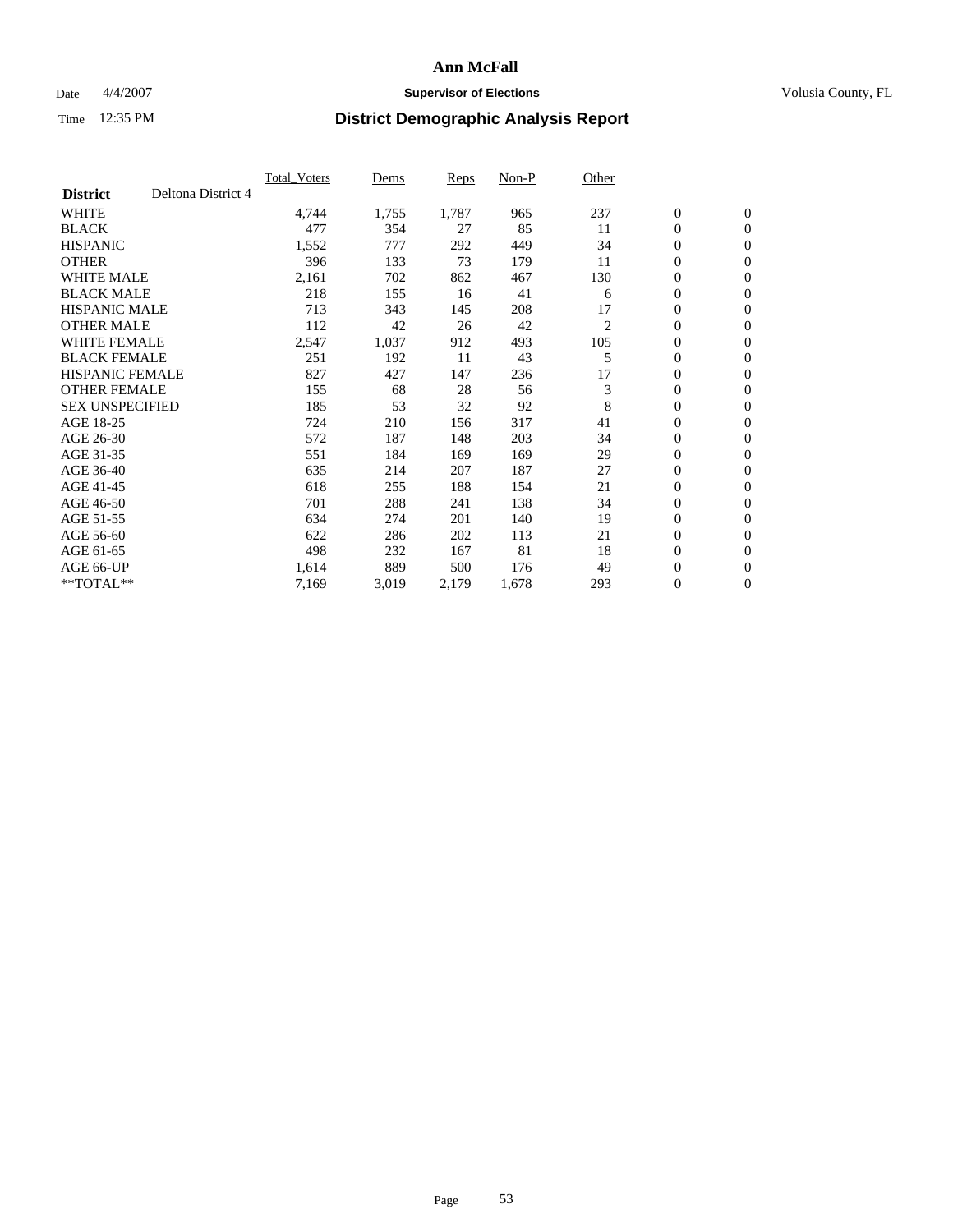### Date  $4/4/2007$  **Supervisor of Elections Supervisor of Elections** Volusia County, FL

|                        |                    | <b>Total Voters</b> | Dems  | Reps  | Non-P | Other |                  |                  |  |
|------------------------|--------------------|---------------------|-------|-------|-------|-------|------------------|------------------|--|
| <b>District</b>        | Deltona District 5 |                     |       |       |       |       |                  |                  |  |
| <b>WHITE</b>           |                    | 5,771               | 1,973 | 2,301 | 1,211 | 286   | $\boldsymbol{0}$ | $\boldsymbol{0}$ |  |
| <b>BLACK</b>           |                    | 742                 | 541   | 58    | 131   | 12    | $\mathbf{0}$     | $\mathbf{0}$     |  |
| <b>HISPANIC</b>        |                    | 1,644               | 763   | 334   | 509   | 38    | $\mathbf{0}$     | $\mathbf{0}$     |  |
| <b>OTHER</b>           |                    | 483                 | 131   | 96    | 241   | 15    | 0                | $\mathbf{0}$     |  |
| <b>WHITE MALE</b>      |                    | 2,748               | 859   | 1,166 | 555   | 168   | 0                | $\mathbf{0}$     |  |
| <b>BLACK MALE</b>      |                    | 323                 | 219   | 31    | 69    | 4     | 0                | $\boldsymbol{0}$ |  |
| <b>HISPANIC MALE</b>   |                    | 764                 | 350   | 165   | 227   | 22    | 0                | $\mathbf{0}$     |  |
| <b>OTHER MALE</b>      |                    | 157                 | 42    | 43    | 68    | 4     | 0                | $\boldsymbol{0}$ |  |
| <b>WHITE FEMALE</b>    |                    | 2,990               | 1,105 | 1,119 | 648   | 118   | 0                | $\mathbf{0}$     |  |
| <b>BLACK FEMALE</b>    |                    | 409                 | 313   | 27    | 61    | 8     | $\mathbf{0}$     | $\mathbf{0}$     |  |
| <b>HISPANIC FEMALE</b> |                    | 865                 | 407   | 166   | 277   | 15    | 0                | $\mathbf{0}$     |  |
| <b>OTHER FEMALE</b>    |                    | 189                 | 67    | 31    | 87    | 4     | 0                | $\mathbf{0}$     |  |
| <b>SEX UNSPECIFIED</b> |                    | 195                 | 46    | 41    | 100   | 8     | $\boldsymbol{0}$ | $\boldsymbol{0}$ |  |
| AGE 18-25              |                    | 997                 | 288   | 224   | 425   | 60    | 0                | $\mathbf{0}$     |  |
| AGE 26-30              |                    | 674                 | 229   | 197   | 223   | 25    | 0                | $\mathbf{0}$     |  |
| AGE 31-35              |                    | 726                 | 250   | 236   | 215   | 25    | 0                | $\mathbf{0}$     |  |
| AGE 36-40              |                    | 830                 | 278   | 284   | 235   | 33    | $\boldsymbol{0}$ | $\mathbf{0}$     |  |
| AGE 41-45              |                    | 920                 | 340   | 326   | 215   | 39    | 0                | $\mathbf{0}$     |  |
| AGE 46-50              |                    | 974                 | 372   | 345   | 225   | 32    | $\mathbf{0}$     | $\mathbf{0}$     |  |
| AGE 51-55              |                    | 824                 | 361   | 261   | 168   | 34    | $\overline{0}$   | $\mathbf{0}$     |  |
| AGE 56-60              |                    | 719                 | 306   | 239   | 139   | 35    | $\boldsymbol{0}$ | $\mathbf{0}$     |  |
| AGE 61-65              |                    | 527                 | 242   | 180   | 87    | 18    | 0                | $\boldsymbol{0}$ |  |
| AGE 66-UP              |                    | 1,449               | 742   | 497   | 160   | 50    | 0                | 0                |  |
| $*$ TOTAL $**$         |                    | 8,640               | 3,408 | 2,789 | 2,092 | 351   | 0                | $\boldsymbol{0}$ |  |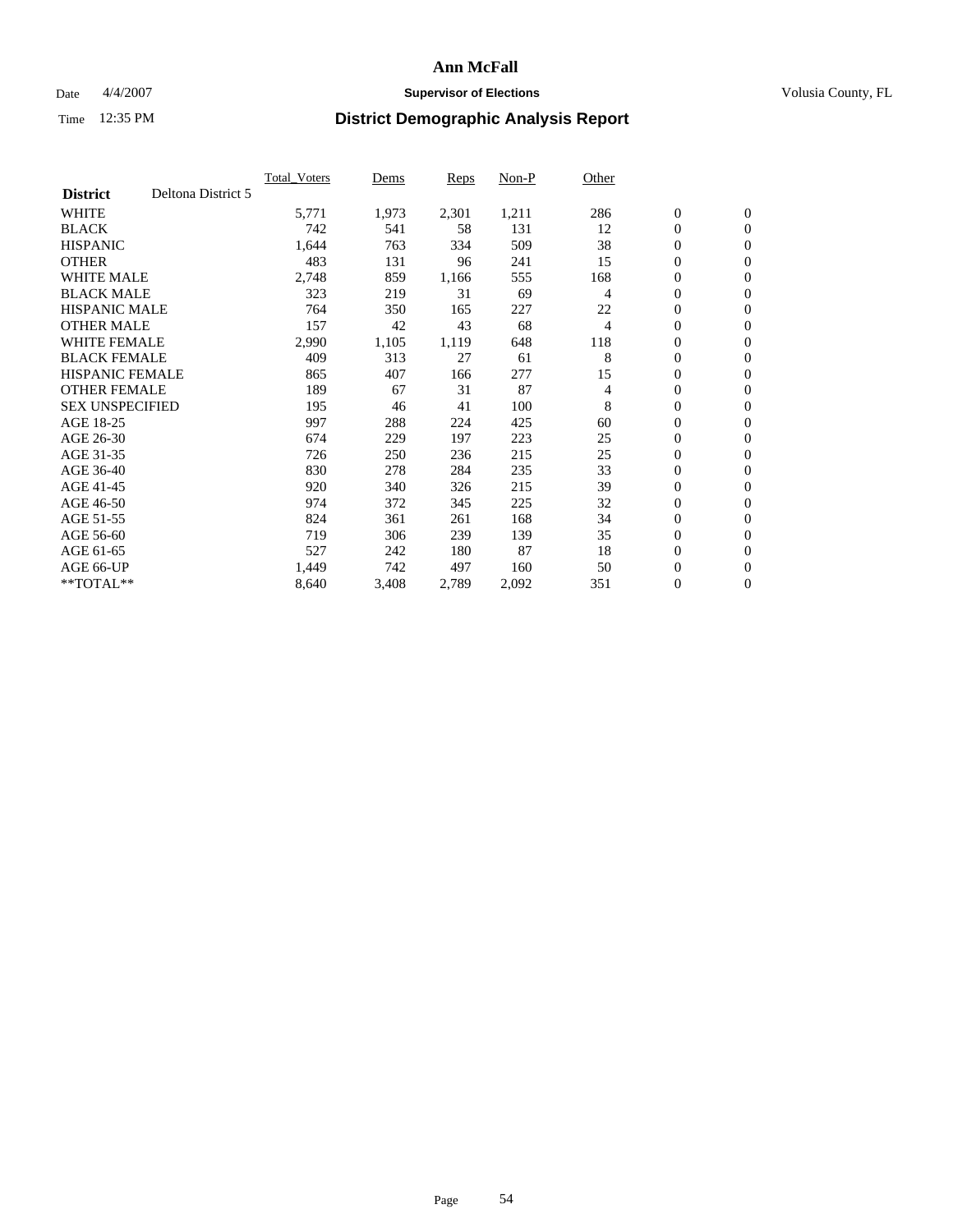### Date  $4/4/2007$  **Supervisor of Elections Supervisor of Elections** Volusia County, FL

|                        |                    | <b>Total Voters</b> | Dems  | Reps  | Non-P | Other          |                  |                  |  |
|------------------------|--------------------|---------------------|-------|-------|-------|----------------|------------------|------------------|--|
| <b>District</b>        | Deltona District 6 |                     |       |       |       |                |                  |                  |  |
| <b>WHITE</b>           |                    | 5,410               | 1,690 | 2,291 | 1,198 | 231            | $\boldsymbol{0}$ | $\boldsymbol{0}$ |  |
| <b>BLACK</b>           |                    | 647                 | 476   | 36    | 119   | 16             | $\mathbf{0}$     | $\mathbf{0}$     |  |
| <b>HISPANIC</b>        |                    | 1,337               | 607   | 260   | 437   | 33             | $\mathbf{0}$     | $\mathbf{0}$     |  |
| <b>OTHER</b>           |                    | 435                 | 107   | 100   | 202   | 26             | 0                | $\mathbf{0}$     |  |
| <b>WHITE MALE</b>      |                    | 2,554               | 711   | 1,143 | 585   | 115            | 0                | $\mathbf{0}$     |  |
| <b>BLACK MALE</b>      |                    | 271                 | 187   | 16    | 62    | 6              | $\boldsymbol{0}$ | $\boldsymbol{0}$ |  |
| <b>HISPANIC MALE</b>   |                    | 631                 | 276   | 136   | 199   | 20             | 0                | $\mathbf{0}$     |  |
| <b>OTHER MALE</b>      |                    | 152                 | 40    | 40    | 68    | 4              | 0                | $\boldsymbol{0}$ |  |
| <b>WHITE FEMALE</b>    |                    | 2,815               | 971   | 1,128 | 601   | 115            | 0                | $\mathbf{0}$     |  |
| <b>BLACK FEMALE</b>    |                    | 367                 | 282   | 20    | 55    | 10             | $\boldsymbol{0}$ | $\mathbf{0}$     |  |
| <b>HISPANIC FEMALE</b> |                    | 690                 | 324   | 123   | 230   | 13             | $\overline{0}$   | $\mathbf{0}$     |  |
| <b>OTHER FEMALE</b>    |                    | 162                 | 44    | 38    | 73    | $\overline{7}$ | $\overline{0}$   | $\mathbf{0}$     |  |
| <b>SEX UNSPECIFIED</b> |                    | 187                 | 45    | 43    | 83    | 16             | $\boldsymbol{0}$ | $\boldsymbol{0}$ |  |
| AGE 18-25              |                    | 988                 | 301   | 229   | 393   | 65             | 0                | $\mathbf{0}$     |  |
| AGE 26-30              |                    | 671                 | 207   | 195   | 234   | 35             | 0                | $\mathbf{0}$     |  |
| AGE 31-35              |                    | 751                 | 227   | 250   | 231   | 43             | 0                | $\mathbf{0}$     |  |
| AGE 36-40              |                    | 699                 | 230   | 264   | 181   | 24             | $\boldsymbol{0}$ | $\mathbf{0}$     |  |
| AGE 41-45              |                    | 976                 | 345   | 353   | 239   | 39             | 0                | $\mathbf{0}$     |  |
| AGE 46-50              |                    | 923                 | 326   | 395   | 168   | 34             | $\mathbf{0}$     | $\mathbf{0}$     |  |
| AGE 51-55              |                    | 731                 | 308   | 268   | 139   | 16             | $\overline{0}$   | $\mathbf{0}$     |  |
| AGE 56-60              |                    | 644                 | 266   | 224   | 139   | 15             | $\boldsymbol{0}$ | $\mathbf{0}$     |  |
| AGE 61-65              |                    | 477                 | 217   | 169   | 76    | 15             | 0                | $\boldsymbol{0}$ |  |
| AGE 66-UP              |                    | 969                 | 453   | 340   | 156   | 20             | 0                | 0                |  |
| $*$ TOTAL $**$         |                    | 7,829               | 2,880 | 2,687 | 1,956 | 306            | 0                | $\boldsymbol{0}$ |  |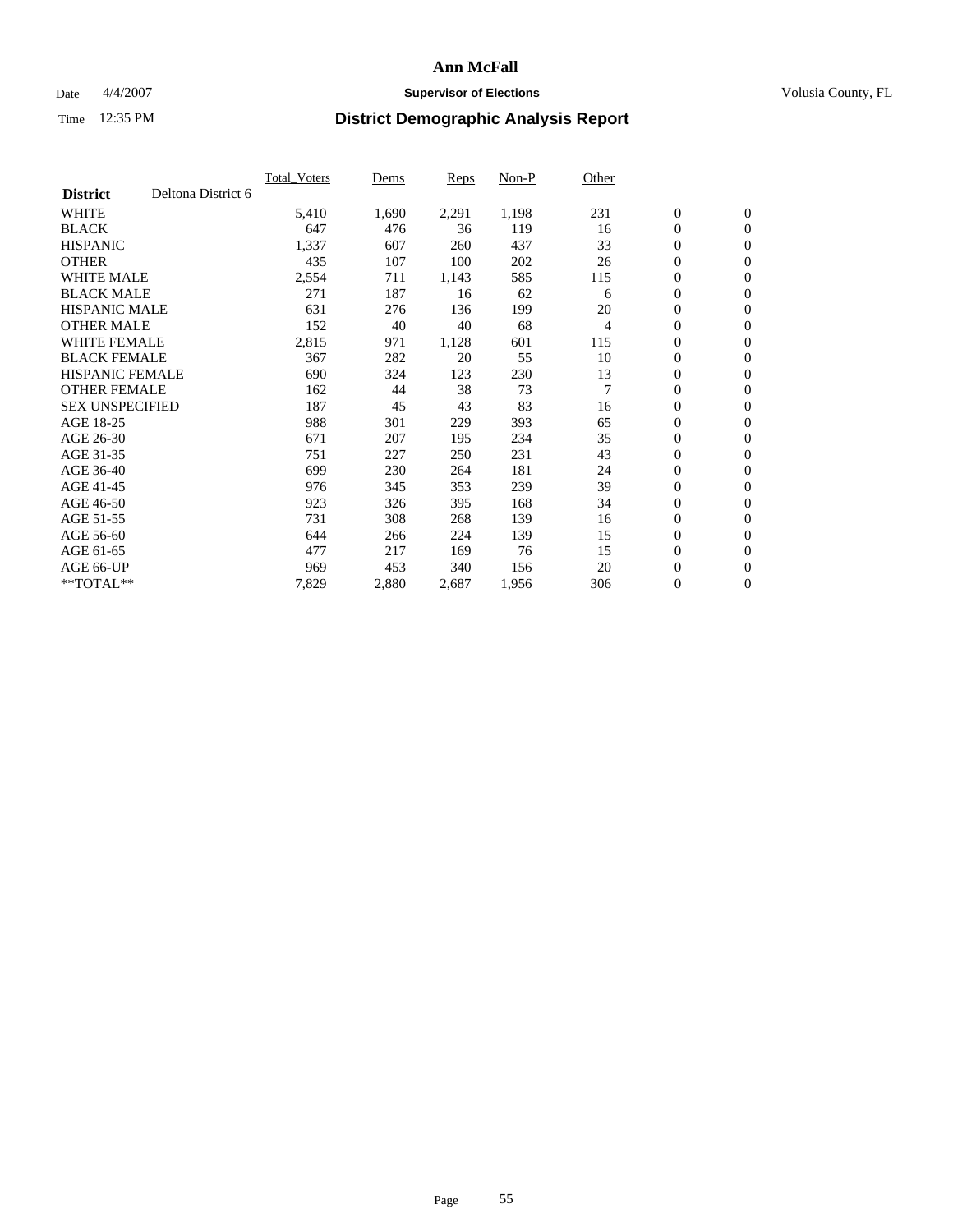### Date  $4/4/2007$  **Supervisor of Elections Supervisor of Elections** Volusia County, FL

|                        |                  | <b>Total Voters</b> | Dems  | Reps | Non-P | Other    |                  |              |  |
|------------------------|------------------|---------------------|-------|------|-------|----------|------------------|--------------|--|
| <b>District</b>        | Edgewater Ward 1 |                     |       |      |       |          |                  |              |  |
| <b>WHITE</b>           |                  | 2,698               | 1,088 | 910  | 630   | 70       | $\boldsymbol{0}$ | $\mathbf{0}$ |  |
| <b>BLACK</b>           |                  | 38                  | 22    | 5    | 10    |          | 0                | $\mathbf{0}$ |  |
| <b>HISPANIC</b>        |                  | 25                  | 11    | 5    | 9     | 0        | 0                | $\Omega$     |  |
| <b>OTHER</b>           |                  | 80                  | 22    | 11   | 44    |          | $\overline{0}$   | $\theta$     |  |
| <b>WHITE MALE</b>      |                  | 1,202               | 432   | 435  | 292   | 43       | 0                | 0            |  |
| <b>BLACK MALE</b>      |                  | 22                  | 11    | 2    | 8     |          | 0                | 0            |  |
| <b>HISPANIC MALE</b>   |                  | 9                   | 4     |      |       |          | 0                |              |  |
| <b>OTHER MALE</b>      |                  | 26                  | 8     | 6    | 12    | 0        | 0                | 0            |  |
| WHITE FEMALE           |                  | 1,477               | 646   | 470  | 334   | 27       | 0                | 0            |  |
| <b>BLACK FEMALE</b>    |                  | 15                  | 10    | 3    | 2     | $\Omega$ | 0                | 0            |  |
| <b>HISPANIC FEMALE</b> |                  | 16                  | 7     | 4    | 5     | 0        | 0                | $\Omega$     |  |
| <b>OTHER FEMALE</b>    |                  | 32                  | 10    | 4    | 16    | 2        | 0                | $\theta$     |  |
| <b>SEX UNSPECIFIED</b> |                  | 42                  | 15    | 6    | 20    |          | 0                | $\theta$     |  |
| AGE 18-25              |                  | 271                 | 77    | 60   | 123   | 11       | 0                | $_{0}$       |  |
| AGE 26-30              |                  | 126                 | 42    | 28   | 48    | 8        | 0                | 0            |  |
| AGE 31-35              |                  | 188                 | 50    | 53   | 76    | 9        | 0                | 0            |  |
| AGE 36-40              |                  | 173                 | 60    | 55   | 53    | 5        | 0                | 0            |  |
| AGE 41-45              |                  | 247                 | 87    | 92   | 61    |          | 0                | 0            |  |
| AGE 46-50              |                  | 287                 | 106   | 94   | 78    | 9        | 0                | $\Omega$     |  |
| AGE 51-55              |                  | 260                 | 115   | 81   | 59    | 5        | 0                | $\theta$     |  |
| AGE 56-60              |                  | 244                 | 105   | 73   | 62    | 4        | 0                | $\theta$     |  |
| AGE 61-65              |                  | 242                 | 107   | 90   | 41    |          | 0                | 0            |  |
| AGE 66-UP              |                  | 803                 | 394   | 305  | 92    | 12       | 0                |              |  |
| **TOTAL**              |                  | 2,841               | 1,143 | 931  | 693   | 74       | 0                | 0            |  |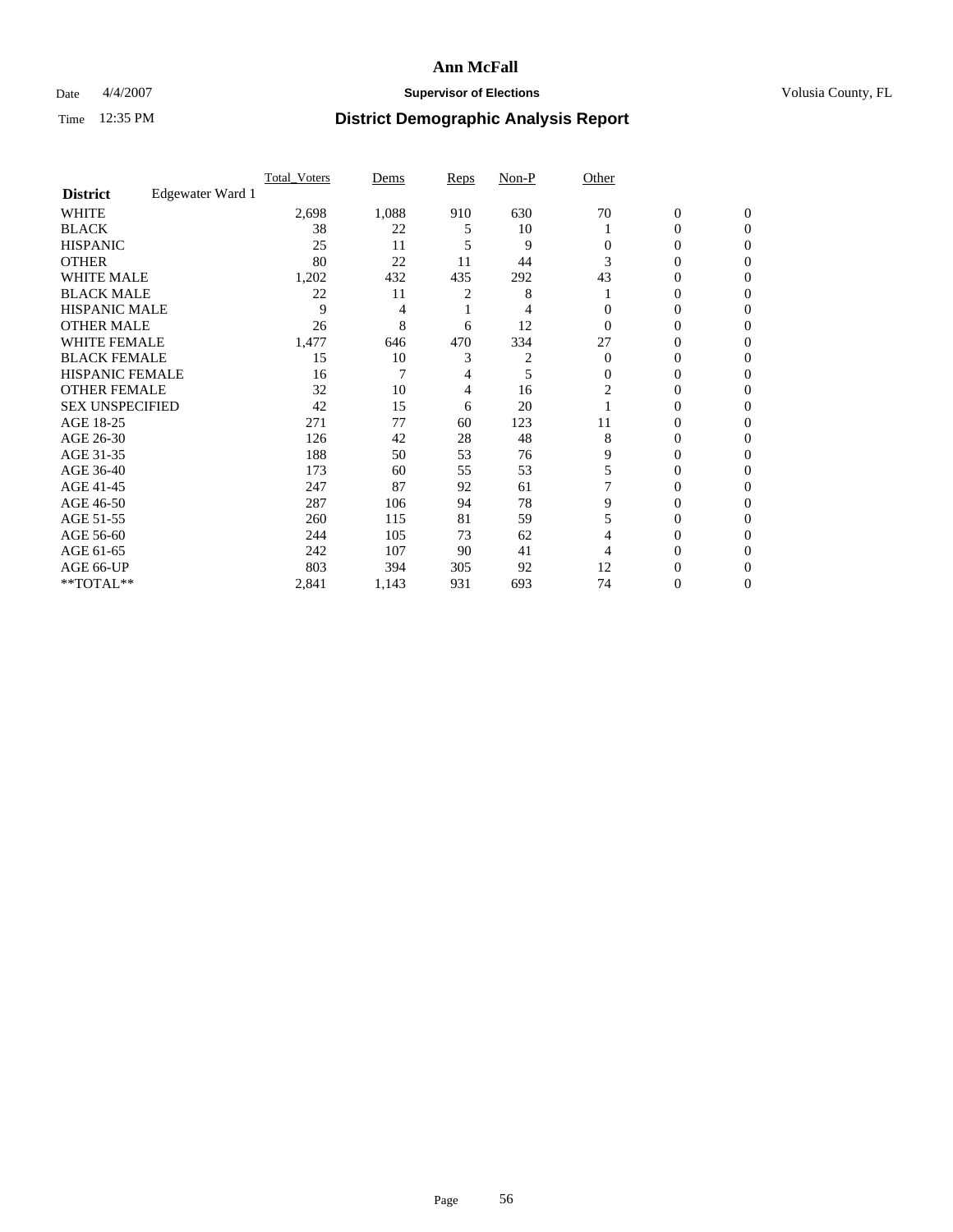### Date  $4/4/2007$  **Supervisor of Elections Supervisor of Elections** Volusia County, FL

|                        |                  | <b>Total Voters</b> | Dems  | Reps  | Non-P | Other    |                  |                  |  |
|------------------------|------------------|---------------------|-------|-------|-------|----------|------------------|------------------|--|
| <b>District</b>        | Edgewater Ward 2 |                     |       |       |       |          |                  |                  |  |
| <b>WHITE</b>           |                  | 3,293               | 1,233 | 1,114 | 860   | 86       | $\boldsymbol{0}$ | $\mathbf{0}$     |  |
| <b>BLACK</b>           |                  | 57                  | 47    |       | 8     |          | 0                | $\mathbf{0}$     |  |
| <b>HISPANIC</b>        |                  | 48                  | 16    | 9     | 23    | 0        | 0                | $\mathbf{0}$     |  |
| <b>OTHER</b>           |                  | 112                 | 27    | 28    | 54    | 3        | 0                | $\boldsymbol{0}$ |  |
| <b>WHITE MALE</b>      |                  | 1,499               | 510   | 554   | 388   | 47       | 0                | $\theta$         |  |
| <b>BLACK MALE</b>      |                  | 24                  | 19    | 0     | 4     |          | 0                | $\Omega$         |  |
| <b>HISPANIC MALE</b>   |                  | 23                  | 8     | 5     | 10    | 0        | 0                | 0                |  |
| <b>OTHER MALE</b>      |                  | 39                  | 10    | 13    | 14    | 2        | 0                | 0                |  |
| WHITE FEMALE           |                  | 1,777               | 716   | 555   | 467   | 39       | 0                | 0                |  |
| <b>BLACK FEMALE</b>    |                  | 33                  | 28    |       | 4     | $\Omega$ | 0                | $\mathbf{0}$     |  |
| <b>HISPANIC FEMALE</b> |                  | 23                  | 8     | 4     | 11    | 0        | 0                | $\Omega$         |  |
| <b>OTHER FEMALE</b>    |                  | 40                  | 11    | 9     | 19    |          | 0                | $\boldsymbol{0}$ |  |
| <b>SEX UNSPECIFIED</b> |                  | 52                  | 13    | 11    | 28    | $\Omega$ | 0                | $\Omega$         |  |
| AGE 18-25              |                  | 331                 | 92    | 72    | 155   | 12       | 0                | 0                |  |
| AGE 26-30              |                  | 230                 | 62    | 67    | 98    | 3        | 0                | $\Omega$         |  |
| AGE 31-35              |                  | 214                 | 62    | 65    | 77    | 10       | 0                | 0                |  |
| AGE 36-40              |                  | 267                 | 91    | 84    | 86    | 6        | 0                | $\mathbf{0}$     |  |
| AGE 41-45              |                  | 313                 | 111   | 110   | 86    | 6        | 0                | 0                |  |
| AGE 46-50              |                  | 320                 | 103   | 115   | 96    | 6        | 0                | $\mathbf{0}$     |  |
| AGE 51-55              |                  | 370                 | 147   | 121   | 92    | 10       | 0                | $\Omega$         |  |
| AGE 56-60              |                  | 365                 | 139   | 131   | 82    | 13       | 0                | $\theta$         |  |
| AGE 61-65              |                  | 280                 | 114   | 103   | 59    | 4        | 0                | 0                |  |
| AGE 66-UP              |                  | 820                 | 402   | 284   | 114   | 20       | 0                | $_{0}$           |  |
| **TOTAL**              |                  | 3,510               | 1,323 | 1,152 | 945   | 90       | 0                | $\mathbf{0}$     |  |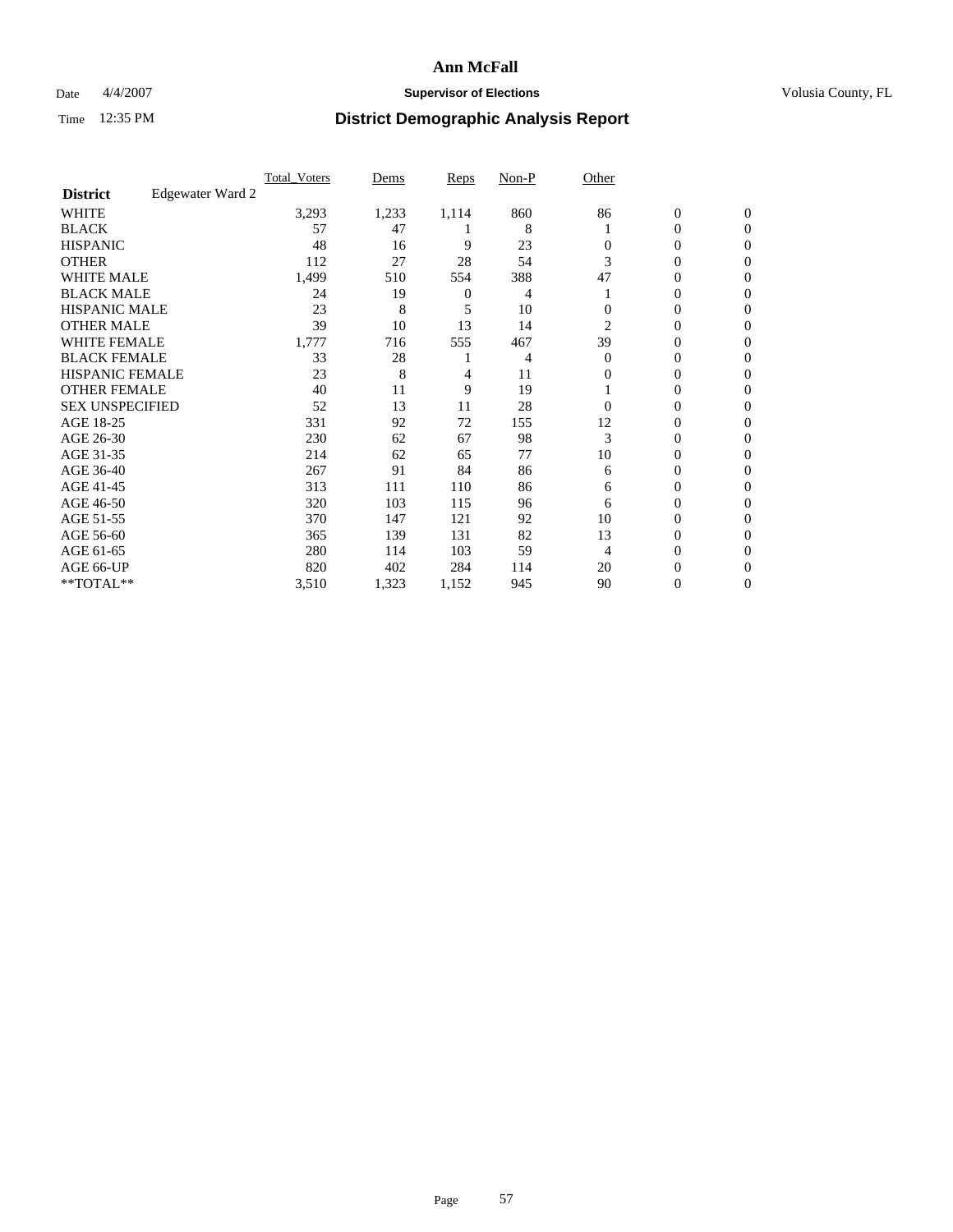### Date  $4/4/2007$  **Supervisor of Elections Supervisor of Elections** Volusia County, FL

|                        |                  | <b>Total Voters</b> | Dems  | Reps  | Non-P | Other    |                  |                  |  |
|------------------------|------------------|---------------------|-------|-------|-------|----------|------------------|------------------|--|
| <b>District</b>        | Edgewater Ward 3 |                     |       |       |       |          |                  |                  |  |
| <b>WHITE</b>           |                  | 3,319               | 1,305 | 1,114 | 800   | 100      | $\boldsymbol{0}$ | $\mathbf{0}$     |  |
| <b>BLACK</b>           |                  | 76                  | 58    |       | 15    | 2        | 0                | $\mathbf{0}$     |  |
| <b>HISPANIC</b>        |                  | 33                  | 12    |       | 13    |          | 0                | $\mathbf{0}$     |  |
| <b>OTHER</b>           |                  | 128                 | 40    | 22    | 63    |          | 0                | $\boldsymbol{0}$ |  |
| <b>WHITE MALE</b>      |                  | 1,489               | 524   | 539   | 378   | 48       | 0                | $\theta$         |  |
| <b>BLACK MALE</b>      |                  | 40                  | 31    |       |       |          | 0                | 0                |  |
| <b>HISPANIC MALE</b>   |                  | 15                  | 3     | 3     | 8     |          | 0                | 0                |  |
| <b>OTHER MALE</b>      |                  | 38                  | 17    | 8     | 13    | 0        | 0                | 0                |  |
| WHITE FEMALE           |                  | 1,808               | 773   | 569   | 414   | 52       | 0                | 0                |  |
| <b>BLACK FEMALE</b>    |                  | 33                  | 25    | 0     | 8     | $\Omega$ | 0                | 0                |  |
| <b>HISPANIC FEMALE</b> |                  | 17                  | 8     | 4     | 5     | 0        | 0                | $\Omega$         |  |
| <b>OTHER FEMALE</b>    |                  | 48                  | 13    | 11    | 23    |          | 0                | $\theta$         |  |
| <b>SEX UNSPECIFIED</b> |                  | 68                  | 21    | 9     | 35    | 3        | 0                | $\theta$         |  |
| AGE 18-25              |                  | 317                 | 97    | 61    | 145   | 14       | 0                | 0                |  |
| AGE 26-30              |                  | 214                 | 56    | 59    | 93    | 6        | 0                | $\Omega$         |  |
| AGE 31-35              |                  | 245                 | 77    | 60    | 95    | 13       | 0                | 0                |  |
| AGE 36-40              |                  | 267                 | 90    | 101   | 73    | 3        | 0                | 0                |  |
| AGE 41-45              |                  | 285                 | 100   | 103   | 74    | 8        | 0                | 0                |  |
| AGE 46-50              |                  | 344                 | 130   | 115   | 90    | 9        | 0                | $\mathbf{0}$     |  |
| AGE 51-55              |                  | 342                 | 144   | 127   | 62    | 9        | 0                | $\Omega$         |  |
| AGE 56-60              |                  | 359                 | 153   | 123   | 70    | 13       | 0                | $\theta$         |  |
| AGE 61-65              |                  | 272                 | 97    | 109   | 57    | 9        | 0                | 0                |  |
| AGE 66-UP              |                  | 911                 | 471   | 286   | 132   | 22       | 0                |                  |  |
| **TOTAL**              |                  | 3,556               | 1,415 | 1,144 | 891   | 106      | 0                | $\mathbf{0}$     |  |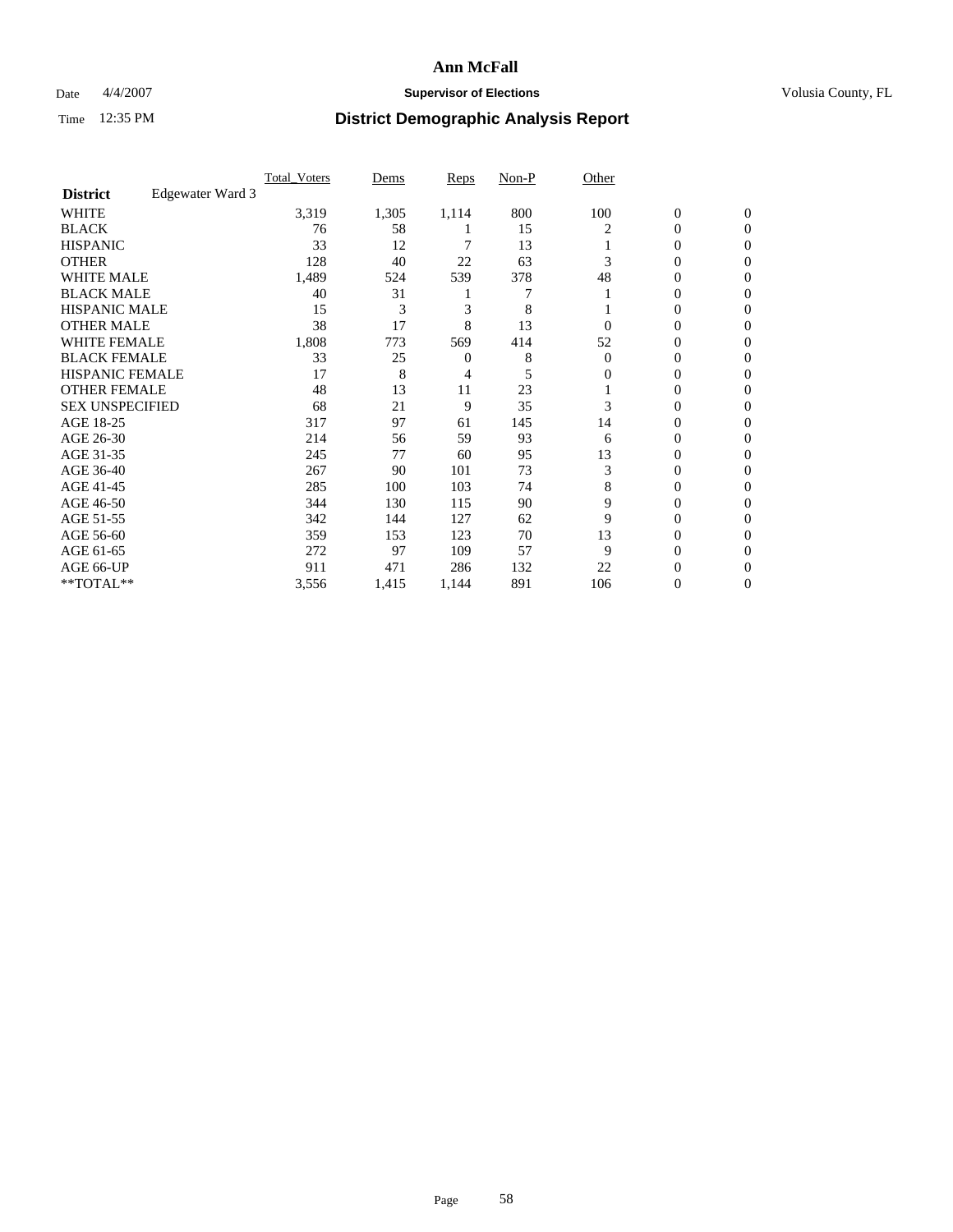### Date  $4/4/2007$  **Supervisor of Elections Supervisor of Elections** Volusia County, FL

|                        |                  | <b>Total Voters</b> | Dems  | Reps           | Non-P | Other          |                  |                  |  |
|------------------------|------------------|---------------------|-------|----------------|-------|----------------|------------------|------------------|--|
| <b>District</b>        | Edgewater Ward 4 |                     |       |                |       |                |                  |                  |  |
| <b>WHITE</b>           |                  | 3,519               | 1,348 | 1,222          | 842   | 107            | $\boldsymbol{0}$ | $\mathbf{0}$     |  |
| <b>BLACK</b>           |                  | 47                  | 30    | 5              | 10    | 2              | 0                | $\mathbf{0}$     |  |
| <b>HISPANIC</b>        |                  | 27                  | 11    | 5              | 9     | $\overline{c}$ | 0                | $\mathbf{0}$     |  |
| <b>OTHER</b>           |                  | 97                  | 22    | 14             | 59    | $\overline{2}$ | $\overline{0}$   | $\boldsymbol{0}$ |  |
| <b>WHITE MALE</b>      |                  | 1,622               | 579   | 584            | 412   | 47             | 0                | $\theta$         |  |
| <b>BLACK MALE</b>      |                  | 21                  | 13    | 2              | 5     |                | 0                | 0                |  |
| <b>HISPANIC MALE</b>   |                  | 10                  | 3     | $\overline{c}$ | 3     | 2              | 0                | 0                |  |
| <b>OTHER MALE</b>      |                  | 26                  | 10    | 6              | 8     | $\overline{2}$ | 0                | 0                |  |
| WHITE FEMALE           |                  | 1,863               | 760   | 623            | 420   | 60             | 0                | 0                |  |
| <b>BLACK FEMALE</b>    |                  | 26                  | 17    | 3              | 5     |                | 0                | $\mathbf{0}$     |  |
| <b>HISPANIC FEMALE</b> |                  | 17                  | 8     | 3              | 6     | $\Omega$       | 0                | $\Omega$         |  |
| <b>OTHER FEMALE</b>    |                  | 31                  | 8     | $\overline{7}$ | 16    | $\Omega$       | 0                | $\theta$         |  |
| <b>SEX UNSPECIFIED</b> |                  | 74                  | 13    | 16             | 45    | $\overline{0}$ | 0                | $\Omega$         |  |
| AGE 18-25              |                  | 316                 | 96    | 67             | 142   | 11             | 0                | 0                |  |
| AGE 26-30              |                  | 228                 | 60    | 57             | 104   |                | 0                | $\Omega$         |  |
| AGE 31-35              |                  | 242                 | 76    | 64             | 93    | 9              | 0                | 0                |  |
| AGE 36-40              |                  | 244                 | 76    | 88             | 73    |                | 0                | 0                |  |
| AGE 41-45              |                  | 324                 | 122   | 98             | 95    | 9              | 0                | 0                |  |
| AGE 46-50              |                  | 346                 | 134   | 133            | 71    | 8              | 0                | $\mathbf{0}$     |  |
| AGE 51-55              |                  | 332                 | 142   | 100            | 85    |                | 0                | $\Omega$         |  |
| AGE 56-60              |                  | 289                 | 140   | 84             | 52    | 13             | 0                | $\theta$         |  |
| AGE 61-65              |                  | 297                 | 122   | 103            | 58    | 14             | 0                | 0                |  |
| AGE 66-UP              |                  | 1,072               | 443   | 452            | 147   | 30             | 0                |                  |  |
| **TOTAL**              |                  | 3,690               | 1,411 | 1,246          | 920   | 113            | 0                | $\mathbf{0}$     |  |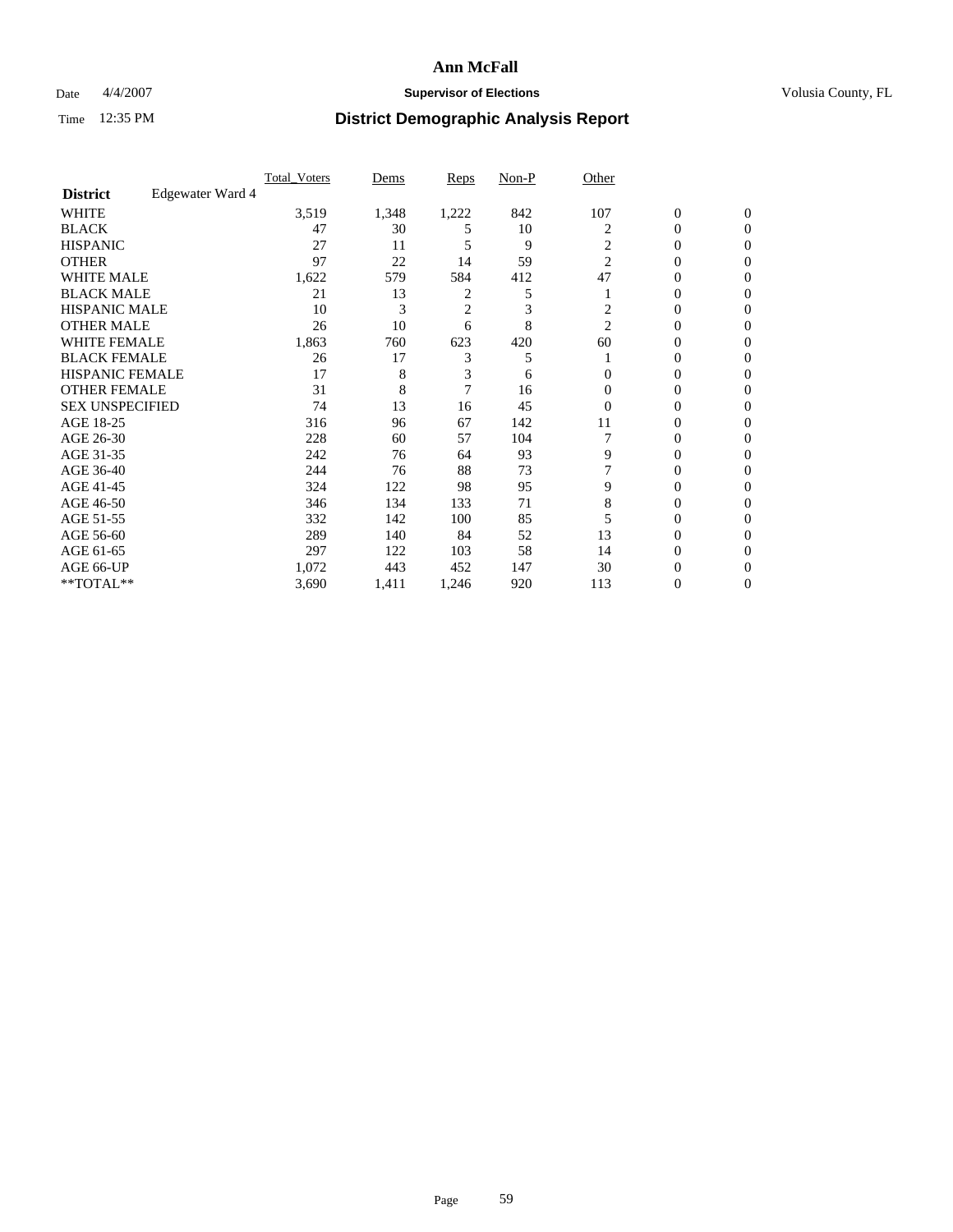### Date  $4/4/2007$  **Supervisor of Elections Supervisor of Elections** Volusia County, FL

|                        |                   | <b>Total Voters</b> | Dems | Reps | Non-P | Other          |                  |              |  |
|------------------------|-------------------|---------------------|------|------|-------|----------------|------------------|--------------|--|
| <b>District</b>        | Holly Hill Zone 1 |                     |      |      |       |                |                  |              |  |
| <b>WHITE</b>           |                   | 1,257               | 558  | 344  | 310   | 45             | $\boldsymbol{0}$ | $\mathbf{0}$ |  |
| <b>BLACK</b>           |                   | 102                 | 75   | 8    | 17    | 2              | 0                | $\mathbf{0}$ |  |
| <b>HISPANIC</b>        |                   | 27                  | 11   | 2    | 11    | 3              | 0                | $\Omega$     |  |
| <b>OTHER</b>           |                   | 75                  | 22   | 17   | 31    |                | $\overline{0}$   | $\theta$     |  |
| <b>WHITE MALE</b>      |                   | 594                 | 234  | 188  | 151   | 21             | 0                | 0            |  |
| <b>BLACK MALE</b>      |                   | 44                  | 29   | 5    | 8     | 2              | 0                | 0            |  |
| <b>HISPANIC MALE</b>   |                   | 10                  | 4    |      | 5     | $\Omega$       | 0                |              |  |
| <b>OTHER MALE</b>      |                   | 22                  | 3    | 8    | 9     | 2              | 0                | 0            |  |
| WHITE FEMALE           |                   | 657                 | 320  | 155  | 158   | 24             | 0                | 0            |  |
| <b>BLACK FEMALE</b>    |                   | 58                  | 46   | 3    | 9     | $\Omega$       | 0                | 0            |  |
| <b>HISPANIC FEMALE</b> |                   | 17                  |      |      | 6     | 3              | 0                | $\Omega$     |  |
| <b>OTHER FEMALE</b>    |                   | 24                  | 7    |      | 9     |                | 0                | $\theta$     |  |
| <b>SEX UNSPECIFIED</b> |                   | 35                  | 16   | 3    | 14    | 2              | 0                | $\theta$     |  |
| AGE 18-25              |                   | 156                 | 60   | 33   | 55    | 8              | 0                | $_{0}$       |  |
| AGE 26-30              |                   | 99                  | 36   | 17   | 38    | 8              | 0                | 0            |  |
| AGE 31-35              |                   | 93                  | 40   | 23   | 28    | $\overline{c}$ | 0                | 0            |  |
| AGE 36-40              |                   | 111                 | 47   | 25   | 36    | 3              | 0                | 0            |  |
| AGE 41-45              |                   | 137                 | 47   | 44   | 42    | 4              | 0                | 0            |  |
| AGE 46-50              |                   | 160                 | 70   | 37   | 44    | 9              | 0                | $\Omega$     |  |
| AGE 51-55              |                   | 160                 | 86   | 34   | 32    | 8              | 0                | $\theta$     |  |
| AGE 56-60              |                   | 145                 | 54   | 42   | 44    | 5              | 0                | $\theta$     |  |
| AGE 61-65              |                   | 102                 | 53   | 31   | 15    | 3              | 0                | 0            |  |
| AGE 66-UP              |                   | 298                 | 173  | 85   | 35    |                | 0                |              |  |
| **TOTAL**              |                   | 1,461               | 666  | 371  | 369   | 55             | 0                | 0            |  |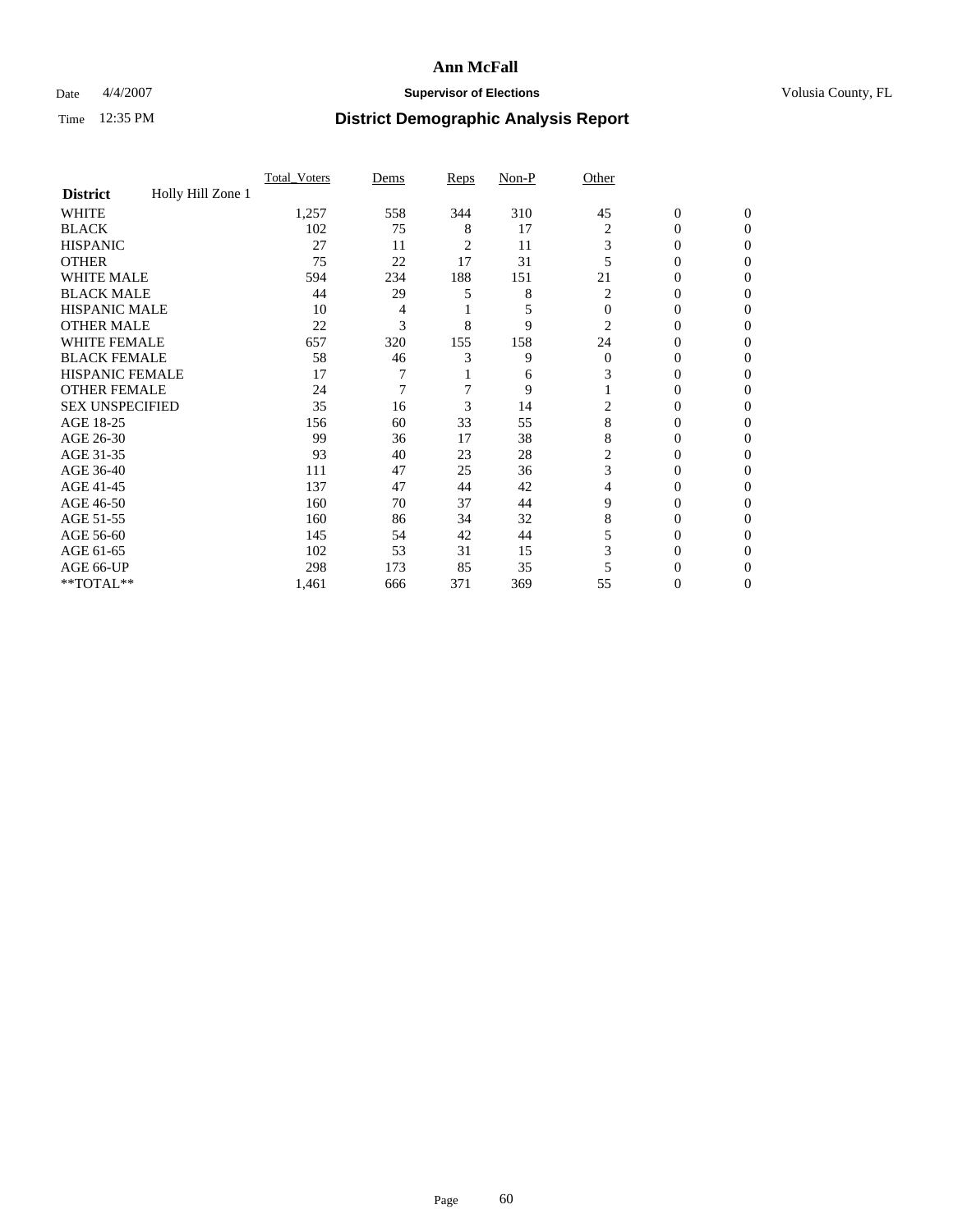### Date  $4/4/2007$  **Supervisor of Elections Supervisor of Elections** Volusia County, FL

|                        |                   | Total Voters | Dems | <b>Reps</b> | Non-P | Other    |                  |              |  |
|------------------------|-------------------|--------------|------|-------------|-------|----------|------------------|--------------|--|
| <b>District</b>        | Holly Hill Zone 2 |              |      |             |       |          |                  |              |  |
| <b>WHITE</b>           |                   | 1,463        | 664  | 407         | 336   | 56       | $\boldsymbol{0}$ | $\mathbf{0}$ |  |
| <b>BLACK</b>           |                   | 148          | 119  | 3           | 23    | 3        | 0                | $\mathbf{0}$ |  |
| <b>HISPANIC</b>        |                   | 24           | 9    | 9           | 6     | $\Omega$ | 0                | $\Omega$     |  |
| <b>OTHER</b>           |                   | 77           | 27   | 16          | 32    | 2        | 0                | $\Omega$     |  |
| <b>WHITE MALE</b>      |                   | 671          | 275  | 204         | 165   | 27       | 0                | 0            |  |
| <b>BLACK MALE</b>      |                   | 63           | 54   |             | 8     | $\Omega$ | 0                | 0            |  |
| <b>HISPANIC MALE</b>   |                   | 12           | 3    | 6           | 3     | 0        | 0                | 0            |  |
| <b>OTHER MALE</b>      |                   | 22           | 7    | 5           | 9     |          | 0                | 0            |  |
| WHITE FEMALE           |                   | 780          | 384  | 200         | 169   | 27       | 0                | 0            |  |
| <b>BLACK FEMALE</b>    |                   | 85           | 65   | 2           | 15    | 3        | 0                | 0            |  |
| <b>HISPANIC FEMALE</b> |                   | 12           | 6    | 3           | 3     | 0        | 0                | $\Omega$     |  |
| <b>OTHER FEMALE</b>    |                   | 28           | 10   | 9           | 8     |          | 0                | $\Omega$     |  |
| <b>SEX UNSPECIFIED</b> |                   | 39           | 15   | 5           | 17    | 2        | 0                | $\Omega$     |  |
| AGE 18-25              |                   | 179          | 74   | 40          | 59    | 6        | 0                | $_{0}$       |  |
| AGE 26-30              |                   | 112          | 41   | 26          | 38    |          | 0                | 0            |  |
| AGE 31-35              |                   | 150          | 68   | 29          | 51    | 2        | 0                | 0            |  |
| AGE 36-40              |                   | 146          | 56   | 37          | 44    | 9        | 0                | 0            |  |
| AGE 41-45              |                   | 216          | 92   | 66          | 47    | 11       | 0                | 0            |  |
| AGE 46-50              |                   | 202          | 94   | 49          | 50    | 9        | 0                | $\Omega$     |  |
| AGE 51-55              |                   | 170          | 84   | 41          | 37    | 8        | 0                | $\Omega$     |  |
| AGE 56-60              |                   | 160          | 79   | 43          | 33    |          | 0                | $\Omega$     |  |
| AGE 61-65              |                   | 99           | 59   | 23          | 16    |          | 0                | 0            |  |
| AGE 66-UP              |                   | 278          | 172  | 81          | 22    |          |                  |              |  |
| **TOTAL**              |                   | 1,712        | 819  | 435         | 397   | 61       | 0                | 0            |  |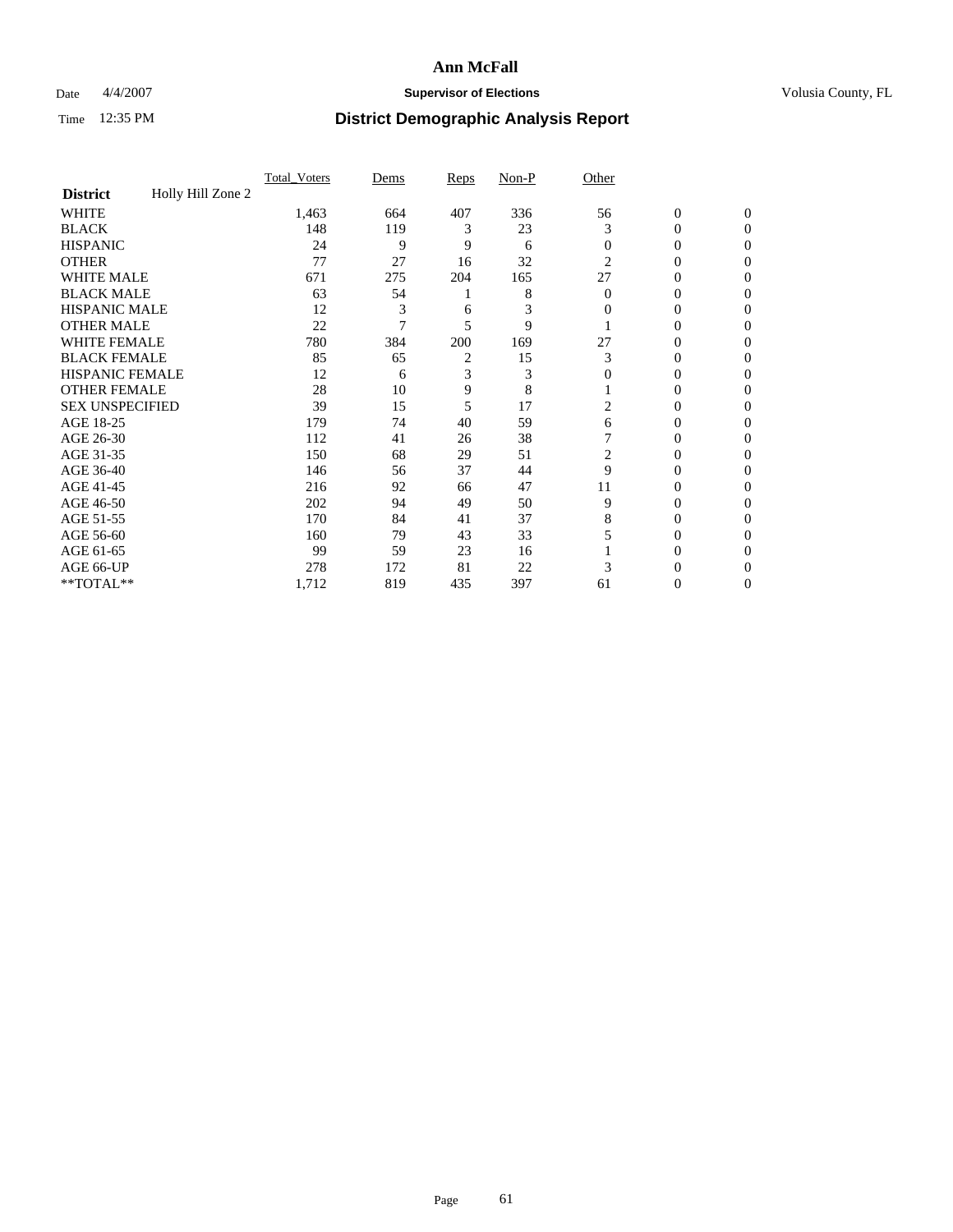### Date  $4/4/2007$  **Supervisor of Elections Supervisor of Elections** Volusia County, FL

|                        |                   | Total Voters | Dems | <b>Reps</b> | Non-P          | Other    |                  |              |  |
|------------------------|-------------------|--------------|------|-------------|----------------|----------|------------------|--------------|--|
| <b>District</b>        | Holly Hill Zone 3 |              |      |             |                |          |                  |              |  |
| <b>WHITE</b>           |                   | 1,547        | 652  | 521         | 311            | 63       | $\boldsymbol{0}$ | $\mathbf{0}$ |  |
| <b>BLACK</b>           |                   | 106          | 83   | 4           | 18             |          | 0                | $\Omega$     |  |
| <b>HISPANIC</b>        |                   | 13           | 5    |             | 7              | 0        | 0                | $\Omega$     |  |
| <b>OTHER</b>           |                   | 90           | 30   | 15          | 44             |          | 0                | $\Omega$     |  |
| <b>WHITE MALE</b>      |                   | 638          | 244  | 227         | 138            | 29       | 0                | 0            |  |
| <b>BLACK MALE</b>      |                   | 45           | 32   | 2           | 10             |          | 0                | 0            |  |
| <b>HISPANIC MALE</b>   |                   | 4            |      |             | $\overline{2}$ |          | 0                | 0            |  |
| <b>OTHER MALE</b>      |                   | 28           | 11   | 6           | 10             |          | 0                | 0            |  |
| WHITE FEMALE           |                   | 897          | 401  | 292         | 172            | 32       | 0                | 0            |  |
| <b>BLACK FEMALE</b>    |                   | 60           | 51   | 2           |                | $\Omega$ | 0                | 0            |  |
| <b>HISPANIC FEMALE</b> |                   | 9            | 4    | 0           | 5              | 0        | 0                | 0            |  |
| <b>OTHER FEMALE</b>    |                   | 37           | 12   |             | 18             | $\Omega$ | 0                | 0            |  |
| <b>SEX UNSPECIFIED</b> |                   | 38           | 14   | 4           | 18             | 2        | 0                | $\Omega$     |  |
| AGE 18-25              |                   | 112          | 28   | 25          | 55             | 4        | 0                | $_{0}$       |  |
| AGE 26-30              |                   | 82           | 30   | 17          | 32             | 3        | 0                | 0            |  |
| AGE 31-35              |                   | 85           | 31   | 20          | 32             |          | 0                | 0            |  |
| AGE 36-40              |                   | 86           | 31   | 25          | 26             | 4        | 0                | 0            |  |
| AGE 41-45              |                   | 106          | 37   | 33          | 30             | 6        | 0                | 0            |  |
| AGE 46-50              |                   | 125          | 50   | 35          | 34             | 6        | 0                | $\Omega$     |  |
| AGE 51-55              |                   | 126          | 61   | 37          | 23             | 5        | 0                | $\Omega$     |  |
| AGE 56-60              |                   | 151          | 77   | 38          | 30             | 6        | 0                | $\Omega$     |  |
| AGE 61-65              |                   | 121          | 58   | 34          | 23             | 6        | 0                | 0            |  |
| AGE 66-UP              |                   | 762          | 367  | 277         | 95             | 23       |                  |              |  |
| **TOTAL**              |                   | 1,756        | 770  | 541         | 380            | 65       | 0                | 0            |  |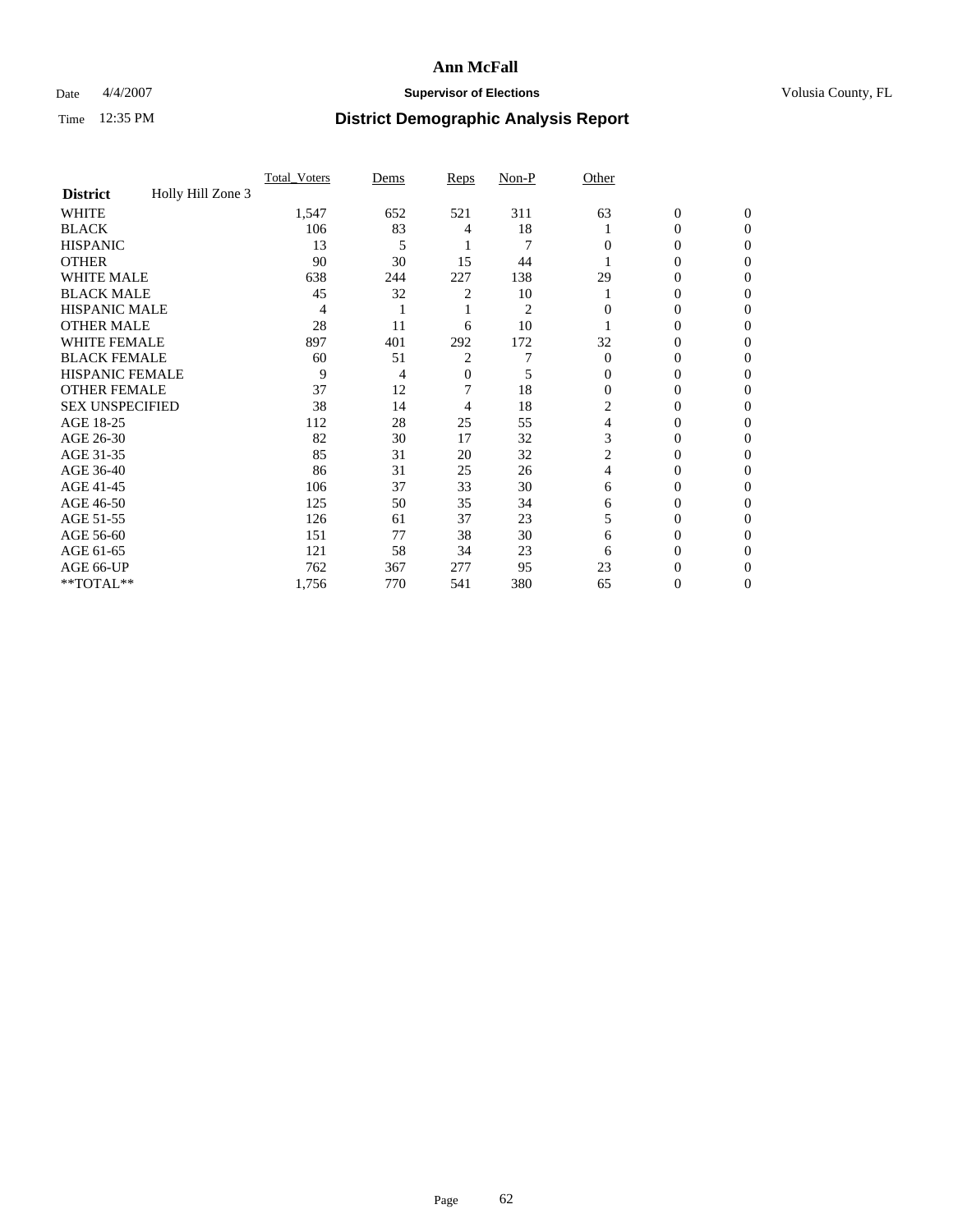### Date  $4/4/2007$  **Supervisor of Elections Supervisor of Elections** Volusia County, FL

|                        |                   | <b>Total Voters</b> | Dems | Reps | Non-P          | Other |                  |              |  |
|------------------------|-------------------|---------------------|------|------|----------------|-------|------------------|--------------|--|
| <b>District</b>        | Holly Hill Zone 4 |                     |      |      |                |       |                  |              |  |
| <b>WHITE</b>           |                   | 1,328               | 570  | 425  | 283            | 50    | $\boldsymbol{0}$ | $\mathbf{0}$ |  |
| <b>BLACK</b>           |                   | 223                 | 170  | 10   | 38             | 5     | 0                | $\mathbf{0}$ |  |
| <b>HISPANIC</b>        |                   | 24                  | 15   | 6    | $\overline{2}$ |       | 0                | $\mathbf{0}$ |  |
| <b>OTHER</b>           |                   | 79                  | 21   | 14   | 39             |       | 0                | $\theta$     |  |
| <b>WHITE MALE</b>      |                   | 573                 | 224  | 193  | 127            | 29    | 0                | 0            |  |
| <b>BLACK MALE</b>      |                   | 69                  | 48   | 6    | 13             | 2     | 0                | 0            |  |
| <b>HISPANIC MALE</b>   |                   | 13                  | 9    | 3    | $\overline{0}$ |       | 0                | 0            |  |
| <b>OTHER MALE</b>      |                   | 23                  | 6    | 5    | 11             |       | 0                | 0            |  |
| WHITE FEMALE           |                   | 750                 | 344  | 231  | 154            | 21    | 0                | 0            |  |
| <b>BLACK FEMALE</b>    |                   | 152                 | 120  | 4    | 25             | 3     | 0                | 0            |  |
| <b>HISPANIC FEMALE</b> |                   | 11                  | 6    | 3    | $\overline{2}$ | 0     | 0                | $\Omega$     |  |
| <b>OTHER FEMALE</b>    |                   | 29                  | 10   | 4    | 14             |       | 0                | $\theta$     |  |
| <b>SEX UNSPECIFIED</b> |                   | 34                  | 9    | 6    | 16             | 3     | 0                | $\theta$     |  |
| AGE 18-25              |                   | 230                 | 81   | 52   | 84             | 13    | 0                | $_{0}$       |  |
| AGE 26-30              |                   | 151                 | 67   | 27   | 52             | 5     | 0                | 0            |  |
| AGE 31-35              |                   | 91                  | 39   | 25   | 24             | 3     | 0                | 0            |  |
| AGE 36-40              |                   | 142                 | 58   | 37   | 42             |       | 0                | 0            |  |
| AGE 41-45              |                   | 143                 | 57   | 41   | 34             | 11    | 0                | 0            |  |
| AGE 46-50              |                   | 166                 | 77   | 55   | 30             | 4     | 0                | $\mathbf{0}$ |  |
| AGE 51-55              |                   | 152                 | 71   | 42   | 34             | 5     | 0                | $\Omega$     |  |
| AGE 56-60              |                   | 119                 | 64   | 34   | 15             | 6     | 0                | $\theta$     |  |
| AGE 61-65              |                   | 84                  | 41   | 26   | 15             | 2     | 0                | 0            |  |
| AGE 66-UP              |                   | 376                 | 221  | 116  | 32             |       | 0                |              |  |
| **TOTAL**              |                   | 1,654               | 776  | 455  | 362            | 61    | 0                | 0            |  |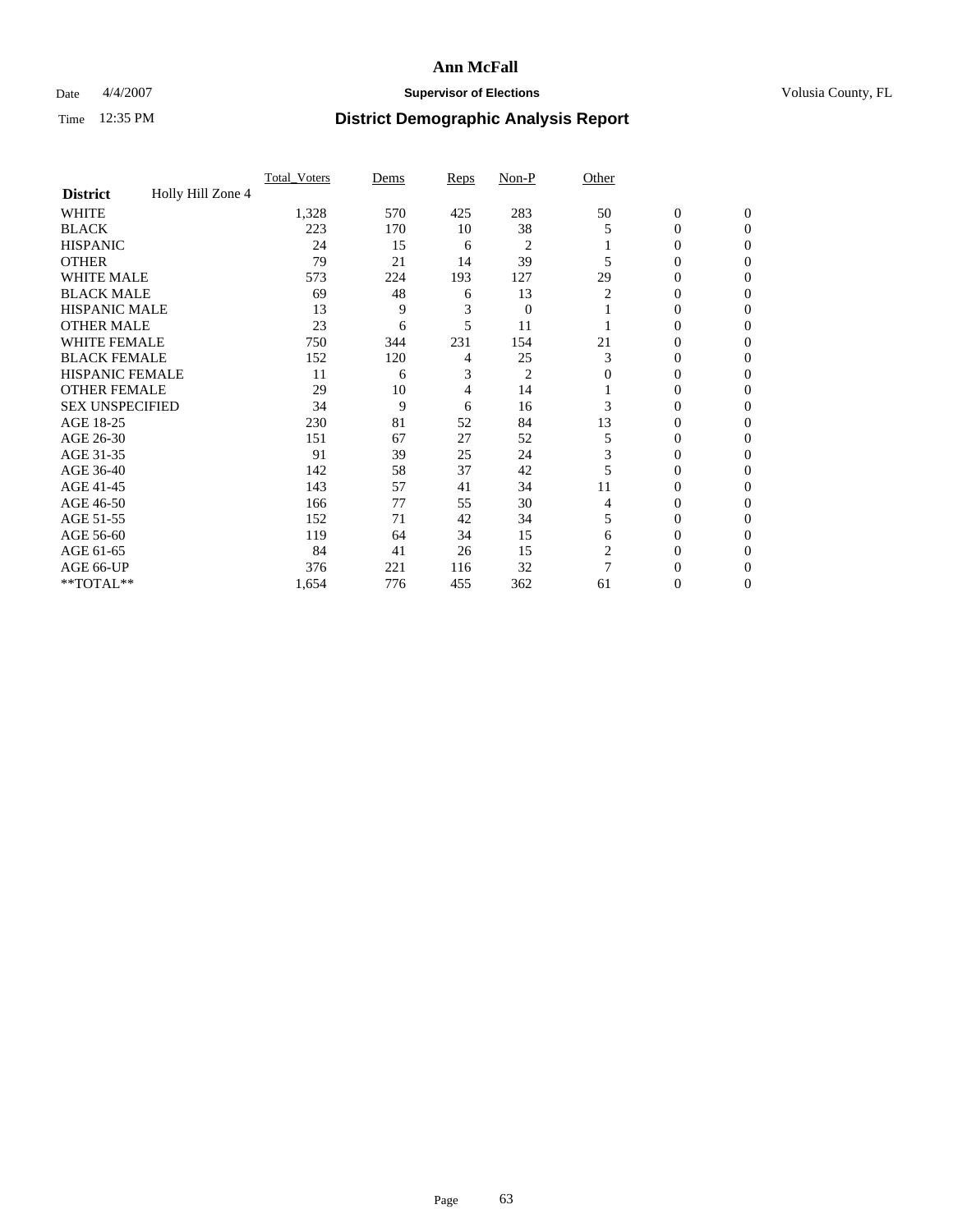### Date  $4/4/2007$  **Supervisor of Elections Supervisor of Elections** Volusia County, FL

|                                      | <b>Total Voters</b> | Dems  | Reps           | Non-P          | Other    |                  |              |  |
|--------------------------------------|---------------------|-------|----------------|----------------|----------|------------------|--------------|--|
| New Smyrna Zone 1<br><b>District</b> |                     |       |                |                |          |                  |              |  |
| <b>WHITE</b>                         | 3,639               | 1,219 | 1,631          | 692            | 97       | $\boldsymbol{0}$ | $\mathbf{0}$ |  |
| <b>BLACK</b>                         | 5                   |       | $_{0}$         |                | $\Omega$ | 0                | $\Omega$     |  |
| <b>HISPANIC</b>                      | 22                  | 5     | 8              | 8              |          | 0                | $\theta$     |  |
| <b>OTHER</b>                         | 107                 | 23    | 32             | 44             | 8        | 0                | 0            |  |
| <b>WHITE MALE</b>                    | 1,687               | 475   | 796            | 363            | 53       | 0                |              |  |
| <b>BLACK MALE</b>                    | 2                   |       | 0              |                | 0        | 0                | 0            |  |
| <b>HISPANIC MALE</b>                 | 9                   |       | $\overline{c}$ | 6              |          | 0                |              |  |
| <b>OTHER MALE</b>                    | 34                  |       | 14             | 13             | 0        | 0                | 0            |  |
| WHITE FEMALE                         | 1,920               | 733   | 824            | 320            | 43       | 0                | 0            |  |
| <b>BLACK FEMALE</b>                  | 3                   | 3     | 0              | 0              | $\Omega$ | 0                | 0            |  |
| <b>HISPANIC FEMALE</b>               | 13                  |       | 6              | $\overline{c}$ |          | 0                | 0            |  |
| <b>OTHER FEMALE</b>                  | 41                  | 12    | 14             | 13             | 2        | 0                | 0            |  |
| <b>SEX UNSPECIFIED</b>               | 64                  | 15    | 15             | 27             |          | 0                | 0            |  |
| AGE 18-25                            | 210                 | 66    | 48             | 90             | 6        | 0                |              |  |
| AGE 26-30                            | 148                 | 40    | 43             | 54             | 11       | 0                | $\theta$     |  |
| AGE 31-35                            | 118                 | 28    | 36             | 41             | 13       | 0                |              |  |
| AGE 36-40                            | 174                 | 42    | 71             | 53             | 8        | 0                | 0            |  |
| AGE 41-45                            | 208                 | 72    | 95             | 39             | 2        | 0                | 0            |  |
| AGE 46-50                            | 323                 | 117   | 134            | 62             | 10       | 0                | 0            |  |
| AGE 51-55                            | 371                 | 139   | 154            | 71             |          | 0                | $\theta$     |  |
| AGE 56-60                            | 458                 | 150   | 208            | 93             |          | 0                | 0            |  |
| AGE 61-65                            | 374                 | 119   | 188            | 62             |          | 0                |              |  |
| AGE 66-UP                            | 1,389               | 478   | 694            | 180            | 37       |                  |              |  |
| **TOTAL**                            | 3,773               | 1,251 | 1,671          | 745            | 106      | 0                | 0            |  |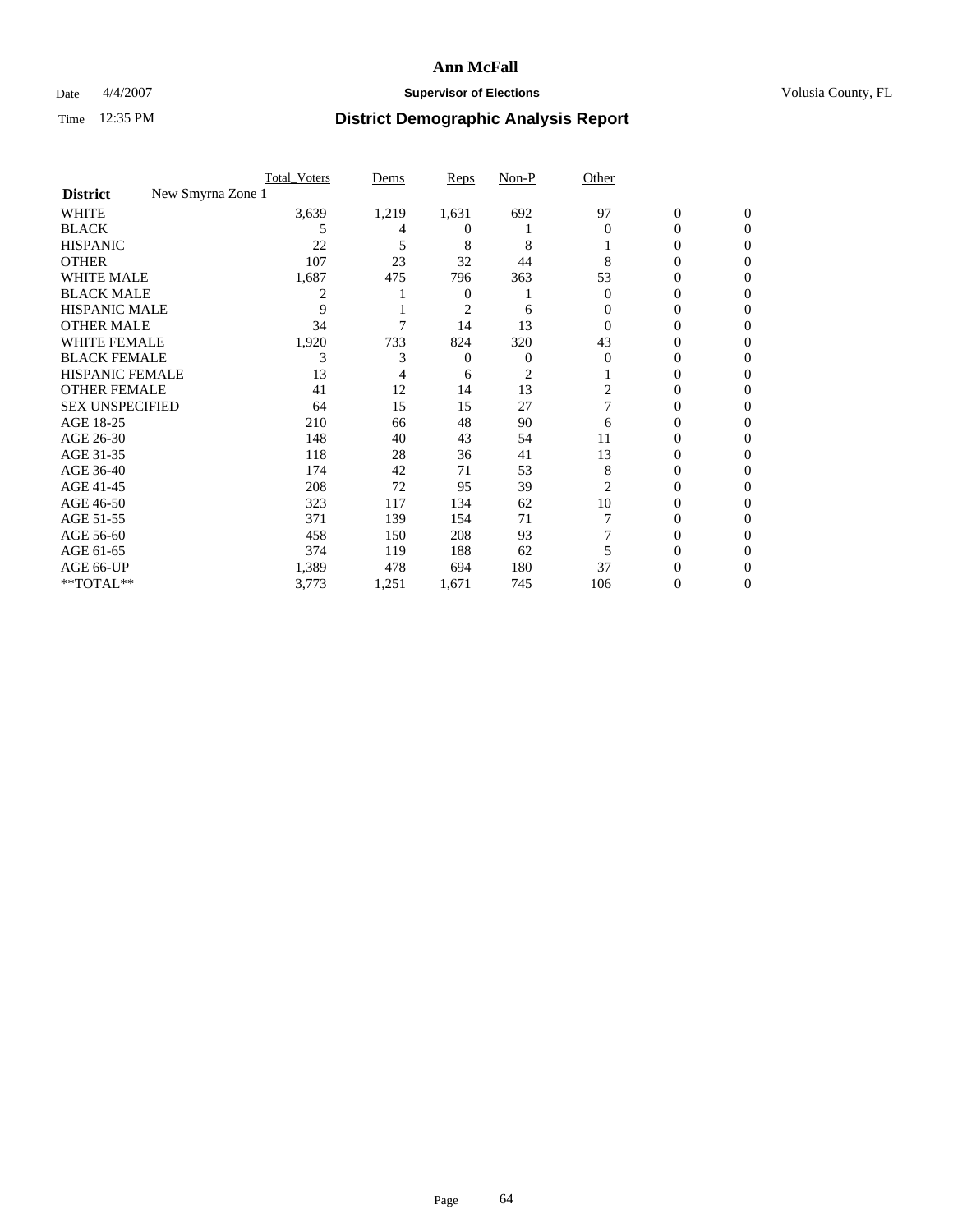### Date  $4/4/2007$  **Supervisor of Elections Supervisor of Elections** Volusia County, FL

|                                      | <b>Total Voters</b> | Dems  | Reps           | Non-P | Other    |                  |              |  |
|--------------------------------------|---------------------|-------|----------------|-------|----------|------------------|--------------|--|
| New Smyrna Zone 2<br><b>District</b> |                     |       |                |       |          |                  |              |  |
| <b>WHITE</b>                         | 3,226               | 1,247 | 1,240          | 637   | 102      | $\boldsymbol{0}$ | $\mathbf{0}$ |  |
| <b>BLACK</b>                         | 13                  | 8     | $^{(1)}$       | 5     | $\Omega$ | 0                | $\mathbf{0}$ |  |
| <b>HISPANIC</b>                      | 23                  | 4     | 5              | 14    | 0        | 0                | $\Omega$     |  |
| <b>OTHER</b>                         | 85                  | 19    | 24             | 39    | 3        | 0                | $\theta$     |  |
| <b>WHITE MALE</b>                    | 1,442               | 504   | 564            | 311   | 63       | 0                | 0            |  |
| <b>BLACK MALE</b>                    | 8                   |       | 0              | 4     | $\Omega$ | 0                | 0            |  |
| <b>HISPANIC MALE</b>                 | 13                  |       | 3              | 9     | 0        | 0                |              |  |
| <b>OTHER MALE</b>                    | 27                  | 5     | 10             | 11    |          | 0                | 0            |  |
| WHITE FEMALE                         | 1,756               | 733   | 663            | 321   | 39       | 0                | 0            |  |
| <b>BLACK FEMALE</b>                  | 5                   | 4     | 0              |       | $\Omega$ | 0                | 0            |  |
| <b>HISPANIC FEMALE</b>               | 10                  |       | $\overline{c}$ | 5     | 0        | 0                | $\Omega$     |  |
| <b>OTHER FEMALE</b>                  | 33                  | 9     | 10             | 14    | $\Omega$ | 0                | $\theta$     |  |
| <b>SEX UNSPECIFIED</b>               | 53                  | 15    | 17             | 19    | 2        | 0                | $\theta$     |  |
| AGE 18-25                            | 181                 | 62    | 45             | 68    | 6        | 0                |              |  |
| AGE 26-30                            | 124                 | 35    | 31             | 56    | 2        | 0                | 0            |  |
| AGE 31-35                            | 147                 | 43    | 42             | 58    | 4        | 0                |              |  |
| AGE 36-40                            | 126                 | 37    | 45             | 40    | 4        | 0                | 0            |  |
| AGE 41-45                            | 221                 | 63    | 98             | 54    | 6        | 0                | 0            |  |
| AGE 46-50                            | 300                 | 106   | 106            | 70    | 18       | 0                | $\Omega$     |  |
| AGE 51-55                            | 304                 | 127   | 100            | 64    | 13       | 0                | $\theta$     |  |
| AGE 56-60                            | 328                 | 111   | 137            | 68    | 12       | 0                | $\theta$     |  |
| AGE 61-65                            | 318                 | 122   | 127            | 60    | 9        | 0                | 0            |  |
| AGE 66-UP                            | 1,298               | 572   | 538            | 157   | 31       | 0                |              |  |
| **TOTAL**                            | 3,347               | 1,278 | 1,269          | 695   | 105      | 0                | 0            |  |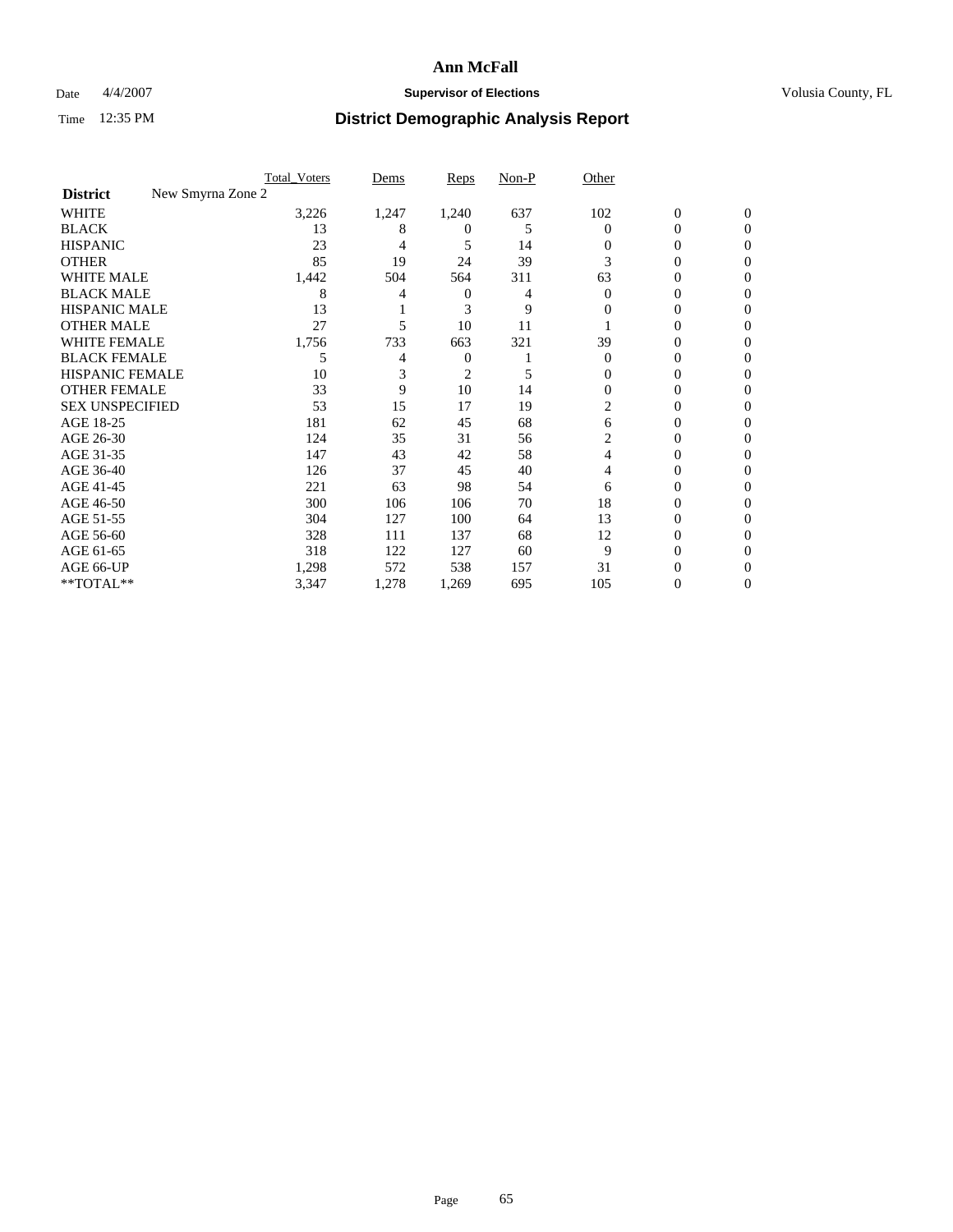### Date  $4/4/2007$  **Supervisor of Elections Supervisor of Elections** Volusia County, FL

|                                      | <b>Total Voters</b> | Dems  | Reps           | Non-P | Other    |                  |              |  |
|--------------------------------------|---------------------|-------|----------------|-------|----------|------------------|--------------|--|
| New Smyrna Zone 3<br><b>District</b> |                     |       |                |       |          |                  |              |  |
| <b>WHITE</b>                         | 3,804               | 1,276 | 1,597          | 819   | 112      | $\boldsymbol{0}$ | $\mathbf{0}$ |  |
| <b>BLACK</b>                         | 27                  | 17    | 3              |       | $\Omega$ | 0                | $\mathbf{0}$ |  |
| <b>HISPANIC</b>                      | 22                  | 8     | 6              | 8     | 0        | 0                | $\Omega$     |  |
| <b>OTHER</b>                         | 129                 | 27    | 28             | 65    | 9        | $\overline{0}$   | $\theta$     |  |
| <b>WHITE MALE</b>                    | 1,795               | 523   | 790            | 424   | 58       | 0                | 0            |  |
| <b>BLACK MALE</b>                    | 12                  | 7     |                | 4     | $\Omega$ | 0                | 0            |  |
| <b>HISPANIC MALE</b>                 | 11                  |       |                | 5     | 0        | 0                |              |  |
| <b>OTHER MALE</b>                    | 36                  | 12    | 6              | 16    | 2        | 0                | 0            |  |
| WHITE FEMALE                         | 1,983               | 743   | 798            | 388   | 54       | 0                | 0            |  |
| <b>BLACK FEMALE</b>                  | 15                  | 10    | $\overline{c}$ | 3     | $\Omega$ | 0                | 0            |  |
| <b>HISPANIC FEMALE</b>               | 11                  | 3     | 5              | 3     | 0        | 0                | $\Omega$     |  |
| <b>OTHER FEMALE</b>                  | 42                  | 9     | 15             | 14    | 4        | 0                | $\theta$     |  |
| <b>SEX UNSPECIFIED</b>               | 77                  | 16    | 16             | 42    | 3        | 0                | $\theta$     |  |
| AGE 18-25                            | 262                 | 62    | 68             | 118   | 14       | 0                | $_{0}$       |  |
| AGE 26-30                            | 194                 | 67    | 41             | 77    | 9        | 0                | 0            |  |
| AGE 31-35                            | 166                 | 57    | 37             | 67    | 5        | 0                | 0            |  |
| AGE 36-40                            | 208                 | 74    | 68             | 59    |          | 0                | 0            |  |
| AGE 41-45                            | 264                 | 87    | 99             | 68    | 10       | 0                | 0            |  |
| AGE 46-50                            | 366                 | 129   | 152            | 78    |          | 0                | $\Omega$     |  |
| AGE 51-55                            | 363                 | 154   | 127            | 72    | 10       | 0                | $\theta$     |  |
| AGE 56-60                            | 380                 | 145   | 144            | 80    | 11       | 0                | $\theta$     |  |
| AGE 61-65                            | 414                 | 131   | 183            | 93    | 7        | 0                | 0            |  |
| AGE 66-UP                            | 1,365               | 422   | 715            | 187   | 41       | 0                |              |  |
| **TOTAL**                            | 3,982               | 1,328 | 1,634          | 899   | 121      | 0                | 0            |  |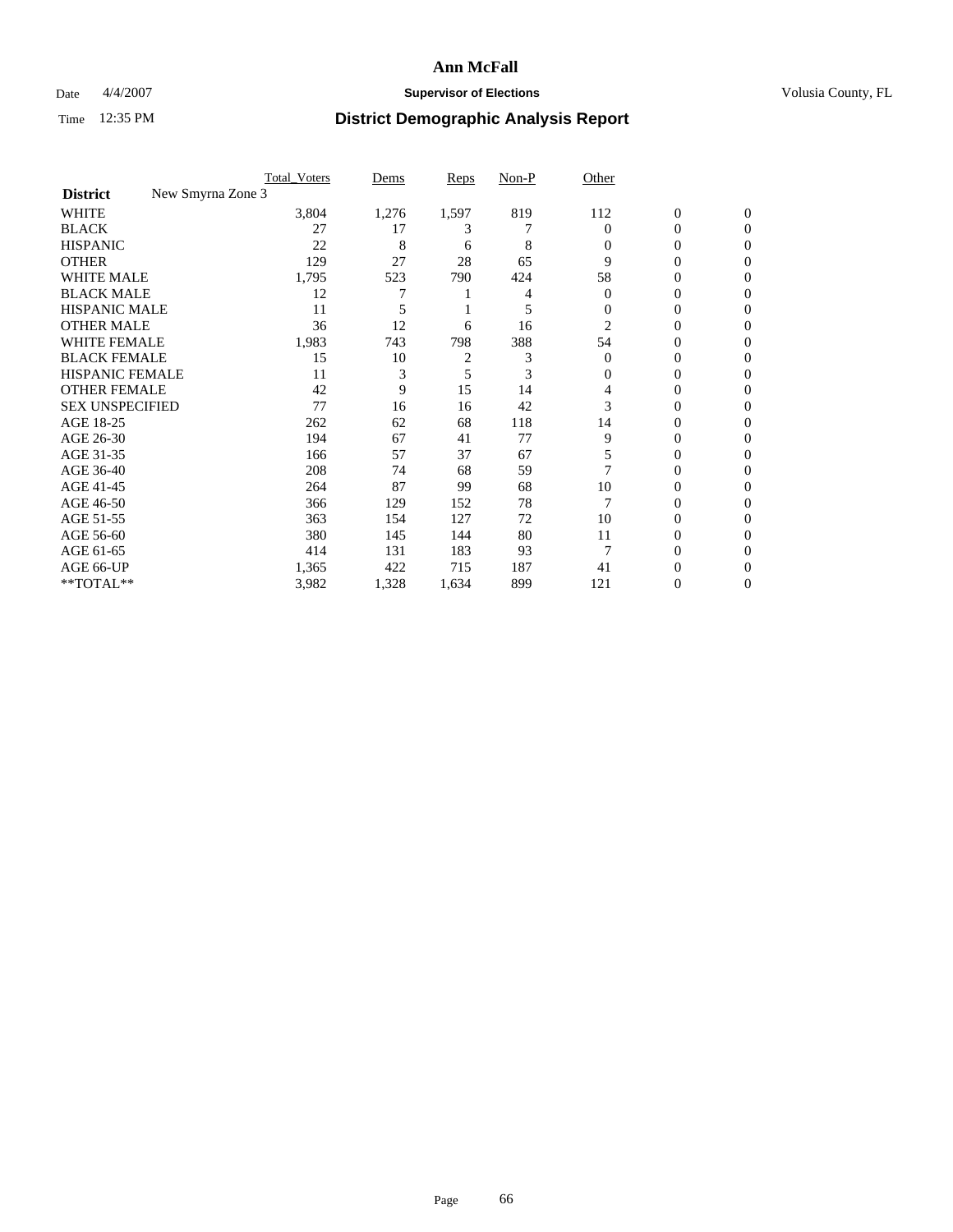### Date  $4/4/2007$  **Supervisor of Elections Supervisor of Elections** Volusia County, FL

|                                      | Total Voters | Dems  | <b>Reps</b> | Non-P | Other    |                  |                |  |
|--------------------------------------|--------------|-------|-------------|-------|----------|------------------|----------------|--|
| New Smyrna Zone 4<br><b>District</b> |              |       |             |       |          |                  |                |  |
| <b>WHITE</b>                         | 3,584        | 1,338 | 1,468       | 698   | 80       | $\boldsymbol{0}$ | $\mathbf{0}$   |  |
| <b>BLACK</b>                         | 612          | 512   | 17          | 77    | 6        | 0                | $\mathbf{0}$   |  |
| <b>HISPANIC</b>                      | 36           | 12    | 5           | 19    | 0        | 0                | $\overline{0}$ |  |
| <b>OTHER</b>                         | 133          | 38    | 24          | 68    | 3        | $\overline{0}$   | $\Omega$       |  |
| <b>WHITE MALE</b>                    | 1,573        | 552   | 665         | 315   | 41       | 0                | $\Omega$       |  |
| <b>BLACK MALE</b>                    | 242          | 181   | 10          | 46    | 5        | 0                | $\Omega$       |  |
| <b>HISPANIC MALE</b>                 | 15           | 4     | 3           | 8     |          | 0                | 0              |  |
| <b>OTHER MALE</b>                    | 36           | 10    | 9           | 17    | $\Omega$ | 0                | 0              |  |
| WHITE FEMALE                         | 1,989        | 776   | 799         | 375   | 39       | 0                | 0              |  |
| <b>BLACK FEMALE</b>                  | 363          | 324   |             | 31    |          | 0                | $\mathbf{0}$   |  |
| <b>HISPANIC FEMALE</b>               | 21           | 8     | 2           | 11    | 0        | 0                | $\Omega$       |  |
| <b>OTHER FEMALE</b>                  | 60           | 19    | 11          | 30    | $\Omega$ | 0                | $\Omega$       |  |
| <b>SEX UNSPECIFIED</b>               | 66           | 26    | 8           | 29    | 3        | 0                | $\Omega$       |  |
| AGE 18-25                            | 331          | 120   | 70          | 131   | 10       | 0                | 0              |  |
| AGE 26-30                            | 219          | 94    | 51          | 69    | 5        | 0                | $\Omega$       |  |
| AGE 31-35                            | 210          | 83    | 73          | 53    |          | 0                | 0              |  |
| AGE 36-40                            | 242          | 96    | 79          | 57    | 10       | 0                | 0              |  |
| AGE 41-45                            | 290          | 122   | 98          | 64    | 6        | 0                | 0              |  |
| AGE 46-50                            | 300          | 135   | 98          | 61    | 6        | 0                | $\overline{0}$ |  |
| AGE 51-55                            | 370          | 170   | 123         | 73    | 4        | 0                | $\Omega$       |  |
| AGE 56-60                            | 377          | 168   | 127         | 77    | 5        | 0                | $\Omega$       |  |
| AGE 61-65                            | 386          | 185   | 113         | 82    | 6        | 0                | 0              |  |
| AGE 66-UP                            | 1,640        | 727   | 682         | 195   | 36       | 0                | $_{0}$         |  |
| **TOTAL**                            | 4,365        | 1,900 | 1,514       | 862   | 89       | 0                | $\overline{0}$ |  |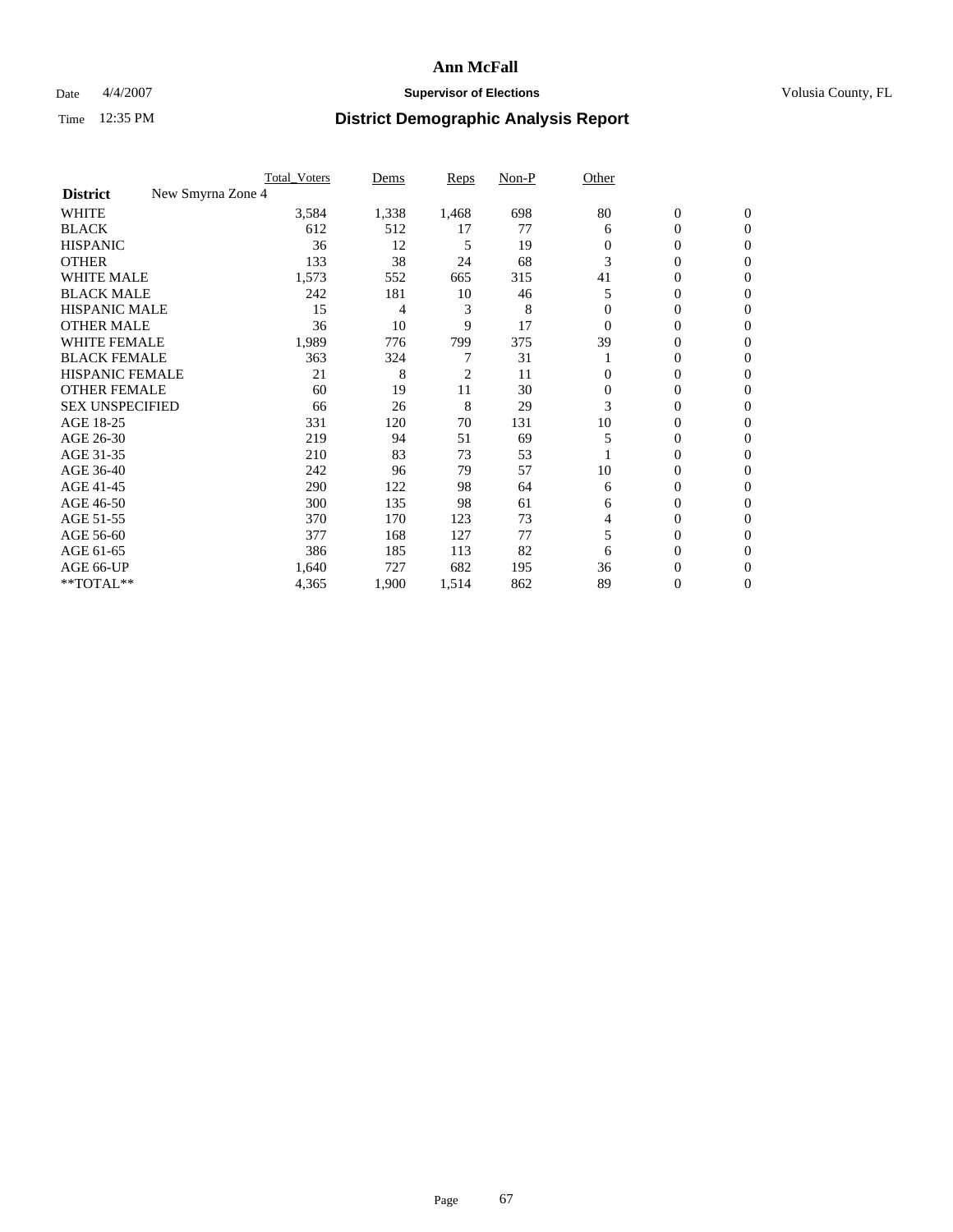### Date  $4/4/2007$  **Supervisor of Elections Supervisor of Elections** Volusia County, FL

|                        | <b>Total Voters</b> | Dems  | <b>Reps</b> | Non-P | Other    |                  |                |  |
|------------------------|---------------------|-------|-------------|-------|----------|------------------|----------------|--|
| <b>District</b>        | Ormond Bch Zone 1   |       |             |       |          |                  |                |  |
| <b>WHITE</b>           | 6,601               | 2,420 | 2,888       | 1,115 | 178      | $\boldsymbol{0}$ | $\mathbf{0}$   |  |
| <b>BLACK</b>           | 56                  | 46    | 5           | 4     |          | 0                | $\mathbf{0}$   |  |
| <b>HISPANIC</b>        | 80                  | 38    | 23          | 17    | 2        | 0                | $\overline{0}$ |  |
| <b>OTHER</b>           | 293                 | 91    | 94          | 98    | 10       | 0                | $\overline{0}$ |  |
| <b>WHITE MALE</b>      | 3,061               | 1,019 | 1,384       | 563   | 95       | 0                | $\overline{0}$ |  |
| <b>BLACK MALE</b>      | 24                  | 20    | 2           |       |          | 0                | $\overline{0}$ |  |
| <b>HISPANIC MALE</b>   | 28                  | 7     | 11          | 9     |          | 0                | $\Omega$       |  |
| <b>OTHER MALE</b>      | 122                 | 38    | 42          | 39    | 3        | 0                | 0              |  |
| <b>WHITE FEMALE</b>    | 3,514               | 1,395 | 1,490       | 546   | 83       | 0                | $\Omega$       |  |
| <b>BLACK FEMALE</b>    | 32                  | 26    | 3           | 3     | $\Omega$ | 0                | $\mathbf{0}$   |  |
| <b>HISPANIC FEMALE</b> | 46                  | 27    | 10          | 8     |          | 0                | $\overline{0}$ |  |
| <b>OTHER FEMALE</b>    | 103                 | 34    | 35          | 31    | 3        | 0                | $\overline{0}$ |  |
| <b>SEX UNSPECIFIED</b> | 100                 | 29    | 33          | 34    | 4        | 0                | $\overline{0}$ |  |
| AGE 18-25              | 578                 | 174   | 192         | 192   | 20       | 0                | 0              |  |
| AGE 26-30              | 246                 | 68    | 94          | 72    | 12       | 0                | $\Omega$       |  |
| AGE 31-35              | 299                 | 90    | 125         | 71    | 13       | 0                | 0              |  |
| AGE 36-40              | 470                 | 138   | 208         | 104   | 20       | 0                | $\overline{0}$ |  |
| AGE 41-45              | 579                 | 185   | 259         | 121   | 14       | 0                | $\overline{0}$ |  |
| AGE 46-50              | 669                 | 234   | 296         | 125   | 14       | 0                | $\overline{0}$ |  |
| AGE 51-55              | 731                 | 294   | 306         | 111   | 20       | 0                | $\overline{0}$ |  |
| AGE 56-60              | 708                 | 291   | 286         | 117   | 14       | 0                | $\overline{0}$ |  |
| AGE 61-65              | 595                 | 222   | 274         | 82    | 17       | 0                | $\Omega$       |  |
| AGE 66-UP              | 2,155               | 899   | 970         | 239   | 47       | 0                | 0              |  |
| **TOTAL**              | 7,030               | 2,595 | 3,010       | 1,234 | 191      | 0                | 0              |  |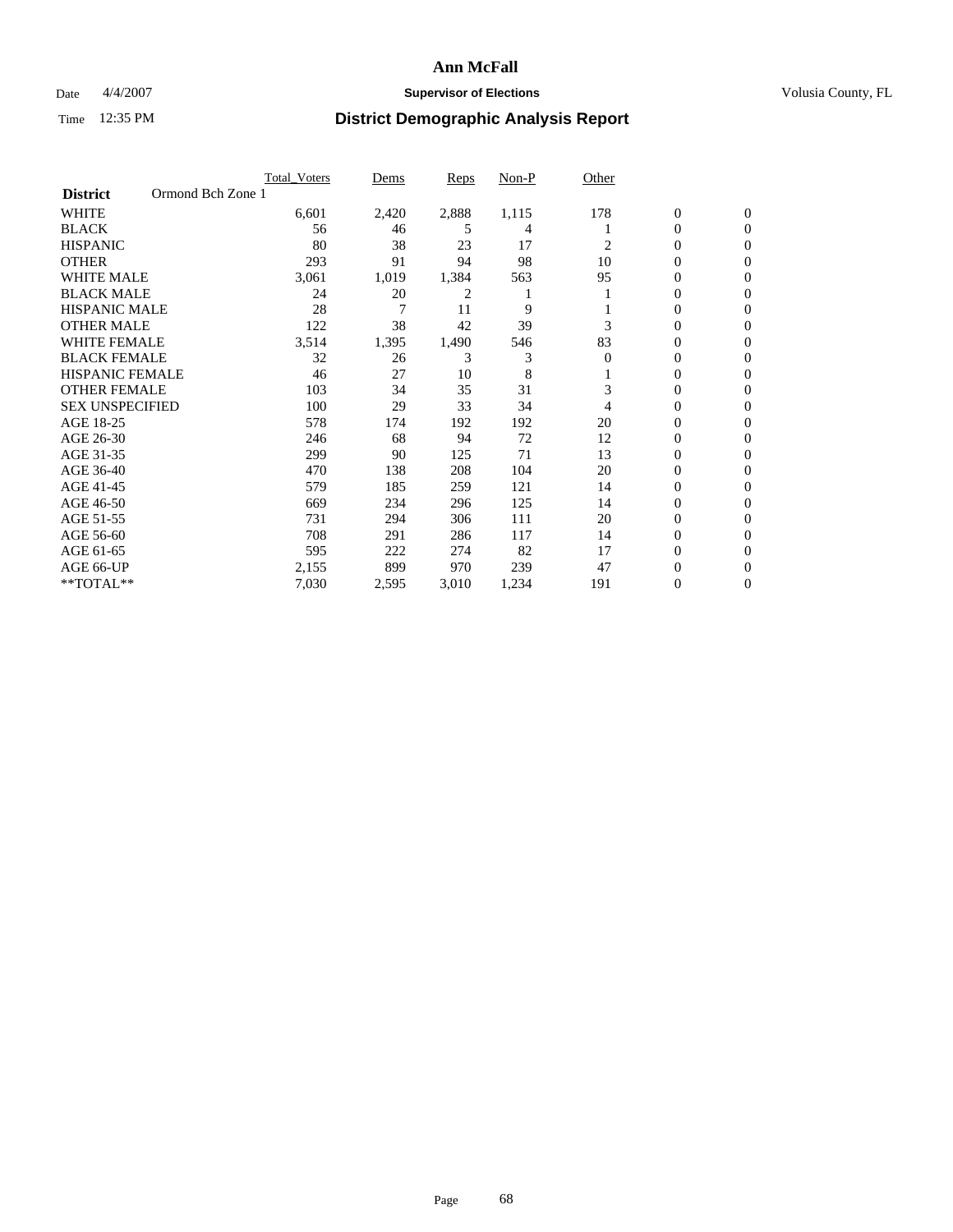### Date  $4/4/2007$  **Supervisor of Elections Supervisor of Elections** Volusia County, FL

|                                      | <b>Total_Voters</b> | Dems  | <b>Reps</b> | Non-P | Other          |                  |                  |  |
|--------------------------------------|---------------------|-------|-------------|-------|----------------|------------------|------------------|--|
| Ormond Bch Zone 2<br><b>District</b> |                     |       |             |       |                |                  |                  |  |
| <b>WHITE</b>                         | 4,420               | 1,768 | 1,632       | 872   | 148            | $\boldsymbol{0}$ | $\mathbf{0}$     |  |
| <b>BLACK</b>                         | 328                 | 248   | 29          | 48    | 3              | $\overline{0}$   | $\mathbf{0}$     |  |
| <b>HISPANIC</b>                      | 68                  | 30    | 19          | 17    | 2              | $\overline{0}$   | $\mathbf{0}$     |  |
| <b>OTHER</b>                         | 304                 | 97    | 77          | 117   | 13             | 0                | $\overline{0}$   |  |
| <b>WHITE MALE</b>                    | 1,968               | 694   | 761         | 432   | 81             | 0                | $\mathbf{0}$     |  |
| <b>BLACK MALE</b>                    | 132                 | 89    | 15          | 26    | 2              | 0                | $\mathbf{0}$     |  |
| <b>HISPANIC MALE</b>                 | 20                  | 7     | 7           | 4     | $\overline{c}$ | 0                | $\Omega$         |  |
| <b>OTHER MALE</b>                    | 98                  | 28    | 31          | 36    | 3              | 0                | $\mathbf{0}$     |  |
| <b>WHITE FEMALE</b>                  | 2,431               | 1,065 | 865         | 435   | 66             | 0                | $\Omega$         |  |
| <b>BLACK FEMALE</b>                  | 195                 | 158   | 14          | 22    |                | $\overline{0}$   | $\mathbf{0}$     |  |
| <b>HISPANIC FEMALE</b>               | 46                  | 22    | 11          | 13    | $\Omega$       | 0                | $\mathbf{0}$     |  |
| <b>OTHER FEMALE</b>                  | 121                 | 50    | 35          | 35    |                | 0                | $\mathbf{0}$     |  |
| <b>SEX UNSPECIFIED</b>               | 109                 | 30    | 18          | 51    | 10             | 0                | $\mathbf{0}$     |  |
| AGE 18-25                            | 385                 | 136   | 92          | 140   | 17             | 0                | $\mathbf{0}$     |  |
| AGE 26-30                            | 299                 | 96    | 74          | 114   | 15             | 0                | $\mathbf{0}$     |  |
| AGE 31-35                            | 297                 | 106   | 93          | 87    | 11             | 0                | $\mathbf{0}$     |  |
| AGE 36-40                            | 378                 | 127   | 136         | 104   | 11             | $\overline{0}$   | $\mathbf{0}$     |  |
| AGE 41-45                            | 433                 | 138   | 169         | 106   | 20             | 0                | $\mathbf{0}$     |  |
| AGE 46-50                            | 466                 | 183   | 166         | 100   | 17             | $\overline{0}$   | $\mathbf{0}$     |  |
| AGE 51-55                            | 480                 | 223   | 145         | 98    | 14             | 0                | $\mathbf{0}$     |  |
| AGE 56-60                            | 530                 | 230   | 181         | 104   | 15             | $\boldsymbol{0}$ | $\overline{0}$   |  |
| AGE 61-65                            | 400                 | 183   | 143         | 61    | 13             | 0                | $\mathbf{0}$     |  |
| AGE 66-UP                            | 1,452               | 721   | 558         | 140   | 33             | 0                | 0                |  |
| **TOTAL**                            | 5,120               | 2,143 | 1,757       | 1,054 | 166            | 0                | $\boldsymbol{0}$ |  |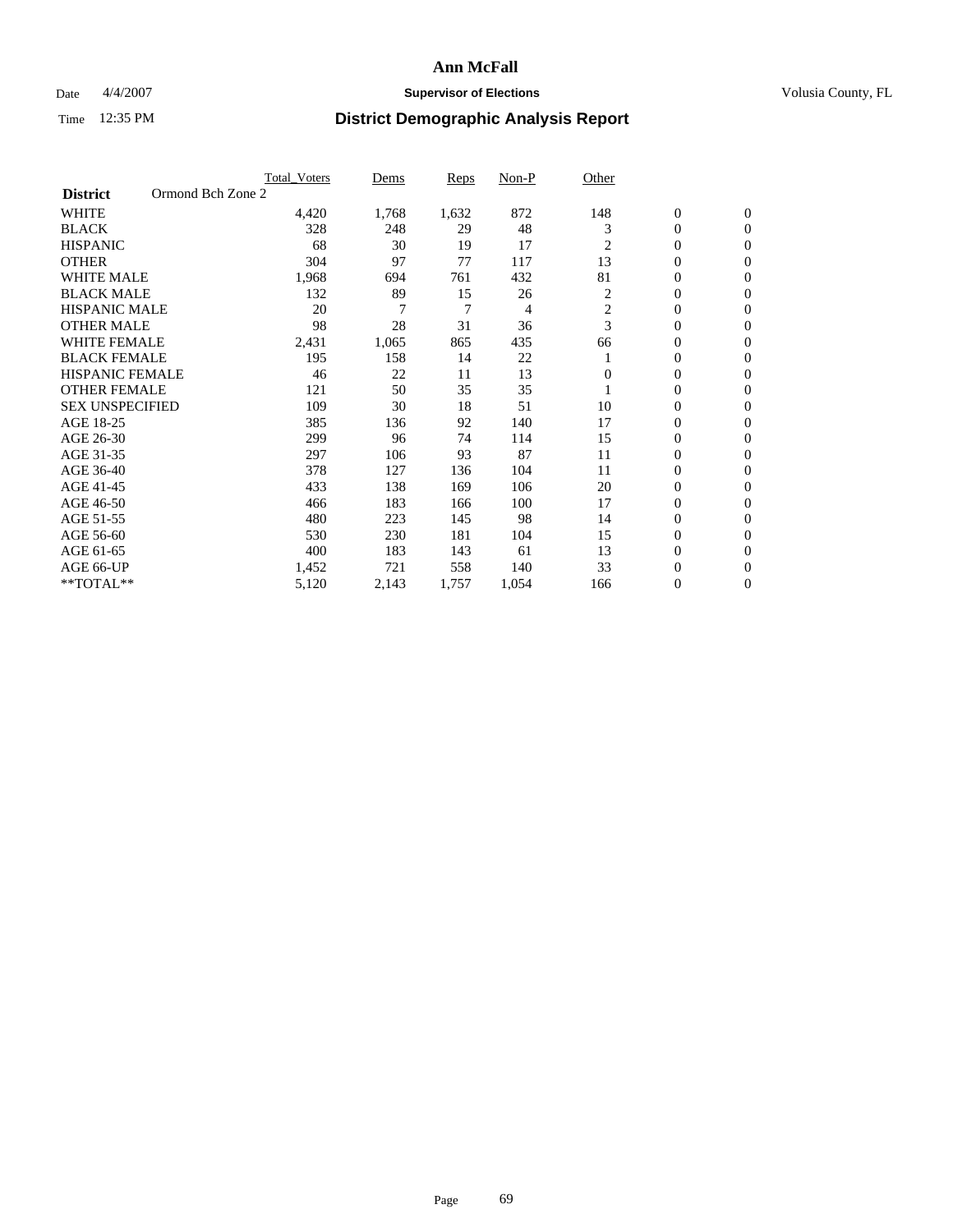### Date  $4/4/2007$  **Supervisor of Elections Supervisor of Elections** Volusia County, FL

|                        | <b>Total Voters</b> | Dems  | Reps  | Non-P | Other          |                  |                  |  |
|------------------------|---------------------|-------|-------|-------|----------------|------------------|------------------|--|
| <b>District</b>        | Ormond Bch Zone 3   |       |       |       |                |                  |                  |  |
| <b>WHITE</b>           | 7,340               | 2,342 | 3,578 | 1,219 | 201            | $\boldsymbol{0}$ | $\mathbf{0}$     |  |
| <b>BLACK</b>           | 104                 | 77    | 9     | 15    | 3              | 0                | $\mathbf{0}$     |  |
| <b>HISPANIC</b>        | 111                 | 30    | 44    | 35    | $\overline{c}$ | 0                | $\mathbf{0}$     |  |
| <b>OTHER</b>           | 388                 | 112   | 128   | 131   | 17             | 0                | $\overline{0}$   |  |
| <b>WHITE MALE</b>      | 3,424               | 993   | 1,741 | 598   | 92             | 0                | $\mathbf{0}$     |  |
| <b>BLACK MALE</b>      | 55                  | 38    | 5     | 10    | 2              | 0                | $\mathbf{0}$     |  |
| <b>HISPANIC MALE</b>   | 58                  | 14    | 25    | 18    |                | 0                | $\Omega$         |  |
| <b>OTHER MALE</b>      | 148                 | 37    | 53    | 54    | 4              | 0                | $\mathbf{0}$     |  |
| <b>WHITE FEMALE</b>    | 3,872               | 1,335 | 1,821 | 609   | 107            | 0                | $\Omega$         |  |
| <b>BLACK FEMALE</b>    | 48                  | 38    | 4     | 5     |                | 0                | $\mathbf{0}$     |  |
| <b>HISPANIC FEMALE</b> | 51                  | 15    | 18    | 17    |                | 0                | $\mathbf{0}$     |  |
| <b>OTHER FEMALE</b>    | 164                 | 54    | 56    | 52    | $\overline{2}$ | 0                | $\mathbf{0}$     |  |
| <b>SEX UNSPECIFIED</b> | 123                 | 37    | 36    | 37    | 13             | 0                | $\mathbf{0}$     |  |
| AGE 18-25              | 673                 | 182   | 280   | 183   | 28             | 0                | $\mathbf{0}$     |  |
| AGE 26-30              | 301                 | 79    | 121   | 90    | 11             | 0                | $\mathbf{0}$     |  |
| AGE 31-35              | 339                 | 82    | 160   | 81    | 16             | 0                | $\mathbf{0}$     |  |
| AGE 36-40              | 542                 | 119   | 319   | 88    | 16             | 0                | $\mathbf{0}$     |  |
| AGE 41-45              | 703                 | 191   | 355   | 137   | 20             | 0                | $\mathbf{0}$     |  |
| AGE 46-50              | 833                 | 253   | 420   | 145   | 15             | 0                | $\mathbf{0}$     |  |
| AGE 51-55              | 844                 | 286   | 396   | 141   | 21             | 0                | $\mathbf{0}$     |  |
| AGE 56-60              | 859                 | 312   | 383   | 146   | 18             | 0                | $\mathbf{0}$     |  |
| AGE 61-65              | 746                 | 267   | 345   | 120   | 14             | 0                | $\mathbf{0}$     |  |
| AGE 66-UP              | 2,103               | 790   | 980   | 269   | 64             | 0                | 0                |  |
| **TOTAL**              | 7,943               | 2,561 | 3,759 | 1,400 | 223            | 0                | $\boldsymbol{0}$ |  |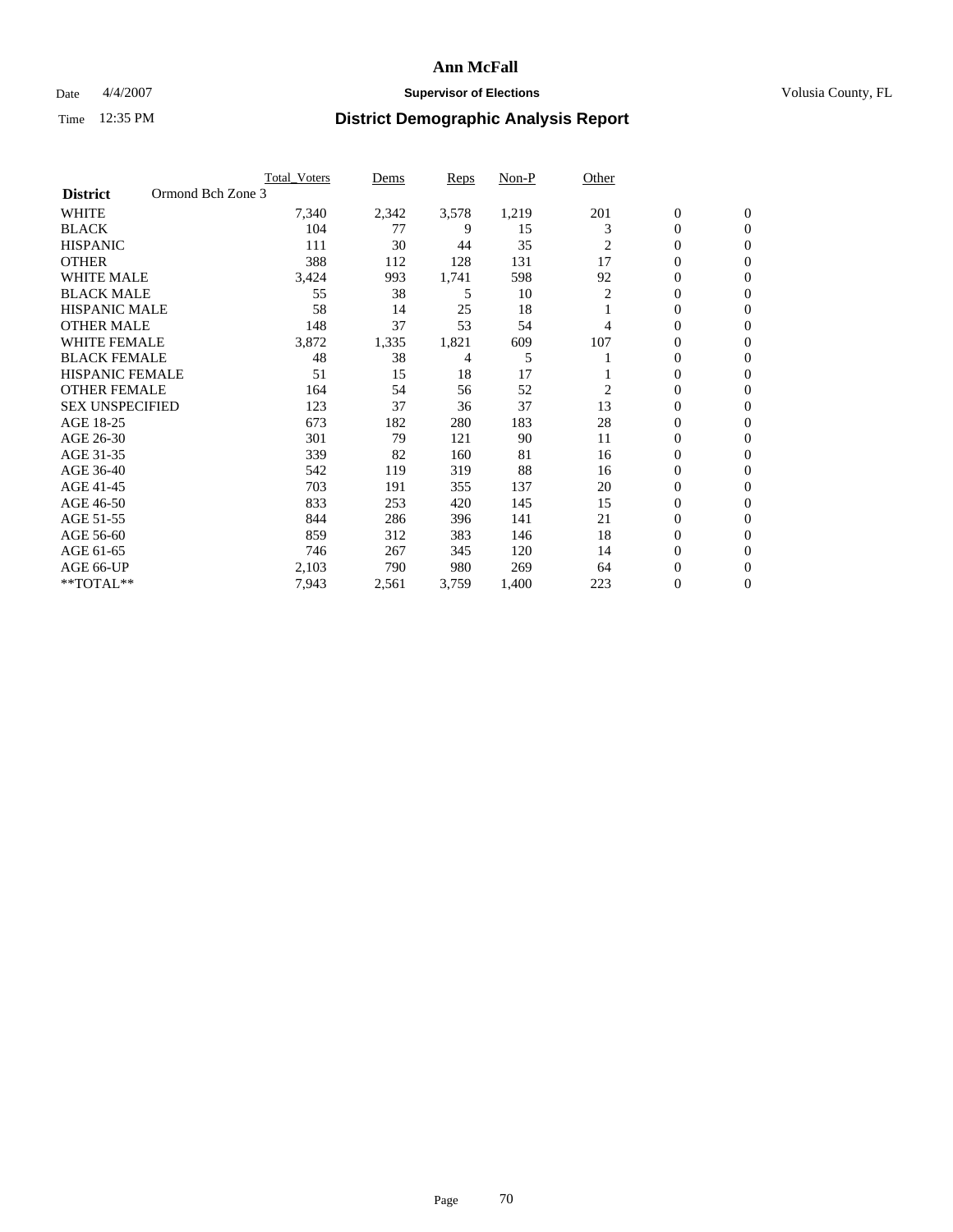### Date  $4/4/2007$  **Supervisor of Elections Supervisor of Elections** Volusia County, FL

|                        |                   | Total Voters | Dems  | <b>Reps</b> | Non-P | Other |                  |                |
|------------------------|-------------------|--------------|-------|-------------|-------|-------|------------------|----------------|
| <b>District</b>        | Ormond Bch Zone 4 |              |       |             |       |       |                  |                |
| <b>WHITE</b>           |                   | 6,112        | 2,299 | 2,445       | 1,126 | 242   | $\boldsymbol{0}$ | $\mathbf{0}$   |
| <b>BLACK</b>           |                   | 122          | 85    | 9           | 23    |       | $\mathbf{0}$     | $\mathbf{0}$   |
| <b>HISPANIC</b>        |                   | 68           | 30    | 13          | 24    |       | 0                | $\mathbf{0}$   |
| <b>OTHER</b>           |                   | 290          | 87    | 67          | 122   | 14    | 0                | $\overline{0}$ |
| WHITE MALE             |                   | 2,639        | 903   | 1,093       | 513   | 130   | 0                | $\mathbf{0}$   |
| <b>BLACK MALE</b>      |                   | 59           | 39    | 4           | 12    | 4     | 0                | $\Omega$       |
| <b>HISPANIC MALE</b>   |                   | 28           | 11    |             | 9     |       | 0                | $\mathbf{0}$   |
| <b>OTHER MALE</b>      |                   | 101          | 23    | 27          | 44    |       | 0                | $\Omega$       |
| WHITE FEMALE           |                   | 3,431        | 1,386 | 1,341       | 596   | 108   | 0                | $\mathbf{0}$   |
| <b>BLACK FEMALE</b>    |                   | 63           | 46    | 5           | 11    |       | 0                | $\mathbf{0}$   |
| <b>HISPANIC FEMALE</b> |                   | 40           | 19    | 6           | 15    | 0     | 0                | $\mathbf{0}$   |
| <b>OTHER FEMALE</b>    |                   | 132          | 49    | 35          | 46    | 2     | 0                | $\mathbf{0}$   |
| <b>SEX UNSPECIFIED</b> |                   | 99           | 25    | 16          | 49    | 9     | 0                | $\mathbf{0}$   |
| AGE 18-25              |                   | 416          | 134   | 113         | 139   | 30    | $\mathbf{0}$     | $\mathbf{0}$   |
| AGE 26-30              |                   | 251          | 73    | 92          | 76    | 10    | 0                | $\mathbf{0}$   |
| AGE 31-35              |                   | 269          | 71    | 95          | 87    | 16    | 0                | $\overline{0}$ |
| AGE 36-40              |                   | 327          | 92    | 146         | 79    | 10    | 0                | $\mathbf{0}$   |
| AGE 41-45              |                   | 482          | 158   | 212         | 105   | 7     | 0                | $\mathbf{0}$   |
| AGE 46-50              |                   | 481          | 188   | 193         | 88    | 12    | $\boldsymbol{0}$ | $\mathbf{0}$   |
| AGE 51-55              |                   | 541          | 214   | 211         | 95    | 21    | 0                | $\mathbf{0}$   |
| AGE 56-60              |                   | 566          | 241   | 196         | 102   | 27    | $\mathbf{0}$     | $\mathbf{0}$   |
| AGE 61-65              |                   | 586          | 220   | 214         | 127   | 25    | 0                | $\mathbf{0}$   |
| AGE 66-UP              |                   | 2,673        | 1,110 | 1,062       | 397   | 104   | 0                | $\mathbf{0}$   |
| **TOTAL**              |                   | 6,592        | 2,501 | 2,534       | 1,295 | 262   | 0                | 0              |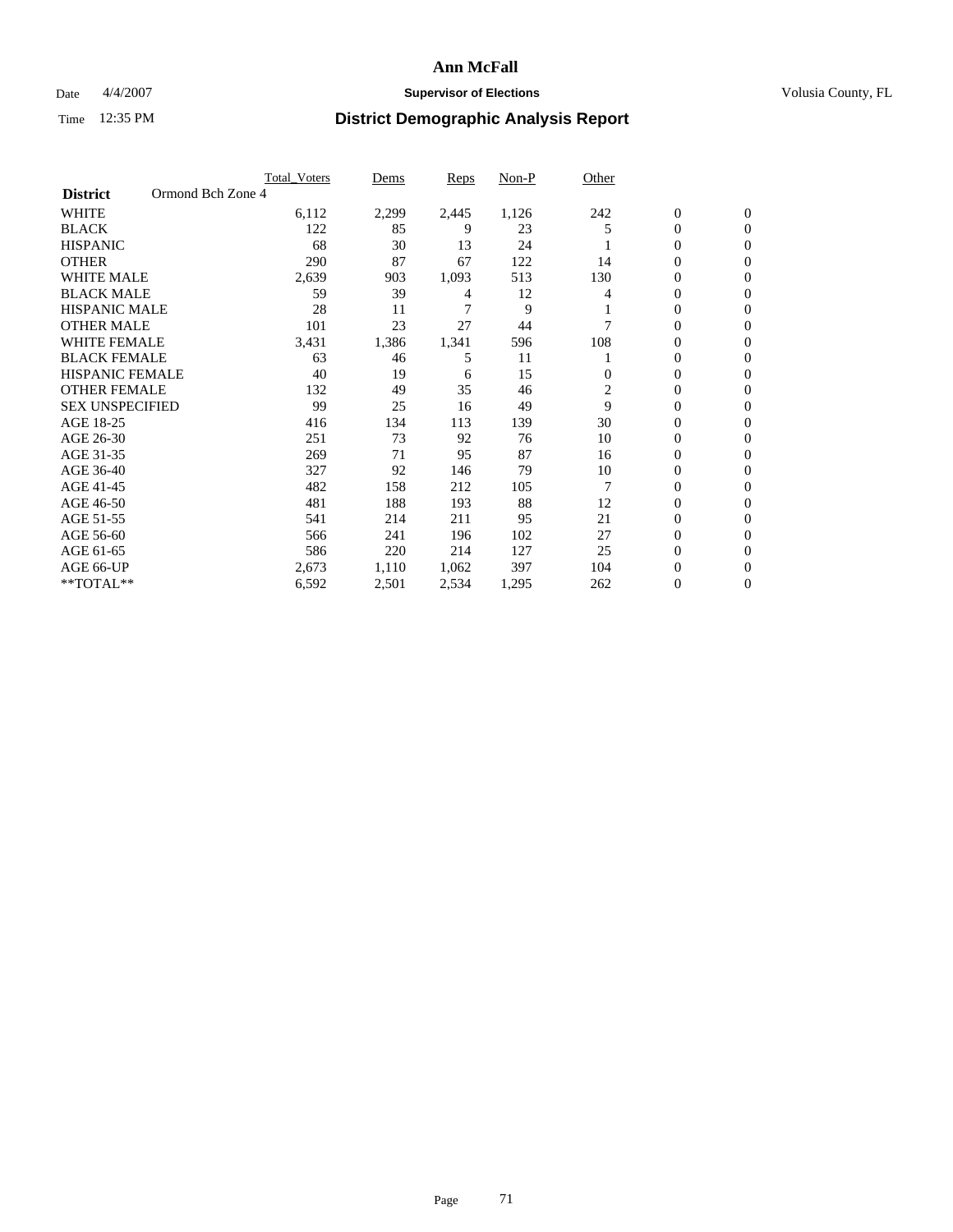### Date  $4/4/2007$  **Supervisor of Elections Supervisor of Elections** Volusia County, FL

|                                           | Total Voters | Dems  | Reps  | Non-P | Other        |                  |                  |  |
|-------------------------------------------|--------------|-------|-------|-------|--------------|------------------|------------------|--|
| Port Orange District 1<br><b>District</b> |              |       |       |       |              |                  |                  |  |
| <b>WHITE</b>                              | 6,385        | 2,647 | 2,044 | 1,461 | 233          | $\boldsymbol{0}$ | $\mathbf{0}$     |  |
| <b>BLACK</b>                              | 72           | 52    | 4     | 14    | 2            | $\overline{0}$   | $\mathbf{0}$     |  |
| <b>HISPANIC</b>                           | 106          | 39    | 19    | 45    | 3            | $\overline{0}$   | $\mathbf{0}$     |  |
| <b>OTHER</b>                              | 274          | 81    | 68    | 114   | 11           | 0                | $\overline{0}$   |  |
| <b>WHITE MALE</b>                         | 2,818        | 1,058 | 980   | 667   | 113          | 0                | $\overline{0}$   |  |
| <b>BLACK MALE</b>                         | 35           | 24    | 3     | 8     | $\mathbf{0}$ | 0                | $\overline{0}$   |  |
| <b>HISPANIC MALE</b>                      | 43           | 17    | 10    | 14    | 2            | 0                | $\Omega$         |  |
| <b>OTHER MALE</b>                         | 77           | 20    | 22    | 34    |              | 0                | $\mathbf{0}$     |  |
| WHITE FEMALE                              | 3,510        | 1,568 | 1,047 | 777   | 118          | 0                | $\Omega$         |  |
| <b>BLACK FEMALE</b>                       | 37           | 28    |       | 6     | 2            | $\overline{0}$   | $\mathbf{0}$     |  |
| <b>HISPANIC FEMALE</b>                    | 61           | 22    | 9     | 29    |              | 0                | $\mathbf{0}$     |  |
| <b>OTHER FEMALE</b>                       | 101          | 37    | 28    | 33    | 3            | 0                | $\mathbf{0}$     |  |
| <b>SEX UNSPECIFIED</b>                    | 155          | 45    | 35    | 66    | 9            | $\boldsymbol{0}$ | $\overline{0}$   |  |
| AGE 18-25                                 | 481          | 162   | 98    | 196   | 25           | 0                | $\overline{0}$   |  |
| AGE 26-30                                 | 383          | 124   | 84    | 159   | 16           | 0                | $\overline{0}$   |  |
| AGE 31-35                                 | 350          | 107   | 90    | 132   | 21           | 0                | $\overline{0}$   |  |
| AGE 36-40                                 | 405          | 134   | 124   | 129   | 18           | $\overline{0}$   | $\mathbf{0}$     |  |
| AGE 41-45                                 | 505          | 176   | 163   | 151   | 15           | 0                | $\mathbf{0}$     |  |
| AGE 46-50                                 | 584          | 231   | 184   | 142   | 27           | $\overline{0}$   | $\mathbf{0}$     |  |
| AGE 51-55                                 | 605          | 251   | 209   | 117   | 28           | 0                | $\mathbf{0}$     |  |
| AGE 56-60                                 | 651          | 269   | 221   | 140   | 21           | $\boldsymbol{0}$ | $\overline{0}$   |  |
| AGE 61-65                                 | 608          | 280   | 187   | 119   | 22           | 0                | $\overline{0}$   |  |
| AGE 66-UP                                 | 2,265        | 1,085 | 775   | 349   | 56           | 0                | 0                |  |
| **TOTAL**                                 | 6,837        | 2,819 | 2,135 | 1,634 | 249          | 0                | $\boldsymbol{0}$ |  |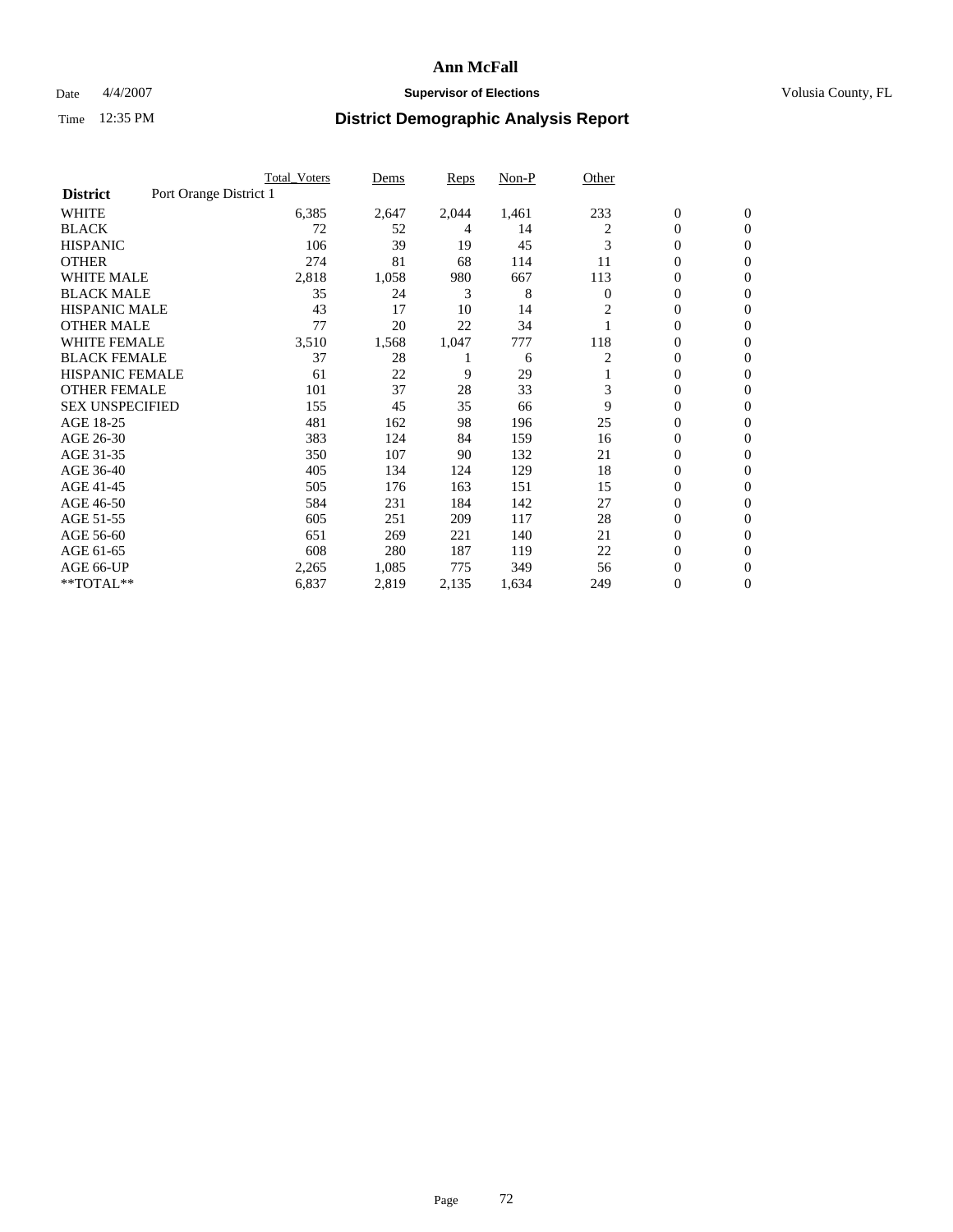## **Ann McFall**

## Date  $4/4/2007$  **Supervisor of Elections Supervisor of Elections** Volusia County, FL

# Time 12:35 PM **District Demographic Analysis Report**

|                        |                        | <b>Total Voters</b> | Dems  | Reps  | Non-P | Other    |                  |                  |
|------------------------|------------------------|---------------------|-------|-------|-------|----------|------------------|------------------|
| <b>District</b>        | Port Orange District 2 |                     |       |       |       |          |                  |                  |
| <b>WHITE</b>           |                        | 7,057               | 2,673 | 2,620 | 1,515 | 249      | $\boldsymbol{0}$ | $\mathbf{0}$     |
| <b>BLACK</b>           |                        | 223                 | 175   | 12    | 30    | 6        | 0                | $\mathbf{0}$     |
| <b>HISPANIC</b>        |                        | 134                 | 58    | 30    | 44    | 2        | 0                | $\mathbf{0}$     |
| <b>OTHER</b>           |                        | 399                 | 110   | 96    | 176   | 17       | 0                | $\mathbf{0}$     |
| <b>WHITE MALE</b>      |                        | 3,135               | 1,075 | 1,238 | 688   | 134      | 0                | $\mathbf{0}$     |
| <b>BLACK MALE</b>      |                        | 87                  | 65    | 6     | 15    |          | 0                | $\mathbf{0}$     |
| <b>HISPANIC MALE</b>   |                        | 67                  | 28    | 19    | 20    | $\Omega$ | 0                | $\mathbf{0}$     |
| <b>OTHER MALE</b>      |                        | 138                 | 40    | 38    | 55    | 5        | $\mathbf{0}$     | $\mathbf{0}$     |
| <b>WHITE FEMALE</b>    |                        | 3,859               | 1,577 | 1,357 | 815   | 110      | 0                | $\mathbf{0}$     |
| <b>BLACK FEMALE</b>    |                        | 133                 | 108   | 6     | 14    | 5        | $\boldsymbol{0}$ | $\mathbf{0}$     |
| <b>HISPANIC FEMALE</b> |                        | 66                  | 30    | 11    | 23    | 2        | 0                | $\mathbf{0}$     |
| <b>OTHER FEMALE</b>    |                        | 155                 | 51    | 31    | 70    | 3        | 0                | $\mathbf{0}$     |
| <b>SEX UNSPECIFIED</b> |                        | 173                 | 42    | 52    | 65    | 14       | 0                | $\mathbf{0}$     |
| AGE 18-25              |                        | 712                 | 218   | 192   | 282   | 20       | 0                | $\mathbf{0}$     |
| AGE 26-30              |                        | 534                 | 170   | 166   | 176   | 22       | $\mathbf{0}$     | $\mathbf{0}$     |
| AGE 31-35              |                        | 457                 | 138   | 173   | 128   | 18       | 0                | $\mathbf{0}$     |
| AGE 36-40              |                        | 495                 | 175   | 179   | 126   | 15       | 0                | $\mathbf{0}$     |
| AGE 41-45              |                        | 628                 | 199   | 250   | 149   | 30       | 0                | $\mathbf{0}$     |
| AGE 46-50              |                        | 712                 | 257   | 264   | 162   | 29       | 0                | $\mathbf{0}$     |
| AGE 51-55              |                        | 622                 | 250   | 242   | 116   | 14       | $\boldsymbol{0}$ | $\boldsymbol{0}$ |
| AGE 56-60              |                        | 774                 | 315   | 265   | 162   | 32       | 0                | $\mathbf{0}$     |
| AGE 61-65              |                        | 638                 | 256   | 231   | 126   | 25       | $\mathbf{0}$     | $\mathbf{0}$     |
| AGE 66-UP              |                        | 2,241               | 1,038 | 796   | 338   | 69       | 0                | $\boldsymbol{0}$ |
| **TOTAL**              |                        | 7,813               | 3,016 | 2,758 | 1,765 | 274      | 0                | $\boldsymbol{0}$ |
|                        |                        |                     |       |       |       |          |                  |                  |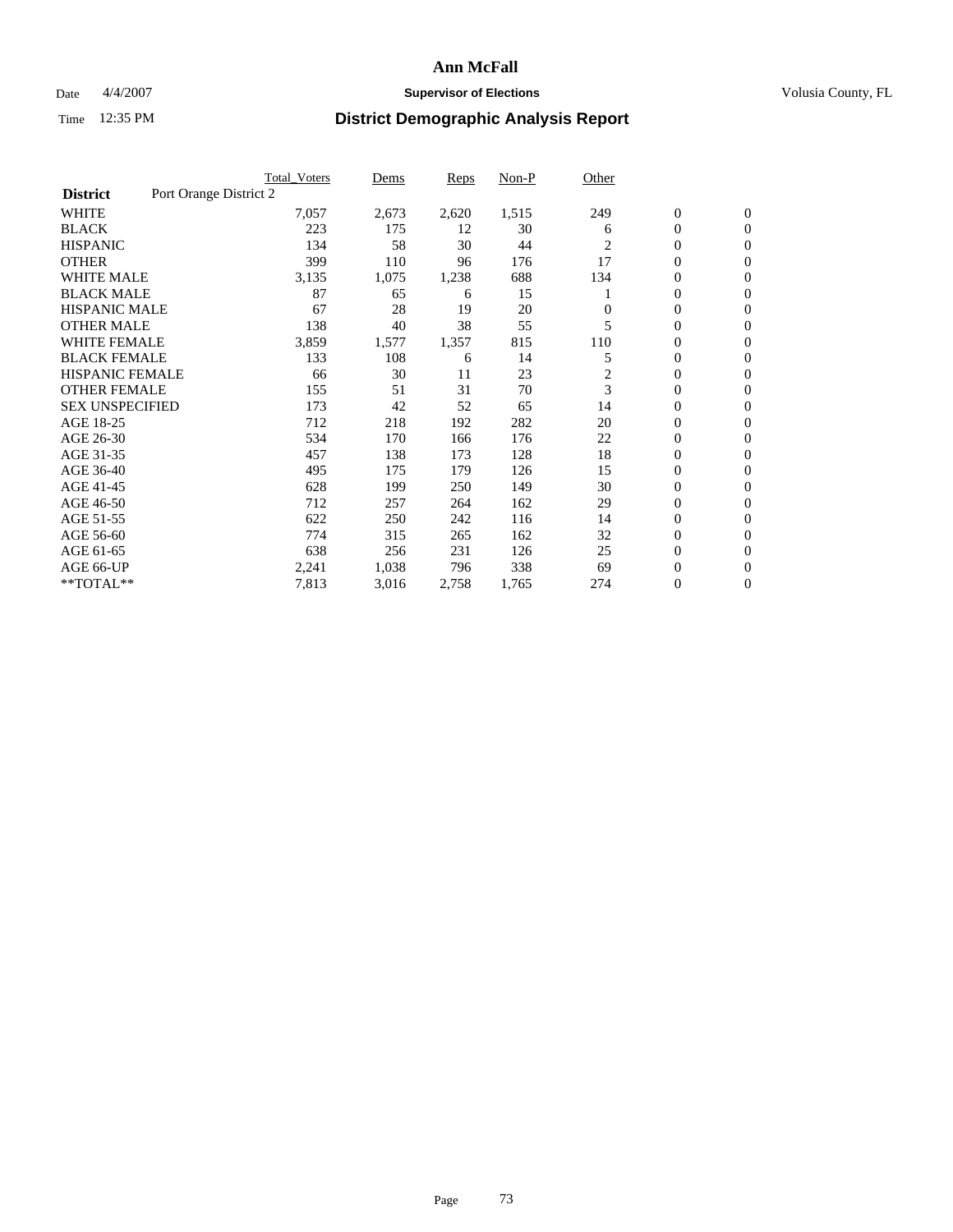## **Ann McFall**

## Date  $4/4/2007$  **Supervisor of Elections Supervisor of Elections** Volusia County, FL

# Time 12:35 PM **District Demographic Analysis Report**

|                        | <b>Total Voters</b>    | Dems  | Reps  | Non-P | Other          |                  |                  |
|------------------------|------------------------|-------|-------|-------|----------------|------------------|------------------|
| <b>District</b>        | Port Orange Distrcit 3 |       |       |       |                |                  |                  |
| <b>WHITE</b>           | 9,371                  | 3,179 | 3,768 | 2,095 | 329            | $\boldsymbol{0}$ | $\mathbf{0}$     |
| <b>BLACK</b>           | 172                    | 130   | 13    | 26    | 3              | 0                | $\mathbf{0}$     |
| <b>HISPANIC</b>        | 178                    | 63    | 38    | 70    |                | 0                | $\mathbf{0}$     |
| <b>OTHER</b>           | 438                    | 126   | 120   | 178   | 14             | 0                | $\mathbf{0}$     |
| <b>WHITE MALE</b>      | 4,281                  | 1,276 | 1,813 | 1,009 | 183            | 0                | $\mathbf{0}$     |
| <b>BLACK MALE</b>      | 80                     | 58    | 8     | 13    |                | 0                | $\mathbf{0}$     |
| <b>HISPANIC MALE</b>   | 72                     | 28    | 13    | 29    | 2              | 0                | $\mathbf{0}$     |
| <b>OTHER MALE</b>      | 156                    | 42    | 49    | 62    | 3              | $\mathbf{0}$     | $\mathbf{0}$     |
| <b>WHITE FEMALE</b>    | 5,022                  | 1,887 | 1,932 | 1,061 | 142            | 0                | $\mathbf{0}$     |
| <b>BLACK FEMALE</b>    | 92                     | 72    | 5     | 13    | 2              | $\boldsymbol{0}$ | $\mathbf{0}$     |
| <b>HISPANIC FEMALE</b> | 105                    | 35    | 24    | 41    | 5              | $\boldsymbol{0}$ | $\mathbf{0}$     |
| <b>OTHER FEMALE</b>    | 159                    | 56    | 43    | 58    | $\overline{c}$ | 0                | $\mathbf{0}$     |
| <b>SEX UNSPECIFIED</b> | 192                    | 44    | 52    | 83    | 13             | $\boldsymbol{0}$ | $\mathbf{0}$     |
| AGE 18-25              | 837                    | 256   | 226   | 323   | 32             | 0                | $\mathbf{0}$     |
| AGE 26-30              | 526                    | 151   | 186   | 167   | 22             | $\mathbf{0}$     | $\mathbf{0}$     |
| AGE 31-35              | 562                    | 148   | 220   | 169   | 25             | 0                | $\mathbf{0}$     |
| AGE 36-40              | 688                    | 207   | 255   | 205   | 21             | 0                | $\mathbf{0}$     |
| AGE 41-45              | 825                    | 257   | 349   | 196   | 23             | 0                | $\mathbf{0}$     |
| AGE 46-50              | 830                    | 290   | 331   | 184   | 25             | 0                | $\mathbf{0}$     |
| AGE 51-55              | 874                    | 350   | 326   | 178   | 20             | $\boldsymbol{0}$ | $\boldsymbol{0}$ |
| AGE 56-60              | 935                    | 348   | 343   | 208   | 36             | 0                | $\mathbf{0}$     |
| AGE 61-65              | 885                    | 303   | 342   | 202   | 38             | $\mathbf{0}$     | $\mathbf{0}$     |
| AGE 66-UP              | 3,197                  | 1,188 | 1,361 | 537   | 111            | 0                | $\boldsymbol{0}$ |
| **TOTAL**              | 10,159                 | 3,498 | 3,939 | 2,369 | 353            | 0                | $\boldsymbol{0}$ |
|                        |                        |       |       |       |                |                  |                  |